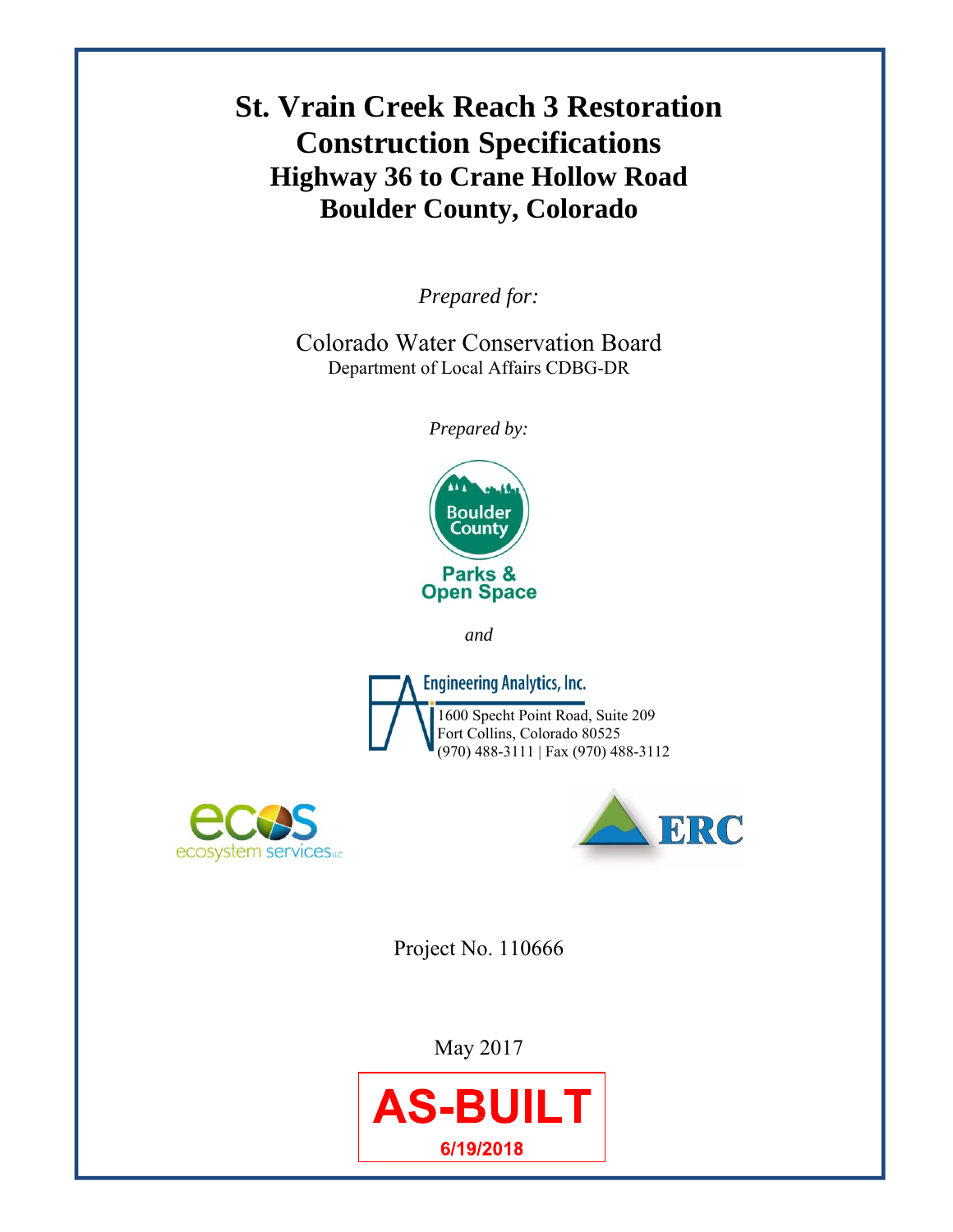#### **CERTIFICATE ST VRAIN REACH 3**

#### **ENGINEER'S CERTIFICATION**

I hereby certify that these Specifications for the ST VRAIN REACH 3 STREAM RESTORATION PROJECT for Boulder County Parks and Open Space Department were prepared by me, or under my direct supervision for the Owners thereof.



 $\frac{1}{\sqrt{2\pi}}$  19 . 2018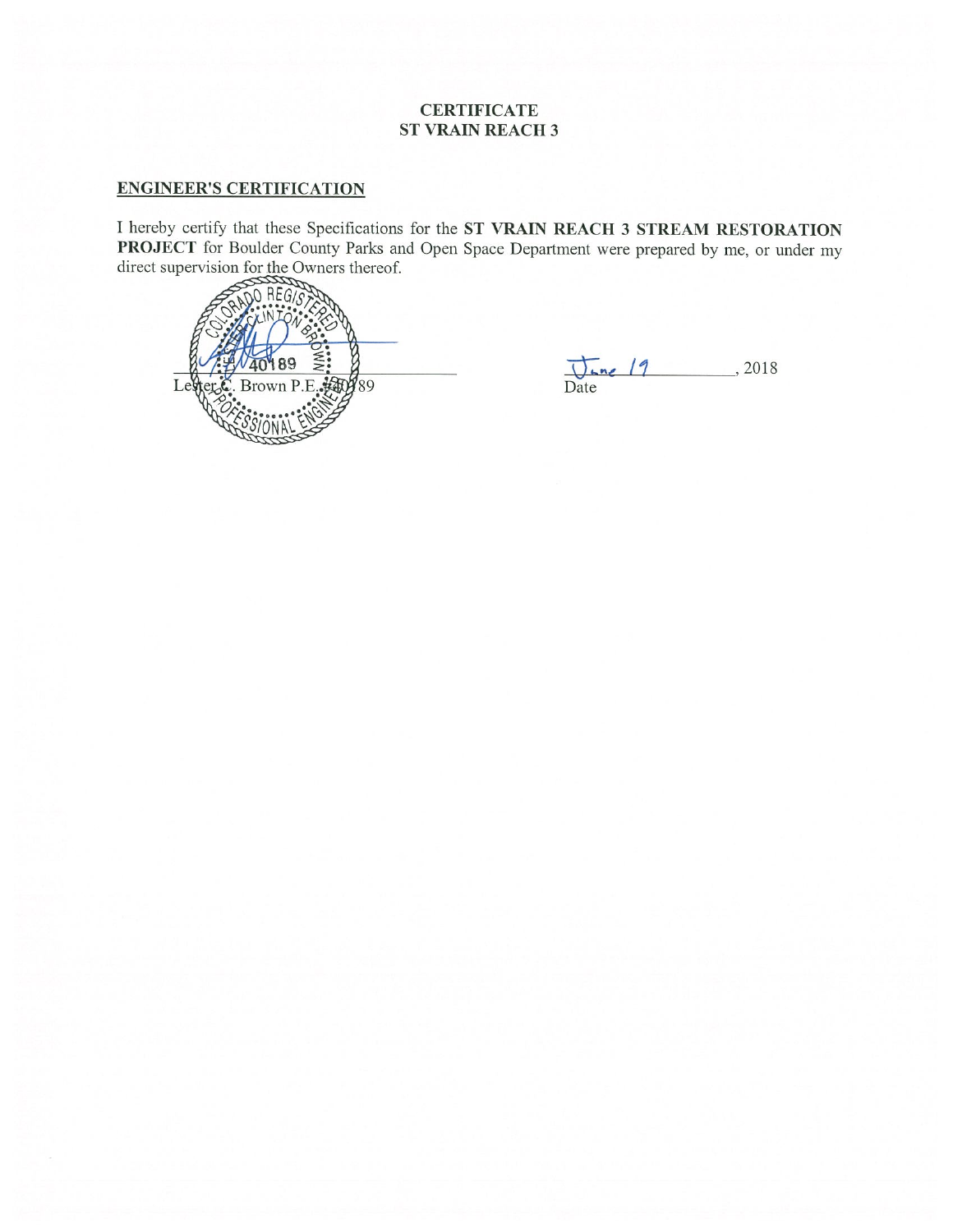#### **PREFACE**

These Construction Specifications are to be used on ST VRAIN CREEK REACH 3 RESTORATION Project (Project). These specifications are a modification of the Colorado Department of Transportation (CDOT) Standard Specifications for Road and Bridge Construction 2011 (CDOT 2011). Individual specifications can be found by referencing CDOT 2011. Copies of CDOT 2011 may be obtained from the Colorado Department of Transportation, Office of Bid Plans, 4201 E. Arkansas Avenue, Denver, CO 80222.

The Table of Contents has been modified from CDOT 2011 to reflect specifications that are applicable to the Project. Specifications that are deemed to not apply are omitted from the table of contents. If during the construction, a specification that has been omitted is deemed applicable the Contractor will be notified.

These specifications are expressed in United States Standard Measure (English units). The international System of Units (SI, Modernized Metric) is used only where standardized testing requires metric units. For clarity, aggregate sieve sizes appear in both SI and English Units. The dimensions, measurements, and requirements stated in English units are the specification requirements. All Contractor submittals shall be prepared in English Units. Pay item quantities will be measured in English units.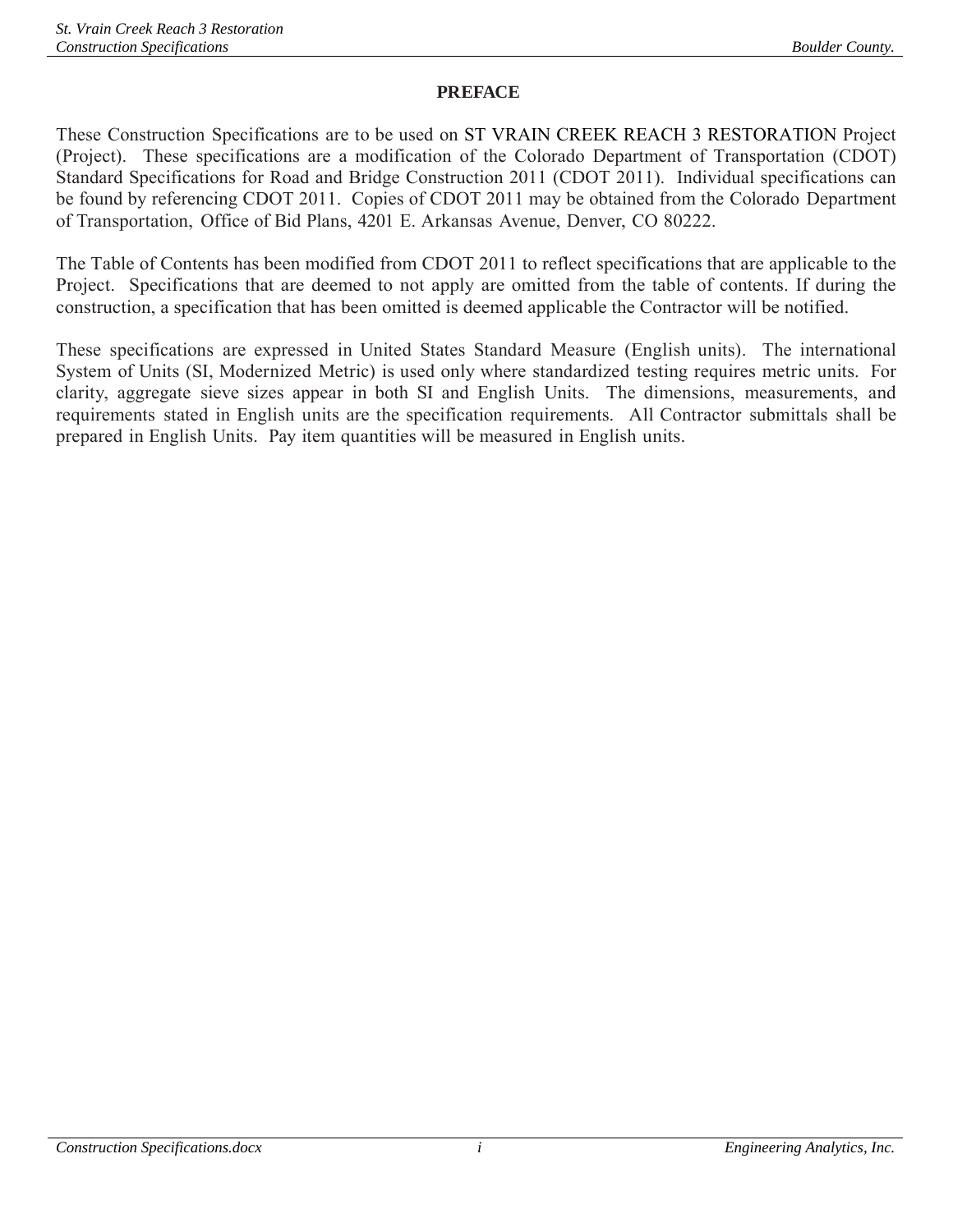## **TABLE OF CONTENTS**

| 1.0 | <b>GENERAL INFORMATION</b>                                                   | $\mathbf{1}$     |
|-----|------------------------------------------------------------------------------|------------------|
| 2.0 | PROJECT ADMINISTRATION                                                       | $\boldsymbol{2}$ |
|     | REQUIREMENTS OF THE 404 PERMIT                                               | $\overline{2}$   |
|     | PROTECTED PLANTS AND WILDLIFE CONSERVATION MEASURES                          | $\overline{3}$   |
| 3.0 | <b>SUPPLEMENTAL SPECIFICATIONS</b>                                           | 6                |
|     | SECTION 109.11 - MEASUREMENT AND PAYMENT                                     | 6                |
|     | <b>SECTION 211 - DEWATERING</b>                                              | 28               |
|     | <b>SECTION 240 - PROTECTION OF MIGRATORY BIRDS</b>                           | 30               |
|     | <b>SECTION 519 - ROCK STRUCTURES</b>                                         | 33               |
| 4.0 | <b>REVISIONS TO CDOT SPECS</b>                                               | 36               |
|     | <b>REVISION OF SECTION 101 - DEFINITION OF TERMS</b>                         | 36               |
|     | <b>REVISION OF SECTION 105 - CONTROL OF WORK</b>                             | 38               |
|     | <b>REVISION OF SECTION 106 - CONTROL OF MATERIAL</b>                         | 41               |
|     | REVISION OF SECTION 107 - LEGAL RELATIONS AND RESPONSIBILITY TO PUBLIC       | 44               |
|     | <b>REVISION OF SECTION 201 - CLEARING AND GRUBBING</b>                       | 48               |
|     | <b>REVISION OF SECTION 202 - REMOVAL OF STRUCTURES AND DEBRIS</b>            | 51               |
|     | <b>REVISION OF SECTION 203 - EXCAVATION AND EMBANKMENT</b>                   | 54               |
|     | <b>REVISION OF SECTION 207 - TOPSOIL</b>                                     | 57               |
|     | <b>REVISION OF SECTION 208 - EROSION CONTROL</b>                             | 59               |
|     | <b>REVISION OF SECTION 209 - WATERING AND DUST PALLIATIVES</b>               | 60               |
|     | REVISION OF SECTION 212 - SEEDING, FERTILIZER, SOIL CONDITIONER, AND SODDING | 61               |
|     | <b>REVISION OF SECTION 213 - MULCHING</b>                                    | 66               |
|     | <b>REVISION OF SECTION 214 - PLANTING</b>                                    | 69               |
|     | <b>REVISION OF SECTION 215 - TRANSPLANTING</b>                               | 78               |
|     | <b>REVISION OF SECTION 216 - SOIL RETENTION COVERING</b>                     | 79               |
|     | <b>REVISION OF SECTION 506 - RIPRAP</b>                                      | 80               |
|     | REVISION OF SECTION 625 - CONSTRUCTION SURVEYING                             | 81               |
|     | <b>REVISION OF SECTION 626 - MOBILIZATION</b>                                | 82               |
|     | REVISION OF SECTION 630 - CONSTRUCTION ZONE TRAFFIC CONTROL                  | 83               |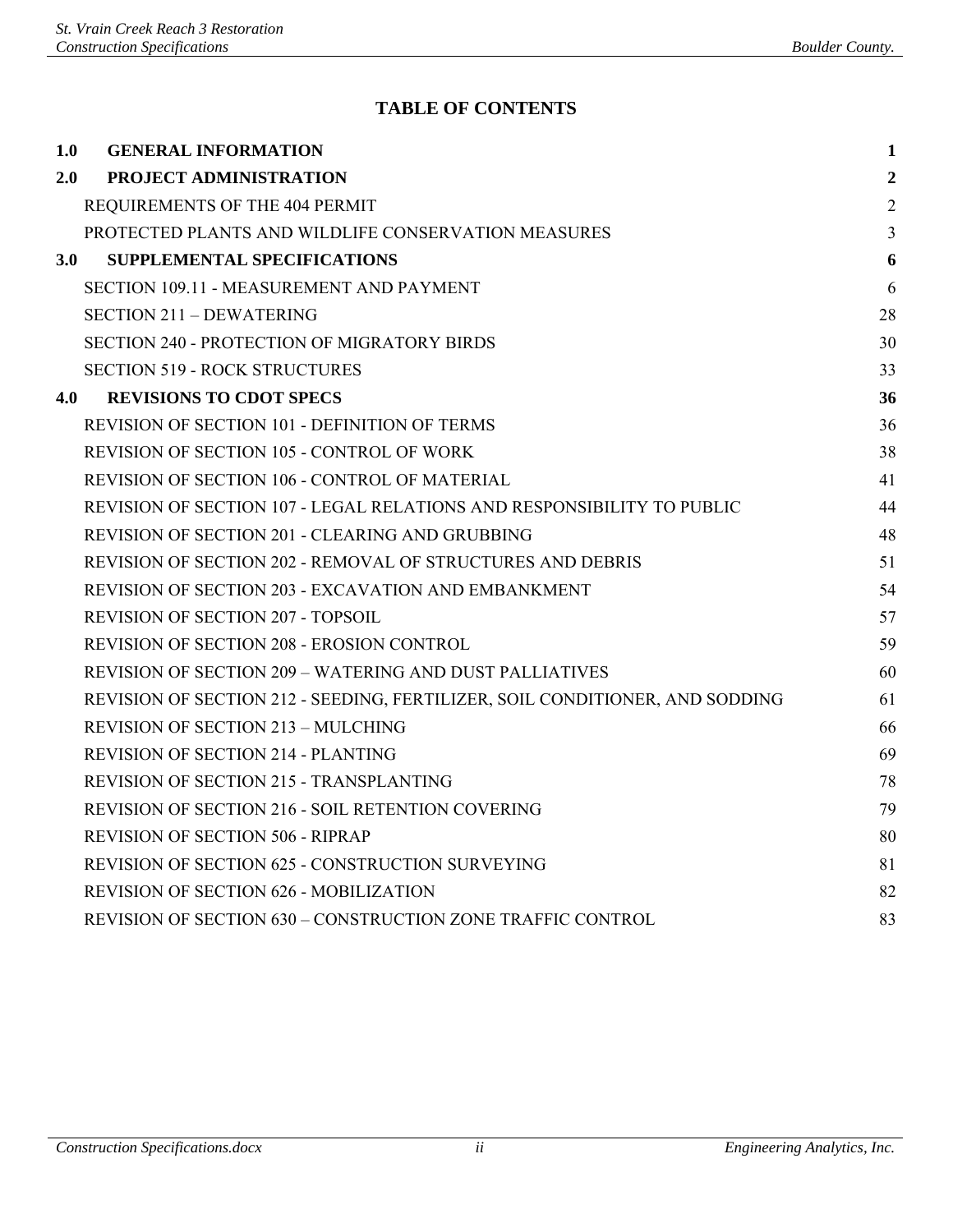#### **SPECIFICATIONS AS Modified from CDOT 2011**

**Pages shown are in Reference to CDOT 2011**

| <b>DIVISION 100 GENERAL PROVISIONS</b><br>$\mathbf 1$ |                                                                                |              |  |  |  |
|-------------------------------------------------------|--------------------------------------------------------------------------------|--------------|--|--|--|
|                                                       | <b>SECTION 101 DEFINITIONS AND TERMS</b>                                       | $\mathbf{1}$ |  |  |  |
|                                                       | <b>SECTION 104 SCOPE OF WORK</b>                                               | 19           |  |  |  |
|                                                       | 104.02 DIFFERING SITE CONDITIONS, SUSPENSIONS OF WORK, AND SIGNIFICANT CHANGES |              |  |  |  |
|                                                       | IN THE CHARACTER OF WORK                                                       | 19           |  |  |  |
|                                                       | 104.03 EXTRA WORK                                                              | 20           |  |  |  |
|                                                       | 104.04 MAINTAINING TRAFFIC                                                     | 21           |  |  |  |
|                                                       | 104.05 RIGHTS IN AND USE OF MATERIALS FOUND ON THE WORK                        | 22           |  |  |  |
|                                                       | 104.06 FINAL CLEANING UP                                                       | 22           |  |  |  |
|                                                       | 104.07 VALUE ENGINEERING CHANGE PROPOSALS BY THE CONTRACTOR                    | 22           |  |  |  |
|                                                       | <b>SECTION 105 CONTROL OF WORK</b>                                             | 29           |  |  |  |
|                                                       | 105.01 AUTHORITY OF THE ENGINEER                                               | 29           |  |  |  |
|                                                       | 105.02 PLANS, SHOP DRAWINGS, WORKING DRAWINGS, OTHER SUBMITTALS AND            |              |  |  |  |
|                                                       | <b>CONSTRUCTION DRAWINGS</b>                                                   | 29           |  |  |  |
|                                                       | 105.03 CONFORMITY TO THE CONTRACT                                              | 34           |  |  |  |
|                                                       | 105.09 COORDINATION OF PLANS, SPECIFICATIONS, SUPPLEMENTAL SPECIFICATIONS, AND |              |  |  |  |
|                                                       | <b>SPECIAL PROVISIONS</b>                                                      | 66           |  |  |  |
|                                                       | 105.10 COOPERATION BY CONTRACTOR                                               | 67           |  |  |  |
|                                                       | 105.11 COOPERATION WITH UTILITIES                                              | 67           |  |  |  |
|                                                       | 105.12 COOPERATION BETWEEN CONTRACTORS                                         | 68           |  |  |  |
|                                                       | 105.13 CONSTRUCTION STAKES, LINES AND GRADES                                   | 68           |  |  |  |
|                                                       | 105.14 AUTHORITY AND DUTIES OF THE PROJECT ENGINEER                            | 69           |  |  |  |
|                                                       | 105.15 DUTIES OF THE INSPECTOR                                                 | 70           |  |  |  |
|                                                       | 105.16 INSPECTION AND TESTING OF WORK                                          | 70           |  |  |  |
|                                                       | 105.17 REMOVAL OF UNACCEPTABLE WORK AND UNAUTHORIZED WORK                      | 70           |  |  |  |
|                                                       | 105.21 ACCEPTANCE                                                              | 72           |  |  |  |
|                                                       | 105.22 DISPUTE RESOLUTION                                                      | 73           |  |  |  |
|                                                       | 105 23 DISPUTE REVIEW BOARD                                                    | 75           |  |  |  |
|                                                       | 105.24 CLAIMS FOR UNRESOLVED DISPUTES                                          | 84           |  |  |  |
|                                                       | <b>SECTION 106 CONTROL OF MATERIAL</b>                                         | 91           |  |  |  |
|                                                       | 106.01 SOURCE OF SUPPLY AND QUALITY REQUIREMENTS                               | 91           |  |  |  |
|                                                       | 106.02 MATERIAL SOURCES                                                        | 91           |  |  |  |
|                                                       | 106.03 SAMPLES, TESTS, CITED SPECIFICATIONS                                    | 93           |  |  |  |
|                                                       | 106.04 QUALIFICATION OF TESTING PERSONNEL AND LABORATORIES                     | 93           |  |  |  |
|                                                       | 106.06 SAMPLING AND TESTING OF PORTLAND CEMENT CONCRETE PAVING                 | 102          |  |  |  |
|                                                       | 106.07 MATERIAL INSPECTION AT PLANT                                            | 109          |  |  |  |
|                                                       | 106.08 STORAGE OF MATERIALS                                                    | 109          |  |  |  |
|                                                       | 106.09 HANDLING MATERIALS                                                      | 109          |  |  |  |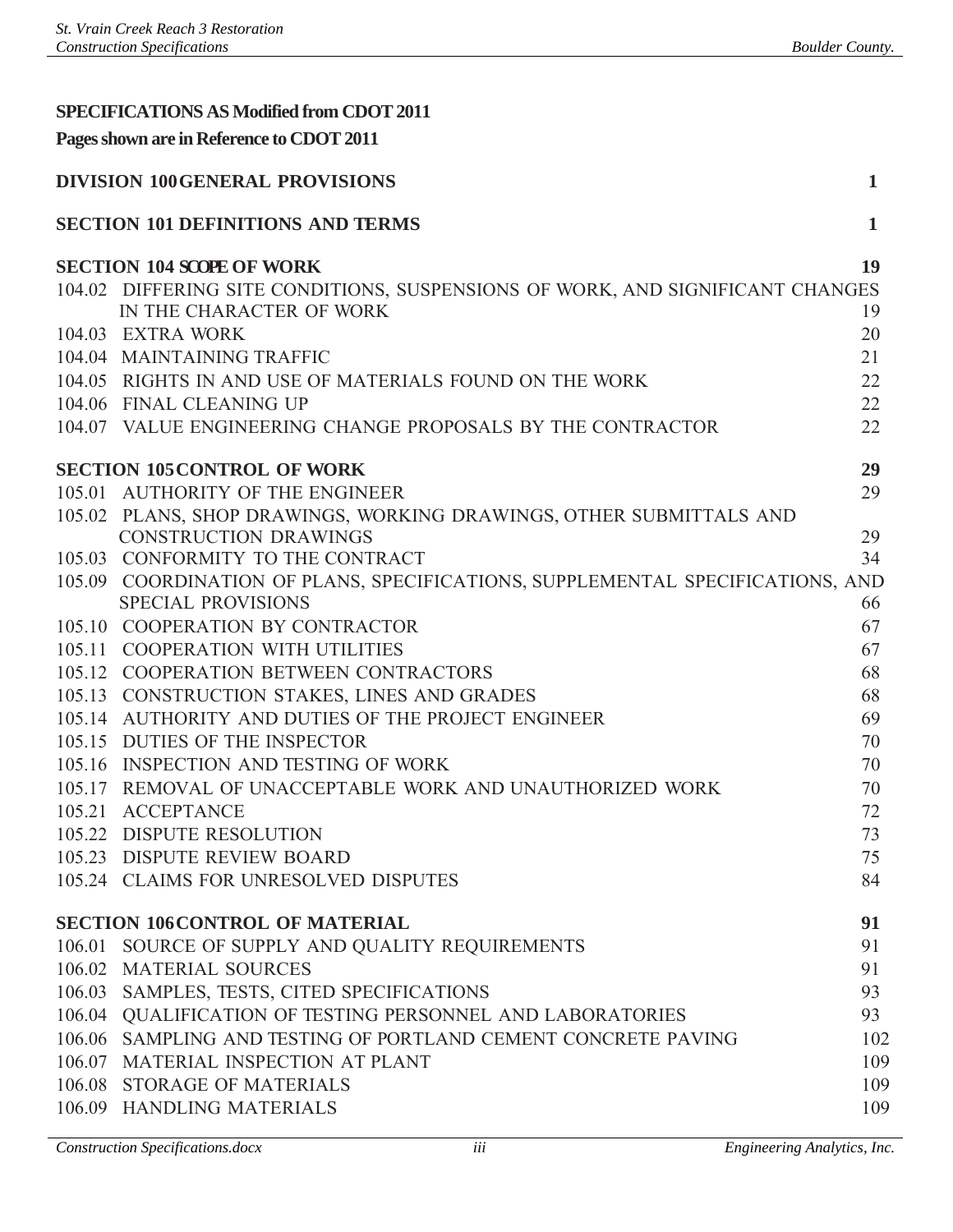| 106.10 DEPARTMENT FURNISHED MATERIALS                                        | 109 |
|------------------------------------------------------------------------------|-----|
| 106.12 CERTIFICATES OF COMPLIANCE                                            | 110 |
| 106.13 CERTIFIED TEST REPORT                                                 | 111 |
| <b>SECTION 107 LEGAL RELATIONS AND RESPONSIBILITY TO PUBLIC</b>              | 113 |
| 107.01 LAWS TO BE OBSERVED                                                   | 113 |
| 107.02 PERMITS, LICENSES, AND TAXES                                          | 113 |
| 107.06 SAFETY, HEALTH, AND SANITATION PROVISIONS                             | 114 |
| 107.09 CONSTRUCTION OVER AND ADJACENT TO NAVIGABLE WATERS                    | 118 |
| 107.10 BARRICADES AND SIGNS                                                  | 118 |
| 107.12 PROTECTION AND RESTORATION OF PROPERTY AND LANDSCAPE                  | 119 |
| 107.13 FOREST PROTECTION                                                     | 119 |
| 107.14 INTERRUPTION OF IRRIGATION WATER FLOW                                 | 120 |
| 107.15 RESPONSIBILITY FOR DAMAGE CLAIMS, INSURANCE TYPES AND COVERAGE LIMITS |     |
|                                                                              | 120 |
| 107.16 OPENING SECTIONS OF PROJECT TO TRAFFIC                                | 122 |
| 107.17 CONTRACTOR'S RESPONSIBILITY FOR WORK                                  | 123 |
| 107.19 FURNISHING RIGHT OF WAY                                               | 124 |
| 107.20 PERSONAL LIABILITY OF PUBLIC EMPLOYEES                                | 124 |
| 107.21 NO WAIVER OF LEGAL RIGHTS                                             | 124 |
| 107.22 THIRD PARTY BENEFICIARY                                               | 124 |
| 107.23 ARCHAEOLOGICAL AND PALEONTOLOGICAL DISCOVERIES                        | 124 |
| 107.24 AIR QUALITY CONTROL                                                   | 125 |
| 107.25 WATER QUALITY CONTROL                                                 | 125 |
| <b>SECTION 108 PROSECUTION AND PROGRESS</b>                                  | 132 |
| 108.01 SUBLETTING OF CONTRACT                                                | 132 |
| 108.02 NOTICE TO PROCEED                                                     | 132 |
| 108.03 SCHEDULE                                                              | 132 |
| 108.04 PAYMENT SCHEDULE                                                      | 137 |
| 108.05 LIMITATION OF OPERATIONS                                              | 137 |
| <b>SECTION 109MEASUREMENT AND PAYMENT</b>                                    | 146 |
| 109.01 MEASUREMENT OF QUANTITIES                                             | 146 |
| 109.02 SCOPE OF PAYMENT                                                      | 150 |
| 109.03 COMPENSATION FOR ALTERED QUANTITIES                                   | 150 |
| 109.04 COMPENSATION FOR CHANGES AND FORCE ACCOUNT WORK                       | 150 |
| 109.05 ELIMINATED ITEMS                                                      | 154 |
| 109.06 PARTIAL PAYMENTS                                                      | 154 |
| 109.07 PAYMENT FOR MATERIAL ON HAND (STOCKPILED MATERIAL)                    | 157 |
| 109.09 ACCEPTANCE AND FINAL PAYMENT                                          | 158 |
| 109.10 COMPENSATION FOR COMPENSABLE DELAYS                                   | 158 |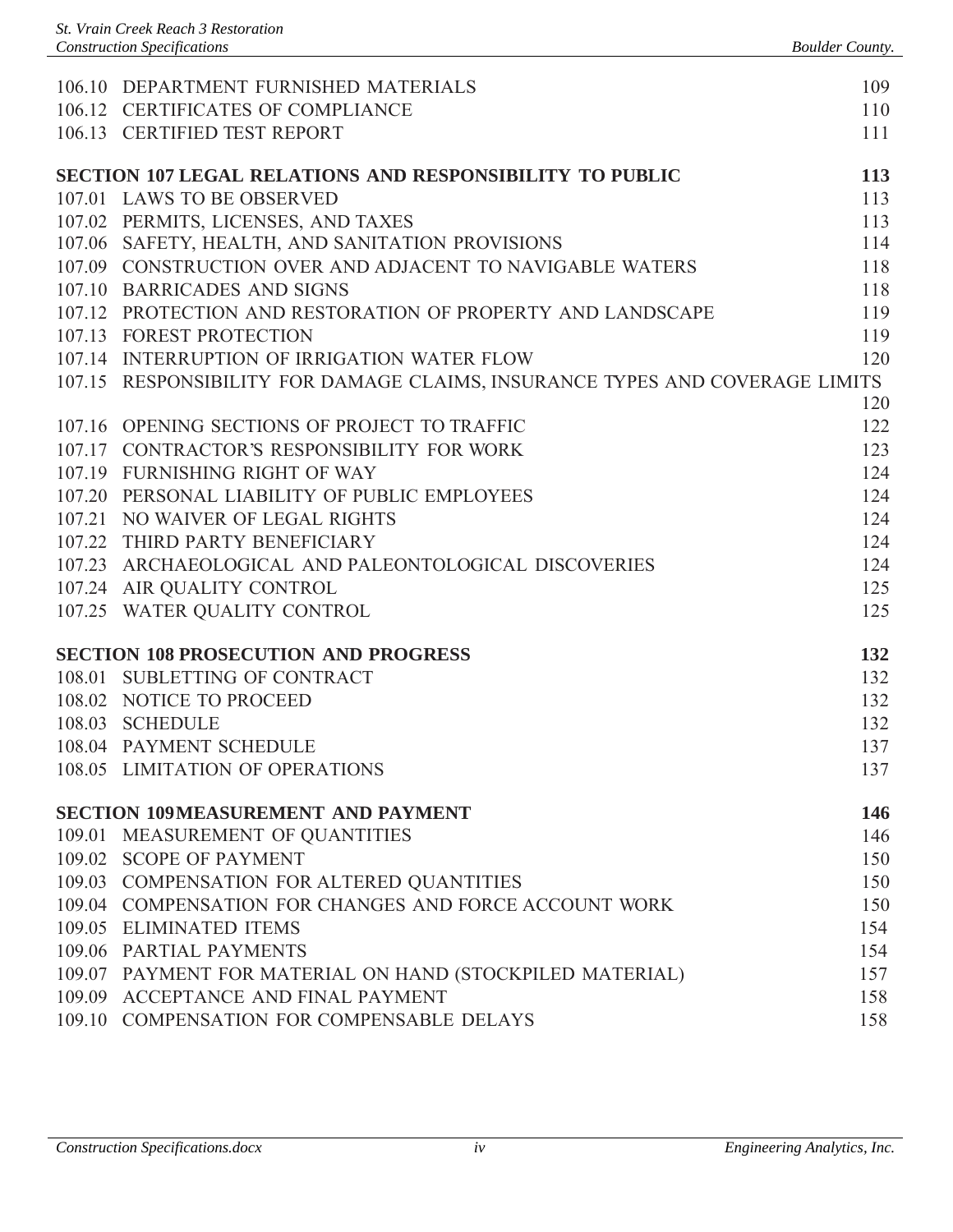| <b>DIVISION 200EARTHWORK</b><br><b>161</b> |                                                    |     |
|--------------------------------------------|----------------------------------------------------|-----|
| 201                                        | <b>CLEARING AND GRUBBING</b>                       | 161 |
| 202                                        | REMOVAL OF STRUCTURES AND OBSTRUCTIONS             | 163 |
| 203                                        | <b>EXCAVATION AND EMBANKMENT</b>                   | 169 |
| 206                                        | EXCAVATION AND BACKFILL FOR STRUCTURES             | 181 |
| 207                                        | <b>TOPSOIL</b>                                     | 188 |
| 208                                        | <b>EROSION CONTROL</b>                             | 190 |
| 212                                        | SEEDING, FERTILIZER, SOIL CONDITIONER, AND SODDING | 223 |
| 213                                        | <b>MULCHING</b>                                    | 231 |
| 214                                        | <b>PLANTING</b>                                    | 237 |
| 215                                        | TRANSPLANTING                                      | 245 |
| 217                                        | HERBICIDE TREATMENT                                | 253 |
| 250                                        | ENVIRONMENTAL, HEALTH AND SAFETY MANAGEMENT        | 255 |
|                                            | <b>DIVISION 500 STRUCTURES</b>                     | 339 |
| 506                                        | <b>RIPRAP</b>                                      | 354 |
| 509                                        | <b>STEEL STRUCTURES</b>                            | 367 |
|                                            | 514 PEDESTRIAN AND BIKEWAY RAILING                 | 408 |
| 518                                        | WATERSTOPS AND EXPANSION JOINTS                    | 418 |
|                                            | DIVISION 600MISCELLANEOUS CONSTRUCTION             | 429 |
| 601                                        | STRUCTURAL CONCRETE                                | 429 |
| 602                                        | <b>REINFORCING STEEL</b>                           | 477 |
| 614                                        | <b>TRAFFIC CONTROL DEVICES</b>                     | 522 |
| 615                                        | <b>WATER CONTROL DEVICES</b>                       | 556 |
| 625                                        | <b>CONSTRUCTION SURVEYING</b>                      | 628 |
| 626                                        | <b>MOBILIZATION</b>                                | 633 |
|                                            | <b>DIVISION 700MATERIALS DETAILS</b>               | 677 |
| 701                                        | HYDRAULIC CEMENT                                   | 677 |
|                                            | 703 AGGREGATES                                     | 687 |
| 705                                        | JOINT, WATERPROOFING, AND BEARING MATERIALS        | 696 |
| 708                                        | <b>PAINTS</b>                                      | 708 |
| 709                                        | REINFORCING STEEL AND WIRE ROPE                    | 714 |
| 710                                        | FENCE AND GUARDRAIL                                | 715 |
| 711                                        | CONCRETE CURING MATERIALS AND ADMIXTURES           | 718 |
| 712                                        | <b>MISCELLANEOUS</b>                               | 719 |
|                                            | 712.01 WATER                                       | 719 |
|                                            | 712.07 GEOSYNTHETICS                               | 720 |
|                                            | 712.08 GEOTEXTILES                                 | 721 |
| 713                                        | TRAFFIC CONTROL MATERIALS                          | 727 |
| 714                                        | PRESTRESSED UNIT MATERIALS                         | 738 |
| <b>Index</b>                               |                                                    | 757 |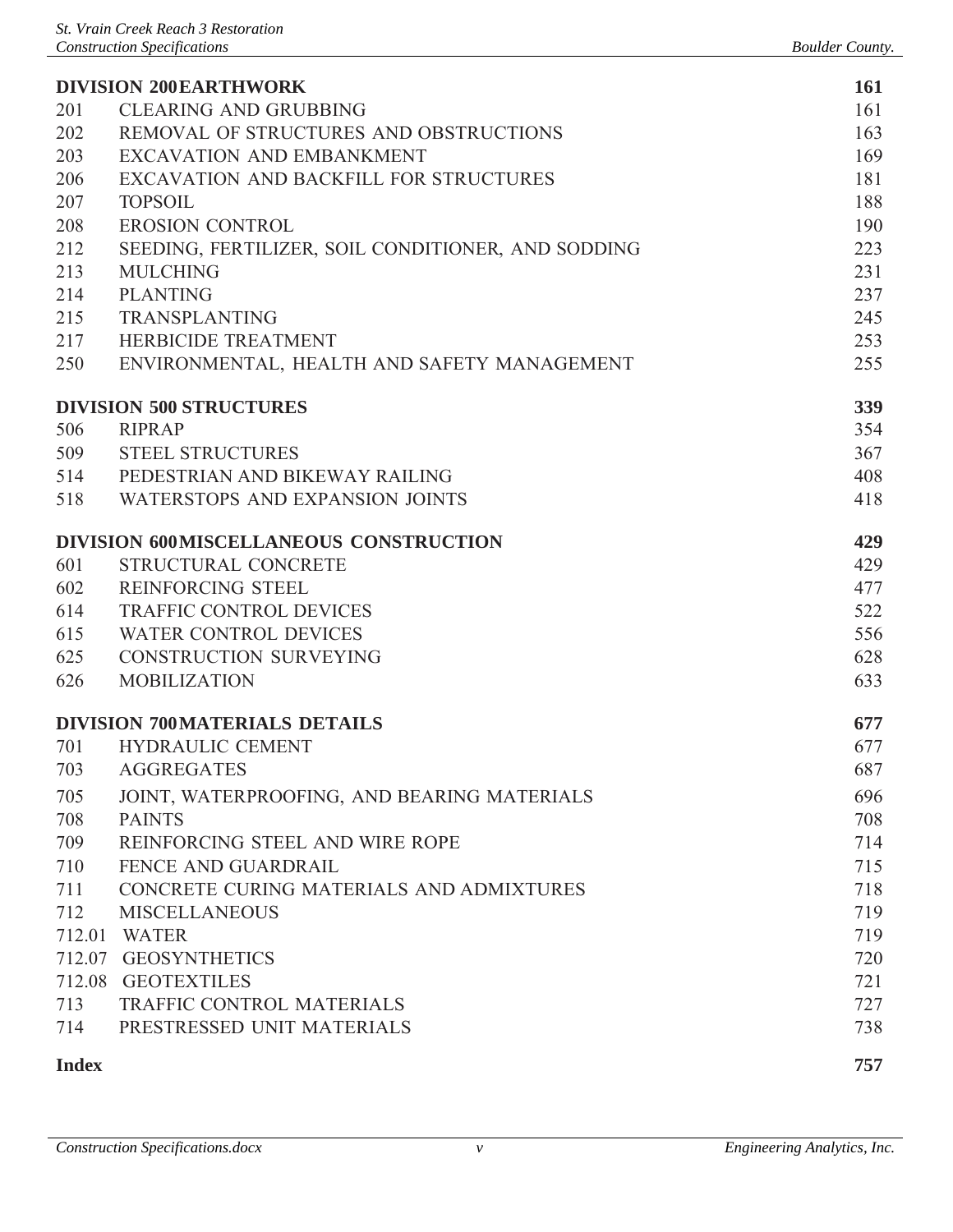## **1.0 GENERAL INFORMATION**

- 1. The Contractor shall have a copy of the Colorado Department of Transportation "Standard Specifications for Road and Bridge Construction", 2011 on the project site at all times.
- 2. Contractor must follow QA plan, which will be included in the bid documents (includes specs for as-builts), as well as all provided Construction Documents listed in the Invitation to Bid.
- 3. All work must be completed by December 31, 2017.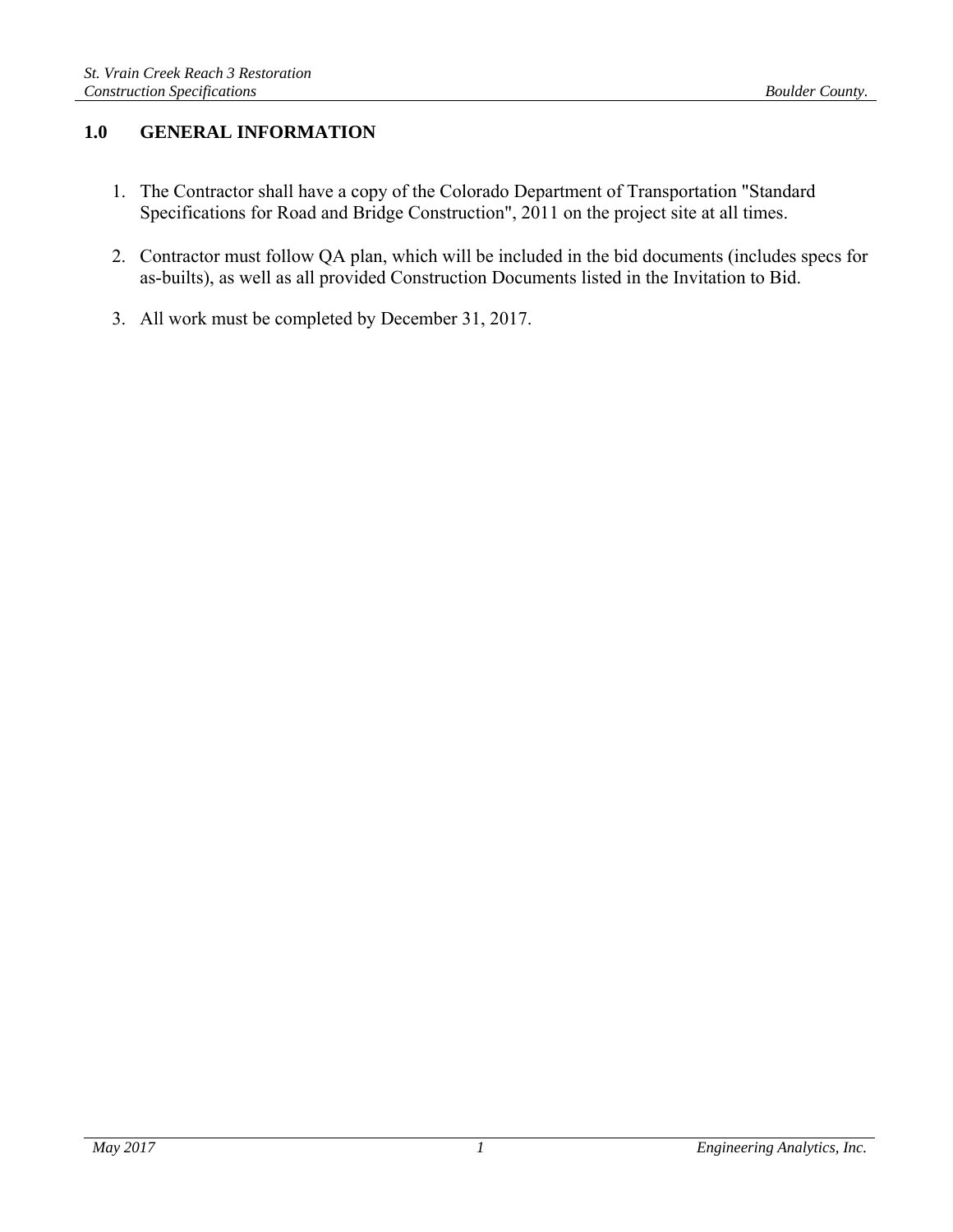## **2.0 PROJECT ADMINISTRATION**

#### **REQUIREMENTS OF THE 404 PERMIT**

#### **Regarding Prevention of the Spread of Aquatic Invasive Species**

Equipment and gear that were previously used in another stream, river, lake, pond or wetland, and that are to be used in or near the waters on the project, shall be treated to prevent the spread of aquatic invasive species. These species include, but are not limited to:

- (1) Eurasian watermilfoil
- (2) Zebra mussel
- (3) Quagga mussel
- (4) New Zealand mudsnail

Equipment that shall be treated includes all parts of machinery and vehicles of all types and sizes that came into contact with the live water.

Gear that must be treated includes boots, waders, hand tools, and all other materials and attire used previously in the live water.

The Contractor shall use one of the following treatments:

- 1. Remove all mud and debris from equipment (tracks, turrets, buckets, drags, teeth, etc.) Spray/soak equipment with a solution of commercial grade quaternary ammonium disinfectant compound containing at least 8.0% active ingredient diluted in solution to achieve at least 0.8% concentration (roughly 12 ounces of product per gallon of water). Specifically, a 1:15 solution of Quat 4 or Super HDQ Neutral institutional cleaner and water, could be used for effective treatment. Treated equipment should be kept moist for at least 10 minutes, managing rinsate as a solid waste in accordance with local, county, state, or federal regulations
- 2. Remove all mud and debris from equipment (tracks, turrets, buckets, drags, teeth, etc.). Spray/soak equipment with water hotter than 140 degrees Fahrenheit for at least 10 minutes. Do not move water from one water body to another Be sure Equipment is dry before use.

Prior to moving such equipment onto the project, the Contractor shall submit to the Engineer a written list of the equipment and a signed certification that it was treated using one of the two methods specified above.

After project completion, this equipment shall be treated prior to its use in another stream, river, lake, pond or wetland.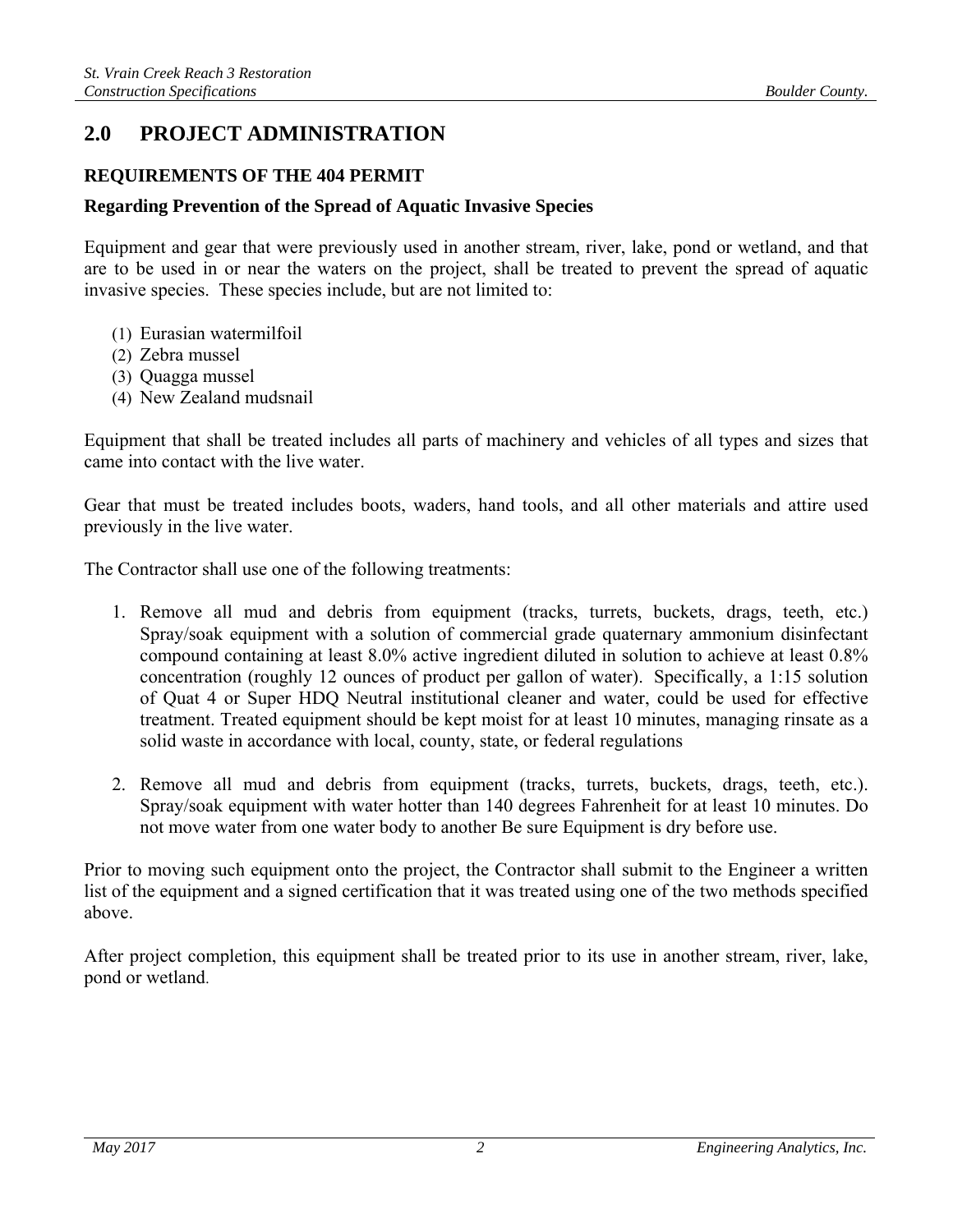## **PROTECTED PLANTS AND WILDLIFE CONSERVATION MEASURES**

- 1) SUMMARY
	- a) Section includes pertinent criteria relating to the:
		- i) Endangered Species Act
		- ii) Migratory Bird Treaty Act
		- iii) Bald and Golden Eagle Protection Act

#### 2) General

- a) Coordination with BCPOS is critical and shall be implemented early in the construction process to limit or avoid construction delays.
- b) The reach of St. Vrain Creek encompassed in the project area is designated as a Mouse Management Area under the map of Preble's Meadow Jumping Mouse - Habitat Conservation Areas in the Boulder County Comprehensive Plan – Environmental Resources Element. Preble's meadow jumping mice (Preble's) are protected under the Endangered Species Act. (See Preble's Habitat Conservation Area map in Boulder County Comprehensive Plan Environmental Resources Element).
- c) Compliance with Migratory Bird Treaty Act and the Bald and Golden Eagle Act is required. A known bald eagle nests exist just outside the project area and the recommended ½ mile buffer does NOT overlap this project area. However, haul routes and access points need to consider the location of this protective buffer. There are a number of known raptors nests within the project area. CPW recommended buffers shall be observed. Contractor's MBTA survey consultant will identify all nesting and roosting areas. If identified, contractor must adhere to all CPW buffer recommendations
- d) Project Specifics (these dates supersede all other dates with regard to species and vegetation protection)
	- i) The Preble's active season is from May 1 through November 1.
	- ii) Coordination with CPW on appropriate measures for protection for raptors is required.
	- iii) Primary nesting season for migratory birds is from April 1st through July 31st.
	- iv) Primary nesting season for nesting raptors is from February 1st through August 31st.
	- v) Primary nesting season for Bald and Golden eagles is from October 15th through July 31st and December 15th through July 15th, respectively.
- e) Conservation measures for plant and animal species protected under the Endangered Species Act (Preble's Meadow Jumping Mouse, Ute Ladies' Tresses Orchid, and Colorado Butterfly Plant)
	- i) Pre-Construction:
		- (1) Minimize footprint of disturbance by limiting access points, staging, etc.
		- (2) Locate access routes and haul routes in previously disturbed areas and existing roads.
		- (3) Contractor shall delineate areas of no entry for equipment on the ground with plastic construction fencing.
		- (4) Project engineer will debrief onsite personnel of area-of-disturbance, Project Area, no entry areas and other conservation pertinent measures.
		- (5) Follow stormwater guidelines and utilize best management practices to limit sedimentation, contamination, erosion.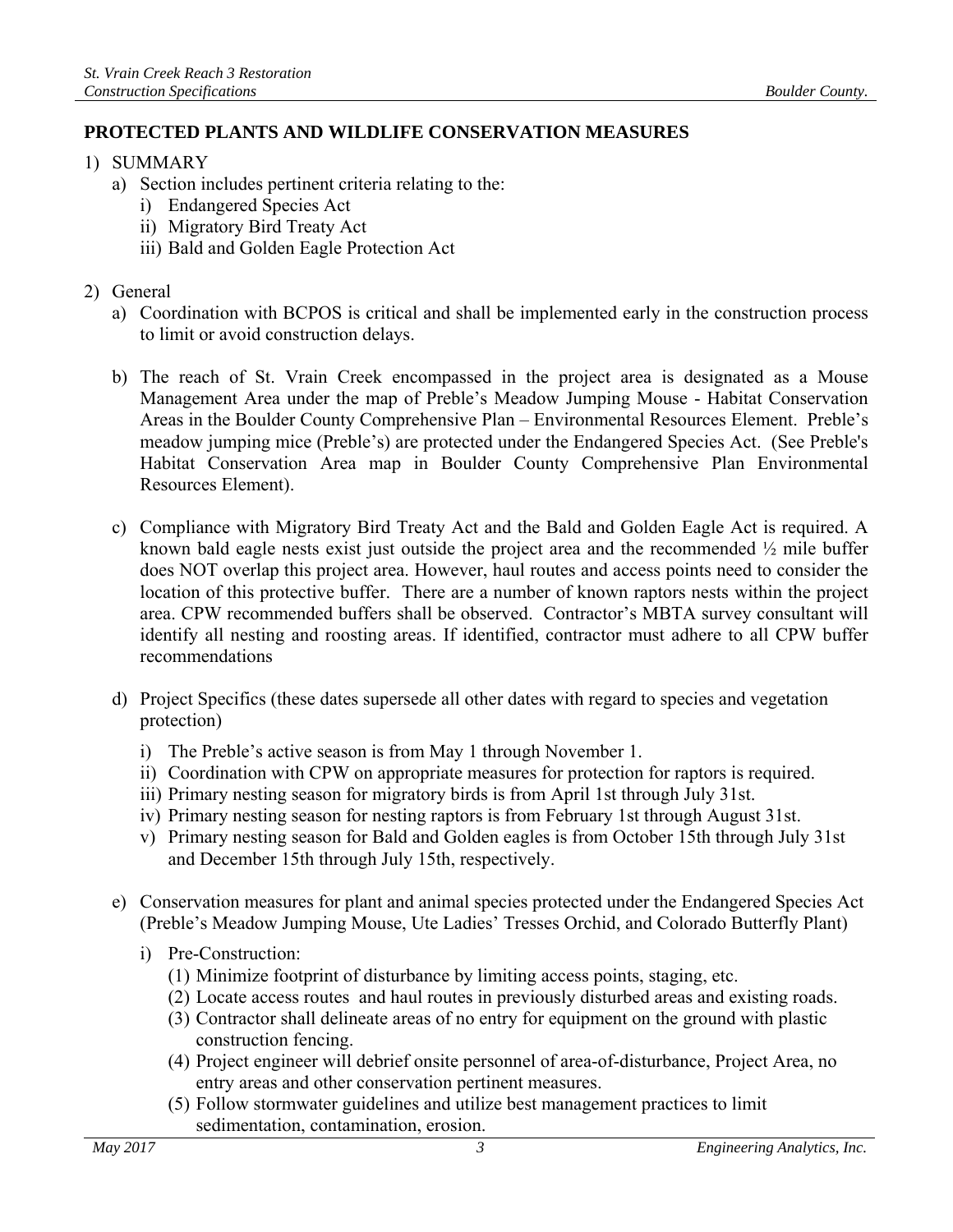- ii) Project Implementation:
	- (1) The Contractor shall contact the Engineer or Owner to contact US Fish and Wildlife Service if Preble's, Colorado Butterfly plant, or Ute Ladies' Tresses are found within project area.
	- (2) Limit disturbance (crushing) or removal of vegetation. (Willows, trees, shrubs, and herbaceous plants within riparian and adjacent upland habitat.
		- (a) Limit disturbance to vegetation to the area-of-disturbance as defined in the project plan set.
		- (b) Choose equipment size/type appropriately to minimize disturbance and soil compaction.
	- (3) Stage, operate, locate and refuel equipment outside of riparian habitat and immediately adjacent upland habitats.
		- (a) Operate equipment from previously disturbed or modified roadbeds or shoulders above riparian, when possible.
		- (b) Limit entrance and exit points in project area.
		- (c) Stockpile topsoil and debris outside of riparian area and protect from stream flows.
	- (4) During Preble's active season (May 1-November 1), work only during daylight hours. (Preble's are nocturnal).
	- (5) Promptly remove waste to minimize site disturbance and attraction of predators.
	- (6) Cover exposed holes or loose dirt with tarps/boards to prevent entrapment.
	- (7) Use best management practices to limit construction disturbance.
		- (a) Soil compaction: Establish one access route preferably along existing disturbed surface or route.
		- (b) Soil compaction: Temporarily line access routes with geotextiles in wet, unstable soil.
		- (c) Weed control: Wash and inspect vehicles and equipment before entering or leaving project area.
		- (d) Weed control: Use only weed free certified materials, including gravel, sand, topsoil, mulch, and seed.
	- (8) Complete construction before beginning restoration activities.
- iii) Post-Construction:
	- (1) Upon completion of project, revegetate all disturbed areas with native vegetation.
	- (2) Rip compacted areas prior to replanting with native vegetation, unless BCPOS Plant Ecologists recommend other restoration methods.
	- (3) Fill and reseed with weed free material and native seed mixtures.
	- (4) Consider monitoring the revegetated area for success.
- f) Migratory Bird Treaty Act and Bald and Golden Eagle Protection Act:
	- i) Migratory Birds: If work requiring ground disturbance and/or removal of woody and herbaceous vegetation occurs during the primary breeding season (April 1st through August 31st), pre-construction surveys, using accepted bird survey protocols, for nesting migratory birds must be completed within one week prior to commencement of work (contractor's responsibility) by a qualified wildlife biologist. Contractor must follow the 'CDOT Standard Specifications Section 240: Protection of Migratory Birds Biological Work Performed by the Contractor's Biologist' for requirements and survey protocol.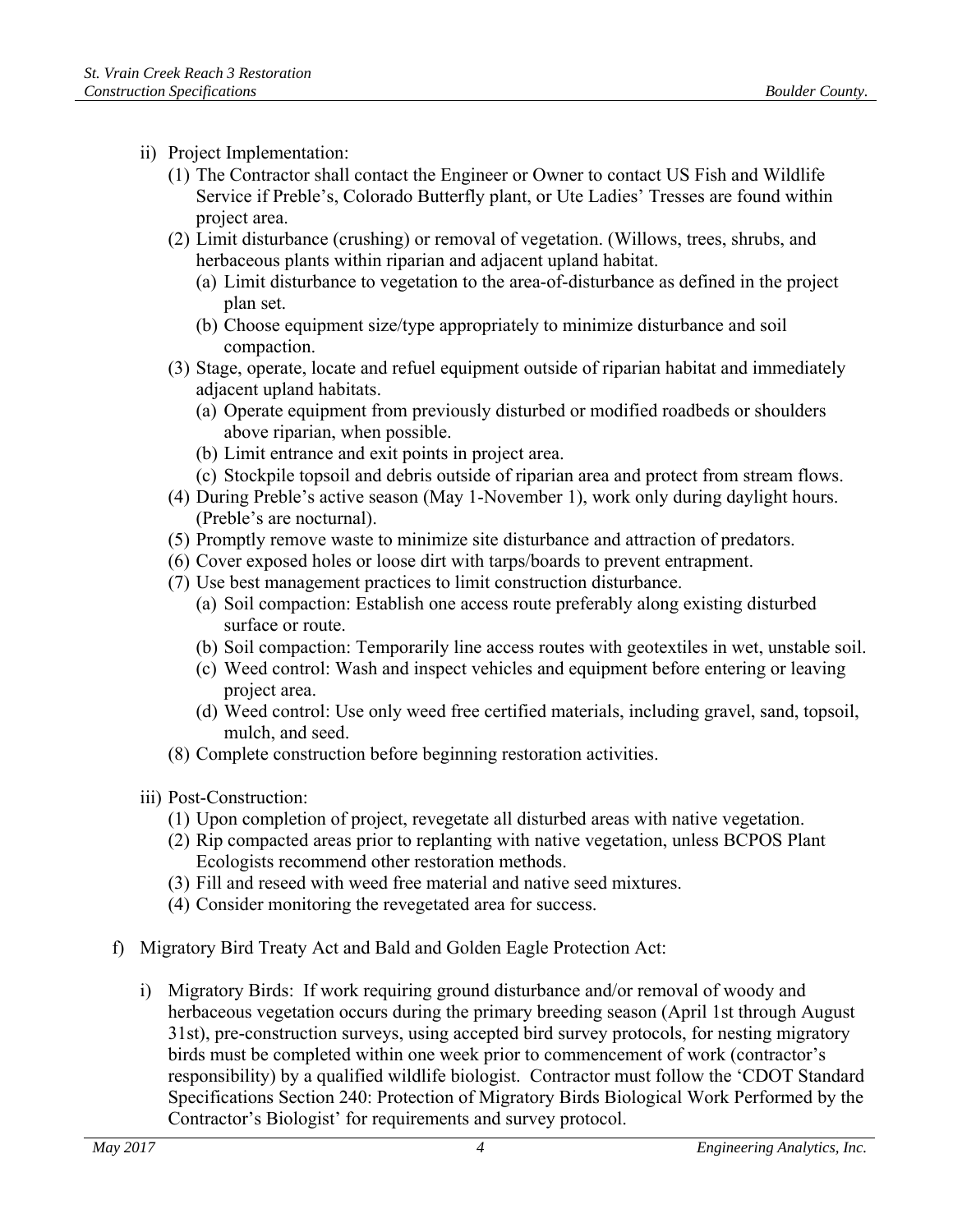- ii) Raptors: If work occurs during the nesting season for raptors (February 1st through August 31st), pre-construction surveys for nesting raptors must be completed within one week prior to commencement of work. If nesting raptors are discovered, contractor will abide by the Colorado Parks and Wildlife Recommended Buffer Zones and Seasonal Restrictions for Colorado Raptors https://cpw.state.co.us/Documents/WildlifeSpecies/LivingWithWildlife/RaptorBufferGuideli nes2008.pdf). Notification must be provided to OWNER to receive guidance.
- iii) Eagles: Bald and golden eagles are protected under the Bald and Golden Eagle Protection Act. The project area is just outside the Colorado Parks and Wildlife ½ mile recommended buffer zone of a known bald eagle nest. If work occurs during the nesting period for bald eagles (October 15th through July 31st) and construction activities (including hauling of material) encroach on the  $\frac{1}{2}$  mile buffer, PRIOR to initiating work, the contractor must coordinate with the Colorado Parks and Wildlife Bird Conservation Coordinator (Liza Rossi – 970.871.2861) and the U.S. Fish and Wildlife Service (303-236-4773) to receive guidance.
	- (1) Although there are currently no known bald nests within one mile of the project site, bald eagles have historically nested in this area. If a bald eagle chooses to nest within one half mile of the project area between October  $15<sup>th</sup>$  and July  $31<sup>st</sup>$ , all work within the  $\frac{1}{2}$  mile buffer zone of the nest must stop and notification must be provided to Owner, Colorado Parks and Wildlife Bird Conservation Coordinator and the U.S. Fish and Wildlife to receive guidance.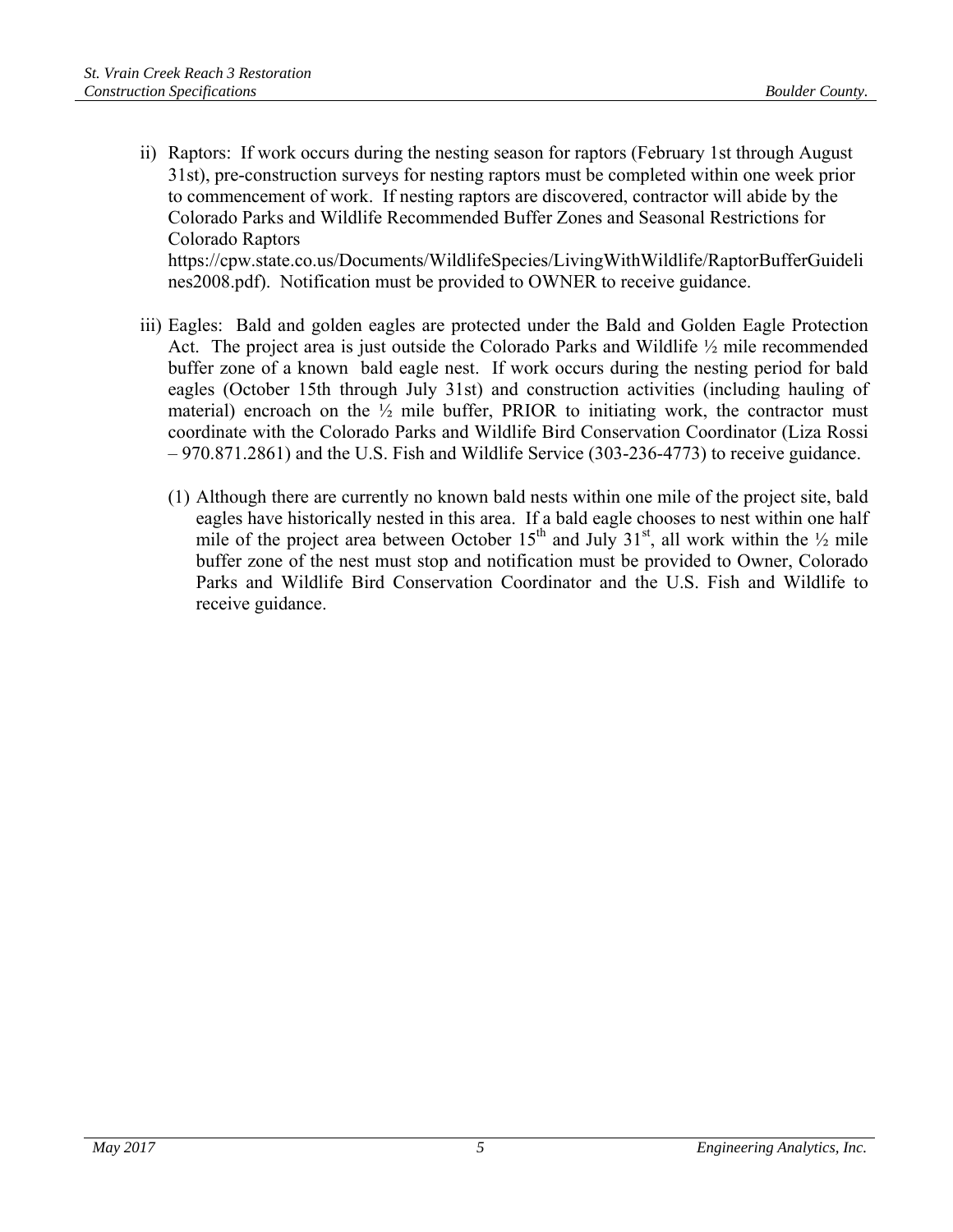## **3.0 SUPPLEMENTAL SPECIFICATIONS**

## **SECTION 109.11 - MEASUREMENT AND PAYMENT**

**General**: This Section is provided to more specifically detail the scope of work outlined in the Contract Agreement and the method of payment.

The Contractor agrees to supply and include in this cost proposal the entire cost of all materials, equipment, labor, labor supervision, construction tools and equipment, construction services and utilities, all overhead, expendable, guarantees, and fuel costs as required for the St. Vrain Creek Reach 3 Restoration project as set forth in the Drawings and Contract Documents and has included all such costs in the Schedule of the Contract Documents.

It is understood that Unit Price Items in the Schedule shall be adjusted for additions or deductions to the Contract amount as measured after installation. Items that are Lump Sum prices as listed in the Schedule will not be adjusted unless a change in scope of work is initiated by Change Order. It is understood that payment for increases to the Contract amount and quantities as listed in the Schedule shall be by Change Order only.

#### **Schedule Items:**

#### *1. Surveying*

This item shall include all surveying as required for the Contractor to perform his work as indicated on the Drawings. The Contractor is responsible for all surveying to layout and measure the work and shall provide red-lined, as-constructed drawings to the Engineer at the completion of the project showing any changes from the plans and Specifications.

Payment for this item shall be made on a lump sum basis to be paid on a monthly, pro-rated basis throughout the construction period.

#### *2. Mobilization and Demobilization*

This item shall include, but not be limited to, all of the Contractor's move-in and move-out costs, including delivering equipment to the site, erection and maintenance of all temporary facilities and controls such as Contractor's field office, temporary toilets, temporary electricity, temporary heat, and completion and erection of the temporary signs. This item will also include the restoration of the staging areas to the pre-construction condition at the completion of the project. Also included in this item shall be the Contractor's cost of the performance bonds, payment bonds, insurance, permits, and any other such general requirements as may be set forth for the completion of this project. This item shall also include all contractor permits (not covered by other bid items), personnel, signs, traffic barriers, and plans that may be required to complete the project.

Payment will be made as the work progresses. Fifty-percent (50%) of the lump sum bid price will be paid at the time of the first monthly progress payment. An additional thirty-percent (30%) will be paid when one-half the original contract amount is earned. The remaining twenty percent (20%) will be paid upon final acceptance of the project.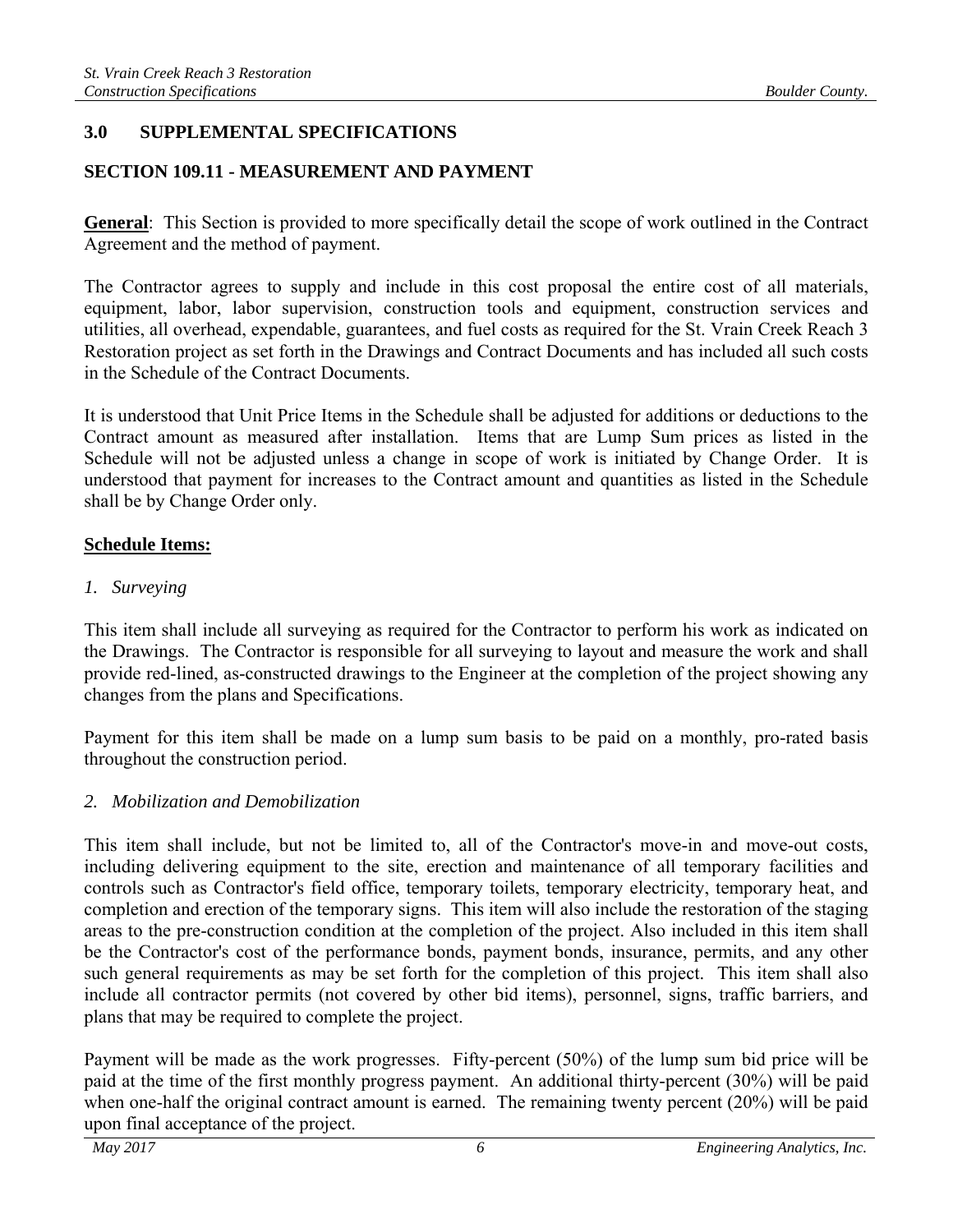## *3. Erosion and Sediment Control*

This item shall include, but not be limited to, all work required by the Contractor to care for storm water on the site in accordance with the Specifications. This shall include control of all surface water runoff to prevent sedimentation and/or degradation of all streams, tributaries, and lakes. Included in this cost is the removal of these items post-construction. This item shall include, but not be limited to, all costs for temporary dikes, culverts, pumping systems, electricity or fuel, and all other such items, and shall include all permitting, management, and supervision required by the Specifications or government regulations. This can include, but is not limited to, silt fences, erosion control bales, tracking pads, and the storm water management plan. Included in this item is the cost of materials (and disposal of materials post-construction) required for any erosion and sediment control measures taken.

Payment for this item shall be made on a lump sum basis with progress payments made based on percentage of total work completed.

## *4. Ramey Staging Area & Access Road*

This item shall include all materials, equipment, and labor required to restore access road and staging area by ripping, regrading and seeding disturbed areas to pasture at the conclusion of the project as shown on the Drawings. This item also includes the cost of repairs for any damaged access during construction.

Payment for this item shall be made on a lump sum basis with progress payments made based on percentage of total work completed.

#### *5. Removal of Waste and Inorganic Debris*

This item shall include the equipment and labor required for the removal of concrete, buried metals, and other inorganic waste from the construction zone as shown on the Drawings and Specifications. Also included in this item is the cost for the proper disposal of the wastes. This item does not include the disposal of general waste (trash) generated by the contractor.

Payment for this item shall be made on a per load basis with progress payments made based on each 10 cubic yard truck load of waste removed.

#### *6. Removal of Organic Debris*

This item shall include the equipment and labor required for the removal of organic debris that cannot be disposed of onsite from the construction zone as shown on the Drawings and Specifications. Also included in this item is the cost for the proper disposal of the removed debris. This item does not include the disposal of general waste (trash) generated by the contractor.

Payment for this item shall be made on a per load basis with progress payments made based on each 10 cubic yard truck load of waste removed.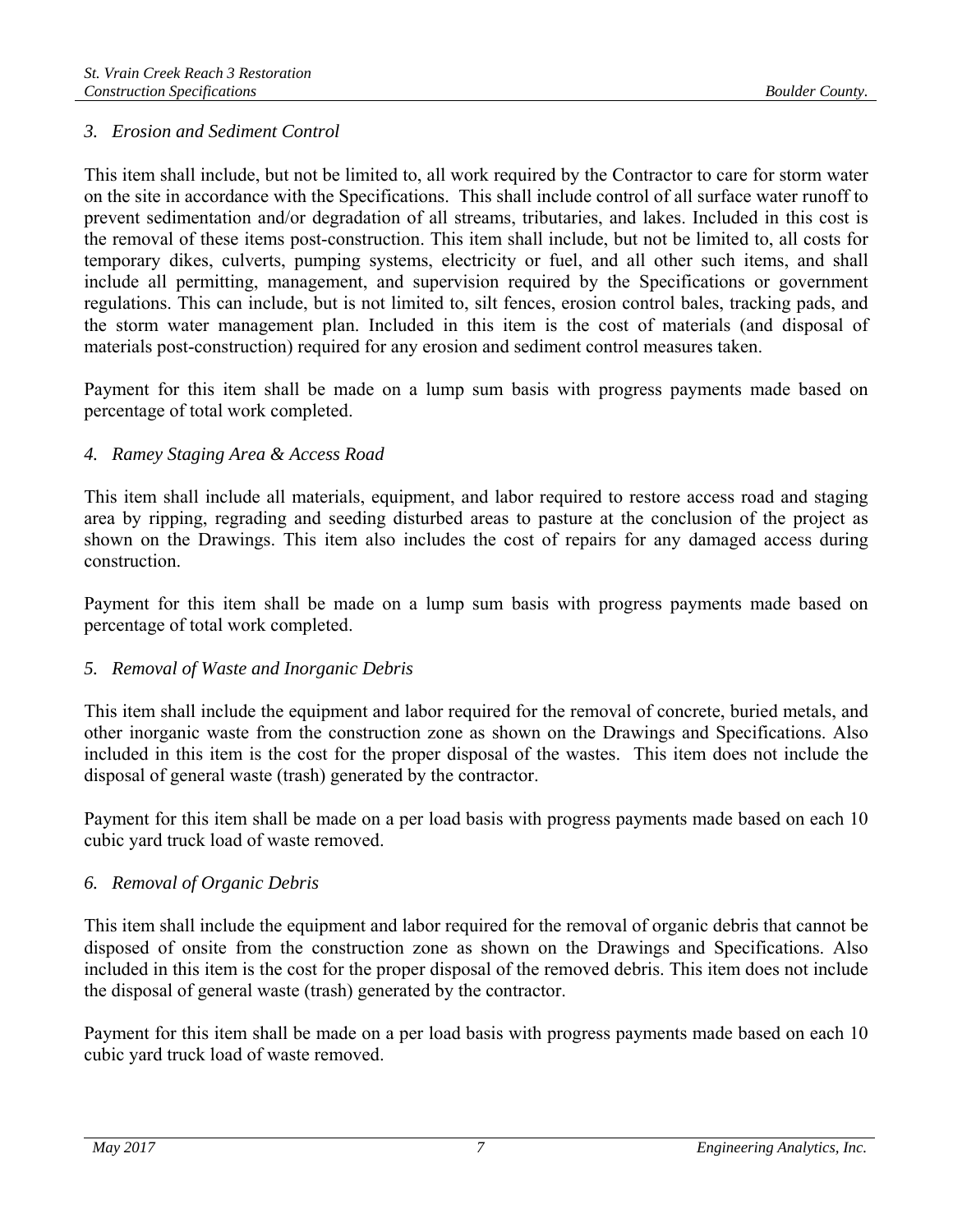#### *7. Protection of Migratory Birds*

This item shall include, but not be limited to, all work required by the Contractor for the Protection of Migratory Birds as outlined in the Specifications. This work includes actual authorized number of hours a wildlife biologist is on site performing the required tasks, removal of nests and netting etc.

Payment for this item shall be made on a lump sum basis with progress payments made based on percentage of total work completed. During this period, the Contractor shall submit to the Engineer each week for approval a list of the workers who removed nests and the number of hours each one spent removing nests.

#### *8. Ancillary Services*

a. Traffic Control – This item shall include, but not be limited to, all work required by the Contractor to develop a Traffic Control Plan to be approved by Boulder as required to obtain a Limited Use permit. This item shall also include all costs associated with labor, materials, equipment and devices required to implement the Traffic Control Plan as required by Boulder County in conjunction with the Limited Use permit.

Payment will be made as the work progresses. Fifty-percent (50%) of the lump sum bid price will be paid at the time of the first monthly progress payment. An additional fifty-percent (50%) will be paid when one-half the original contract amount is earned.

b. QC Materials Testing – This item includes field testing of earthwork compaction and cast in place concrete and the associated laboratory testing required to support the field testing. Frequency of field compaction testing shall be will at every 2000 CY for fill placed and at every 500 CY for clay core placed. Testing and sampling of concrete shall be at every 50 CY of concrete placed. A set of four cylinders shall be cast and tested at 7 days, 28 days (2) and one retained. Locations of tests and variations from the stated frequency shall be agreed to between the Contractor and Engineer. The testing shall be scheduled by the contractor.

Payment for this item shall be made on a lump sum basis with progress payments made based on percentage of total work completed.

#### *9. Breach 1 Repair*

This set of items includes all work necessary to construct the Breach 1 Repair according to the Drawings and Specifications. At a minimum, this item includes the following:

a. Clear, Strip and Grub – This item shall include clearing, stripping, and grubbing all construction areas and removal of any trees in the required construction areas of the Breach 1 repair. The cost shall include spoiling waste materials in stockpiles as outlined in the Specifications. The cost shall also include stockpiling of topsoil material for later use in the project.

Payment for this item shall be made on a lump sum basis with progress payments made based on percentage of total work completed.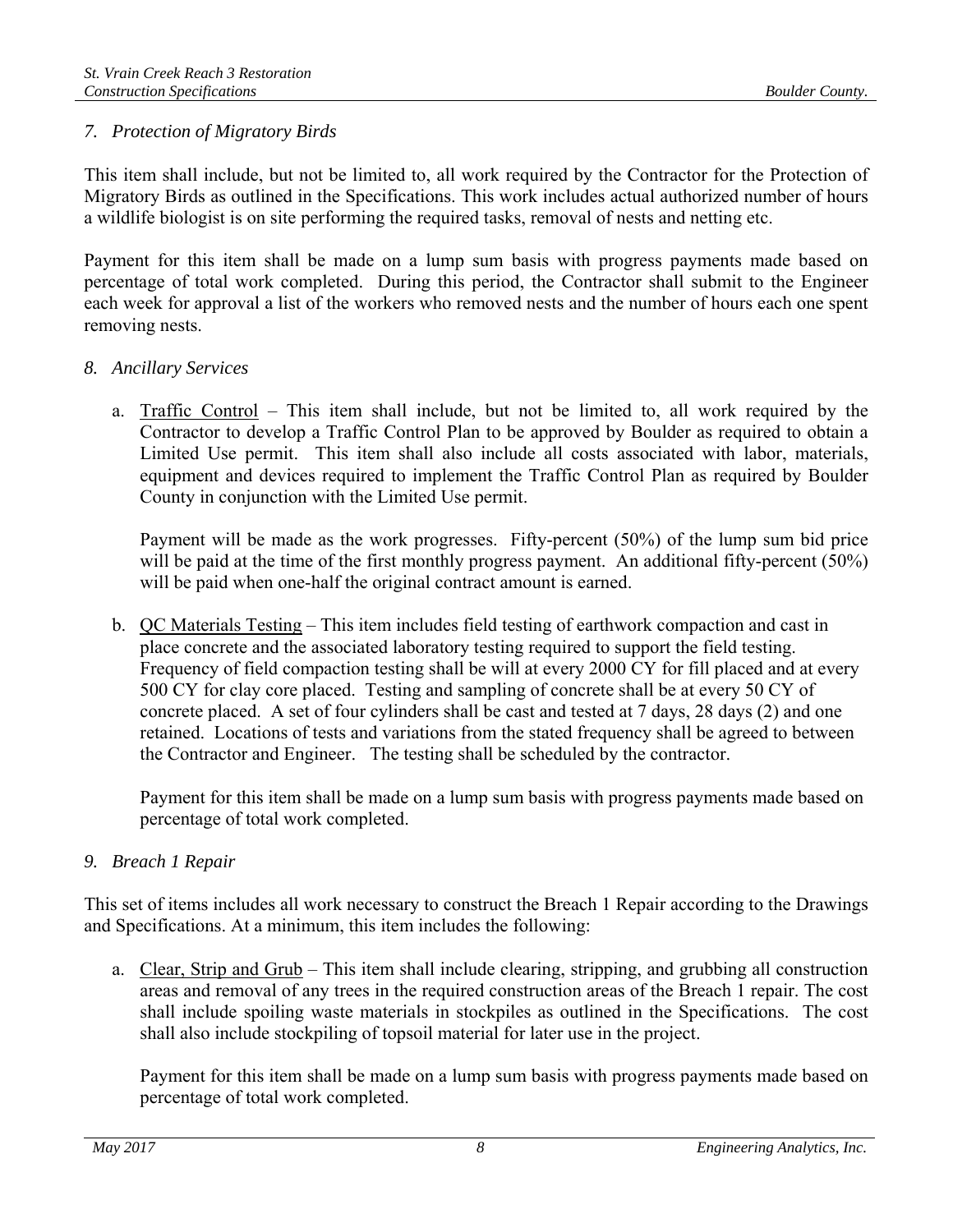b. Access Road Improvements – This item shall include all materials, equipment, and labor required to improve access roads and restore at the completion of the project to the "preconstruction condition" or as shown on the Drawings and described in the Specifications. This item also includes the cost of repairs for any damaged access during construction.

Payment for this item shall be made on a lump sum basis with progress payments made based on percentage of total work completed.

c. Care and Diversion of Stream Water – This item shall include costs associated with diverting the streams, or any other consistently flowing water, as needed for construction of the Breach 1 repair and in accordance with the Specifications and Drawings. Also included in this item is any temporary pipes, walls, trenches, or other structures used in the care and diversion of the stream.

Payment for this item shall be made on a lump sum basis with progress payments made based on percentage of total work completed.

d. Dewatering *-* This item shall include, but not be limited to, all work required by the Contractor to care for dewatering for the Breach 1 repair in accordance with the Specifications. This shall include control of ground water and seepage at individual excavations as required throughout construction and the prevention of sedimentation and/or degradation of all streams and tributaries. This item shall include, but not be limited to, all costs for temporary dikes, culverts, pumping systems, electricity or fuel, casings, sumps, wells, and all other such items, and shall include all permitting, management, and supervision required by the Specifications or government regulations.

Payment for this item shall be made on a lump sum basis with progress payments made based on percentage of total work completed.

e. Excavation – This item of work shall include all work necessary to excavate the exiting Breach 1 berm, river bed, and surrounding area to the lines and grades shown on the Drawings. The cost shall also include all work necessary to spoil excavated materials in the areas indicated on the Drawings or by the Engineer.

Payment for this item shall be made on a unit price basis per cubic yard of material excavated. Excavated volume shall be the in-place volume computed from the average end area method, or other appropriate survey and volume calculation methods, taken from field survey cross section measurements conducted before and after excavation.

f. Borrow and Fill – This item of work shall include all work necessary to borrow, fill and compact the Breach 1 berm and surrounding areas to the lines and grades shown on the Drawings. The cost shall also include all work necessary to excavate and transport borrow materials from an onsite location. The cost shall also include all work necessary to compact and condition the materials for placement in the foundation and embankment as indicated on the Drawings and stated in the Construction Specifications. This item shall not include the placement of the clay core.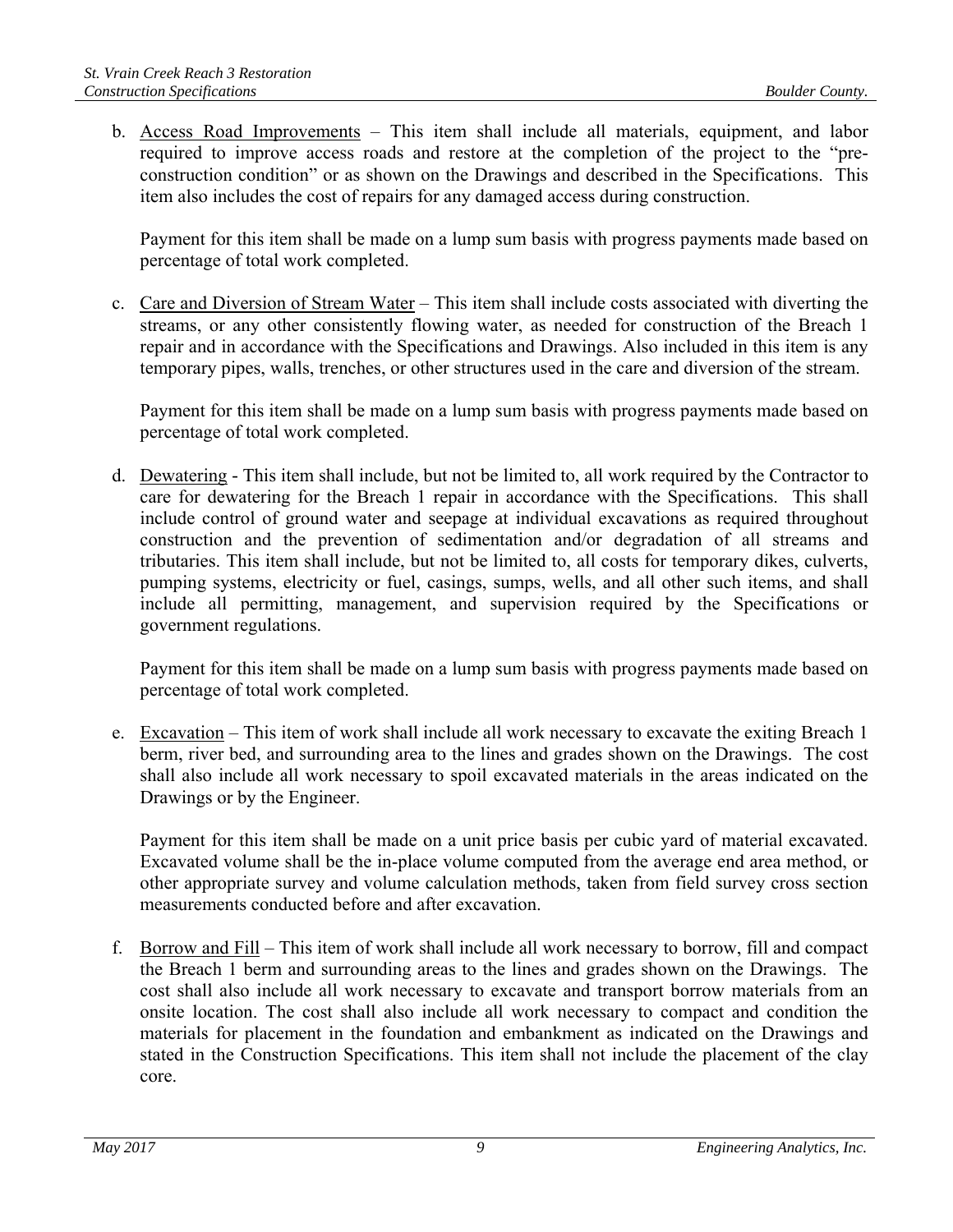Payment for this item shall be made on a unit price basis per cubic yard of fill. Fill volume shall be the in-place volume computed from the average end area method, or other appropriate survey and volume calculation methods, taken from field survey cross section measurements performed by the contractor and conducted before and after fill.

g. Non-woven Geotextile – This item of work shall include all work necessary to provide and place 6 oz./ sy. geotextile beneath the riprap as shown on the Drawings. This item includes the cost of the material and delivery to the construction area.

Payment for this item shall be made on a unit price basis per square yard of non-woven geotextile supplied and placed.

h. Remove and Stockpile Riprap – This item of work shall include all work necessary to remove existing riprap in the Breach 1 location as shown in the Drawings. This item also includes the sorting and stockpiling of the riprap for later use.

Payment for this item shall be made on a unit price basis per cubic yard of riprap removed, sorted, and stockpiled. Volume shall be the in-place volume computed from the average end area method, or other appropriate survey and volume calculation methods, taken from field survey cross section measurements conducted before and after removal of existing riprap.

i. Type M Riprap Delivered – This item of work shall include all work necessary to supply Type M Riprap to the Breach 1 location. The riprap shall be in accordance to the Drawings and Specifications. This item is to supplement the existing stockpiled riprap.

Payment for this item shall be made on a unit price basis per ton of riprap delivered to the Breach 1 location.

j. Riprap Placement – This item of work shall include all work necessary to place both the existing stockpiled riprap and the Type M Riprap delivered in the thickness and locations as shown in the Drawings.

Payment for this item shall be made on a lump sum basis with progress payments made based on percentage of total work completed.

k. Clay Core – The clay core material is provided by BCPOS. It is located in a stockpile at Swede Lake. Swede Lake is located at the intersection of  $67<sup>th</sup>$  Street and Pike Road in Boulder County approximately 7 miles south of the site. This item of work shall include all work necessary to transport and place the clay core fill in the Breach 1 berm according to the lines, grades, and compaction requirements as shown on the Drawings and in the Specifications.

Payment for this item shall be made on a unit price basis per cubic yard of clay core placed, conditioned, and compacted.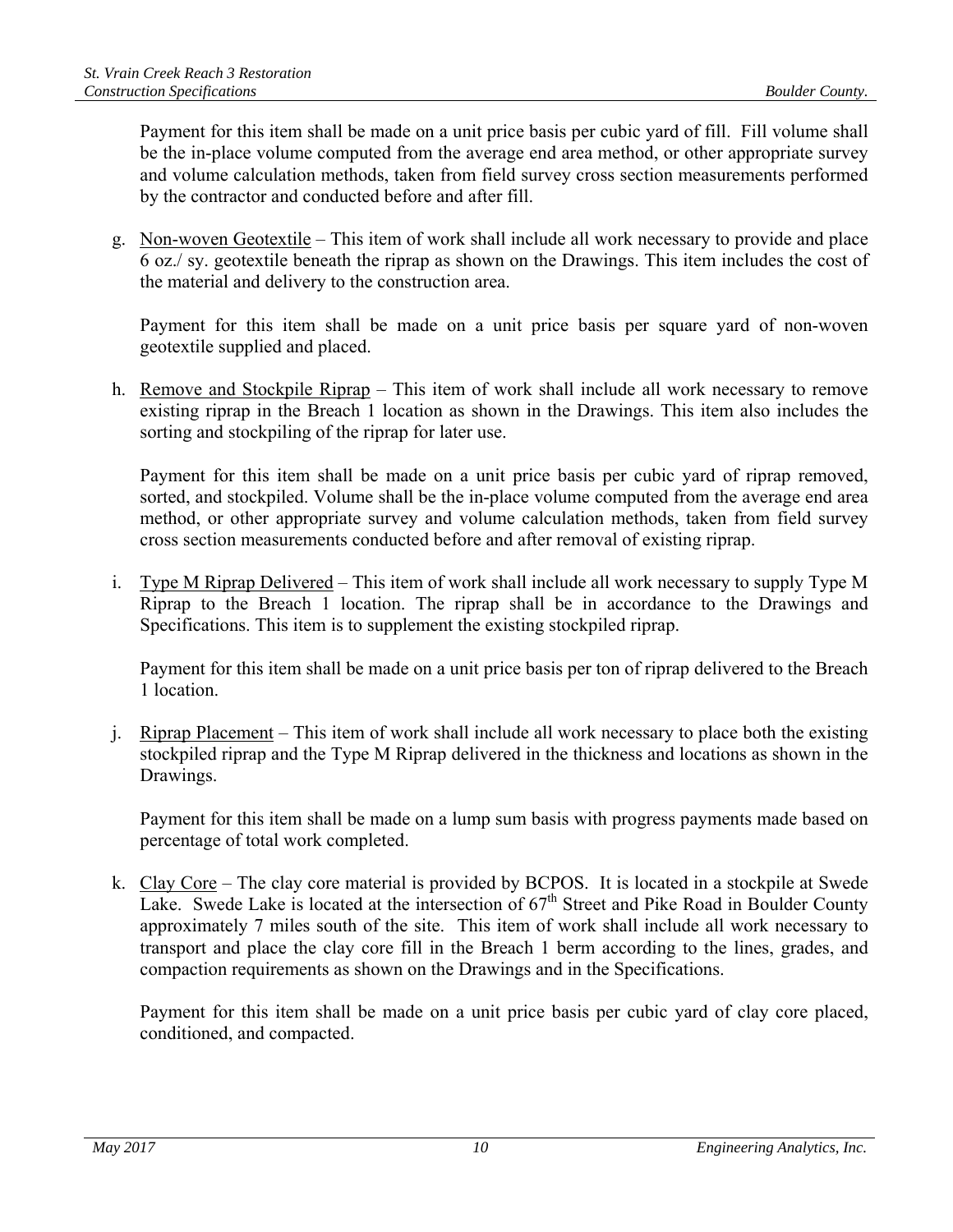#### *10. Breach 2 Repair*

This set of items includes all work necessary to construct Breach 2 Repair according to the Drawings and Specifications. At a minimum, this item includes the following:

a. Clear, Strip and Grub – This item shall include clearing, stripping, and grubbing all construction areas and removal of any trees in the required construction areas of the Breach 2 repair. The cost shall include spoiling waste materials in stockpiles as outlined in the Specifications. The cost shall also include stockpiling of topsoil material for later use in the project.

Payment for this item shall be made on a lump sum basis with progress payments made based on percentage of total work completed.

b. Access Road Improvements - This item shall include all materials, equipment, and labor required to improve access roads and restore at the completion of the project to the "pre-construction condition" or as shown on the Drawings. This item includes the maintenance of the Martin Marietta Low Water Crossing, during construction. This item also includes the cost of repairs for any damaged access during construction.

Payment for this item shall be made on a lump sum basis with progress payments made based on percentage of total work completed.

c. Care and Diversion of Stream Water - This item shall include costs associated with diverting the streams, or any other consistently flowing water, as needed for construction of the Breach 2 repair and in accordance with the Specifications and Drawings. Also included in this item is any temporary pipes, walls, trenches, or other structures used in the care and diversion of the stream.

Payment for this item shall be made on a lump sum basis with progress payments made based on percentage of total work completed.

d. Dewatering - This item shall include, but not be limited to, all work required by the Contractor to care for dewatering for the construction of the Breach 2 repair in accordance with the Specifications. This shall include control of ground water and seepage at individual excavations as required throughout construction and the prevention of sedimentation and/or degradation of all streams and tributaries. This item shall include, but not be limited to, all costs for temporary dikes, culverts, pumping systems, electricity or fuel, casings, sumps, wells, and all other such items, and shall include all permitting, management, and supervision required by the Specifications or government regulations.

Payment for this item shall be made on a lump sum basis with progress payments made based on percentage of total work completed.

e. Excavation – This item of work shall include all work necessary to excavate the exiting Breach 2 berm, river bed, and surrounding area to the lines and grades shown on the Drawings. The cost shall also include all work necessary to spoil excavated materials in the areas indicated on the Drawings.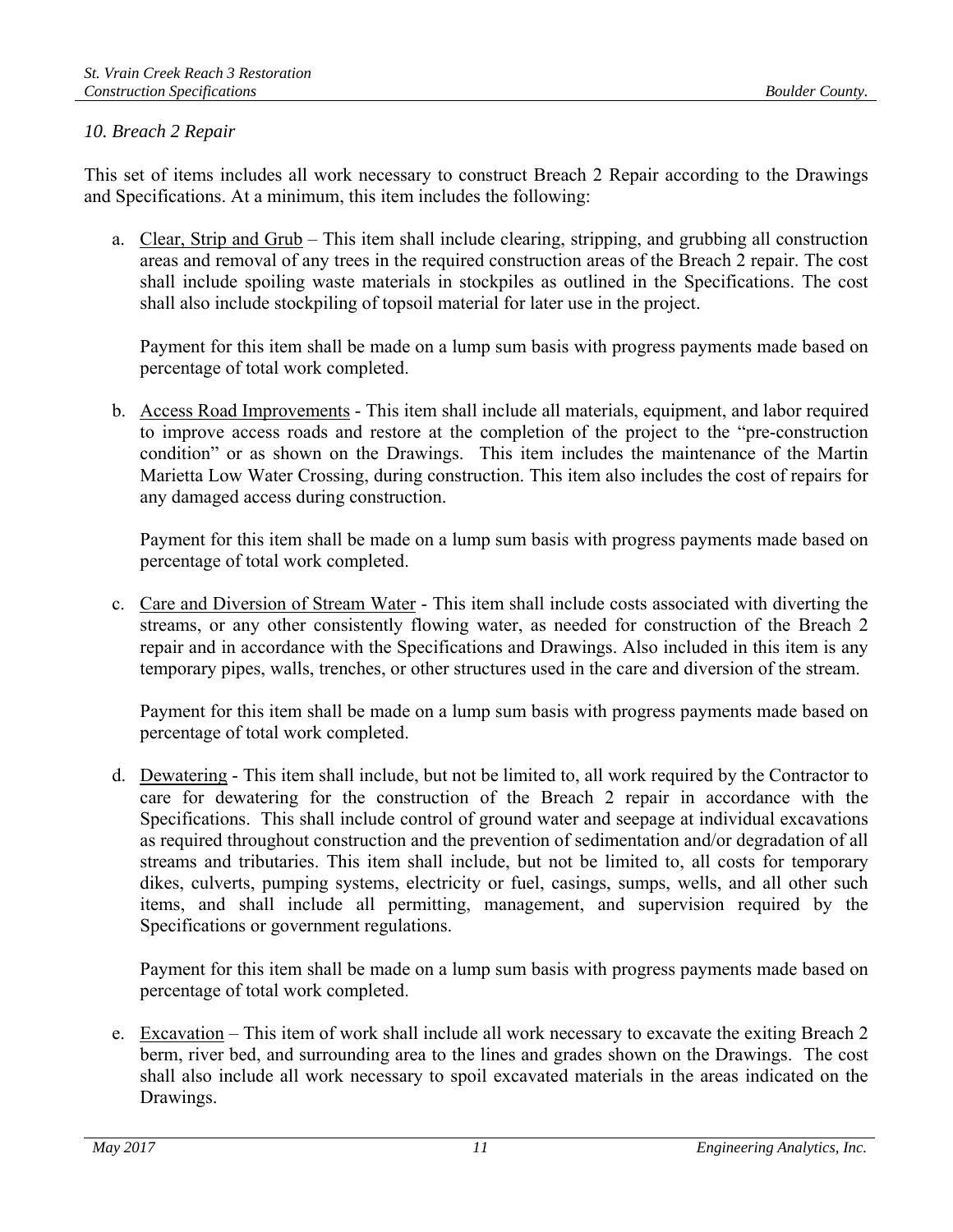Payment for this item shall be made on a unit price basis per cubic yard of material excavated. Excavated volume shall be the in-place volume computed from the average end area method, or other appropriate survey and volume calculation methods, taken from field survey cross section measurements conducted before and after excavation.

f. Borrow and Fill – This item of work shall include all work necessary to borrow fill and compact the Breach 2 berm and surrounding areas to the lines and grades shown on the Drawings. The cost shall also include all work necessary to excavate and transport borrow materials from an onsite location. The cost shall also include all work necessary to compact and condition the materials for placement in the foundation and embankment as indicated on the Drawings and stated in the Construction Specifications. This item shall not include the placement of the clay core.

Payment for this item shall be made on a unit price basis per cubic yard of fill. Fill volume shall be the in-place volume computed from the average end area method, or other appropriate survey and volume calculation methods, taken from field survey cross section measurements conducted before and after fill.

g. Non-woven Geotextile – This item of work shall include all work necessary to provide and place 6 oz./sy. geotextile beneath the riprap as shown on the Drawings. This item includes the cost of the material and delivery to the construction area.

Payment for this item shall be made on a unit price basis per square yard of non-woven geotextile supplied and placed.

h. Remove and Stockpile Riprap – This item of work shall include all work necessary to removed existing riprap in the Breach 2 location as shown in the Drawings. This item also includes the sorting and stockpiling of the riprap for later use.

Payment for this item shall be made on a unit price basis per cubic yard of riprap removed, sorted, and stockpiled. Volume shall be the in-place volume computed from the average end area method, or other appropriate survey and volume calculation methods, taken from field survey cross section measurements conducted before and after removal of existing riprap.

i. Type H Riprap Delivered – This item of work shall include all work necessary to supply Type H Riprap to the Breach 2 location. The riprap shall be in accordance to the Drawings and Specifications. This item is to supplement the existing stockpiled riprap.

Payment for this item shall be made on a unit price basis per ton of riprap delivered to the Breach 2 location.

j. Riprap Placement – This item of work shall include all work necessary to place both the existing stockpiled riprap and the Type H Riprap delivered in the thickness and locations as shown in the Drawings.

Payment shall be made on a lump sum basis with progress payments made based on the percentage of total work completed.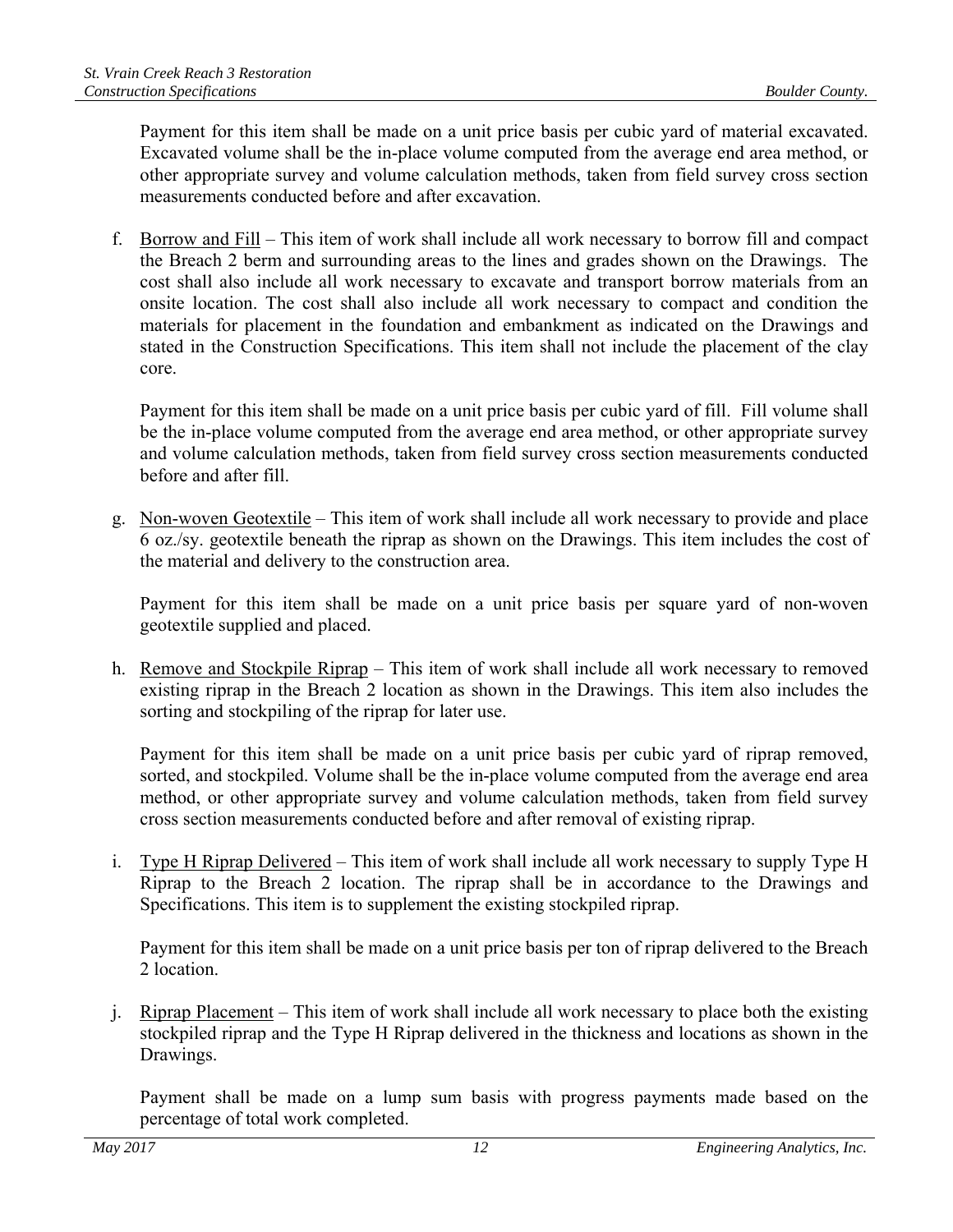k. Clay Core – The clay core material is provided by BCPOS. It is located in a stockpile at Swede Lake. Swede Lake is located at the intersection of 67th Street and Pike Road in Boulder County approximately 7 miles south of the site. This item of work shall include all work necessary to transport and place the clay core fill in the Breach 2 berm according to the lines, grades, and compaction requirements as shown on the Drawings and in the Specifications.

Payment for this item shall be made on a unit price basis per cubic yard of clay core placed, conditioned, and compacted.

#### *11. Breach 6 Repair*

This set of items includes all work necessary to construct Breach 6 Repair according to the Drawings and Specifications. At a minimum, this item includes the following:

a. Clear, Strip and Grub – This item shall include clearing, stripping, and grubbing all construction areas, and removal of any trees in the required construction areas for the Breach 6 repair. The cost shall include spoiling waste materials in stockpiles as outlined in the Specifications. The cost shall also include stockpiling of topsoil material for later use in the project.

Payment for this item shall be made on a lump sum basis with progress payments made based on percentage of total work completed.

b. Access Road Improvements - This item shall include all materials, equipment, and labor required to improve access roads and restore at the completion of the project to the "pre-construction condition" or as shown on the Drawings and described in the Specifications. This item also includes the cost of repairs for any damaged access during construction.

Payment for this item shall be made on a lump sum basis with progress payments made based on percentage of total work completed.

c. Care and Diversion of Stream Water - This item shall include costs associated with diverting the streams, or any other consistently flowing water, as needed for construction of the Breach 6 repair and in accordance with the Specifications and Drawings. Also included in this item is any temporary pipes, walls, trenches, or other structures used in the care and diversion of the stream.

Payment for this item shall be made on a lump sum basis with progress payments made based on percentage of total work completed.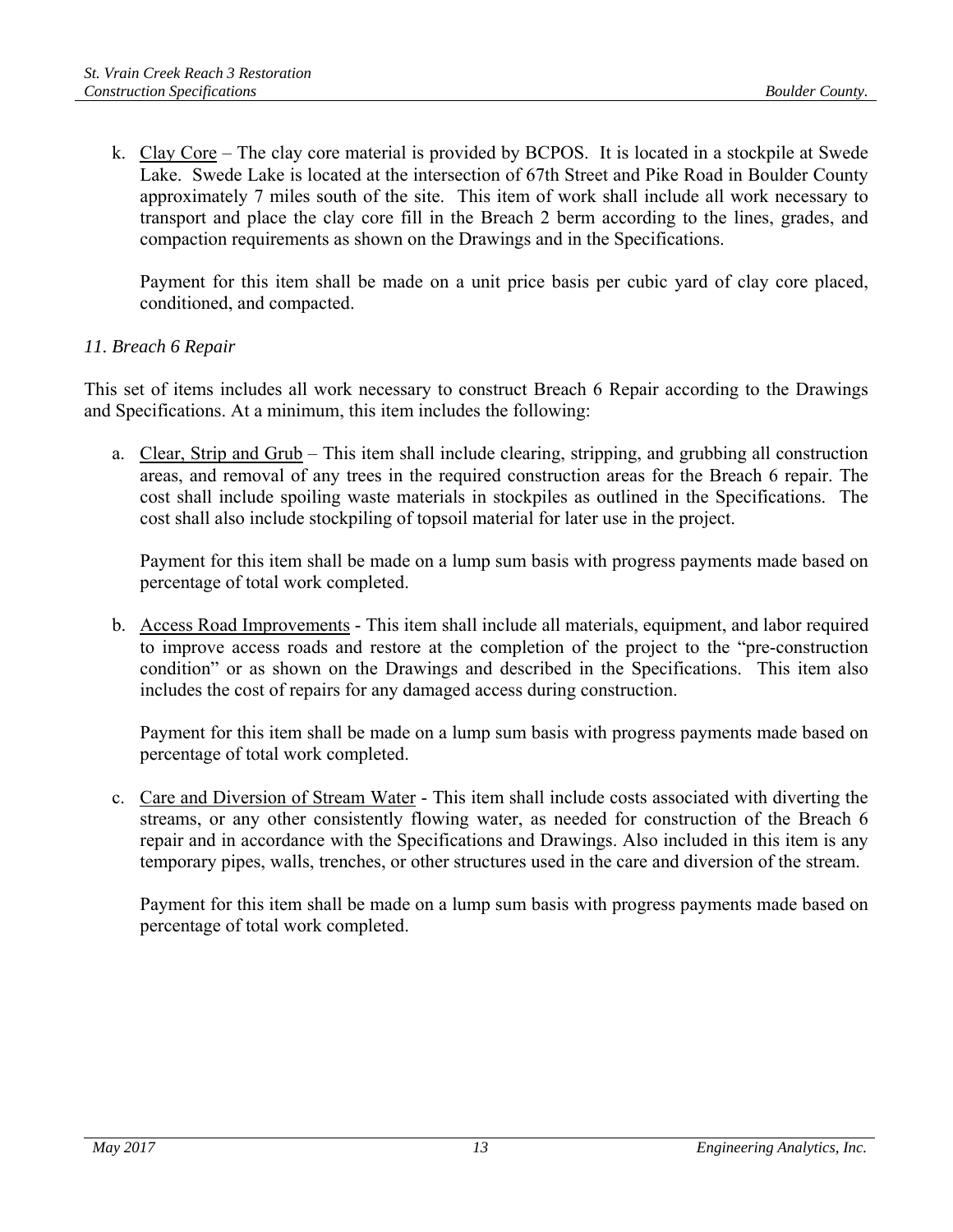d. Dewatering - This item shall include, but not be limited to, all work required by the Contractor to care for dewatering for the construction of the Breach 6 repair in accordance with the Specifications. This shall include control of ground water and seepage at individual excavations as required throughout construction and the prevention of sedimentation and/or degradation of all streams and tributaries. This item shall include, but not be limited to, all costs for temporary dikes, culverts, pumping systems, electricity or fuel, casings, sumps, wells, and all other such items, and shall include all permitting, management, and supervision required by the Specifications or government regulations.

Payment for this item shall be made on a lump sum basis with progress payments made based on percentage of total work completed.

e. Excavation – This item of work shall include all work necessary to excavate the exiting Breach 6 berm, river bed, and surrounding area to the lines and grades shown on the Drawings. The cost shall also include all work necessary to spoil excavated materials in the areas indicated on the Drawings.

Payment for this item shall be made on a unit price basis per cubic yard of material excavated. Excavated volume shall be the in-place volume computed from the average end area method, or other appropriate survey and volume calculation methods, taken from field survey cross section measurements conducted before and after excavation.

f. Borrow and Fill – This item of work shall include all work necessary to borrow, fill and compact the Breach 6 berm and surrounding areas to the lines and grades shown on the Drawings. The cost shall also include all work necessary to excavate and transport borrow materials from an onsite location. The cost shall also include all work necessary to compact and condition the materials for placement in the foundation and embankment as indicated on the Drawings and stated in the Construction Specifications. This item shall not include the placement of the clay core.

Payment for this item shall be made on a unit price basis per cubic yard of fill. Fill volume shall be the in-place volume computed from the average end area method, or other appropriate survey and volume calculation methods, taken from field survey cross section measurements conducted before and after fill.

g. Non-woven Geotextile – This item of work shall include all work necessary to provide and place 6 oz./sy. geotextile beneath the riprap as shown on the Drawings. This item includes the cost of the material and delivery to the construction area.

Payment for this item shall be made on a unit price basis per square yard of non-woven geotextile supplied and placed.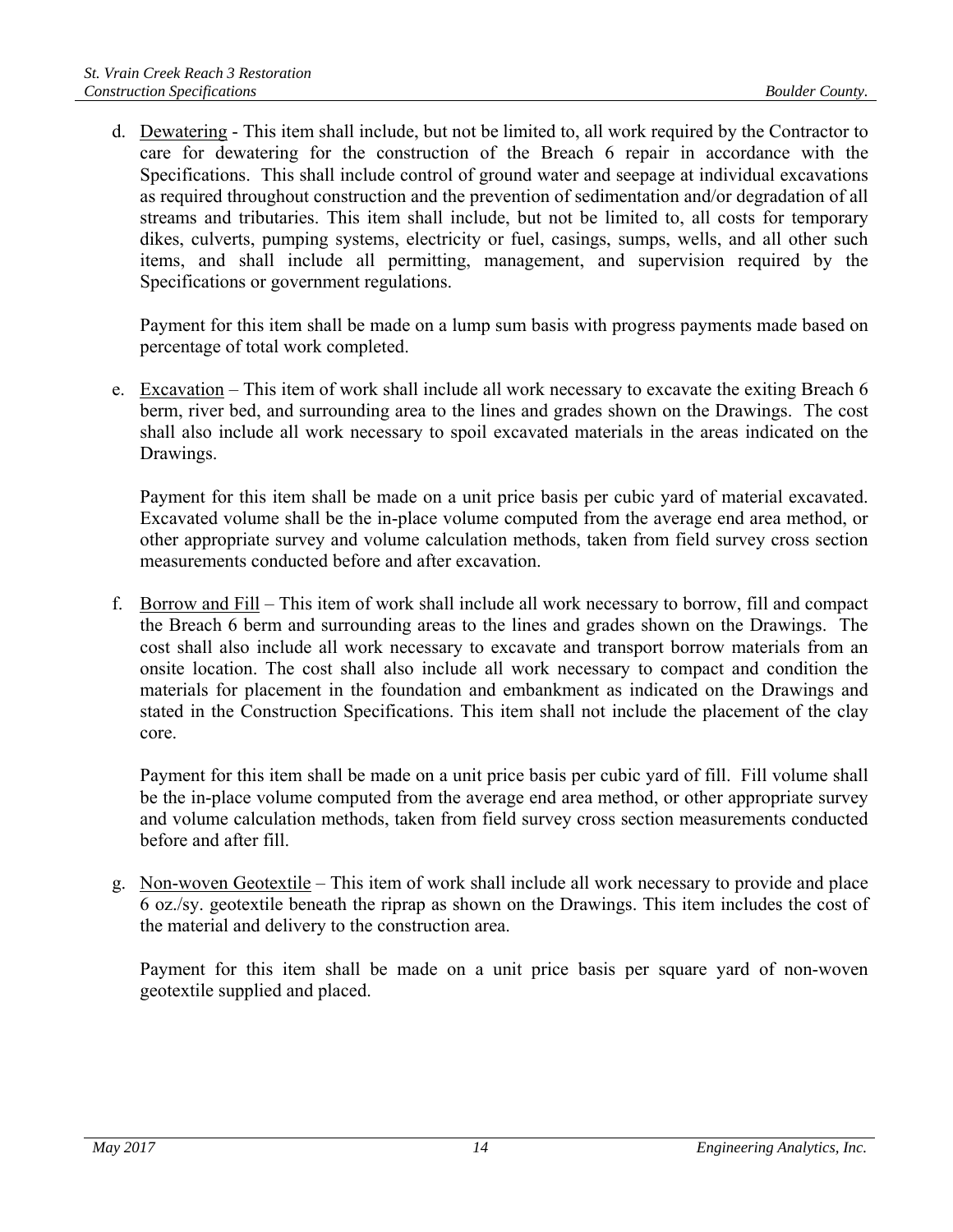h. Type H Riprap Delivered – This item of work shall include all work necessary to supply Type H Riprap to the Breach 6 location. The riprap shall be in accordance to the Drawings and Specifications. This item is to supplement the salvageable existing riprap.

Payment for this item shall be made on a unit price basis per ton of riprap delivered to the Breach 6 location.

i. Riprap Placement – This item of work shall include all work necessary to place both the recycled riprap salvaged from other breach locations and the Type H Riprap in the thickness and locations as shown in the Drawings.

Payment for this item shall be made on a lump sum basis with progress payments made based on percentage of total work completed.

j. Clay Core – The clay core material is provided by BCPOS. It is located in a stockpile at Swede Lake. Swede Lake is located at the intersection of 67th Street and Pike Road in Boulder County approximately 7 miles south of the site. This item of work shall include all work necessary to transport and place the clay core fill in the Breach 6 berm according to the lines, grades, and compaction requirements as shown on the Drawings and in the Specifications.

Payment for this item shall be made on a unit price basis per cubic yard of clay core placed, conditioned, and compacted.

#### *12. Breach 7 Repair*

This set of items includes all work necessary to construct Breach 7 according to the Drawings and Specifications. At a minimum, this item includes the following:

a. Clear, Strip and Grub – This item shall include clearing, stripping, and grubbing all construction areas, removal of any trees in the required construction areas of the Breach 7 repair. The cost shall include spoiling waste materials in stockpiles as outlined in the Specifications. The cost shall also include stockpiling of topsoil material for later use in the project.

Payment for this item shall be made on a lump sum basis with progress payments made based on percentage of total work completed.

b. Access Road Improvements - This item shall include all materials, equipment, and labor required to improve access roads and restore at the completion of the project to the "pre-construction condition" or as shown on the Drawings and described in the Specifications. This item also includes the cost of repairs for any damaged access during construction.

Payment for this item shall be made on a lump sum basis with progress payments made based on percentage of total work completed.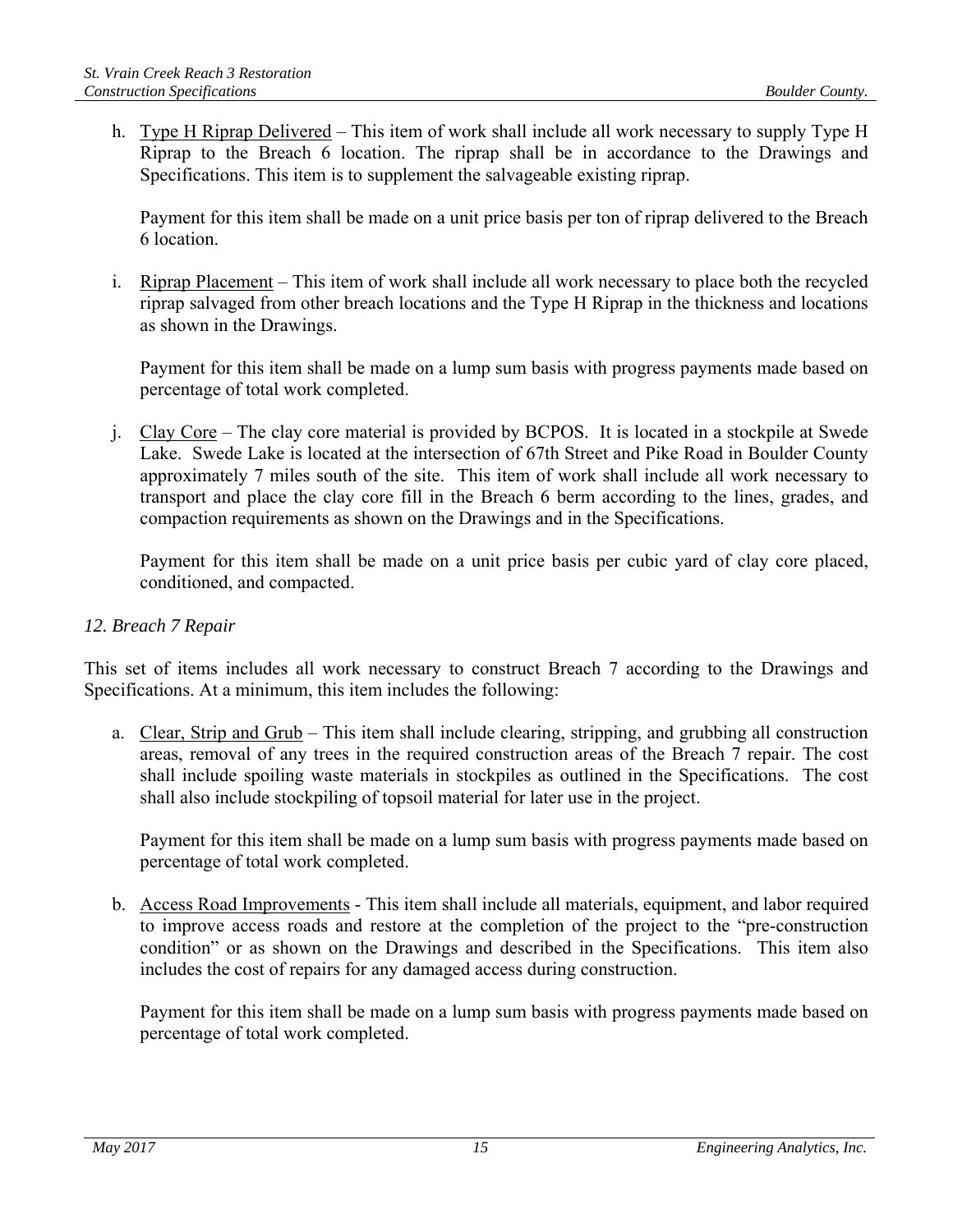c. Care and Diversion of Stream Water - This item shall include costs associated with diverting the streams, or any other consistently flowing water, as needed for construction of the Breach 7 repair and in accordance with the Specifications and Drawings. Also included in this item is any temporary pipes, walls, trenches, or other structures used in the care and diversion of the stream.

Payment for this item shall be made on a lump sum basis with progress payments made based on percentage of total work completed.

d. Dewatering - This item shall include, but not be limited to, all work required by the Contractor to care for dewatering of the Breach 7 repair in accordance with the Specifications. This shall include control of ground water and seepage at individual excavations as required throughout construction and the prevention of sedimentation and/or degradation of all streams and tributaries. This item shall include, but not be limited to, all costs for temporary dikes, culverts, pumping systems, electricity or fuel, casings, sumps, wells, and all other such items, and shall include all permitting, management, and supervision required by the Specifications or government regulations.

Payment for this item shall be made on a lump sum basis with progress payments made based on percentage of total work completed.

e. Excavation – This item of work shall include all work necessary to excavate the exiting berm, river bed, and surrounding area to the lines and grades shown on the Drawings. The cost shall also include all work necessary to spoil excavated materials in the areas indicated on the Drawings.

Payment for this item shall be made on a unit price basis per cubic yard of material excavated. Excavated volume shall be the in-place volume computed from the average end area method, or other appropriate survey and volume calculation methods, taken from field survey cross section measurements conducted before and after excavation

f. Borrow and Fill – This item of work shall include all work necessary to borrow, fill and compact the Breach 7 berm and surrounding areas to the lines and grades shown on the Drawings. The cost shall also include all work necessary to excavate and transport borrow materials from an onsite location. The cost shall also include all work necessary to compact and condition the materials for placement in the foundation and embankment as indicated on the Drawings and stated in the Construction Specifications. This item shall not include the placement of the clay core.

Payment for this item shall be made on a unit price basis per cubic yard of fill. Fill volume shall be the in-place volume computed from the average end area method, or other appropriate survey and volume calculation methods, taken from field survey cross section measurements conducted before and after fill.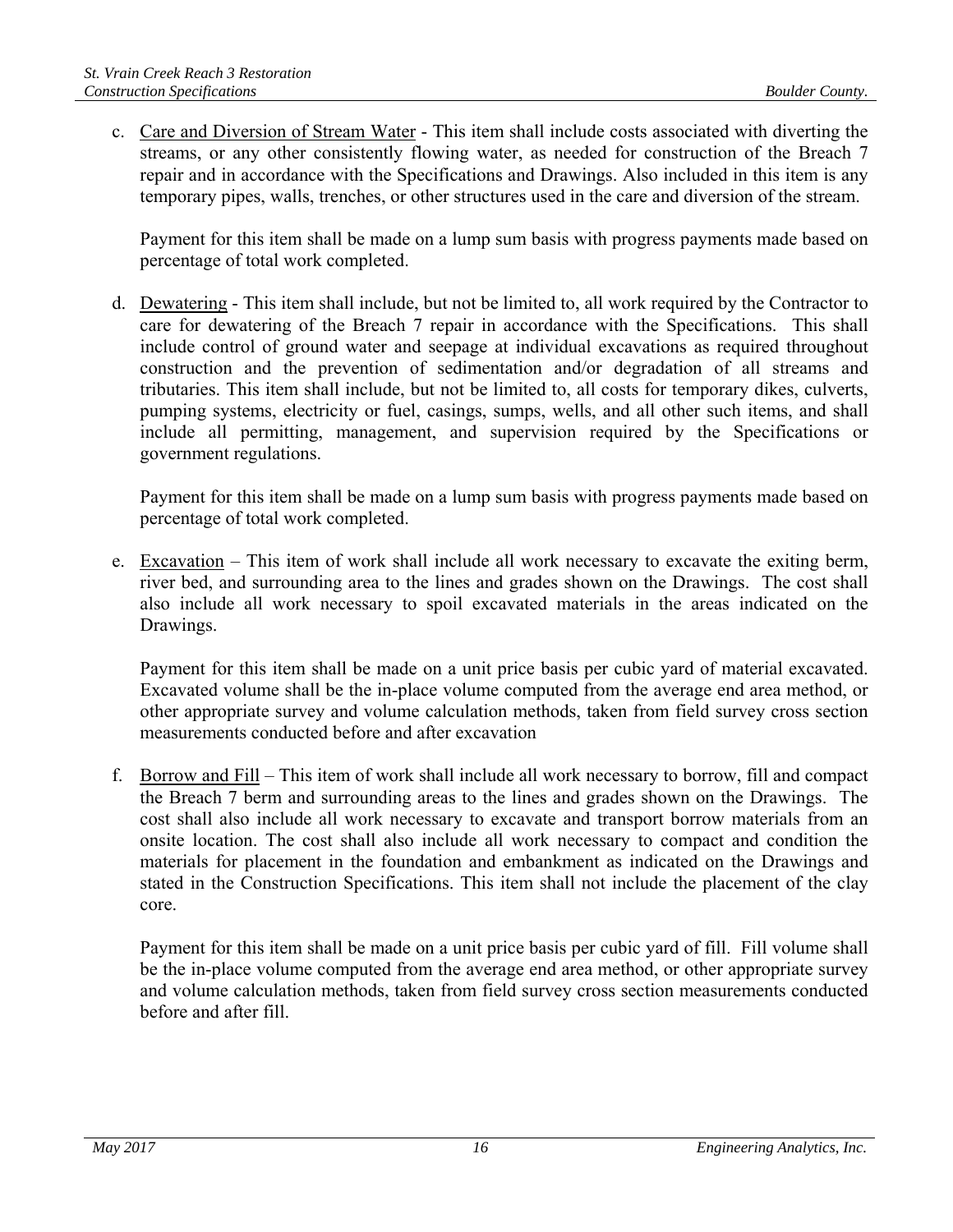g. Remove and Stockpile Riprap – This item of work shall include all work necessary to removed existing riprap in the Breach 7 location as shown in the Drawings. This item also includes the sorting and stockpiling of the riprap for later use at different breach location.

Payment for this item shall be made on a unit price basis per cubic yard of riprap removed, sorted, and stockpiled. Volume shall be the in-place volume computed from the average end area method, or other appropriate survey and volume calculation methods, taken from field survey cross section measurements conducted before and after removal of existing riprap.

h. Clay Core – The clay core material is provided by BCPOS. It is located in a stockpile at Swede Lake. Swede Lake is located at the intersection of 67th Street and Pike Road in Boulder County approximately 7 miles south of the site. This item of work shall include all work necessary to transport and place the clay core fill in the Breach 7 berm according to the lines, grades, and compaction requirements as shown on the Drawings and in the Specifications.

Payment for this item shall be made on a unit price basis per cubic yard of clay core placed, conditioned, and compacted.

*13. Breaches 8, 9, and Hygiene Road Approach* 

This set of items includes all work necessary to construct Breach 8, 9, and Hygiene Road Approach according to the Drawings and Specifications. At a minimum, this item should include the following:

a. Clear, Strip, and Grub – This item shall include clearing, stripping, and grubbing all construction areas, removal of any trees in the required construction areas of the Breaches 8, 9, and Hygiene Road Approach. The cost shall include spoiling waste materials in stockpiles as outlined in the Specifications. The cost shall also include stockpiling of topsoil material for later use in the project.

Payment for this item shall be made on a lump sum basis with progress payments made based on percentage of total work completed.

b. Access Road Improvements - This item shall include all materials, equipment, and labor required to improve access roads and restore at the completion of the project to the "pre-construction condition" or as shown on the Drawings and described in the Specifications. This item also includes the cost of repairs for any damaged access during construction.

Payment for this item shall be made on a lump sum basis with progress payments made based on percentage of total work completed.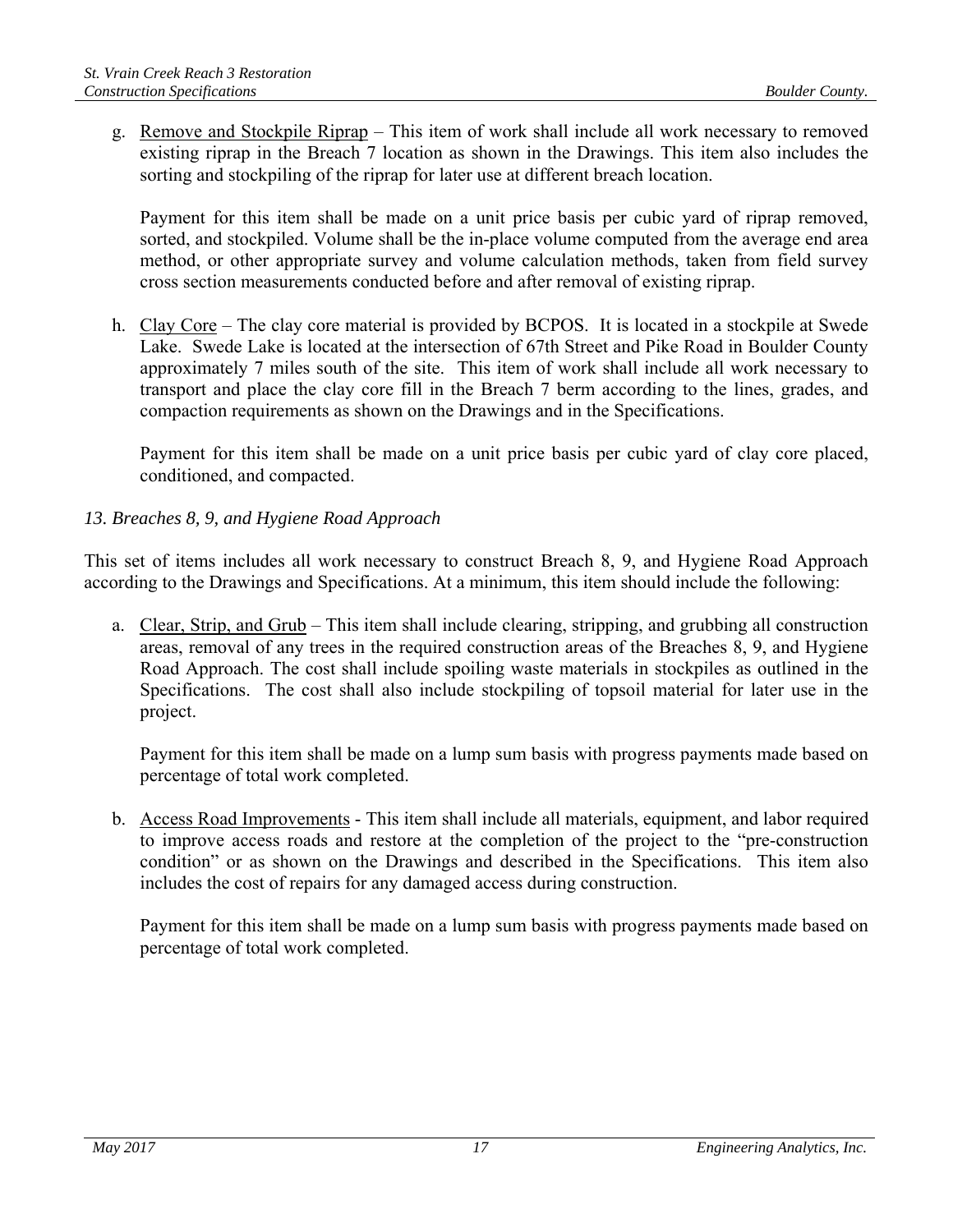c. Care and Diversion of Stream Water - This item shall include costs associated with diverting the streams, or any other consistently flowing water, as needed for construction of Breaches 8, 9, and Hygiene Road Bridge Approach in accordance with the Specifications and Drawings. Also included in this item is any temporary pipes, walls, trenches, or other structures used in the care and diversion of the stream.

Payment for this item shall be made on a lump sum basis with progress payments made based on percentage of total work completed.

d. Dewatering - This item shall include, but not be limited to, all work required by the Contractor to care for dewatering of the Breaches 8, 9, and Hygiene Road Bridge Approach in accordance with the Specifications. This shall include control of ground water and seepage at individual excavations as required throughout construction and the prevention of sedimentation and/or degradation of all streams and tributaries. This item shall include, but not be limited to, all costs for temporary dikes, culverts, pumping systems, electricity or fuel, casings, sumps, wells, and all other such items, and shall include all permitting, management, and supervision required by the Specifications or government regulations.

Payment for this item shall be made on a lump sum basis with progress payments made based on percentage of total work completed.

e. Non-woven Geotextile – This item of work shall include all work necessary to provide and place 6 oz./sy. geotextile beneath the riprap as shown on the Drawings. This item includes the cost of the material and delivery to the construction area.

Payment for this item shall be made on a unit price basis per square yard of non-woven geotextile supplied and placed.

f. Remove and Stockpile Riprap – This item of work shall include all work necessary to removed existing riprap in the Breaches 8, 9, and Hygiene Road Approach locations as shown in the Drawings. This item also includes the sorting and stockpiling of the riprap for later use at different breach location.

Payment for this item shall be made on a unit price basis per cubic yard of riprap removed, sorted, and stockpiled. Volume shall be the in-place volume computed from the average end area method, or other appropriate survey and volume calculation methods, taken from field survey cross section measurements conducted before and after removal of existing riprap.

g. Type H Riprap Delivered – This item of work shall include all work necessary to supply Type H Riprap to Breaches 8 and 9 and Hygiene Road Bridge location. The riprap shall be in accordance to the Drawings and Specifications. This item is to supplement the salvageable existing riprap.

Payment for this item shall be made on a unit price basis per ton of riprap delivered to the Breaches 8, 9, and Hygiene Road Approach location.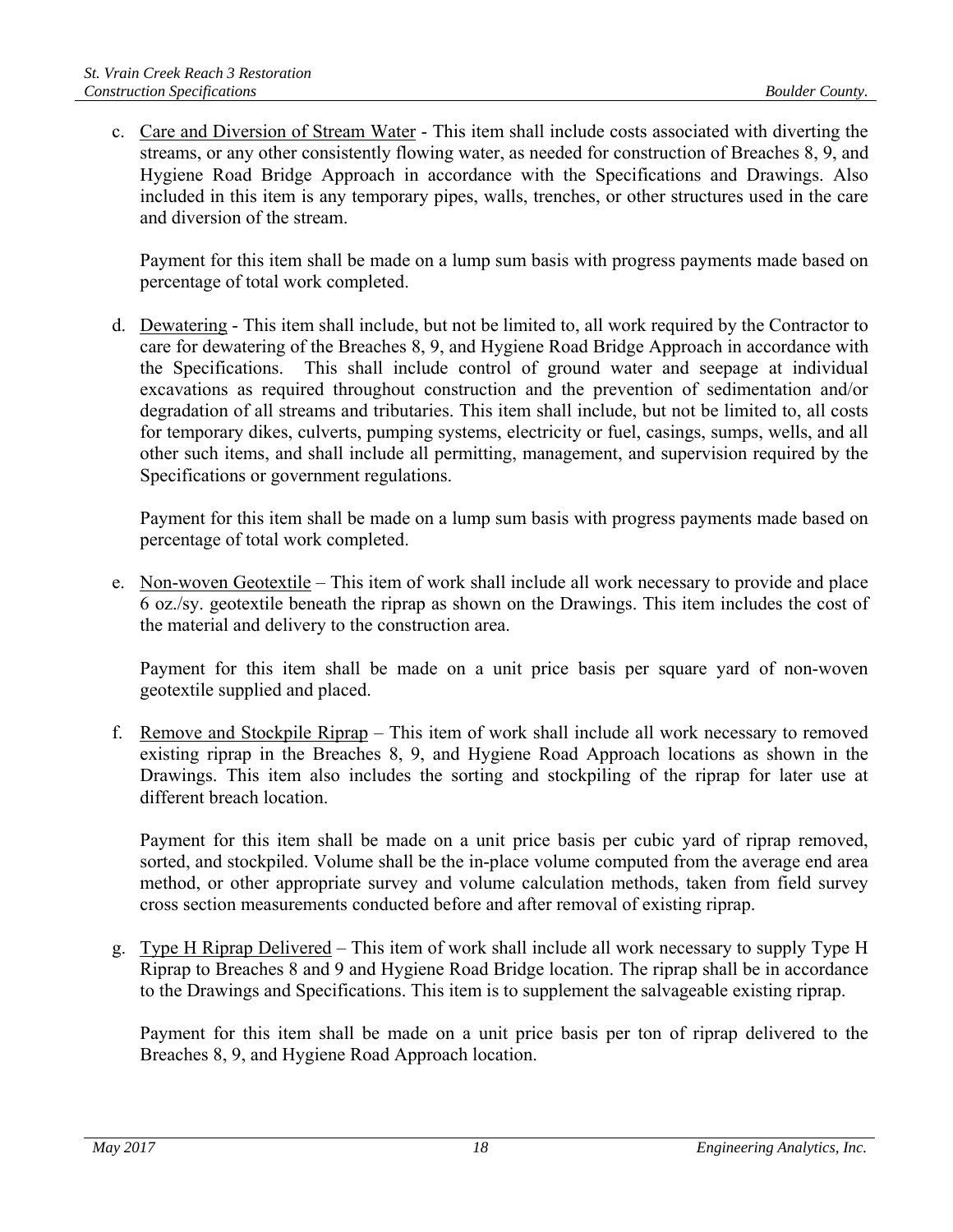h. Riprap Placement – This item of work shall include all work necessary to place both the recycled riprap salvaged from other breach locations and the Type H Riprap in the thickness and locations as shown in the Drawings.

Payment for this item shall be made on a lump sum basis with progress payments made based on percentage of total work completed.

#### *14. Stream Channel Restoration*

This set of items includes all work necessary to shape and grade instream sections according to the Drawings and Specifications. At a minimum, this item should include the following:

a. Clear, Strip and Grub – This item shall include clearing, stripping, and grubbing all construction areas, removal of any trees in the required construction areas. The cost shall include spoiling waste materials in stockpiles as outlined in the Specifications. The cost shall also include stockpiling of topsoil material for later use in the project.

Payment for this item shall be made on a lump sum basis with progress payments made based on percentage of total work completed.

b. Restore, Grade  $&$  Shape Channel – This item shall include all work required by the Contractor to restore, shape and grade the stream channel in the locations and manner as shown in the Drawings and Specifications. This item includes cost of borrowing materials, labor, and equipment.

Payment for this item shall be made on a lump sum basis with progress payments made based on percentage of total work completed.

c. Stream Access Restoration - This item shall include all materials, equipment, and labor required to improve stream access locations and restore at the completion of the project to the "preconstruction condition" as shown on the Drawings. This item also includes the cost of repairs for any damaged access during construction.

Payment for this item shall be made on a unit price basis for each stream access restored and approved by the Engineer.

d. Material Sorting – This item shall include all work required by the Contractor to sort materials for riffles, channel shaping, boulder clusters and bank stabilization as shown in the Drawings and Specifications. This item includes cost of labor and equipment required for sorting.

Payment for this item shall be made on a lump sum basis with progress payments made based on percentage of total work completed.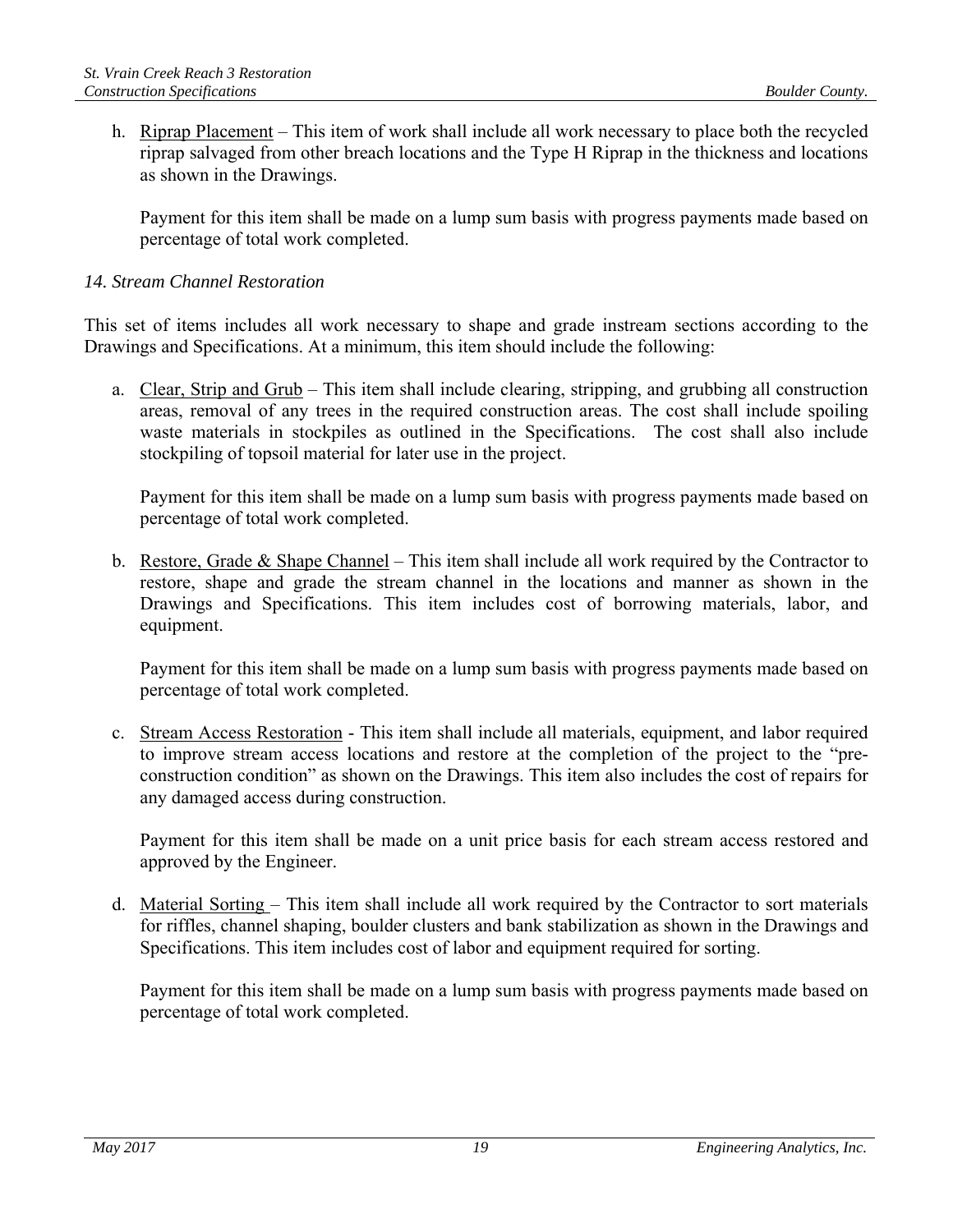e. Riffle/Pool Sequences – This item shall include all work required by the Contractor to construct riffle/pool sequences in the location and manner as shown in the Drawings and Specifications. This item includes costs of moving sorted materials, material installation, labor and equipment.

Payment for this item shall be made on a unit price basis per each riffle/pool sequence supplied and placed.

f. Instream Fill Placement – This item shall include all work required by the Contractor to place excavated stream material in the location and manner as shown in the Drawings and Specifications. This item includes cost of materials delivered from borrow location or other channel excavation, wetting and compaction, material installation, labor, and equipment.

Payment for this item shall be made on a unit price basis per cubic yard material supplied and placed.

g. Boulders Delivered – This item of work shall include all work necessary to supply supplemental boulders for use in boulder clusters locations as designated on the Drawings. Boulders shall be approximately 18" in diameter and round. The boulders shall be used to supplement onsite boulders when necessary and shall be used in accordance to the Drawings and Specifications and with prior approval by Engineer.

Payment for this item shall be made on a unit price basis per each of boulder delivered to the Stream Channel Restoration locations.

h. Boulder Clusters – This item shall include all work required by the Contractor to place boulder clusters using salvaged material and supplemental (as approved) in the place boulder clusters in the location directed by the field engineer and manner as shown in the Drawings and Specifications. This item includes cost of materials delivered to the construction area, material installation, labor, and equipment. Materials should be taken from the site area if possible. This item excludes the cost of boulders delivered to site but includes the installation of all boulders.

Payment for this item shall be made on a unit price basis per each boulder cluster supplied and placed.

i. Erosion Control Fabric – This item shall include all work required by the Contractor to supply and place erosion control fabric (North American Green "BioNet SC150BN" or Engineer Approved Equal) as shown in the Drawings and Specifications. This item includes cost of materials delivered to the construction area, material installation, labor, and equipment.

Payment for this item shall be made on a unit price basis per square yard supplied and placed.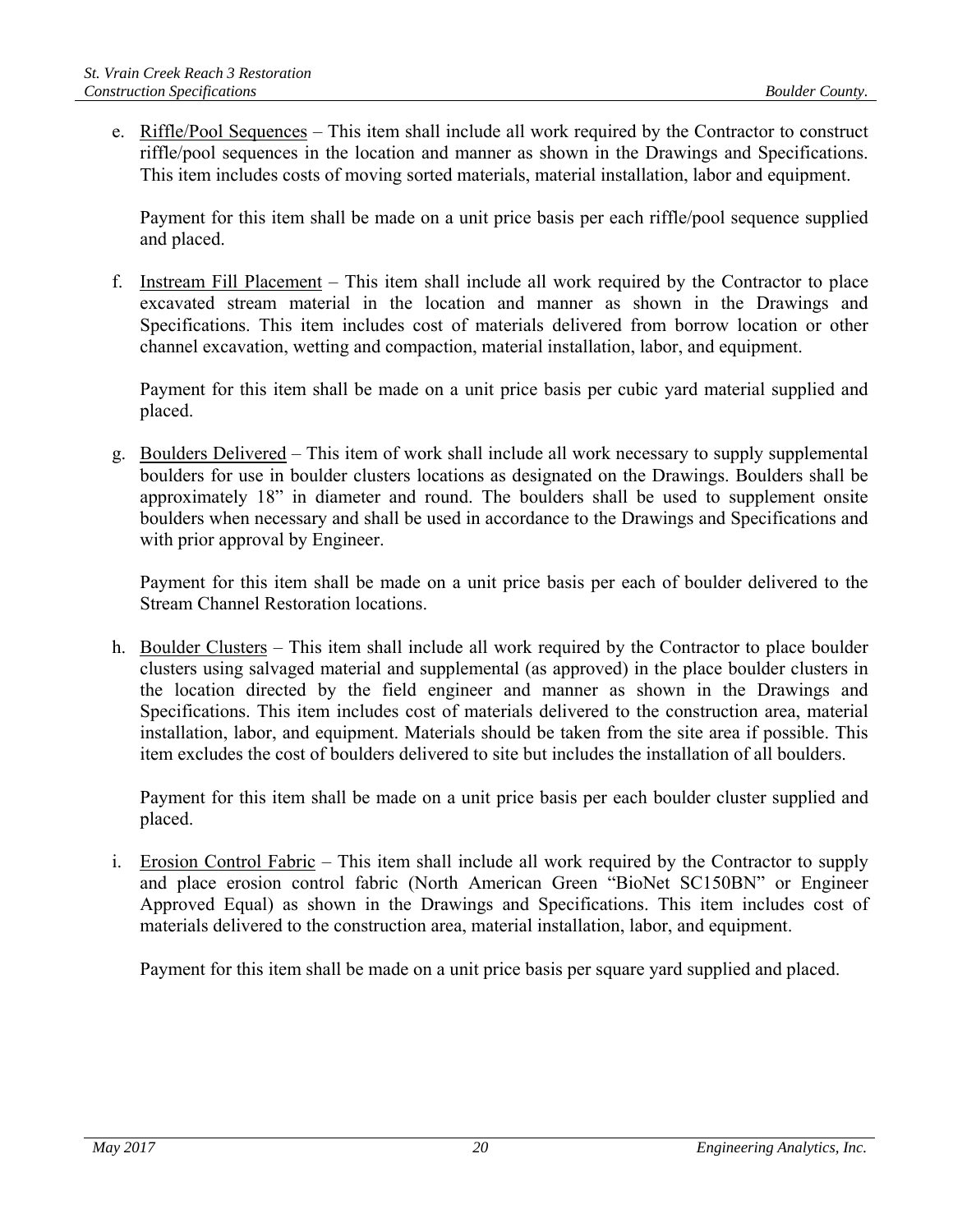#### *15. Bifurcation Structure*

This set of items includes all work necessary to construct the stream bifurcation according to the Drawings and Specifications. At a minimum, this item should include the following:

a. Clear, Strip and Grub – This item shall include clearing, stripping, and grubbing all construction areas, removal of any trees in the required construction areas. The cost shall include spoiling waste materials in stockpiles as outlined in the Specifications. The cost shall also include stockpiling of topsoil material for later use in the project.

Payment for this item shall be made on a lump sum basis with progress payments made based on percentage of total work completed.

b. Access Road Improvements - This item shall include all materials, equipment, and labor required to improve access roads and restore at the completion of the project to the "pre-construction condition" or as shown on the Drawings and described in the Specifications. This item also includes the cost of repairs for any damaged access during construction.

Payment for this item shall be made on a lump sum basis with progress payments made based on percentage of total work completed.

c. Care and Diversion of Stream Water - This item shall include costs associated with diverting the streams, or any other consistently flowing water, as needed for construction and in accordance with the Specifications and Drawings. Also included in this item is any temporary pipes, walls, trenches, or other structures used in the care and diversion of the stream.

Payment for this item shall be made on a lump sum basis with progress payments made based on percentage of total work completed.

d. Dewatering - This item shall include, but not be limited to, all work required by the Contractor to care for dewatering on the site in accordance with the Specifications. This shall include control of ground water and seepage at individual excavations as required throughout construction and the prevention of sedimentation and/or degradation of all streams and tributaries. This item shall include, but not be limited to, all costs for temporary dikes, culverts, pumping systems, electricity or fuel, casings, sumps, wells, and all other such items, and shall include all permitting, management, and supervision required by the Specifications or government regulations.

Payment for this item shall be made on a lump sum basis with progress payments made based on percentage of total work completed.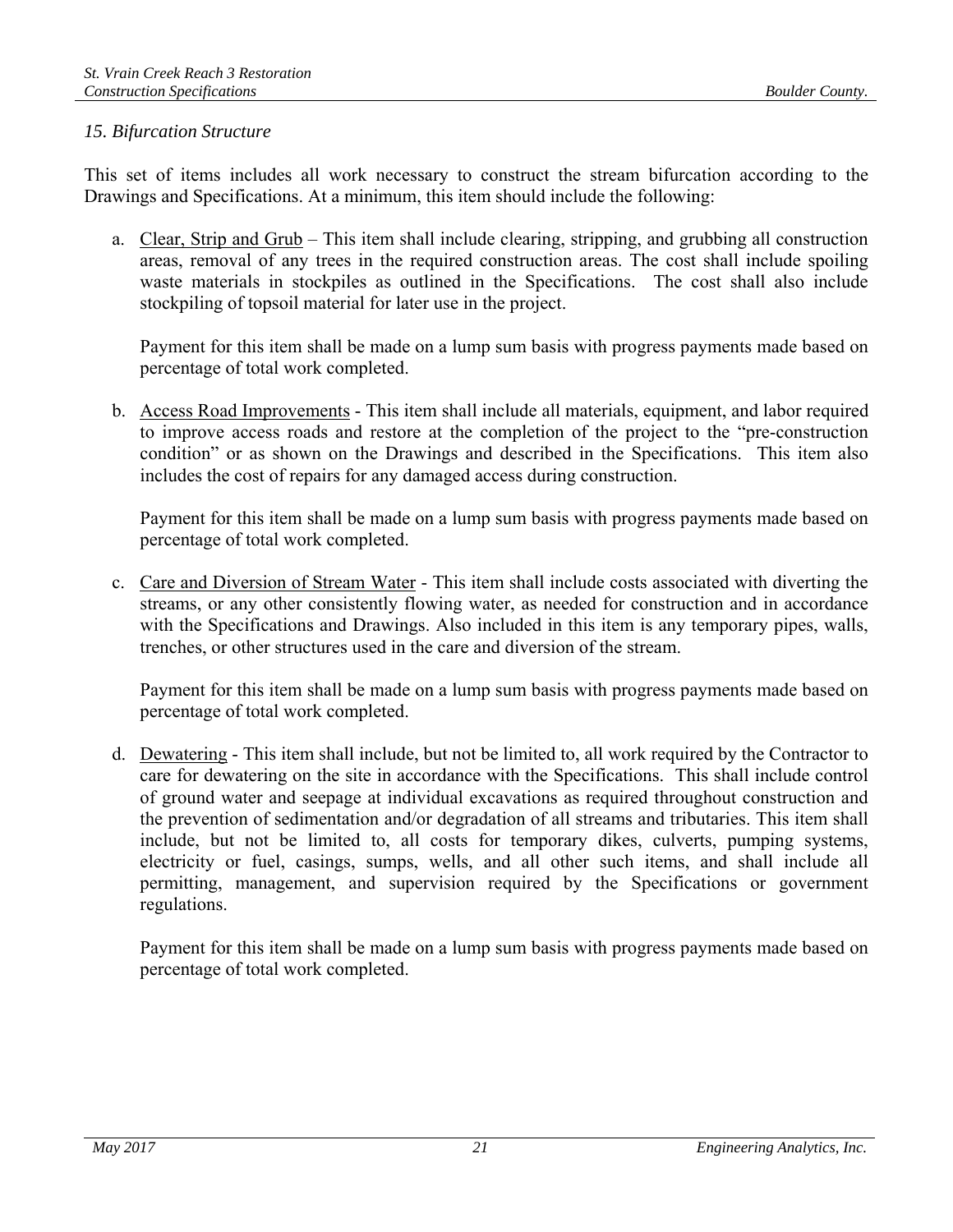e. Excavation – This item of work shall include all work necessary to excavate the river banks, river bed, and surrounding area to the lines and grades shown on the Drawings. The cost shall also include all work necessary to spoil excavated materials in the areas indicated on the Drawings.

Payment for this item shall be made on a unit price basis per cubic yard of material excavated. Excavated volume shall be the in-place volume computed from the average end area method, or other appropriate survey and volume calculation methods, taken from field survey cross section measurements conducted before and after excavation

f. Borrow and Fill – This item of work shall include all work necessary to borrow, fill the surrounding areas to the lines and grades shown on the Drawings. The cost shall also include all work necessary to excavate and transport borrow materials from an onsite location. The cost shall also include all work necessary to compact and condition the materials for placement in the foundation and embankment as indicated on the Drawings and stated in the Construction Specifications. This item shall not include the placement of the clay core.

Payment for this item shall be made on a unit price basis per cubic yard of fill. Fill volume shall be the in-place volume computed from the average end area method, or other appropriate survey and volume calculation methods, taken from field survey cross section measurements conducted before and after fill.

g. Bifurcation Structure – The Contractor shall provide all materials, concrete, reinforcing steel, formwork, handrails, gates, trash racks, embedments, bolts, labor, and other items required to construct the bifurcation structure, and gate operator support as shown on the Drawings. This item shall also include all excavation, grading, and backfill required to construct the structure as shown on the Drawings.

Payment shall be made on a lump sum basis with progress payments made based on the percentage of total work completed.

h. Non-woven Geotextile – This item of work shall include all work necessary to provide and place 6 oz./sy. geotextile beneath the riprap as shown on the Drawings. This item includes the cost of the material and delivery to the construction area.

Payment for this item shall be made on a unit price basis per square yard of non-woven geotextile supplied and placed.

i. Type M Riprap Delivered – This item of work shall include all work necessary to supply Type M Riprap to the bifurcation location. The riprap shall be in accordance to the Drawings and Specifications.

Payment for this item shall be made on a unit price basis per ton of riprap delivered to the bifurcation location.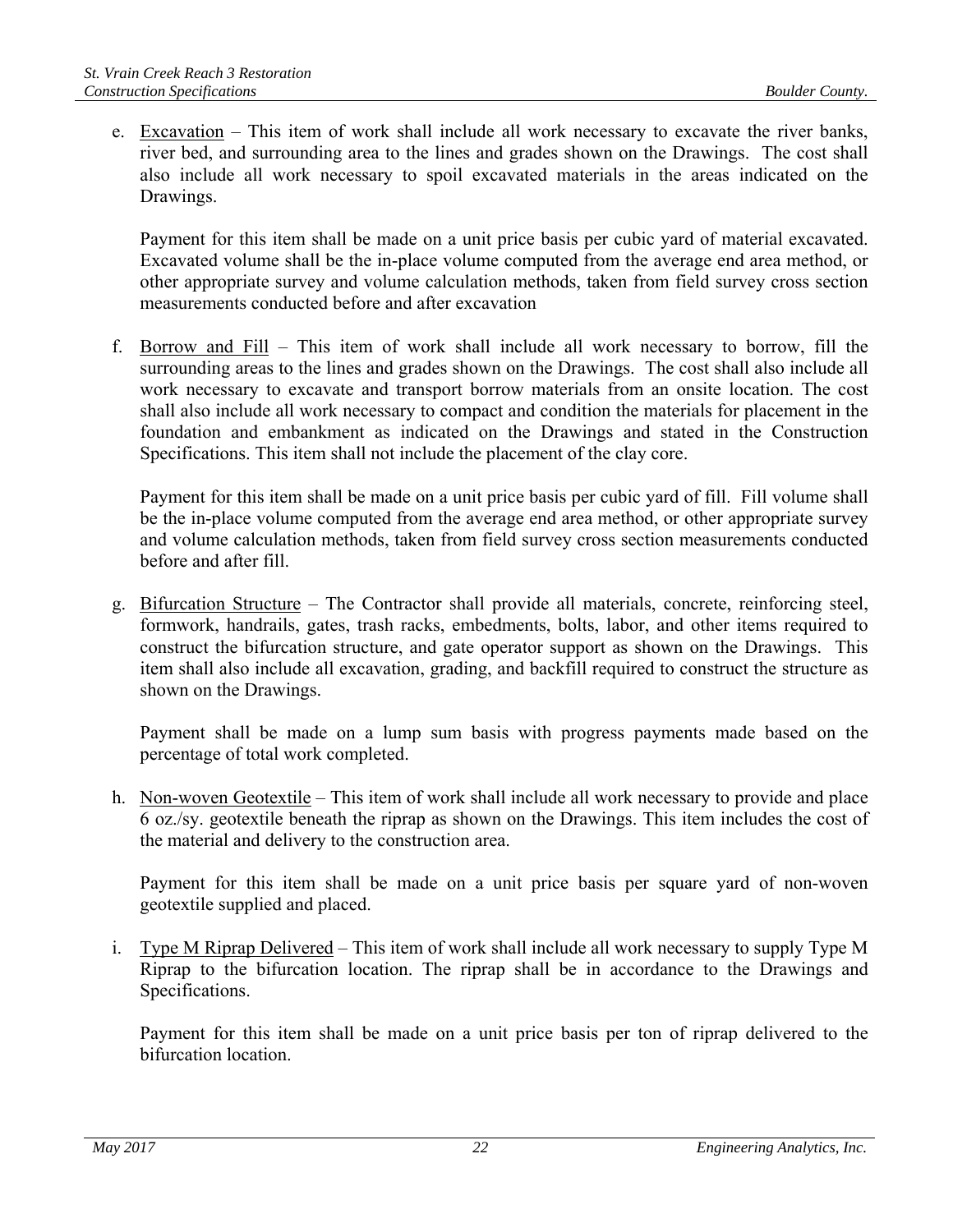j. Riprap Placed – This item of work shall include all work necessary to place both the recycled riprap from other breach locations and the Type M Riprap in the thickness and, locations for the bifurcation structure, and associated riffle/pool sequence as shown in the Drawings.

Payment shall be made on a lump sum basis with progress payments made based on the percentage of total work completed.

#### *16. Bank Stabilization*

This set of items includes all work necessary to construct Bank Stabilization items according to the Drawings and Specifications. At a minimum, this item should include the following:

a. Type VL Riprap Delivered – This item of work shall include all work necessary to supply Type VL Riprap for stream restoration to the locations shown on the Drawings. The riprap shall be in accordance to the Drawings and Specifications.

Payment for this item shall be made on a unit price basis per ton of riprap delivered to the Stream Restoration locations.

b. Type A Bank Stabilization – This item of work shall include all work necessary to supply and install Type A Bank Stabilization for stream restoration to the locations shown on the Drawings. The materials and installation shall be in accordance to the Drawings and Specifications. This item excludes the cost of Type VL Riprap delivered.

Payment for item shall be made on a unit price basis per linear foot of bank stabilization supplied and installed including soil for soil filled riprap.

c. Type B Bank Stabilization – This item of work shall include all work necessary to supply and install Type B Bank Stabilization for stream restoration to the locations shown on the Drawings. The materials and installation shall be in accordance to the Drawings and Specifications. This item excludes the cost of Type VL Riprap delivered.

Payment for item shall be made on a unit price basis per linear foot of bank stabilization supplied and installed including soil for soil filled riprap.

d. Type C Bank Stabilization  $-$  This item of work shall include all work necessary to supply and install Type C Bank Stabilization for stream restoration to the locations shown on the Drawings. The materials and installation shall be in accordance to the Drawings and Specifications.

Payment for item shall be made on a unit price basis per linear foot of bank stabilization supplied and installed.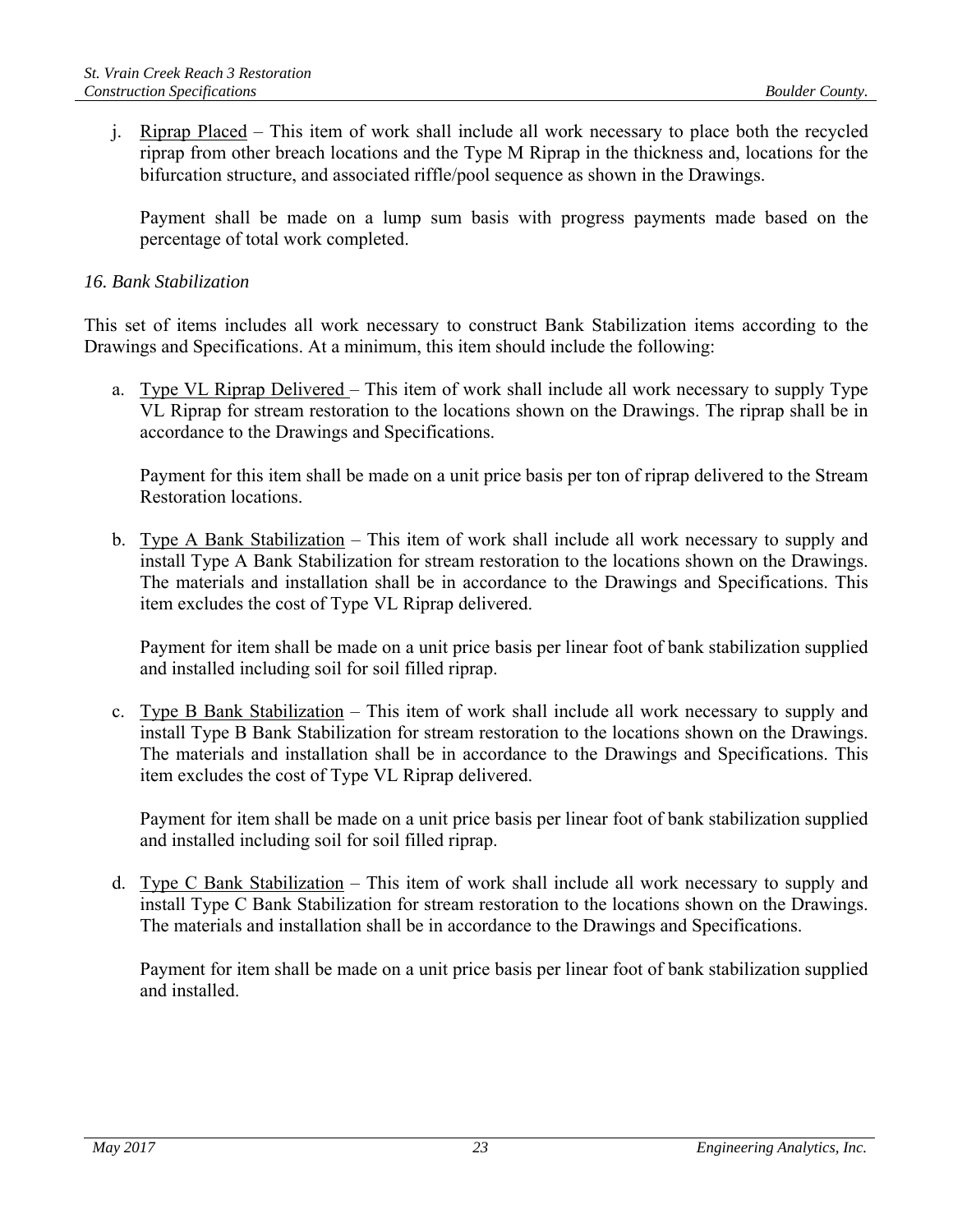e. Type D Bank Stabilization – This item of work shall include all work necessary to supply and install Type D Bank Stabilization for stream restoration to the locations shown on the Drawings. The materials and installation shall be in accordance to the Drawings and Specifications. This item includes supplying and installing all rootwads needed for construction.

Payment for item shall be made on a unit price basis per linear foot of bank stabilization supplied and installed.

#### *17. Vegetation*

This set of items includes all work necessary to install vegetation items according to the Drawings and Specifications. These items shall also include the costs of maintenance and replacement for the time period of one-year including watering. At a minimum, this item should include the following:

a. Willow Cuttings – This item of work shall include all work, labor, and equipment necessary to harvest and transplant Willow Cuttings 4' long x  $\frac{3}{4}$ " min. diameter to the locations in Zones 2C and 2D as shown on the Drawings. The materials and installation shall be in accordance to the Drawings and Specifications.

Payment for this item shall be made on a unit price basis per each cutting harvested and transplanted.

b. Deciduous Trees & Shrubs 14" Tall 1-GAL – This item of work shall include all work, labor and equipment necessary to transport and install Boulder County Supplied Deciduous Trees & Shrubs 14" Tall 1-GAL to the locations in Zones 2A, 2B, 2C, and 3 as shown on the Drawings. The materials and installation shall be in accordance to the Drawings and Specifications.

The materials and installation shall be in accordance to the Drawings and Specifications. Payment for this item shall be made on a unit price basis per each tree/shrub Installed.

c. Deciduous Trees  $\&$  Shrubs 40 CI – This item of work shall include all work, labor and equipment necessary to transport and install Boulder County Supplied Deciduous Trees & Shrubs 40 CI to the locations in Zones 2A, 2B, 2C, and 3 as shown on the Drawings. The materials and installation shall be in accordance to the Drawings and Specifications.

Payment for this item shall be made on a unit price basis per each tree/shrub installed.

d. Willow Transplant (Clump) – This item of work shall include all work, labor and equipment necessary to harvest and transplant Willow Transplant (Clump) to the locations in Zone 2 as shown on the Drawings. The materials and installation shall be in accordance to the Drawings and Specifications.

Payment for this item shall be made on a unit price basis per each tree/shrub harvested and transplanted.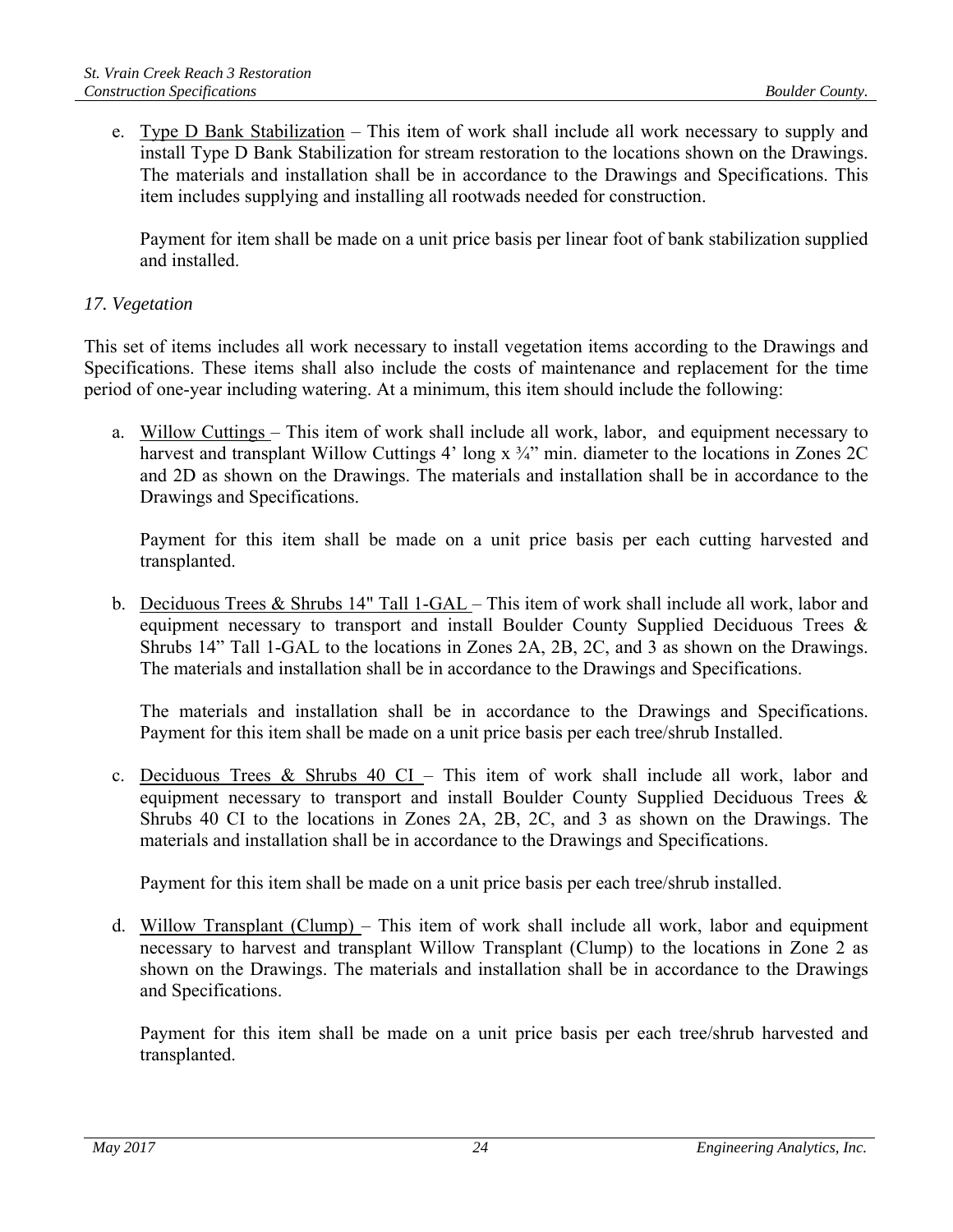e. Herbaceous Plants (10 CI) – This item of work shall include all work, labor and equipment necessary to transport and install Boulder County Supplied Herbaceous Plants 10 CI to the locations in Zone 1 as shown on the Drawings. The materials and installation shall be in accordance to the Drawings and Specifications.

Payment for this item shall be made on a unit price basis per each Herbaceous Plants installed.

f. Lower Riparian Seeding – This item of work shall include all work, labor, equipment and materials necessary to supply and install a Boulder County approved Lower Riparian Native Seeding Mix to the Zone 1 and Zone 2 locations shown on the Drawings. The materials and installation shall be in accordance to the Drawings and Specifications.

Payment for this item shall be made on a unit price basis per acre of lower riparian native seed supplied and installed.

g. Upper Riparian Seeding – This item of work shall include all work, labor, equipment and materials necessary to supply and install a Boulder County approved Upper Riparian Native Seeding Mix to the Zone 3 and other areas identified as "Seeding Only" locations shown on the Drawings. The materials and installation shall be in accordance to the Drawings and Specifications.

Payment for this item shall be made on a unit price basis per acre of upper riparian native seeding supplied and installed.

h. Wood Straw – This item of work shall include all work, labor, equipment and materials necessary to supply and install a Boulder County approved "Weed Free" Wood Straw Mix to the Zone 3 and "Seeding Only" locations shown on the Drawings. The materials and installation shall be in accordance to the Drawings and Specifications.

Payment for this item shall be made on a unit price basis per acre wood straw is applied.

i. Beaver and Vole Protection – This item of work shall include all work, labor, equipment and materials necessary to supply and install a Beaver Protection Fence and Vole Protection Fence for the trees and shrubs planted as part of this project. The materials and installation shall be in accordance to the Drawings and Specifications.

Payment shall be made on a lump sum basis with progress payments made based on the percentage of total work completed.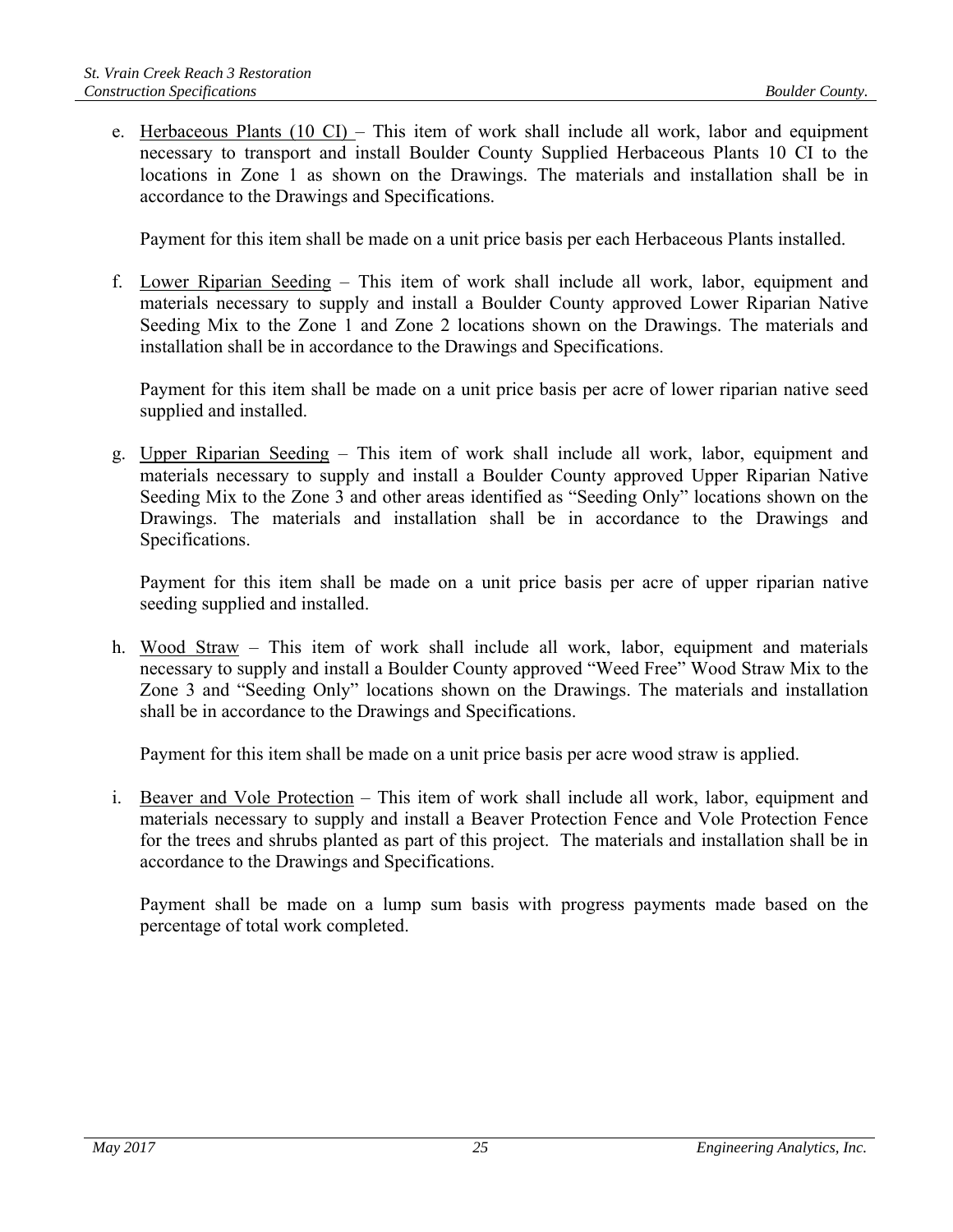#### *18. Topsoil*

This set of items includes all work necessary to install topsoil items according to the Drawings and Specifications. At a minimum, this item should include the following:

a. Imported Topsoil – This item of work shall include all work, labor, equipment and materials necessary to supply a Boulder County approved topsoil to the locations shown on the Drawings. This material will supplement any topsoil that has been stockpiled during Clearing and Grubbing or as directed by the Engineer. The materials shall be in accordance to the Drawings and Specifications.

Payment for this item shall be made on a unit price basis per cubic yard topsoil supplied and placed.

b. Class 1 Compost – This item of work shall include all work, labor, equipment and materials necessary to supply a Boulder County approved A-1 Organics Biocomp (or equivalent), Class 1 Compost at 130 CY/AC to the Zone 3 areas locations shown on the Drawings. The materials shall be in accordance to the Drawings and Specifications.

Payment for this item shall be made on a unit price basis per acre material supplied and placed.

c. Granular Endo Mychorrizal Inoculum – This item of work shall include all work, labor, equipment and materials necessary to supply a Boulder County approved Granular Endo Mychorrizal Inoculum at 20#/AC to the Zone 3 areas locations shown on the Drawings.

The materials shall be in accordance to the Drawings and Specifications. Payment for this item shall be made on a unit price basis per acre material supplied and placed.

d. Granular Humate – This item of work shall include all work, labor, equipment and materials necessary to supply a Boulder County approved Granular Humate at 250#/AC to the Zone 3 areas locations shown on the Drawings. The materials shall be in accordance to the Drawings and Specifications.

Payment for this item shall be made on a unit price basis per acre material supplied and placed.

e. Biosol 7-2-1 Organic Fertilizer – This item of work shall include all work, labor, equipment and materials necessary to supply a Boulder County approved Biosol 7-2-1 Organic Fertilizer at 800#/AC to the Zone 3 only areas locations shown on the Drawings.

The materials shall be in accordance to the Drawings and Specifications. Payment for this item shall be made on a unit price basis per acre material supplied and placed.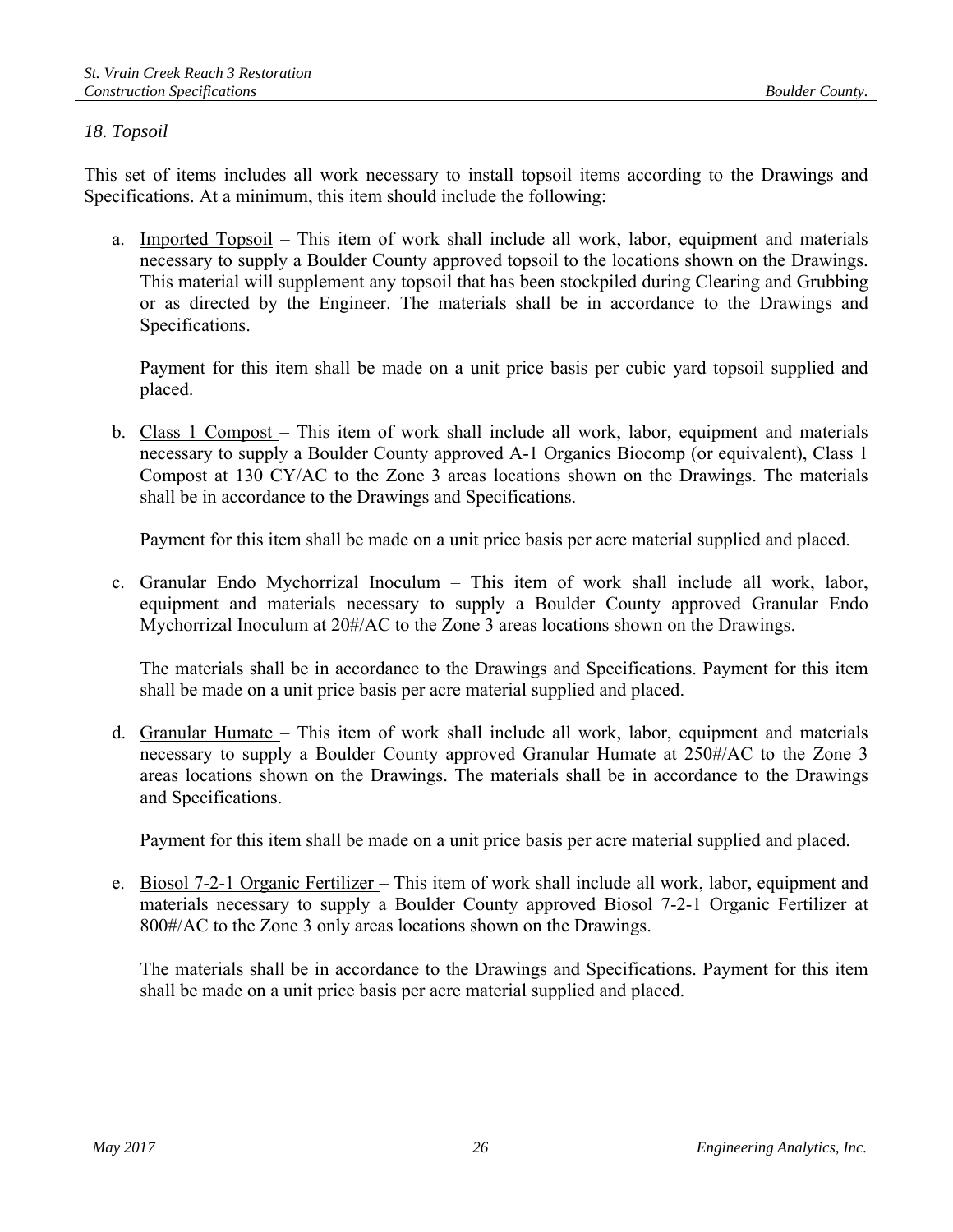f. Biochar - This item of work shall include all work, labor, equipment and materials necessary to supply a Boulder County approved Biochar at 4 CY/AC to the Biochar Test Plot area shown on the Drawings.

The materials shall be in accordance to the Drawings and Specifications. Payment for this item shall be made on a unit price basis per acre material supplied and placed.

g. Application and Tillage – This item of work shall include all work, labor, equipment and materials necessary to transport, spread, apply and till at 6" - 12" depth multiple passes the topsoil and amendments to the Zone 3 locations shown on the Drawings. The materials and installation shall be in accordance to the Drawings and Specifications.

Payment for this item shall be made on a unit price basis per acre tilled.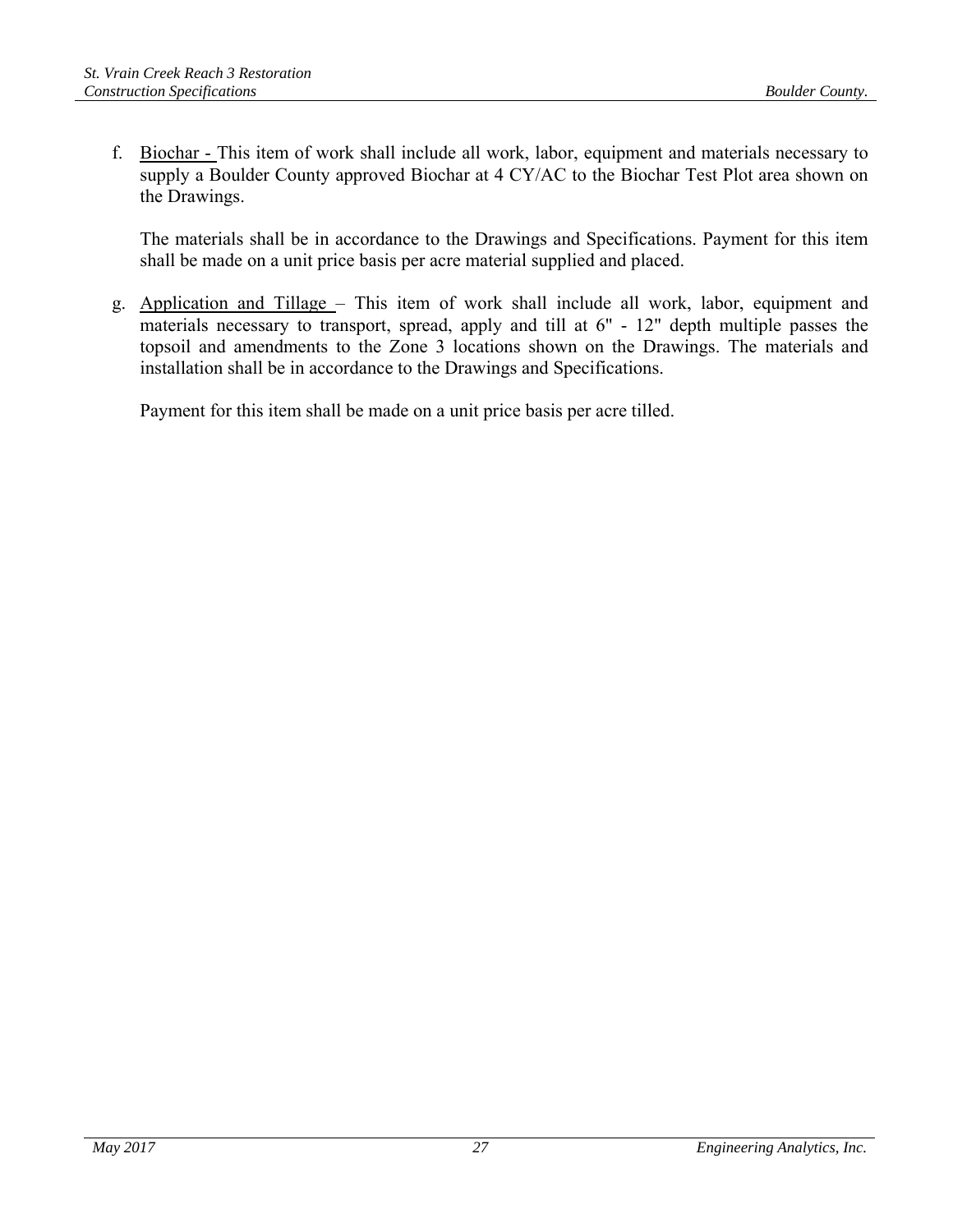## **SECTION 211 – DEWATERING**

Section 211 is hereby added to the Standard Specifications for this project as follows:

#### **DESCRIPTION**

This work consists of dewatering temporary excavations in accordance with Colorado Department of Health and Environment dewatering regulations to facilitate construction activities.

#### MATERIALS

The Contractor shall provide all required materials and equipment to facilitate dewatering. On-site materials meeting specifications may be used within the limits of construction to construct temporary dams and berms. Other materials such as plastic sheeting and sandbags may also be used if desired by the Contractor.

#### CONSTRUCTION REQUIREMENTS

The Contractor shall dewater, by pumping or by excavating trenches leading to a positive gravity outlet.

General: For all work, the Contractor shall provide suitable equipment and labor to remove water, and he shall keep the excavations dewatered so that construction can be carried on under dewatered conditions where required by the Drawings and Specifications. Water control shall be accomplished such that no damage is done to adjacent banks or structures. The Contractor is responsible for investigating and familiarizing himself with all site conditions that may affect the work including surface water, level of groundwater and the time of year the work is to be done. All excavations made as part of dewatering operations shall be backfilled with the same type material as was removed and compacted to 95 percent of maximum density (ASTM D698) or to 75 percent relative density (ASTM D2049), except where replacement by other materials and/or methods are required.

Surface Water Control: Surface water control generally falls into the following categories:

- 1) Normal low flows along St Vrain Creek;
- 2) Storm/flood flows along St Vrain Creek;
- 3) Flows from existing storm drain pipelines; and
- 4) Local surface inflows.

The Contractor shall coordinate, evaluate, design, construct, and maintain temporary water control conveyance systems. These systems will not worsen flooding, alter major flow paths, or worsen flow characteristics during construction. The Contractor is responsible to ensure that any such worsening of flooding does not occur. The following is approximate storm flow data for St Vrain Creek is for information only. This information was obtained from St. Vrain Creek 30% Design Report (Engineering Analytics, 2016).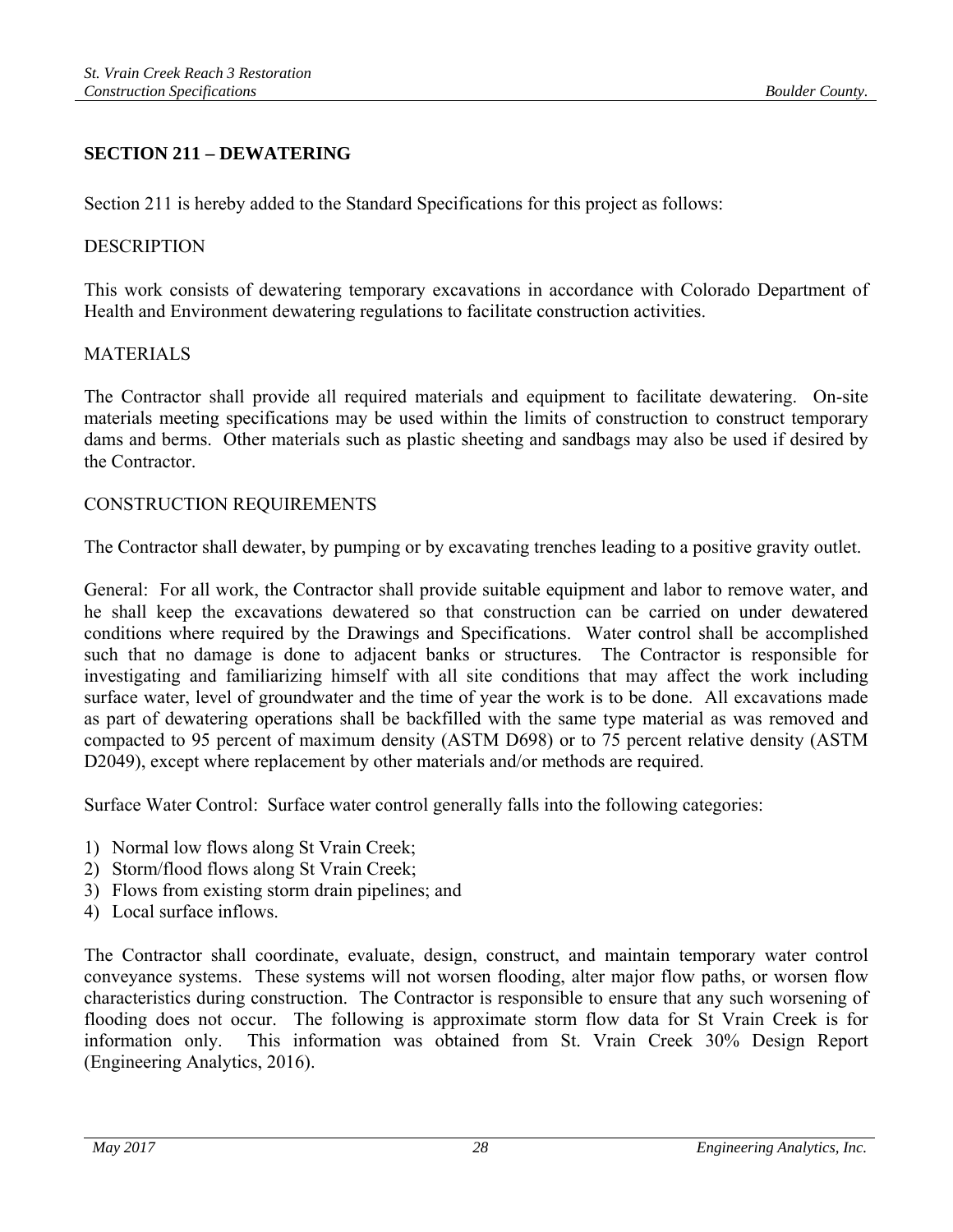| Design Point                           | <b>Design Storm Hydrology (Years)</b> |                                |                             |  |
|----------------------------------------|---------------------------------------|--------------------------------|-----------------------------|--|
|                                        |                                       | 25                             | 100                         |  |
| St Vrain Creek through<br>Project Area | 2,212 ft <sup>3</sup> /sec            | 4,912 $\text{ft}^3/\text{sec}$ | 12,268 ft <sup>3</sup> /sec |  |

The 100-year flood flow of 12,268 cfs has a one percent probability of being equaled or exceeded in any given year.

The Contractor will be responsible for diverting surface flow around the construction area so that the excavation for boulders and riprap remain free of surface water for the time it takes to install these materials, and the time required for curing of the concrete in the channel structures.

The contractor shall have the option of completing instream channel work while working in the live stream. Appropriate erosion control measures shall be employed when working in the live stream.

The Contractor shall, at all times, maintain a flow channel or route for St Vrain Creek. Temporary structures such as berms, sandbags, pipeline diversions, etc., shall be permitted for the control of creek flow, as long as such measures are not a major obstruction to flood flows, do not worsen flooding, or alter historic flow routes. Existing trees and vegetation should be preserved as possible.

Groundwater Control: The Contractor shall install adequate measures to maintain the level of groundwater below the foundation subgrade elevation and maintain sufficient bearing capacity for structures, pipelines, earthwork, and rock work. Such measures may include, but are not limited to, installation of perimeter subdrains, pumping from drilled holes or by pumping from sumps excavated below the subgrade elevation. The foundation bearing surfaces are to be kept dewatered and stable until the structures or other types of work are complete and backfilled. Disturbance of foundation subgrade by Contractor operations shall not be considered as originally unsuitable foundation subgrade and shall be repaired at Contractor's expense.

Special Dewatering Provisions for Instream Structures: The Contractor shall isolate the work area from surface waters, and then drawdown the groundwater level to an elevation below subgrade in a manner which will prevent "quick" conditions. The dewatering operation will be continuous, 24 hours per day, until the affected portion of the stream work is complete and the groundwater level can be allowed to rise without endangering the stability of existing or new features.

The Contractor should anticipate that even with the groundwater level lowered below subgrade where subgrade features are to be placed, conditions will be moist and possibly soft and easily disturbed by his activities. The Contractor is responsible to control such conditions and prevent loosening of the subgrade material and refrain from activities which would make the materials more permeable and/or inadequate to support the structure.

The Contractor may use special drain zones in his design for dewatering trenches or well points, as long as the system does not harm the permanent weep drain system or toe drain filter system's effectiveness. Any temporary dewatering trenches or well points will be restored following dewatering operations to reduce permeability in those areas as approved by the Engineer. Dewatering trenches are not acceptable on slopes where they may compromise the integrity of the sloped subgrade material.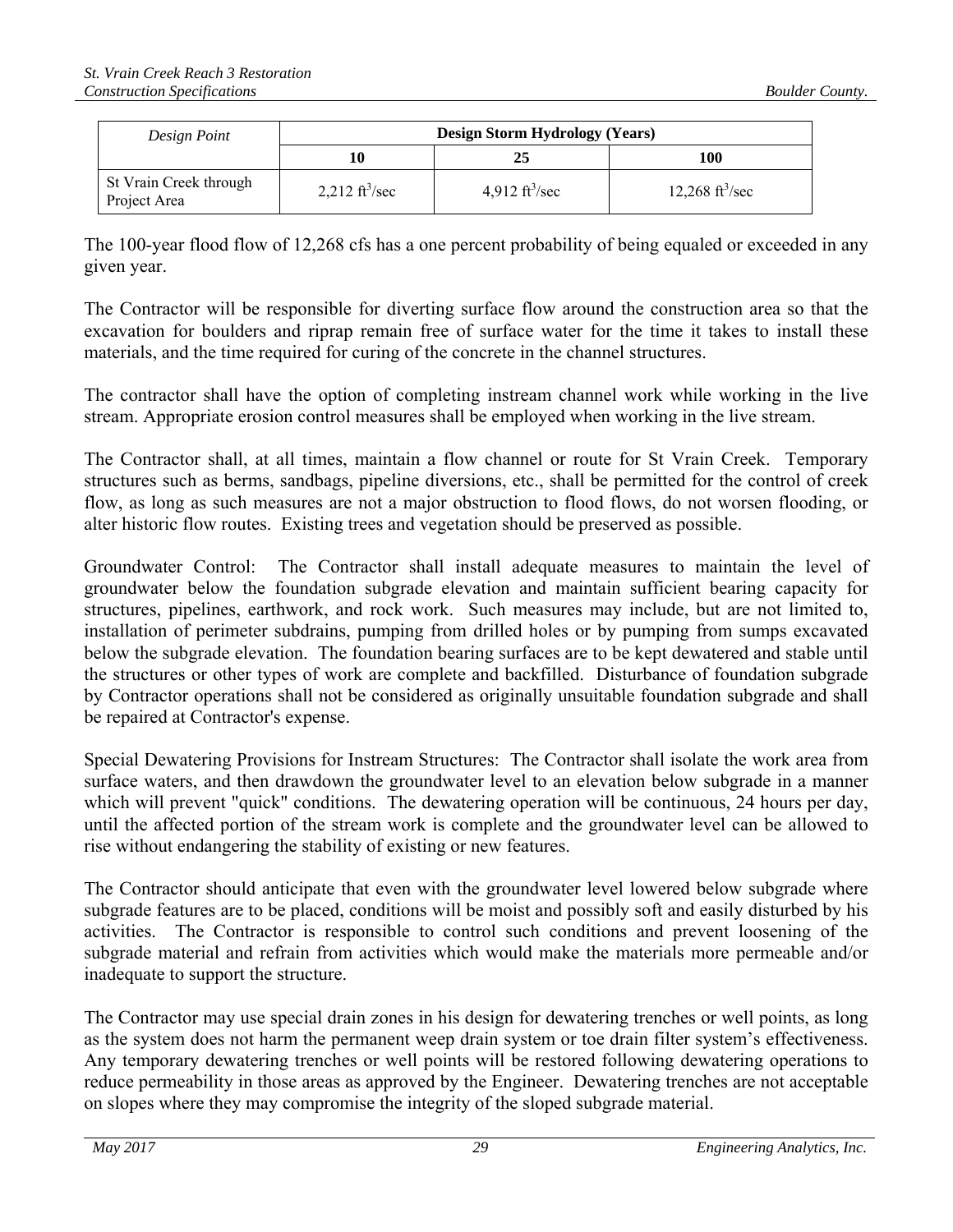# **SECTION 240 - PROTECTION OF MIGRATORY BIRDS**

#### BIOLOGICAL WORK PERFORMED BY THE CONTRACTOR'S BIOLOGIST

Section 240 is hereby added to the Standard Specifications for this project as follows:

#### DESCRIPTION

**240.01** This work consists of protecting migratory birds during construction.

## MATERIALS AND CONSTRUCTION REQUIREMENTS

**240.02** The Contractor shall schedule clearing and grubbing operations, earth work, soil disturbance and work on structures (hereinafter "Construction Activities")to avoid taking (pursue, hunt, take, capture or kill; attempt to take, capture, kill or possess) and minimize disturbance to migratory birds protected by the Migratory Bird Treaty Act (MBTA). The Contractor shall retain a qualified wildlife biologist for this project. The wildlife biologist shall have a minimum of three years' experience conducting migratory bird surveys and implementing the requirements of the MBTA. The Contractor shall submit documentation of the biologist's education and experience to the Engineer and BCPOS biologist for acceptance. A biologist with less experience may be used by the Contractor subject to the approval of the Engineer and BCPOS biologist based on review of the biologist's qualifications.

- (a) To protect migratory birds, the Contractor will take the following actions prior to commencement of construction activities:
	- 1. *Nest Surveys*. The Contractor shall notify the Engineer at least ten working days prior to the start of construction activities. During the active nesting season, a survey for active nests shall be conducted by a qualified wildlife biologist within the seven days immediately prior to the commencement of construction and prior to each construction phase of the project.
		- i. Primary nesting season for migratory birds is from April 1st through July 31st.
		- ii. Primary nesting season for nesting raptors is from February 1st through August 31st.
		- iii. Primary nesting season for Bald and Golden eagles is from October 15th through July 31st and December 15th through July 15th, respectively.

The wildlife biologist shall survey the area-of-disturbance and a 50-foot buffer around the areaof-disturbance for each area and/or phase of the project for active bird nests in all bird nesting habitat types (standing vegetation, herbaceous ground cover, bare ground, cavities, exposed earthen banks, cliffs and rock ledges, and structures). The wildlife biologist shall record the location of each active nest, bird species, the method used to protect the nest, and the date of installation of the protection measure(s). A copy of these records shall be submitted to the Engineer and BCPOS biologist. If the status of a nest (active/inactive) cannot be readily determined, the biologist shall monitor the nest up to three separate occasion, with at least three and no more than seven days between monitoring events. After three negative surveys, a nest shall be deemed inactive.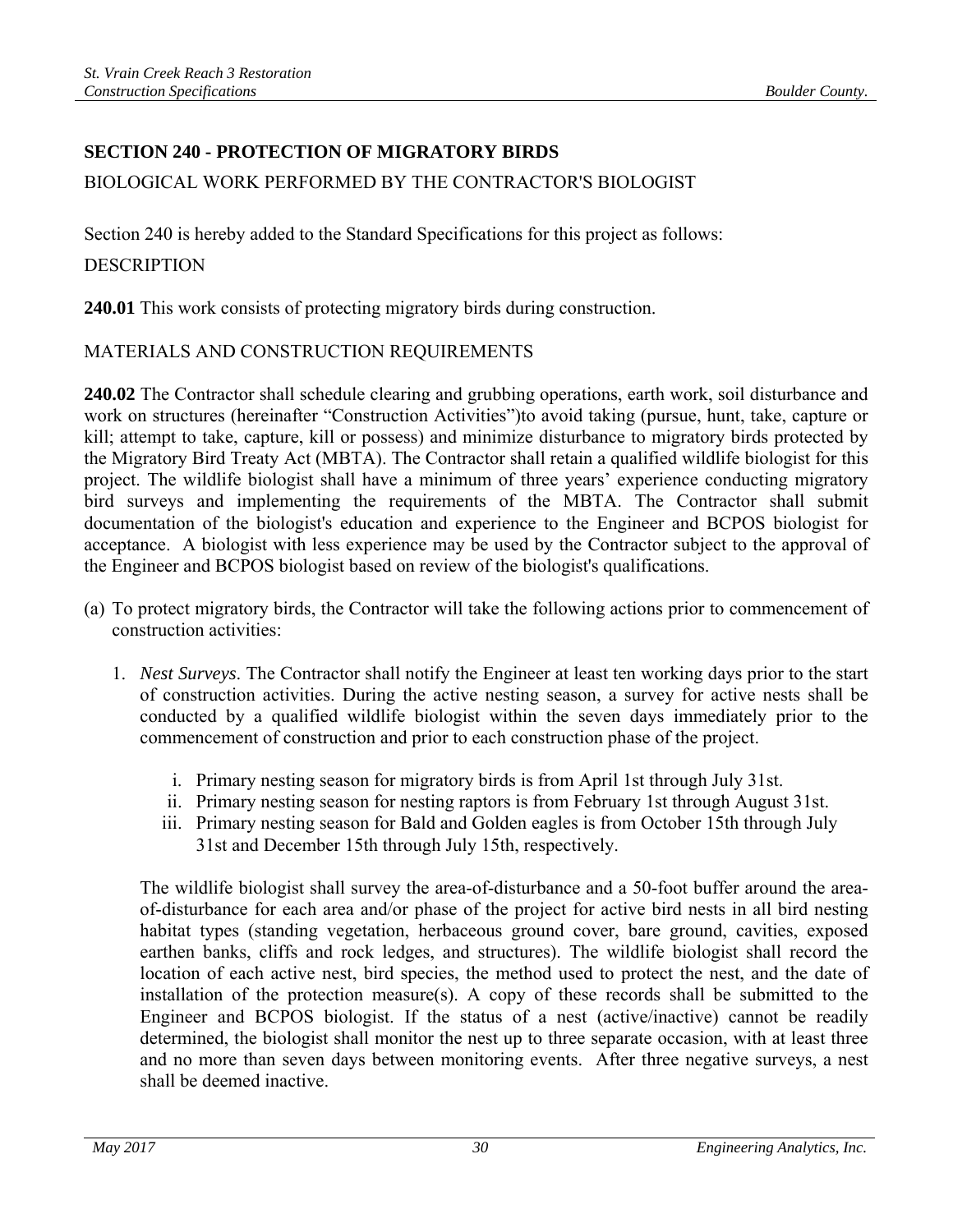The wildlife biologist shall conduct raptor nest surveys within 0.5 mile of the area-of-disturbance within the seven days immediately prior to the commencement of construction activities and prior to each construction phase. This survey can be done with binoculars. If construction activities are located within the Colorado Parks and Wildlife (CPW) recommended buffer zone for specific raptors, "NO WORK" zones shall be established around active nest sites during construction according to the CPW standards or as recommended by the wildlife biologist in consultation with CPW. The "NO WORK" zone shall be marked with either fencing or signing. Work shall not proceed within a

"NO WORK" zone until the wildlife biologist has determined that the young have fledged or the nest is unoccupied. Coordination with CPW on appropriate measures for protection for raptor nest sites is required.

- 2. *Vegetation Removal and Trimming (including trees, shrubs, and other vegetation).* When possible, vegetation shall be cleared prior to the time when active nests are present. Vegetation removal activities shall be timed to avoid the migratory bird breeding season, when possible.
- 3. *Grasses and Other Vegetation Management*. The undisturbed ground cover to 50 feet beyond the area-of-disturbance, or to Project Area, whichever is less, shall be maintained at a height of 6 inches or less beginning April 1 and continuing until August 31 or until the end of ground disturbance work, whichever comes first.
- 4. *Work on structures*. The Contractor shall prosecute work on structures in a manner that does not result in a taking of migratory birds protected by the Migratory Bird Treaty Act (MBTA). The Contractor shall not prosecute the work on structures during the primary breeding season, April 1 through August 31, unless the following actions are taken:
	- i. The Contractor shall remove existing nests prior to April 1. If the Contract is not awarded prior to April 1 and the Owner has removed existing nests, then the monitoring of nest building shall become the Contractor's responsibility upon Notice to Proceed.
	- ii. During the time that the birds are trying to build or occupy their nests, between April 1 and August 31, the Contractor shall monitor the structures at least once every three days for any nesting activity.
	- iii. If the birds have started to build any nests, they shall be removed before the nest is completed. Water shall not be used to remove the nests if nests are located within 50 feet of any surface waters.
	- iv. Installation of netting may be used to prevent nest building. The netting shall be monitored and repaired or replaced as needed. Netting shall consist of a mesh with openings that are  $\frac{3}{4}$  inch by  $\frac{3}{4}$  inch or less.

If an active nest become established, (i.e., there are eggs or young in the nest), all work that could result in abandonment or destruction of the nest shall be avoided until the young have fledged or the nest is unoccupied as determined by the wildlife biologist and approved by the Engineer. The Contractor shall prevent construction activity from displacing birds after they have laid their eggs and before the young have fledged.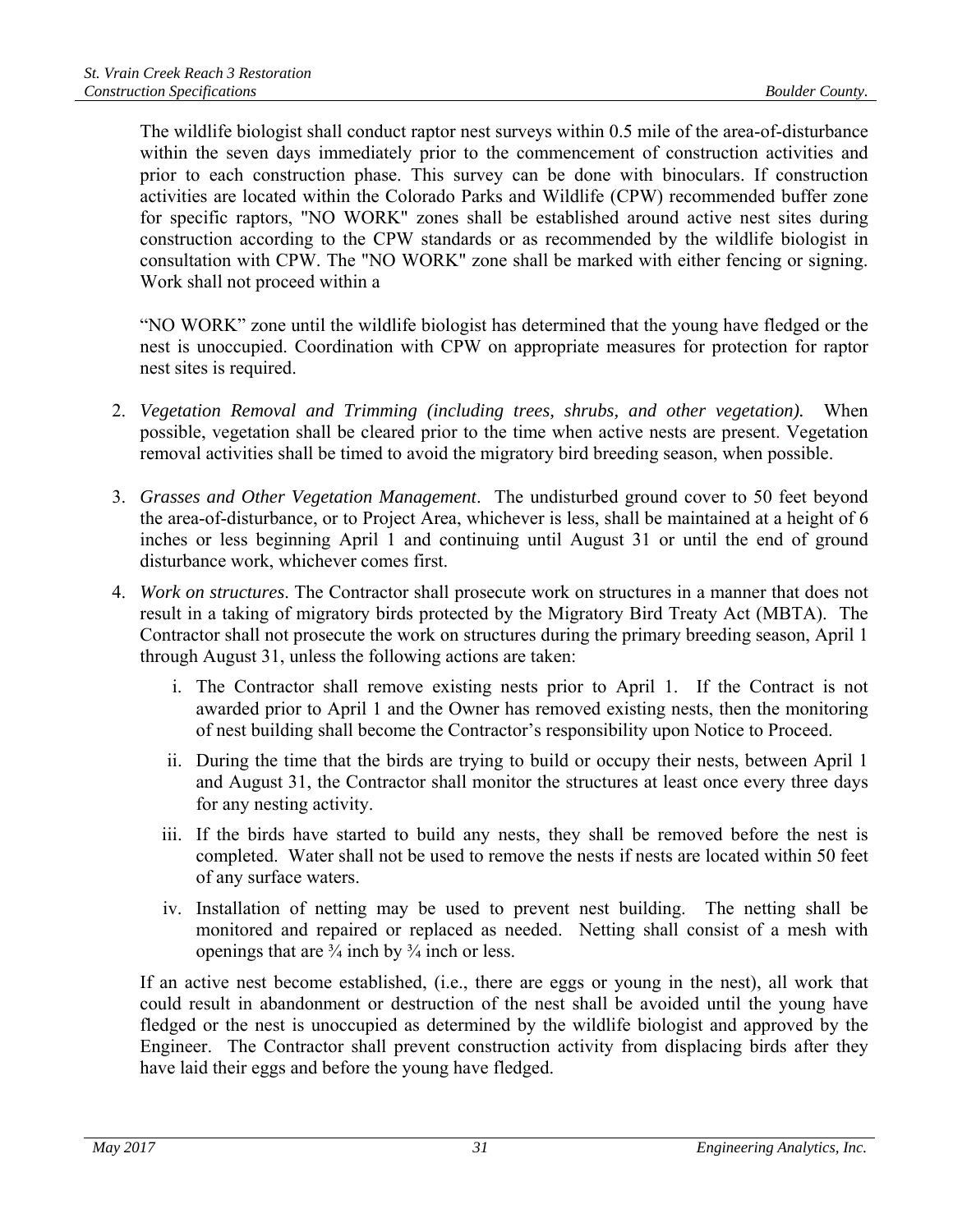If the project continues into the following spring, this cycle shall be repeated. When work on the structure is complete, the Contractor shall remove and properly dispose of netting used on the structure.

(b) *If Active Nests are Discovered*: If active nests containing eggs or young birds are found within the survey area, an appropriate buffer of 50 feet will be established around the nest by the wildlife biologist. This buffer dimension may be changed if determined appropriate by the wildlife biologist and approved by the Engineer and BCPOS biologist. The Contractor shall install fence (plastic) at the perimeter of the buffer. The Contractor shall avoid all active migratory bird nests. The Contractor shall avoid the area within 50 feet of the active nests or the area within the distance recommended by the biologist until all nests within that area have become inactive. Work shall not proceed within the buffer until the young have fledged or the nests have become inactive.

If the fence is knocked down or destroyed by the Contractor, the Engineer will suspend the work, wholly or in part, until the fence is satisfactorily repaired at the Contractor's expense. Time lost due to such suspension will not be considered a basis for adjustment of time charges, but will be charged as contract time.

Inactive nest removal and other necessary measures shall be incorporated into the work as follows:

- (c) *If inactive nests are discovered*:
	- 1. Inactive nests outside the limits of ground disturbance and vegetation removal shall be left in place.
	- 2. Inactive nests shall not be monitored.
- (c) *Taking of a Migratory Bird.* The taking of a migratory bird shall be reported to the Engineer and BCPOS biologist. The Contractor shall be responsible for all penalties levied by the U. S. Fish and Wildlife Service (USFWS) for the taking of a migratory bird.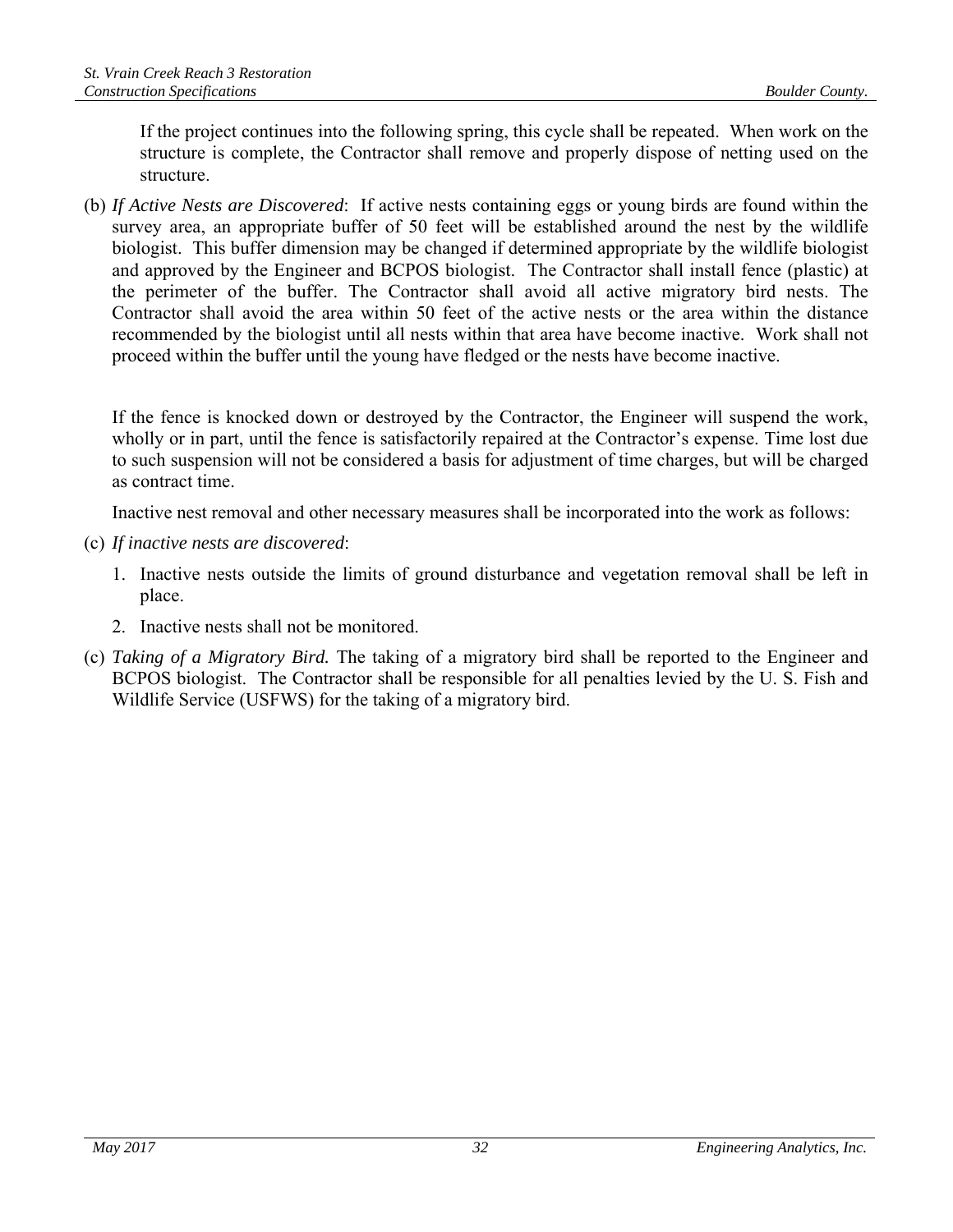#### **SECTION 519 - ROCK STRUCTURES**

#### **GENERAL**

This work includes construction of in-channel and floodplain rock structures within the St. Vrain Creek in accordance with these specifications and in conformity with the lines and grades shown on the plans. Each feature contains a variable number of boulders and rocks from on-site sources, and can be supplemented by imported rock from an off-site source to be identified by the Contractor. Work includes the selection and placement of approved boulders and rocks into distinct features as shown on the plans, and bid items for classes of rock, including:

- a. Riffle structures
- b. Type A Bank Stabilization
- c. Type B Bank Stabilization
- d. Type C Bank Stabilization
- e. Boulder Clusters
- f. Native Streambed Mix

Delineations of what constitutes a single "feature" is depicted on the plans. Construction will be limited to areas as shown on the plans or as approved by the Engineer.

#### **MATERIALS**

Stone shall be hard, durable, resistant to weathering and to water action, free from overburden, spoil, shale, structural

defects, and organic material, and shall meet the size class specified. Neither breadth nor thickness of a single stone shall be less than one-third its length.

Boulders for use in-channel features shall be rounded to subrounded, and diameters as specified in the plan set (measured on the secondary axis, or B-axis). Rocks that make up subgrade materials or other less prominent portions of each feature may be angular. Specific details of the boulder and rock materials required for each feature are depicted in the typical details in the plans.

Boulders and rocks for use in the channel features shall be salvaged during construction activities per requirements in Section 203 and as approved by the Engineer and/or Owner's representative. The Contractor may not remove boulders from existing bank stabilization measures unless approved by the Engineer in the field.

If additional rock and/or boulders are required for completion of the Work as shown on the plans, the Contractor will notify the Engineer immediately. Upon approval by the Engineer, the Contractor shall purchase and haul additional rock and/or boulders to the site. Material shall be supplied within a reasonable time frame to complete the Work per the Project Schedule. Rock color shall be similar to natural material found in the project area.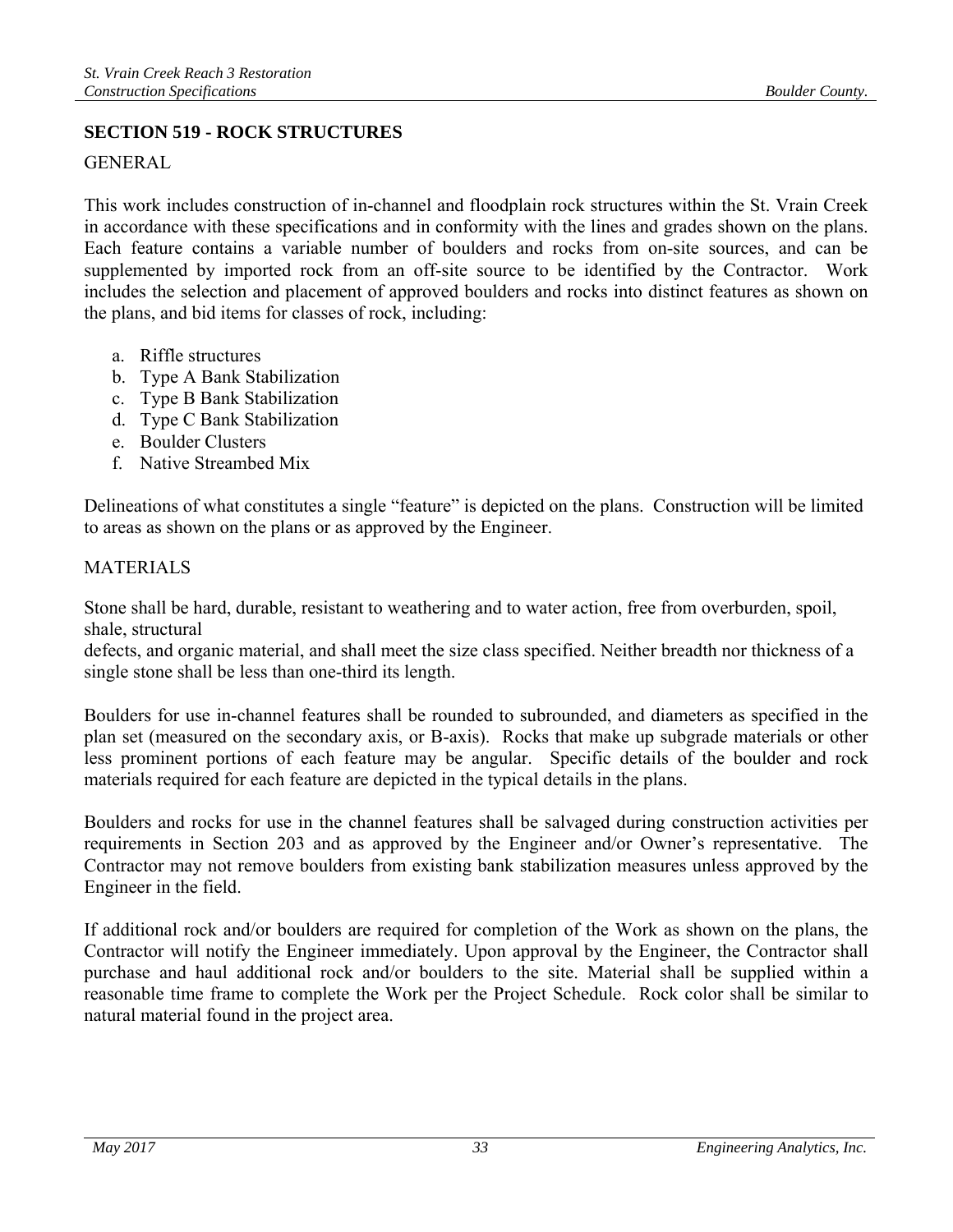| <b>Rock Mix Type</b>         | Dmin | <b>D50</b> | Dmax | <b>Potential Sources of Material</b>                                                                                                |
|------------------------------|------|------------|------|-------------------------------------------------------------------------------------------------------------------------------------|
| Native<br>streambed mix      | Sand | $1$ to $4$ | 18   | Salvage: Stockpile from limits<br>of in stream and other<br>excavation.                                                             |
| Boulders mix                 | 12   | NA.        | 48   | Salvage and Import: Remove<br>and stockpile boulders as they<br>are uncovered during<br>excavation. Import remaining<br>quantities. |
| <b>Bifurcation</b><br>Riffle | Sand | 9          | 24   | Salvage: Stockpile from limits<br>of in stream and other<br>excavation.                                                             |
| Riffle Head                  | Sand | 6          | 12   | Salvage: Stockpile from limits<br>of in stream and other<br>excavation.                                                             |
| Point Bar Edge               | Sand | 4          | 12   | Salvage: Stockpile from limits<br>of in stream and other<br>excavation.                                                             |
| Type C<br>Stabilization      | Sand | 6          | 18   | Salvage: Stockpile from limits<br>of in stream and other<br>excavation.                                                             |

| Table 511-1: Rock Mix Gradation Summary (inches) |  |  |
|--------------------------------------------------|--|--|
|                                                  |  |  |

Angular rock material may be used to construct riffle beginnings, bank stabilization and the bifurcation riffle.

## CONSTRUCTION REQUIREMENTS

Arrangement of boulders and rock within each feature and spacing between channel features will be as shown on the plans. The Contractor may be required to reposition or adjust the installation as directed in the field by the Engineer or their designated representative.

Rock shall be placed to minimize voids and form as smooth a surface as practical. This may require placing rock in multiple lifts, and backfilling voids with native streambed material, unless otherwise specified on the plans. Boulders may be machine-placed and then arranged as necessary by use of an excavator with a multi-prong grappling device or by hand to interlock and form a substantial bond.

During ground preparation for each rock structure, the Contractor shall remove and replace unsatisfactory material with satisfactory materials in areas to receive fill, as directed by the Engineer. Fill voids of substrate material to provide uniform surface for proposed fills.

The Contractor is responsible for protection and maintenance of the rock structures including all individual elements during construction and until final acceptance of the work. Disturbance of adjacent, previously-constructed work shall be repaired by the Contractor at the Contractor's expense.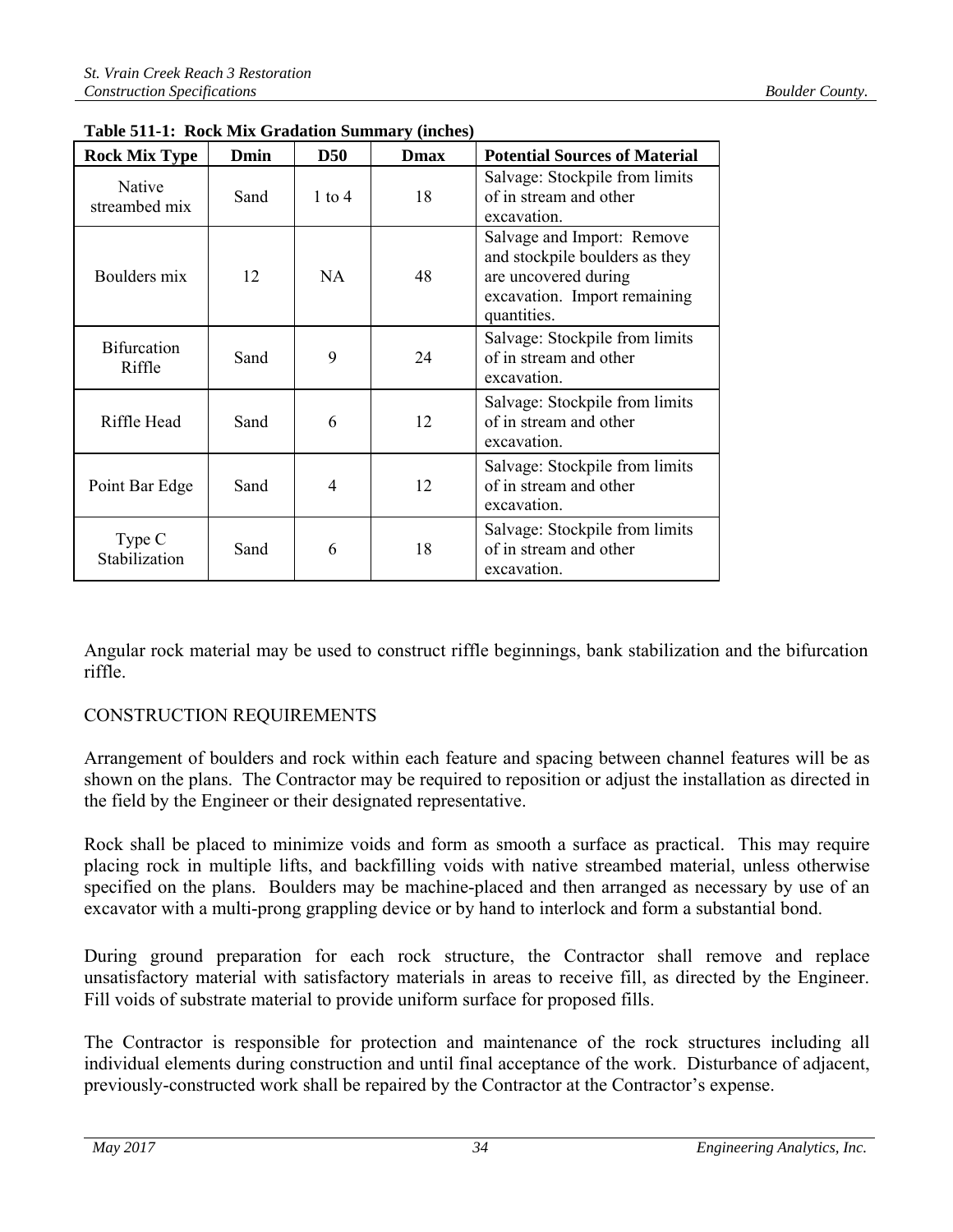Any dewatering required during construction shall follow the approved construction dewatering permit requirements and/or water control plan.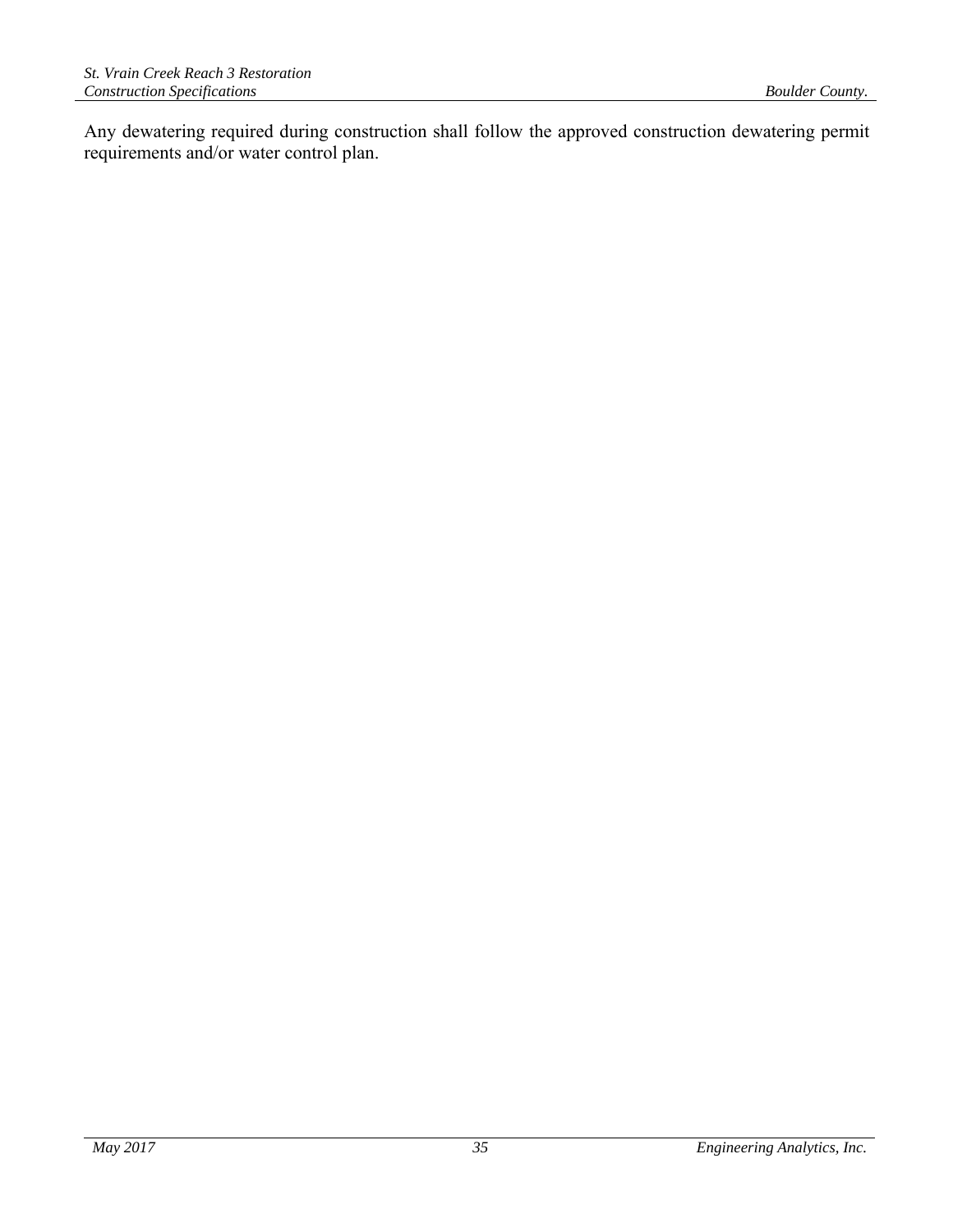# **4.0 REVISIONS TO CDOT SPECS**

#### **REVISION OF SECTION 101 - DEFINITION OF TERMS**

Technical Specifications related to construction materials and methods for the Work embraced under this Contract shall consist of the "Colorado Department of Transportation's Standard Specifications for Road and Bridge Construction", dated 2011.

All reference to the Colorado Division of Highways, Colorado Department of Transportation, and / or Department or Division shall also mean Boulder County Parks & Open Space

Certain terms utilized in the Specifications referred to in the paragraph above shall be interpreted to have different meanings within the scope of this Contract. A summary of redefinitions follows:

| Subsection 101.01: | Abbreviations.<br>"NRCS" Natural Resources Conservation Service<br>"CWCB" Colorado Water Conservation Board<br>'BCPOS" Boulder County Parks and Open Space<br>"EWP" Emergency Watershed Protection<br>"CDBG-DR" Community Development Block Grant – Disaster Relief<br>"SVC" St Vrain Creek<br>"Reach 3" St Vrain Creek Reach 3 Restoration                                                |
|--------------------|--------------------------------------------------------------------------------------------------------------------------------------------------------------------------------------------------------------------------------------------------------------------------------------------------------------------------------------------------------------------------------------------|
| Subsection 101.28: | "Department" shall mean the Boulder County Parks and Open Space.                                                                                                                                                                                                                                                                                                                           |
| Subsection 101.29: | "Chief Engineer" shall mean the Engineer, Boulder County Parks and<br>Open Space or their designated representative.                                                                                                                                                                                                                                                                       |
| Subsection 101.51: | "Project Engineer" or "Project Manager" shall mean the Engineer, Boulder<br>County Parks and Open Space or their designated representative.<br>"Owner" shall be Boulder County Parks and Open Space<br>"Owners Representative" shall be Boulder County Parks and Open Space<br>"Boulder County Parks and Open Space", "Boulder County", "Owner",<br>and "Sponsor" are all interchangeable. |
| Subsection 101.76: | "State" shall mean Boulder County Parks and Open Space (where<br>applicable).                                                                                                                                                                                                                                                                                                              |
|                    | "DBH" refers to Diameter at Breast Height which is considered to be 4.5<br>feet above ground for this project                                                                                                                                                                                                                                                                              |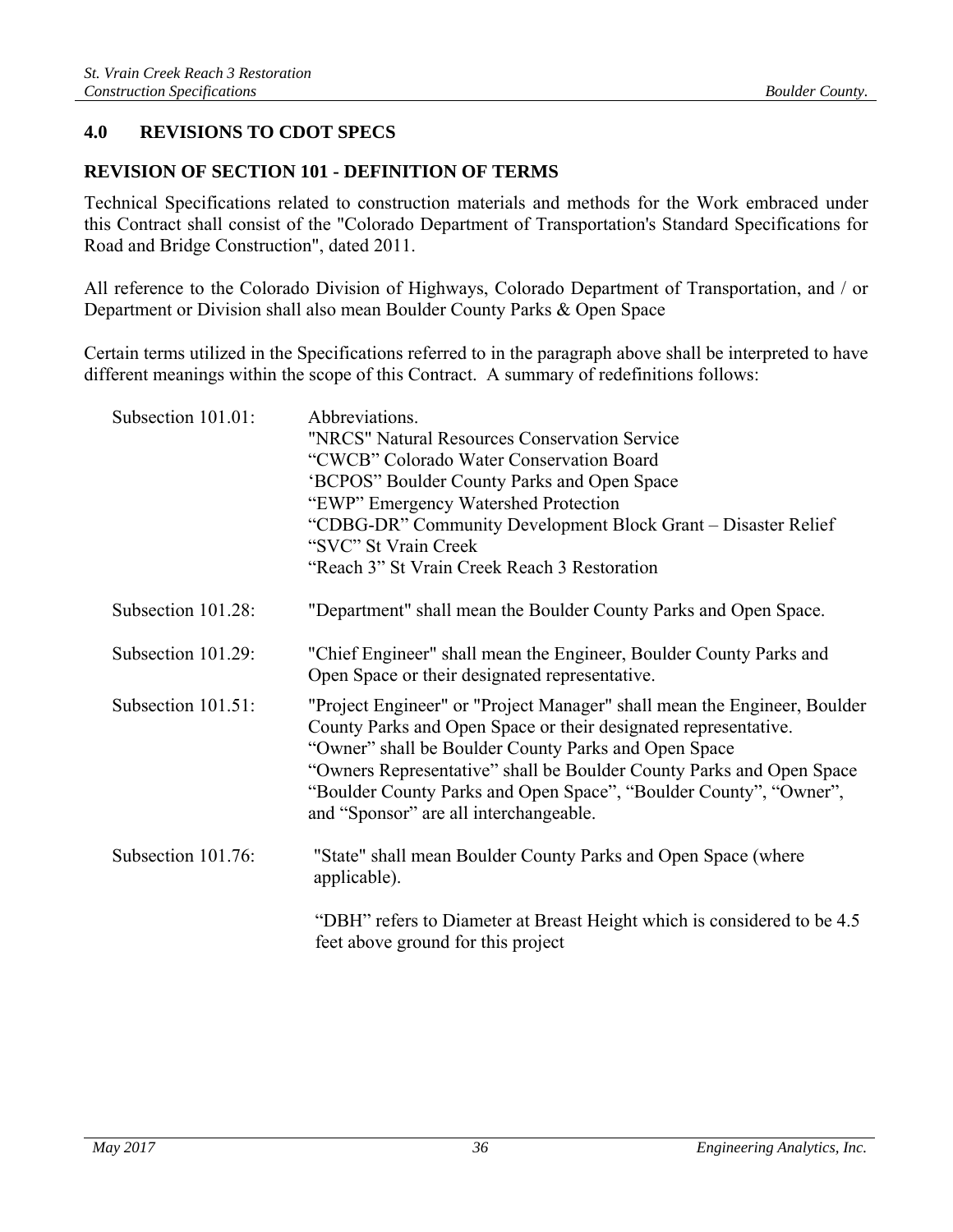| Sponsor's Representative:                 | Jesse Rounds (Boulder County), and/or representative                                                                                                                                                                                                                                                          |
|-------------------------------------------|---------------------------------------------------------------------------------------------------------------------------------------------------------------------------------------------------------------------------------------------------------------------------------------------------------------|
| Technical Representative:                 | Obadiah Broughton (Boulder County), and/or representative                                                                                                                                                                                                                                                     |
| Project Engineer                          | XXXXXXXX XXXXXXX (Boulder County), and/or<br>representative                                                                                                                                                                                                                                                   |
| <b>Vegetation Specialist:</b>             | Claire DeLeo (Boulder County), and/or representative                                                                                                                                                                                                                                                          |
| <b>Stream Restoration</b><br>Specialists: | Claire DeLeo (Boulder County), Project Engineer (Boulder<br>County), and/or representative                                                                                                                                                                                                                    |
| Design Team:                              | Clint Brown (Design Engineer, Engineering Analytics), Troy<br>Thompson (Design Engineer, Ecological Resource Consultants,<br>Inc.), Grant Gurnée (Senior Restoration Ecologist, Ecosystem<br>Services, LLC), Jon Dauzvardis (Senior Restoration Ecologist,<br>Ecosystem Services, LLC) and/or representatives |

Below is a table outlining the specific personnel recommended for this project: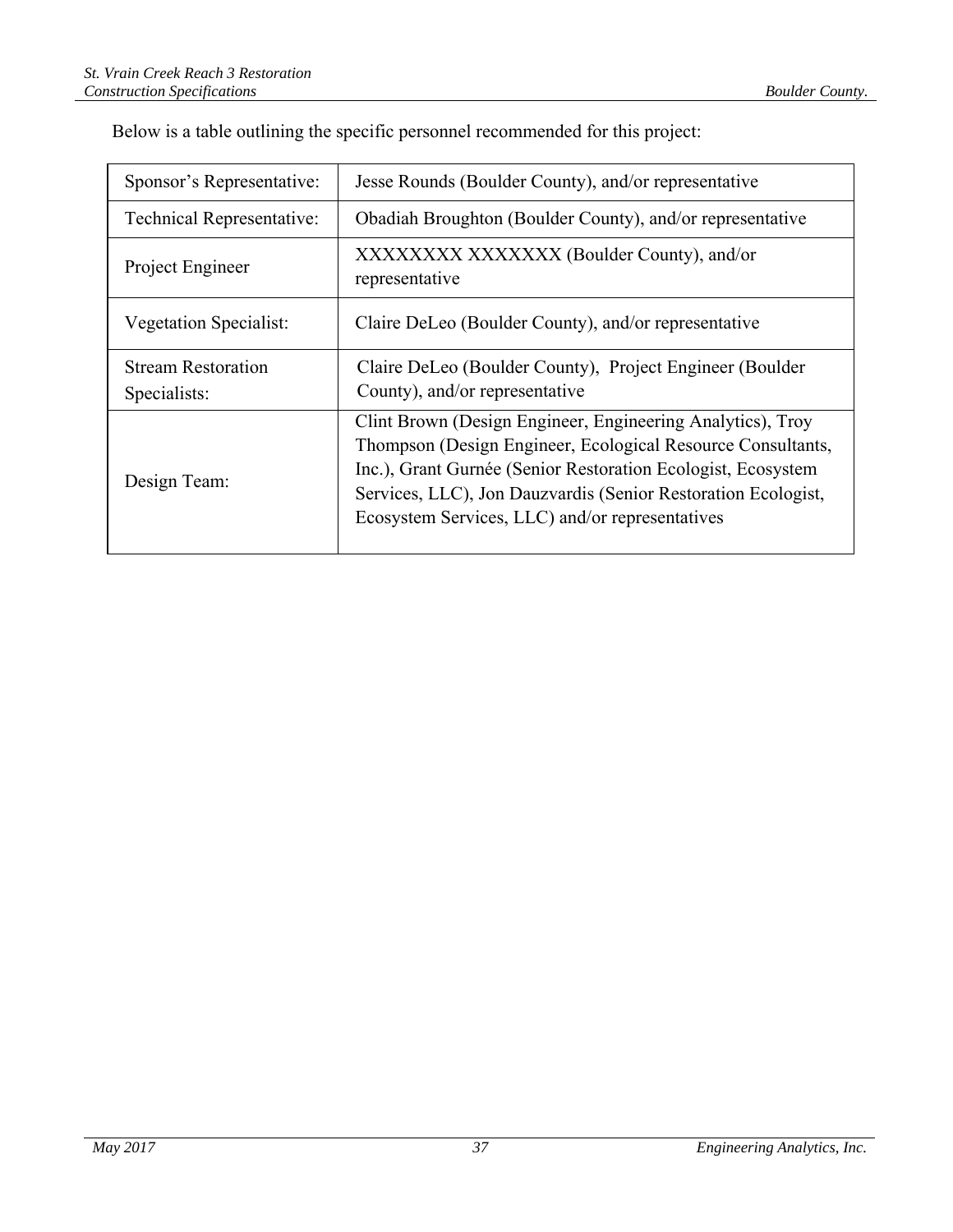## **REVISION OF SECTION 105 - CONTROL OF WORK**

Section 105 of the Standard Specifications is hereby revised for this project as follows:

Subsection 105.01 shall be modified to include the following:

105.01 This section includes quality control/quality assurance (QA/QC) and performance criteria related to planting and seeding.

Subsection 105.02 shall be modified to include the following:

105.02 All plant and seed materials and workmanship associated with planting and seeding, including any other materials defined in Sections 207, 212, 213, 214, 215 and 217.

Subsection 105.03 shall be modified to include the following:

105.03 Performance criteria. The contractor shall be responsible for achieving the following performance criteria for planting and seeding.

- All vegetation (woody or herbaceous) shall be "ecotypic" or native to the northern Colorado Front Range and Boulder and/or Larimer Owner.
- Trees and shrubs shall be maintained and replaced up to an 80% minimum survival rate.
- Willow clumps, cuttings, or tublings shall be maintained and replaced up to an 80% minimum survival rate.
- Perennial wetland plant materials harvested/salvaged, if specified, shall be maintained and replaced up to an 80% minimum survival rate.
- Initial seed germination of all seeded areas shall produce a minimum of one (1) mature, viable native plant per square foot.
- Seeded areas shall be considered successful when no bare areas in excess of five (5) square feet are present.
- 80% of the seeded areas shall be comprised of the designed seed mix (as specified in the plans) or other desirable species (i.e., native or naturalized colonizers).
- Noxious & restricted weeds (as per State or local statute) shall not exceed a mean foliar cover of 5% for those on the A, B or C lists. Annual weeds (not listed) shall not exceed a mean foliar cover of 5%
- Performance criteria will be assessed by the Vegetation Specialist.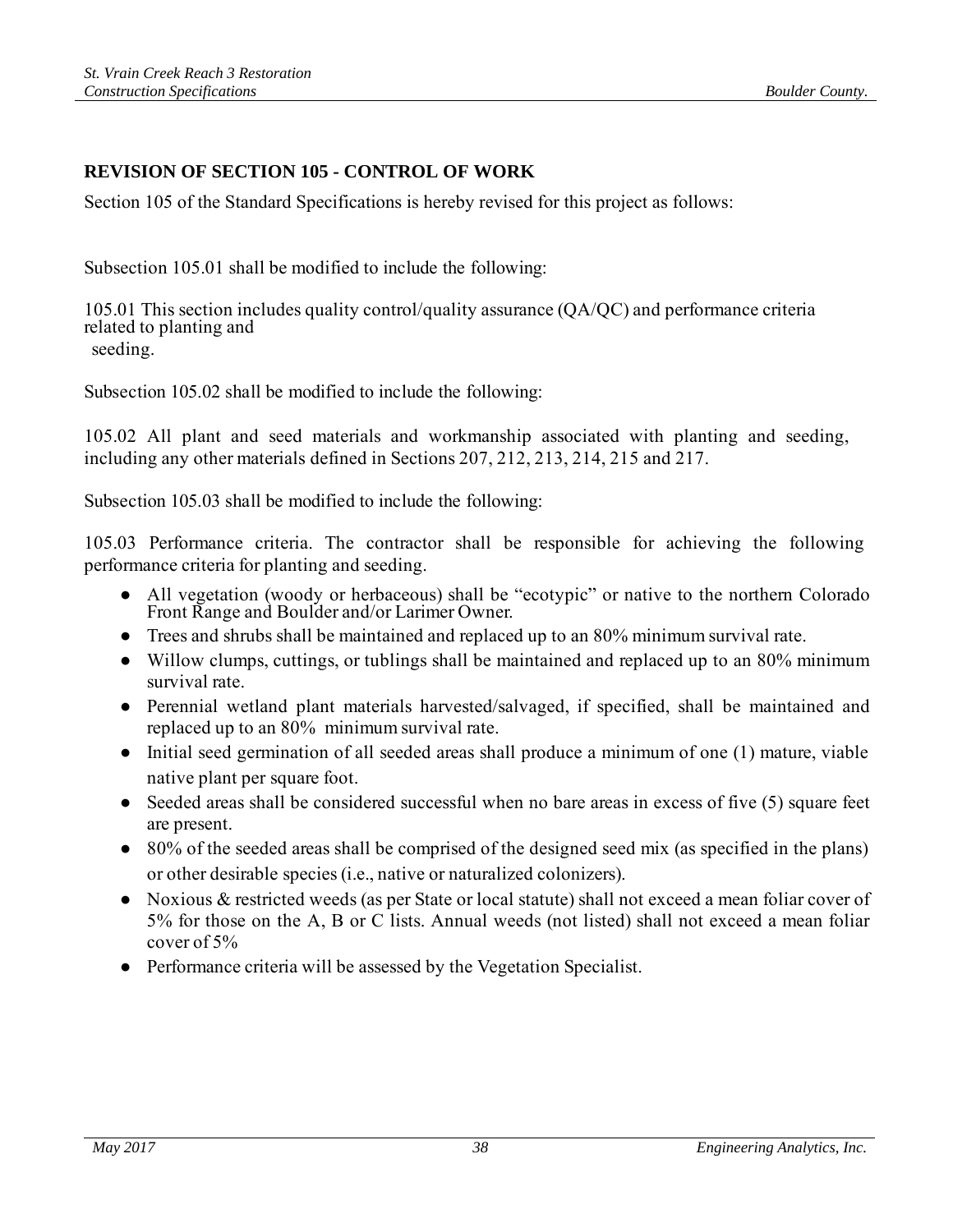Table 105-1 should be replaced as follows:

| <b>Section</b><br>No. | <b>Description</b>                              | <b>Type</b>                            | <b>Contractor P.E. Seal</b><br>Required? |
|-----------------------|-------------------------------------------------|----------------------------------------|------------------------------------------|
| 108                   | Debris Removal Plan                             | Working Drawing/ Methods               | No                                       |
| 108                   | Disposal Site Permission                        | Written Letter from Property<br>Owners | No                                       |
| 108                   | Trees to be salvaged                            | List                                   | N <sub>0</sub>                           |
| 514                   | Rock Screening Plan                             | Working Drawing/Methods                | No                                       |
| 214                   | Planting Plan                                   | Shop Drawing                           | N <sub>0</sub>                           |
| 514                   | Pedestrian and Bikeway Railing                  | Working Drawing                        | N <sub>0</sub>                           |
| 518                   | Expansion Devices: 0-6", 9", 12"                | Shop Drawing                           | Yes                                      |
| 602                   | Reinforcing Steel                               | <b>Working Drawing</b>                 | No                                       |
| 614                   | Traffic Control Plan                            | Working Drawing                        | No                                       |
| 618                   | Prestressed Concrete (Pre-tensioned)            | Shop Drawing                           | Yes*                                     |
| 618                   | Prestressed Concrete (Post-tensioned)           | Shop Drawing                           | Yes*                                     |
| 618                   | Steel Diaphragms between Prestressed<br>Girders | <b>Working Drawing</b>                 | N <sub>0</sub>                           |
| 628                   | Pre-fabricated Pedestrian Bridges               | Shop Drawing                           | Yes                                      |

# **Table 105-1 SUMMARY OF CONTRACTOR SUBMITTALS**

\*A PE seal is required where the Contractor has provided the design for the item, or performed engineering to modify the details shown on the plans. The PE seal is not required where complete details are provided on the plans.

#### **105.09 COORDINATION OF PLANS, SPECIFICATIONS, SUPPLEMENTAL SPECIFICATIONS AND SPECIAL PROVISIONS**

Subsection 105.09 shall have the second paragraph replaced as follows:

In case of discrepancy the order of precedence is as follows:

- (a) Special Provisions
	- 1. Project Special Provisions
	- 2. Standard Special Provisions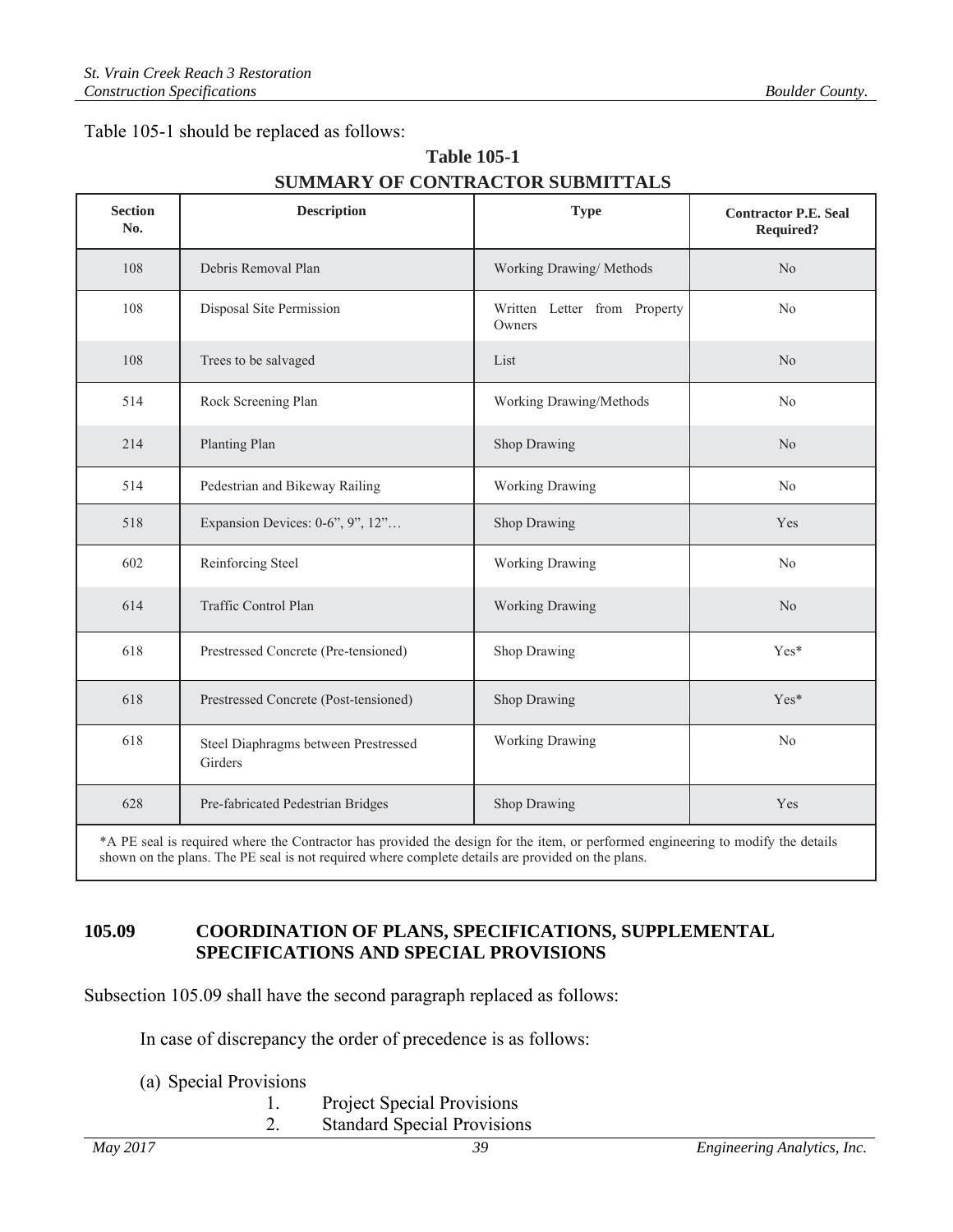- 3. Boulder County Special Provisions
- 4. Boulder County Permit Provisions
- (b) Plans
- 1. Detailed Plans
- (d) Supplemental Specifications
- (e) Standard Specifications

A hard copy of the Boulder County Special Provisions may also be obtained from the Boulder County Parks and Open Space.

Section 105 of the Standard Specifications is hereby revised for this project to include: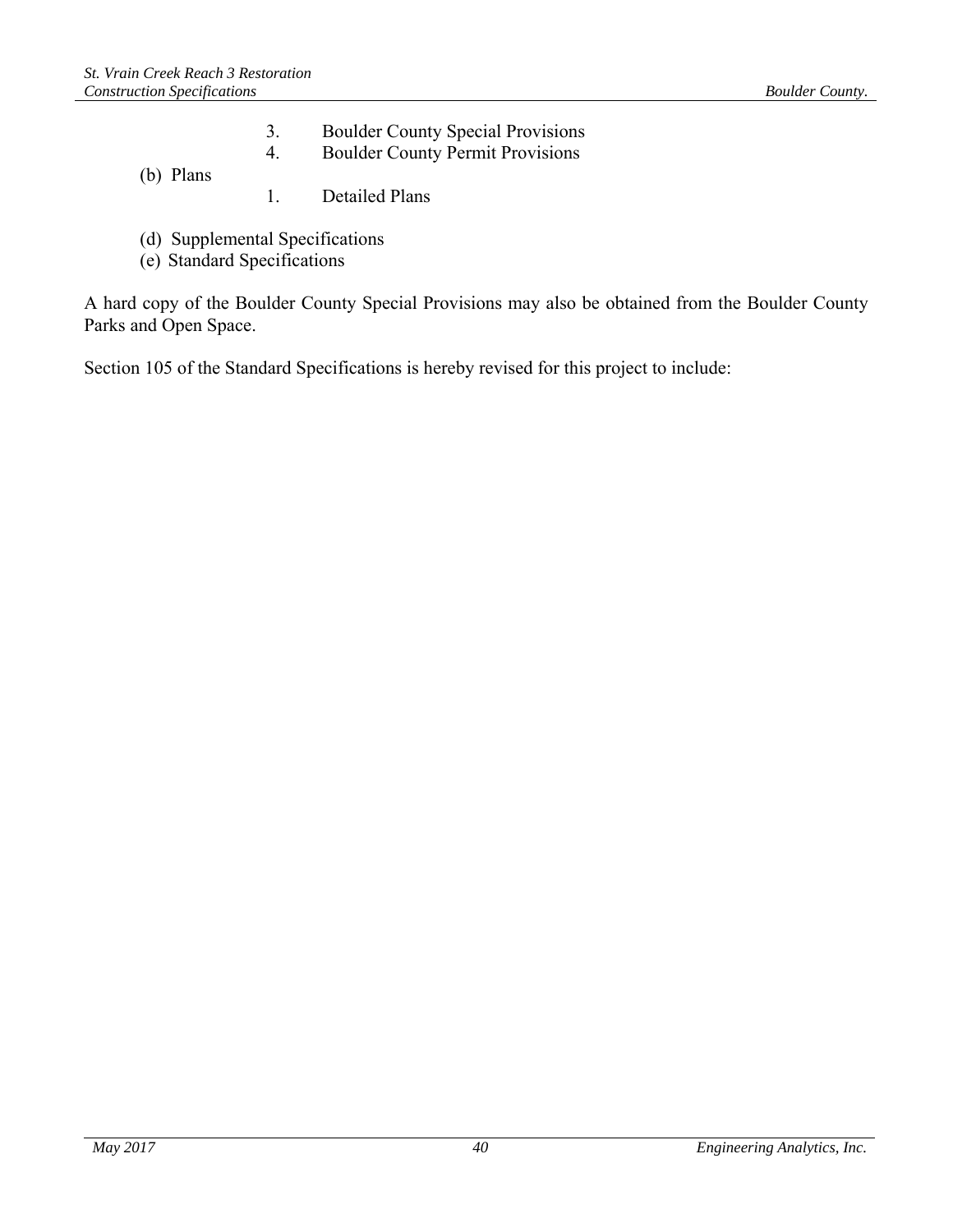## **REVISION OF SECTION 106 - CONTROL OF MATERIAL**

Section 106.08 shall include the following:

Site Access and Storage

#### 1.1 GENERAL

A. The Contractor shall take all necessary precautions for the protection of the Work and the safety of the public. All barricades and obstructions shall be illuminated at night, and all lights shall be kept burning from sunset until sunrise. The Contractor shall station such guards or flaggers and shall conform to such special safety regulations relating to traffic control as may be required by the public authorities within their respective jurisdictions. All signs, signals, and barricades shall conform to the requirements of the "Manual on Uniform Traffic Control Devices" 2009 Edition including the latest revisions.

#### 1.2 HIGHWAY LIMITATIONS

- A. The Contractor shall make its own investigation of the condition of available public and private roads and of clearances, restrictions, bridge load limits, and other limitations affecting transportation and ingress and egress to and from the site of the Work. It shall be the Contractor's responsibility to construct and maintain any access or haul roads required for its construction operations.
- B. All hauling by motor vehicles shall be confined to truck routes, except where otherwise authorized in writing by the County.

#### 1.3 CONTRACTOR'S WORK AND STORAGE AREA

- A. The Contractor shall make its own arrangements for any necessary off-site storage or shop areas necessary for the proper execution of the Work. The Contractor shall submit a site plan, drawn to scale, of the proposed storage/trailer and/or construction site to the County for review and approval.
- B. The County will designate and arrange for the Contractor's use, a portion of the property (adjacent to the Work) for its exclusive use during the term of the contract as storage and shop area for its construction operations relative to this contract.
- C. Lands to be furnished by the County for construction operations, roads, and other purposes are as shown on the plans and/or specified herein. Should the Contractor find it necessary to use any additional land for its purposes during the construction of the Work, it shall provide for the use of such lands at its own expense. The Contractor shall obtain the County's or private property owner's written approval prior to using any additional land.

#### 1.4 TEMPORARY STREET USE

A. Nothing herein shall be construed to entitle the Contractor to the exclusive use of any public street, alley, way, or parking area during the performance of the Work hereunder, and it shall so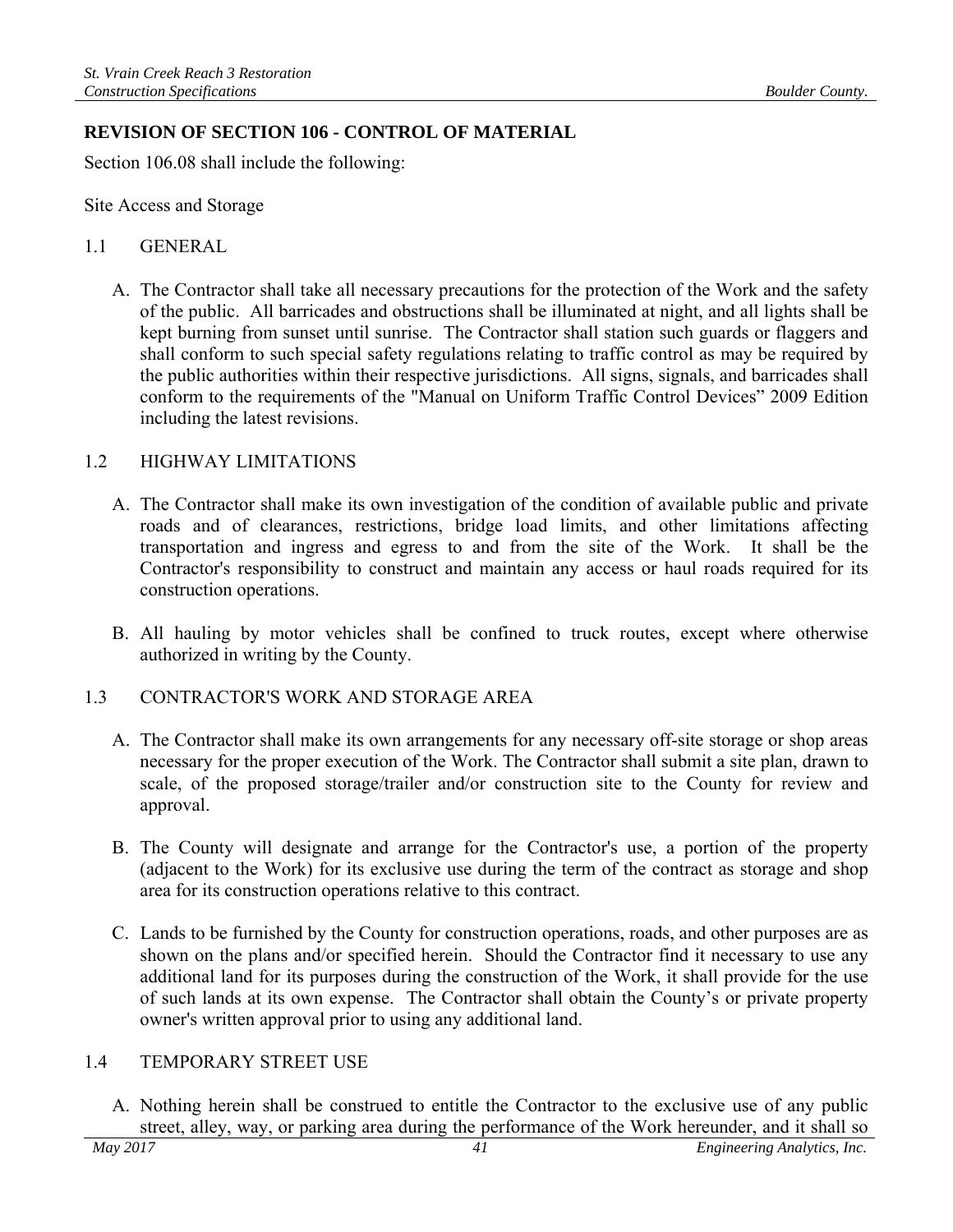conduct its operations as not to interfere unnecessarily with the authorized work of the Boulder County, utility companies, or other agencies in such streets, roadways, or parking areas.

- B. No Street shall be closed to the public without first obtaining the permission of the Board of County Commissioners and other proper governmental authority, where applicable. Where excavation is being performed in primary streets or highways, one lane of traffic shall be kept open in each direction at all times unless otherwise noted in the plans under the terms of the permits issued by the County, State, or other public agencies, as required.
- C. Fire hydrants on or adjacent to the Work shall be kept accessible to firefighting equipment at all times.
- D. Temporary provisions shall be made by the Contractor to assure the use of sidewalks and the proper functioning of all gutters, sewer inlets, and other drainage facilities.
- E. Wherever necessary or required for the convenience of the public or individual residents or business places at street or highway crossings, private driveways, or elsewhere, the Contractor shall provide suitable temporary bridges or steel plates over unfilled excavations, except in such cases as the Contractor shall secure the written consent of the individuals or authorities concerned to omit such temporary bridges or steel plates, which written consent shall be delivered to the County prior to beginning the excavation. All such bridges or steel plates shall be maintained in service until access is provided across the backfilled excavation.
- F. Temporary bridges or steel plates for street and highway crossings shall conform to the requirements of the authority having jurisdiction in each case, and the Contractor shall adopt designs furnished by said authority for such bridges or steel plates, or shall submit designs to said authority for approval, as may be required.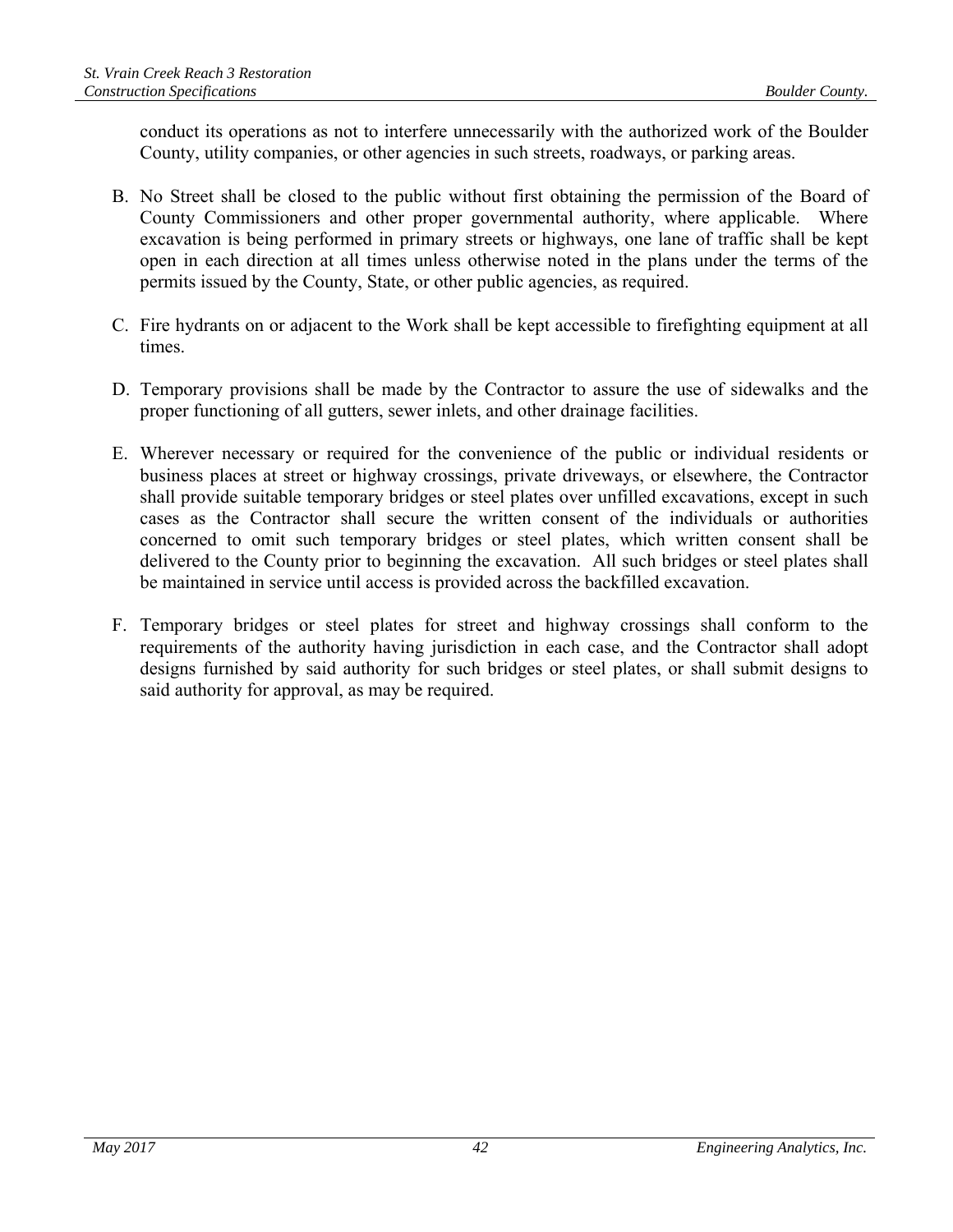# Replace Tables 106-2 and 106-3 with Table 106-2

## **Table 106-2 – Testing Schedule – Item 412 Portland Cement Criteria**

| <b>Element</b>               | <b>Minimum Testing Frequency</b><br><b>Contractor's Quality Control</b> |
|------------------------------|-------------------------------------------------------------------------|
| Aggregate Gradation and Sand | For the first five days, minimum of 1/day, then                         |
| Equivalent                   | $1/10,000$ sq. yds. After 5 days, $1/40,000$ sq. yds.                   |
| Slump                        | First three loads each day, then as needed for control.                 |
| Water Cement Ratio           | First three loads each day, then as needed for control.                 |
| Air Content and Yield        | First three loads each day, then as needed for control.                 |
| Compressive Strength         | $1/100$ cu. yds.                                                        |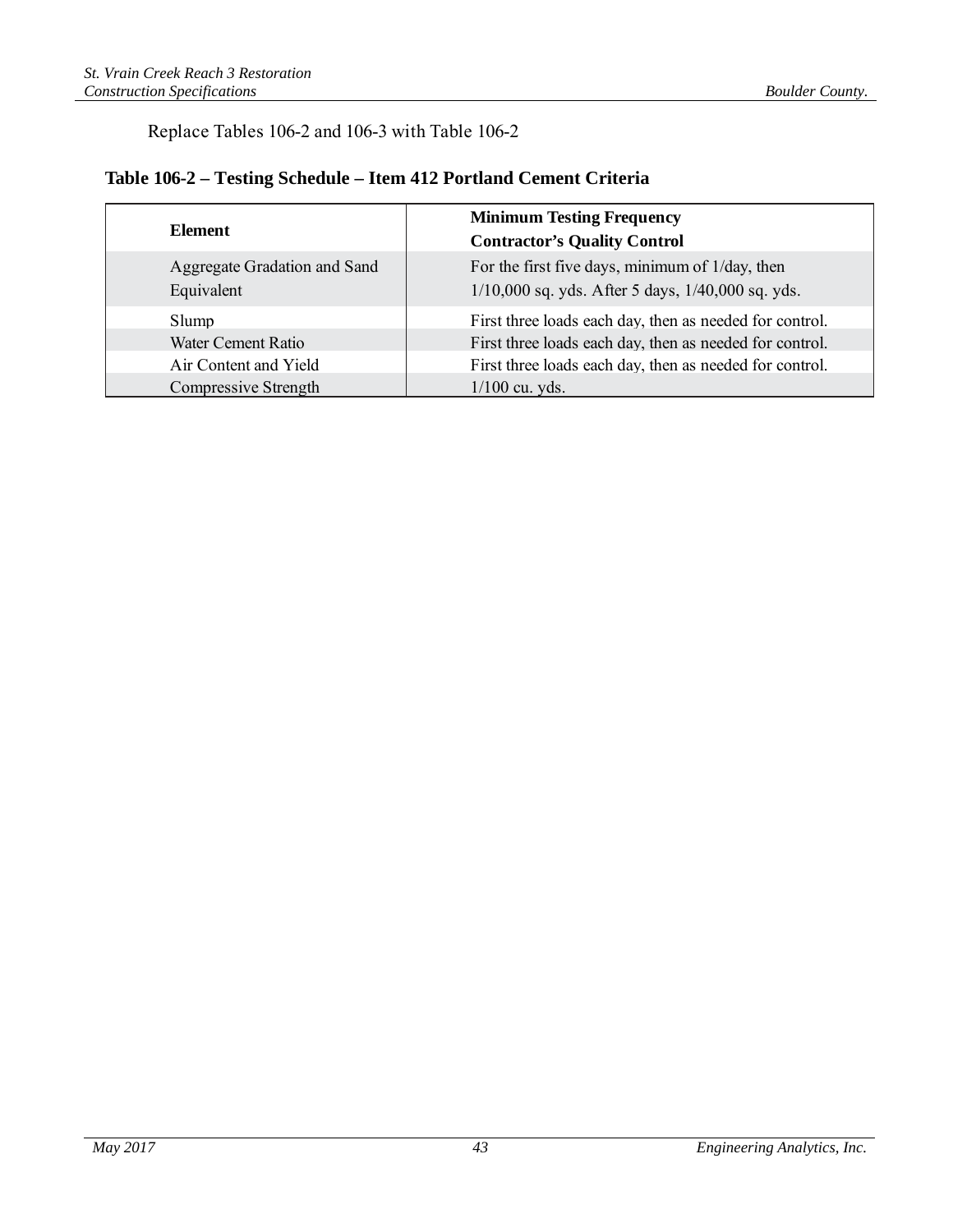## **REVISION OF SECTION 107 - LEGAL RELATIONS AND RESPONSIBILITY TO PUBLIC**

Section 107 of the Standard Specifications is hereby revised for this project as follows:

## **107.02 PERMITS, LICENSES, AND TAXES**

Subsection 107.02 shall include the following:

Unless otherwise specified, the Contractor shall procure or ensure that all required permits and licenses are acquired; pay all charges, fees, and taxes, including permits procured for this project by others; and give all notices necessary and incidental to the due and lawful prosecution of the work. The costs of these permits will not be paid for separately, but shall be included in the work.

Prior to beginning work, the Contractor shall furnish the Engineer with a written list of all permits required for the proper completion of the contract. The list shall clearly identify the types of permits that must be obtained before work on any particular phase or phases of work can be started. Copies of the fully executed permits shall be furnished to the Engineer upon request. Below is a list of some applicable permits for this project. This list is not all inclusive and should be compared to list developed by contractor.

BCPOS and the Engineer will support the contractor in applying for permits required as part of this project. Permits are in various stages of process and contractor should be able to obtain permits not acquired prior to the start of the project by BCPOS or the Engineer. Permits that are may be required are:

- 1. Boulder County Land Use Department Limited Impact Special Use Permit
- 2. Boulder County Stream Restoration Permit (A Combined Boulder County Grading Permit and Boulder County Floodplain Development Permit).
- 3. Boulder County Department of Transportation Right of Way Permit
- 4. US Army Corps Clean Water Act Section 404 Nationwide Permit 37
- 5. Stormwater Discharge Permit Colorado Department of Public Health and Environment
- 6. Construction Dewatering Wastewater Discharge Permit CDPHE
- 7. State Department of Revenue Tax Exempt Permit
- 8. Boulder County Oversize/Overweight permit (if applicable)
- 9. Colorado Department of Transportation special use and/or access permit (if applicable)

Contractor shall verify all appropriate permits have been acquired and transferred to their name, as applicable, prior to starting any work. Contractor must meet requirements of all permits acquired for this project.

Contractor shall obtain relevant permits required for construction, including but not limited to the following:

- 1. Colorado Department of Public Health and Environment (CDPHE) Water Quality Control Division Storm Water General Permit for Construction Activities.
- 2. CDPHE Construction Dewatering Wastewater Discharge Permit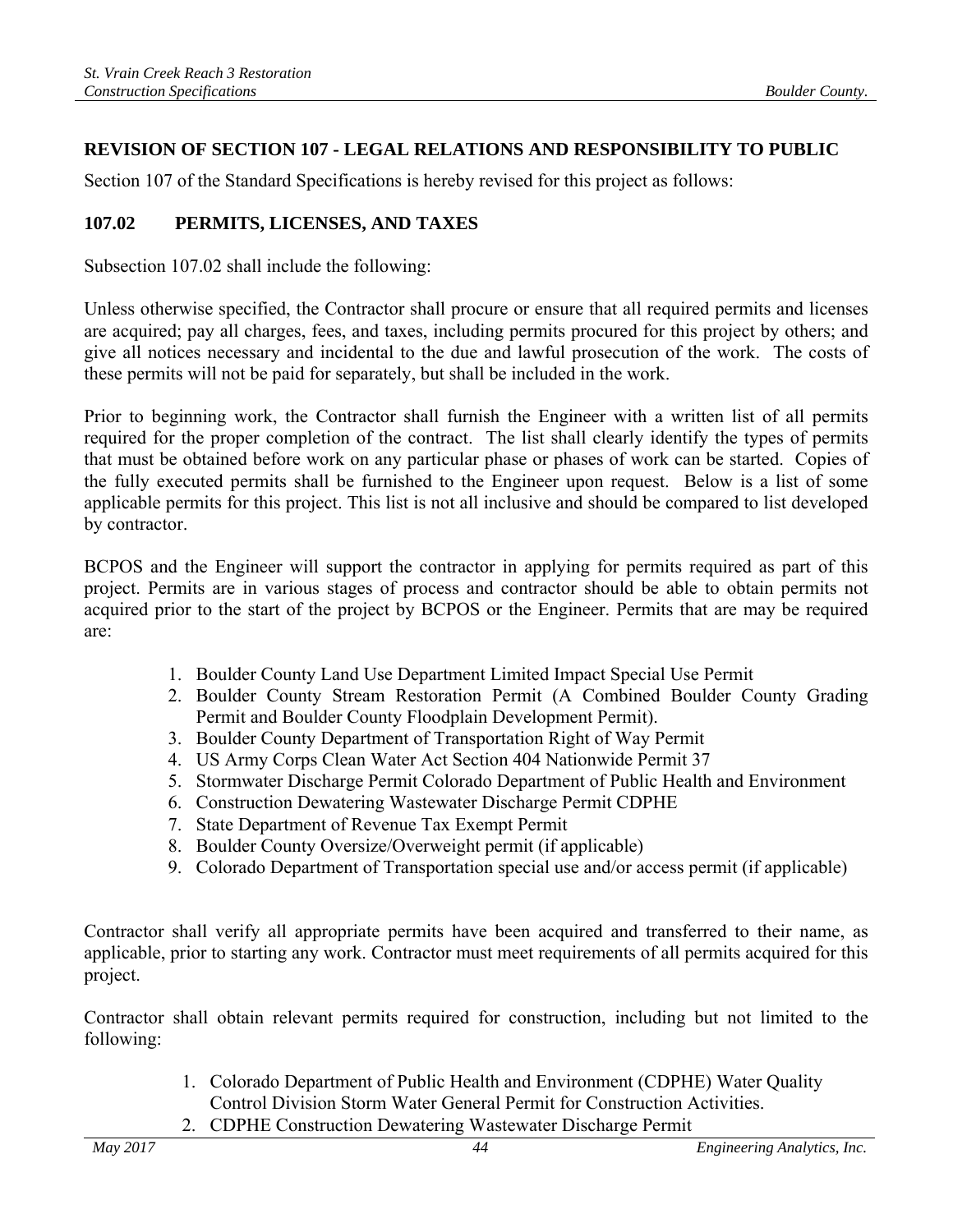3. Oversize/Overweight permits (if applicable).

The BCPOS will obtain the following permits or clearances:

- 1. US Army Corps Clean Water Act Section 404 Nationwide Permit 37
- 2. Boulder County Land Use Department Limited Impact Special Use Permit
- 3. Boulder County Stream Restoration Permit; including Floodplain Development Permit and Grading permit (subject to Contractor permit commitments and collaboration)
- 4. Section 7 Endangered Species Act: US Fish and Wildlife Service (USFWS)
- 5. Section 106 National Historic Preservation Act
- 6. Colorado Parks and Wildlife SB40 Review

The Contractor and BCPOS shall collaborate to obtain the Boulder County Stream Restoration Permit, which upon approval results in the issuance of a Boulder County Floodplain Development Permit and Boulder County Grading Permit. A preliminary Boulder County Floodplain Development Permit has already been applied for by the County Project Team. Contractor shall address remaining requirements of the Boulder County Stream Restoration Permit and Boulder County Limited Impact Special Use Permit including grading permit, erosion control, traffic control plan, transportation management plan, haul routes, stream access routes, Boulder County Oversize/Overweight permit (if applicable), and all other necessary information required by Boulder County to obtain permit approvals.

Some clearances have been developed by the engineers and BCPOS, but will need to be verified by contractor prior to starting any work. Some clearances require review of the work area prior to start of work by a qualified individual. Please review requirements in this document for specifics. Contractor must meet requirements of all clearances acquired for this project.

## **107.12 PROTECTION AND RESTORATION OF PROPERTY AND LANDSCAPE**

Subsection 107.12 shall include the following:

The Contractor shall protect in place existing riparian, wetlands, and other vegetation, except for those what must be removed to accommodate construction of the project. The Contractor shall fence specific areas of vegetation to be protected in the field as shown in the plans or as directed by the Engineer. All trees designated to be protected on the design plans and within the specifications will receive plastic fencing on all sides facing either direct construction or access routes.

The Contractor shall perform all the work in such a manner that the least environmental damage will result. Any questionable areas or items shall be brought to the attention of the Engineer for approval prior to vegetation removal or any damaging activity. Damaged or destroyed fenced trees, shrubs, or wetlands, which could have been avoided as determined by the Engineer, shall be replaced in kind at the expense of the Contractor.

If the protective vegetation fence is knocked down or destroyed by the Contractor, the Engineer will suspend the work, wholly or in part, until the fence is repaired to the Engineer's satisfaction. Replacement of the protective fence shall be at the Contractor's expense. Time lost due to such suspension will not be considered a basis for adjustment of time charges, but will be charged as contract time.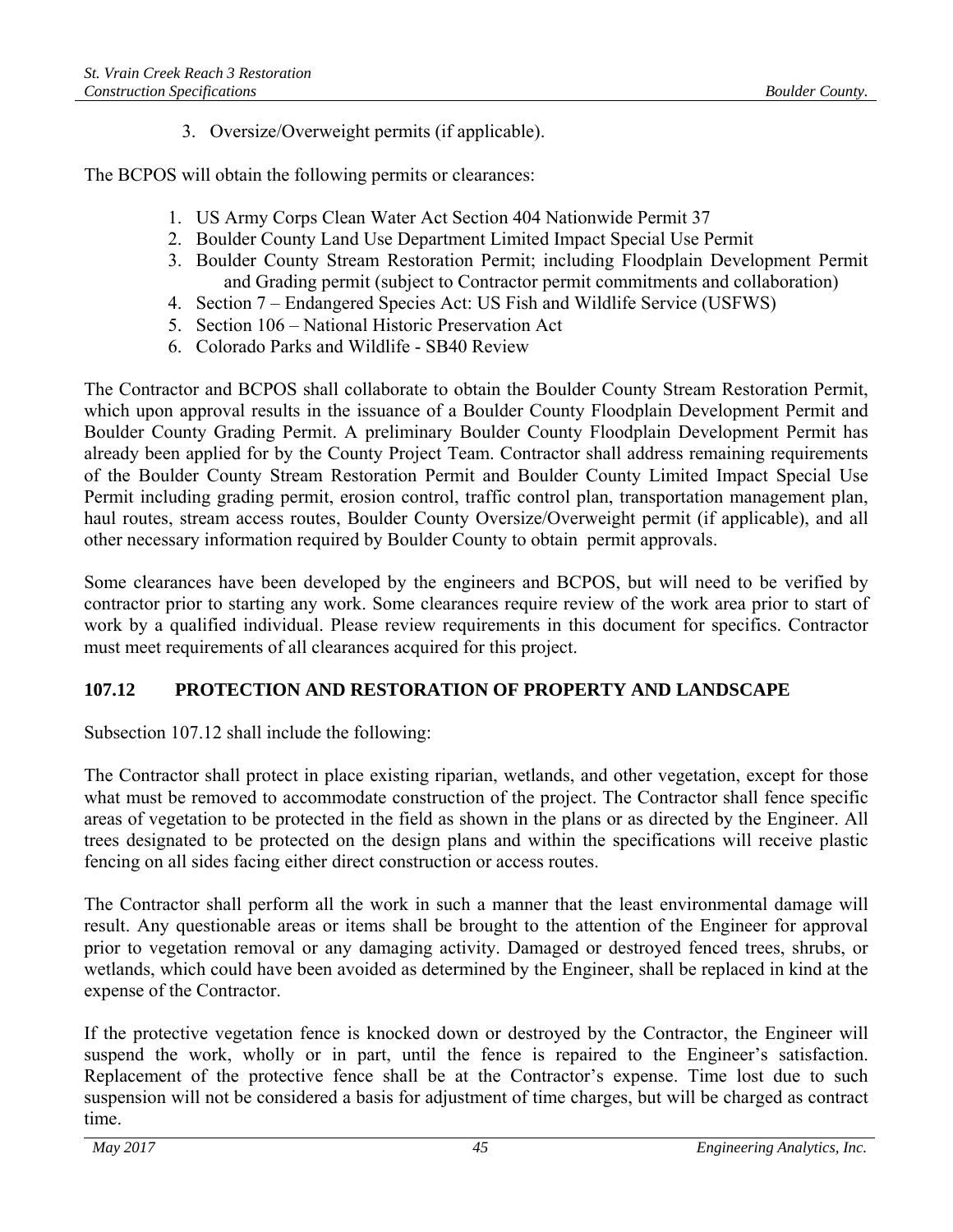Before beginning construction, the contractor shall determine the location of all the existing approved OWTS components in the project area. The documents are scanned into septicmart.org. If there are unapproved OWTS, there may not be any information online. In this case, the owner should help with the general location of the system.

Heavy equipment shall be restricted from the surface of the absorption fields of nearby residences. Detailed information about the location of OWTS components can be found at www.bouldercounty.org/env/water/pages/septicsmartcheckrecords.aspx.

## **107.15 RESPONSIBILITY FOR DAMAGE CLAIMS**

Subsection 107.15 shall include the following:

All Insurance Policies and Certificates of Insurance issued for this project shall name as additional insured(s), Boulder County Parks and Open Space, whether private or governmental, the Boulder County Parks and Open Space officers and employees, and the Engineer and its agents and employees, and any other person(s), company(ies), or entity(ies) deemed necessary by the Boulder County Parks and Open Space.

Subsection 107.24 shall include the following:

 The emission of dust into the atmosphere shall be minimized during handling and storage of construction materials, and the Contractor shall use such methods and equipment as are necessary to minimize or prevent dust during these operations.

 Equipment and vehicles that are found to have emissions of exhaust gases or particulates that exceed applicable limits established by Federal, State or local laws or authorities, shall not be operated until corrective repairs or adjustments are made. If required by the County, the Contractor shall provide acceptable evidence that equipment and vehicles have been tested for exhaust emissions and have been found to be in compliance with applicable limits.

The Contractor shall carry out proper and efficient measures wherever and as often as necessary to reduce the dust nuisance, and to prevent dust from damaging crops, orchards, cultivated field, and dwellings, or causing a nuisance to persons. The Contractor shall be held liable for any damage resulting from dust originating from his operations under these specifications on County property or elsewhere.

## **107.25 WATER QUALITY CONTROL**

Subsection 107.25 (b) *Construction Requirements* is hereby revised to include the following:

25. This project is subject to permits with the Colorado Department of Health for Stormwater Discharges and Dewatering Discharges Associated with Construction Activities. The permits shall be obtained by the Contractor. The Contractor shall prepare all applications required and submit to the Colorado Department of Health. The Contractor shall submit a copy of certification of the permit to the Engineer prior to the start of construction. The Contractor is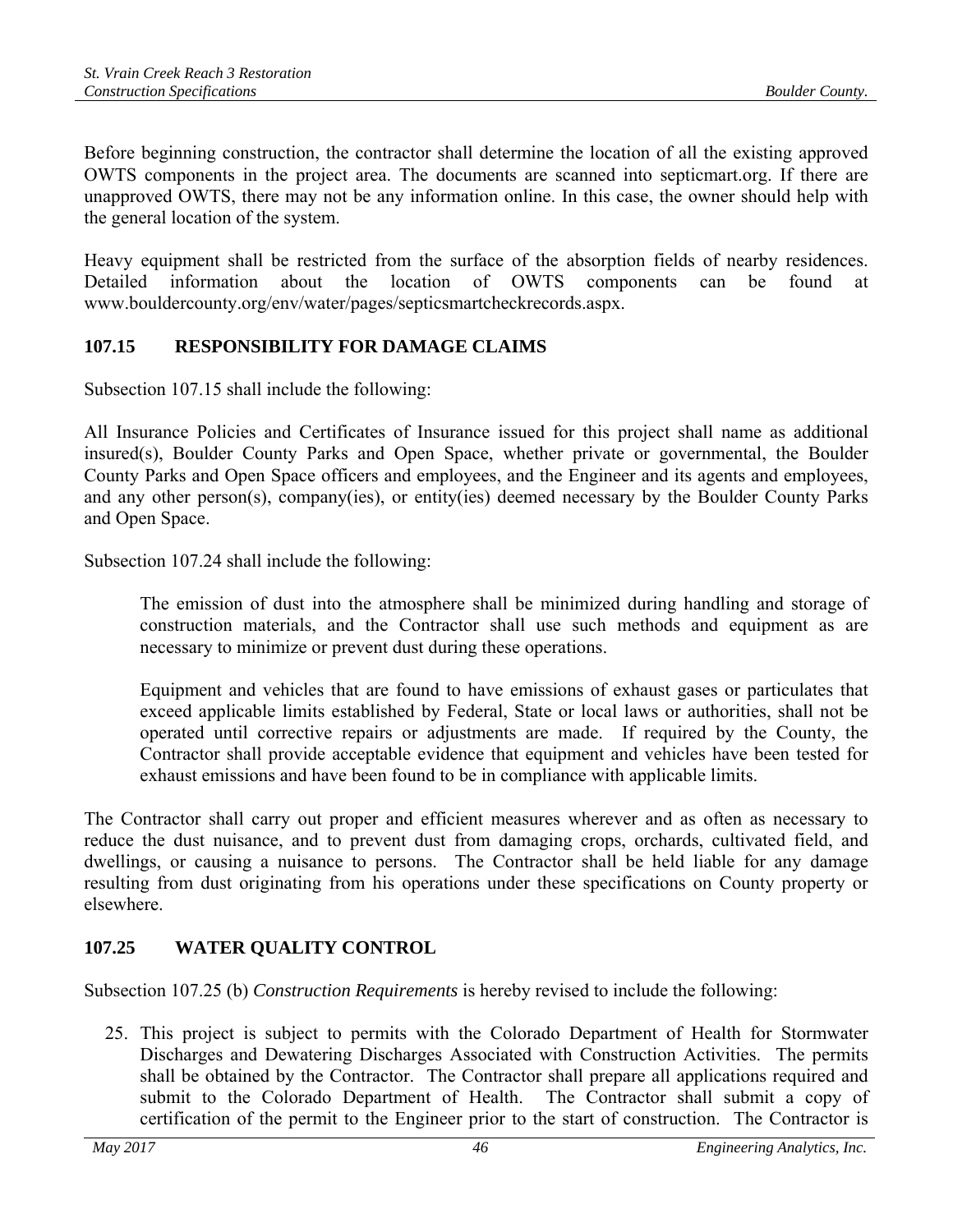responsible for all application permit fees.

- 26. This project is subject to US Army Corps of Engineers Nationwide Permit 37 for Emergency Watershed Protection and the Pre-Construction Notifications for the St Vrain Creek Reach 3 **Restoration**
- 27. Dewatering work for earthwork operations adjacent to or encroaching on, streams or water courses shall be conducted in a manner to prevent muddy water and eroded materials from entering the streams or water courses by construction of intercepting ditches, bypass channels, barriers, evaporation ponds, or by other approved means. Excavated materials or other construction materials shall not be stockpiled or deposited near or on streambanks, lake shorelines, or other water course perimeters where they can be washed away by high water or storm runoff or can in any way encroach upon the water course itself, except as approved by the County. Turbidity limits from the Dewatering Permit shall be followed.
- 28. Turbidity increases in a stream or other bodies of water that are caused by construction activities shall be limited to the increases above the natural turbidities permitted under the water quality standards prescribed for that stream or body of water. When necessary to perform required construction work in a stream channel, the prescribed turbidity limits may be exceeded, as approved by the Colorado Department of Public Health and Environment (CDPHE), and the County, for the shortest practicable period required to complete such work. This required construction work may include such work as diversion of a stream, or specified earthwork in or adjacent to a stream channel, and construction of turbidity control structures. Mechanized equipment shall not be allowed to operate in flowing water except as necessary and permitted to construct crossings or to perform the required construction.

Abatement of Noise pollution:

#### **Work Hours:**

Hours of operations shall be limited to 7:30 a.m. to 5:00 p.m. Monday through Friday.

#### **Hauling Hours:**

Hours of hauling shall be limited to 8:30 a.m. to 4:00 p.m. Monday through Friday.

 Work on Saturdays and Sundays, nights, and federal holidays shall not be allowed unless approved in writing by the County.

For information on required steps to secure the Stormwater Discharge Permit and the Construction Dewatering Permit, the Contractor shall contact:

Colorado Department of Public Health and Environment WQCD-P-B2 4300 Cherry Creek Drive South Denver, CO 80246-1530 Attn: Permits Unit, % Nathan Moore Phone: (303) 692-3555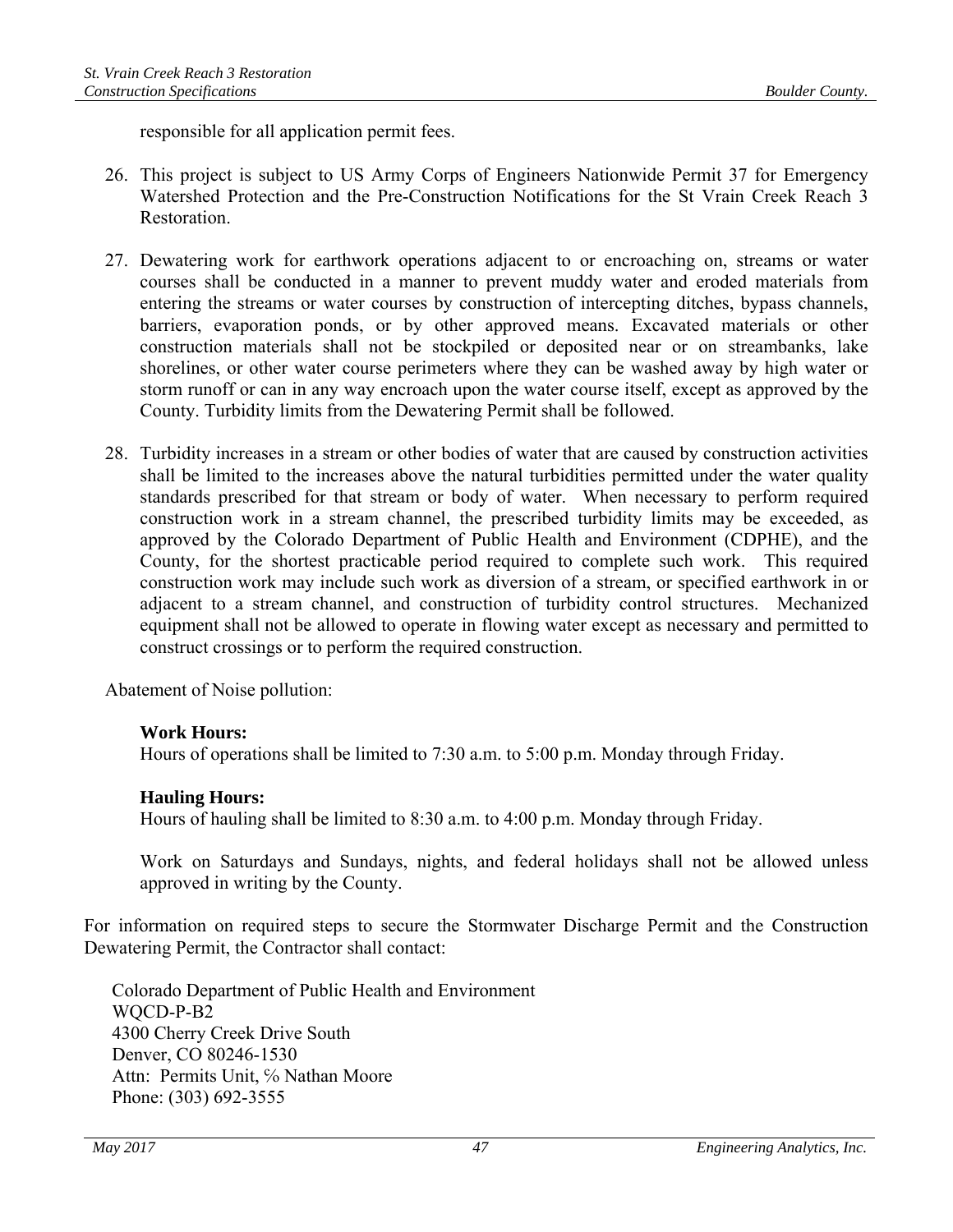# **REVISION OF SECTION 201 - CLEARING AND GRUBBING**

Section 201 of the Standard Specifications is hereby revised for this project as follows:

Subsection 201.01 shall be deleted and replaced with the following:

This work consists of clearing, grubbing, removing, and disposing of vegetation within the limits of disturbance required by the work. Vegetation and objects designated to remain shall be preserved free from injury or defacement. Clearing and Grubbing includes the removal of woody material that is measured to have a Diameter at Breast Height (DBH) less than 6 inches at 4.5 feet above ground surface. This work also includes stockpiling the limited quantity of topsoil within the project limits.

Subsection 201.02 shall be deleted and replaced with the following:

Areas of protection shall be designated by the Engineer and/ or Owner prior to construction. All trees, shrubs, plants, grasses and other vegetative materials within those areas of protection shall remain, except as approved by the Engineer. Every object that is designated to remain and is damaged shall be repaired or replaced as directed, at the Contractor's expense. Once all clearing and grubbing is completed and approved, no additional clearing shall be allowed unless approved, in writing, by the Engineer.

Clearing and Grubbing shall typically extend to the toe of fill or the top of cut slopes and shall not extend beyond the limits of disturbed area for the project. The Contractor shall install temporary plastic fence or demarcation flagging, acceptable to the Engineer, along the limits of construction prior to commencing with the clearing and grubbing. Clearing and Grubbing limits, area of disturbance fencing and flagging, and woody material to be removed shall be approved by BCPOS and Engineer in the field prior to work.

Contractor shall harvest the limited quantity of topsoil within the limits of disturbance for the project and stockpile for later placement on the floodplain. Topsoil removal should be according to the following specifications:

*Topsoil Removal:* After the construction area and its access have been delineated, the vegetation should be mowed to a maximum height of four (4) inches over the area to be disturbed. If the amount of vegetation exceeds what can be incorporated into the soil without interfering with establishing a proper seedbed, then excess vegetation shall be removed.

Topsoil should be removed by a front-end loader (preferred method) or grader. **Under no circumstances should upland topsoil be removed under wet soil moisture conditions**. The depth of the topsoil layer may vary. Topsoil may be delineated from the subsoil by a higher organic matter content (usually, but not always, indicated by a darker color) **and** a relatively loose and friable soil structure. Typically, topsoil is between four (4) and eight (8) inches in depth.

**Under no circumstances shall subsoil be mixed with topsoil, and subsoil shall not be placed on top of the topsoil.** If necessary, salvaged topsoil shall be cordoned off to delineate the topsoil from subsoil or other materials. The topsoil shall be protected from contamination by subsoil material, weeds, etc. and from compaction by construction equipment and vehicles.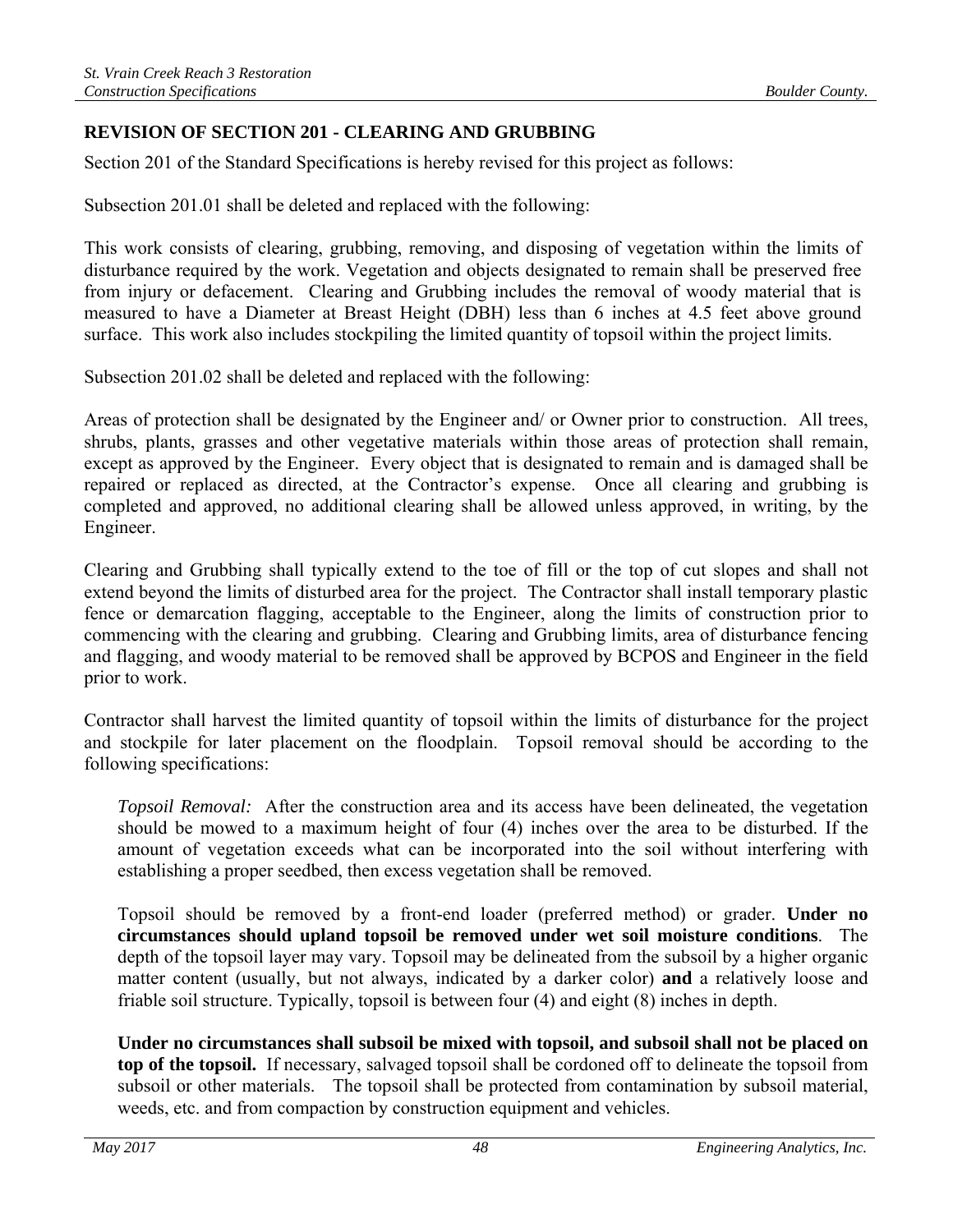Woody material removed under Clearing and Grubbing that are less than 1-inch DBH will be shredded on site for use as mulch at Engineer's direction. See Section 213.02 for specifications on Wood Shreds.

Woody material removed under Clearing and Grubbing that are between 1 and 6 inch DBH will be used in fascines, slash material for large wood structures, and other design elements as laid out in the Plans at the direction of the Engineer. Woody material of this size shall be stockpiled with branches intact to the extent possible. For trees with diameters equal to or less than 6 inches in diameter, the Contractor shall leave the stump and roots in place if they are below the proposed final grade. The portion of the stump and roots that are above the proposed final grade shall either, (a) be removed and chipped, or; (b) salvaged intact with the rest of the tree for incorporation into large wood structures as slash debris. Woody material that cannot be re-used in project elements will be chipped and spread across the floodplain as approved by BCPOS or Engineer. Crack willows shall be hauled off site. Siberian elms are to be removed, but can be reused on site. Locusts shall not be used. Owner or engineer can provide support as needed.

Avoid the unnecessary removal of trees or shrubs; for example, prune the aerial portions of trees and shrubs that hang over a project area and interfere with equipment. All trimming shall be done in accordance with good tree surgery practices.

Existing willows should be harvested and paid for separately per Section 215 (Transplanting Plant Material).

Non-native woody vegetation removed and not utilized on site under Clearing and Grubbing shall be hauled off-site to an approved disposal site. Removal of non-native woody material is included in Clearing and Grubbing. Non-native material will be cleared and hauled away offsite. Burning of cleared material will not be permitted.

Sediment and debris removal shall be planned and performed according to Colorado NRCS Conservation Practice Standard 326- Clearing and Snagging- (Website Link: Colorado eFOTGhttps://efotg.sc.egov.usda.gov/efotg\_locator.aspx?map=US), and the following:

The contractor must provide a disposal plan for clearing and snagging for review and approval by the NRCS/sponsor/owner's representative. The disposal plan for anthropogenic debris must be according to all applicable local regulations and Colorado Department of Health and Environment requirements titled: 2013 Floods - Guidance: Management and Disposal of Flood Debris.

Except in areas to be excavated, all holes resulting from the removal of vegetation and obstructions shall be backfilled with suitable material and compacted.

Migratory birds, as well as their eggs and nests, are protected under the Migratory Bird Treaty Act (MBTA). The active nesting season for most migratory bird species in Colorado is between April 1 and August 31 To avoid a violation of the MBTA, conduct habitat-disturbing activities (F, clearing and grubbing, etc.) in the non-breeding season (August 16 to March 31). If work activities are planned between April 1 and August 31, remove or alter vegetation within construction footprints and road rightof-ways (ROW) prior to April 1 to discourage nesting within areas scheduled for summer construction. If the Contractor is unable to meet these requirements, the Contractor shall notify the Engineer prior to any vegetation removal. A qualified biologist shall conduct a nest survey within 1 one week of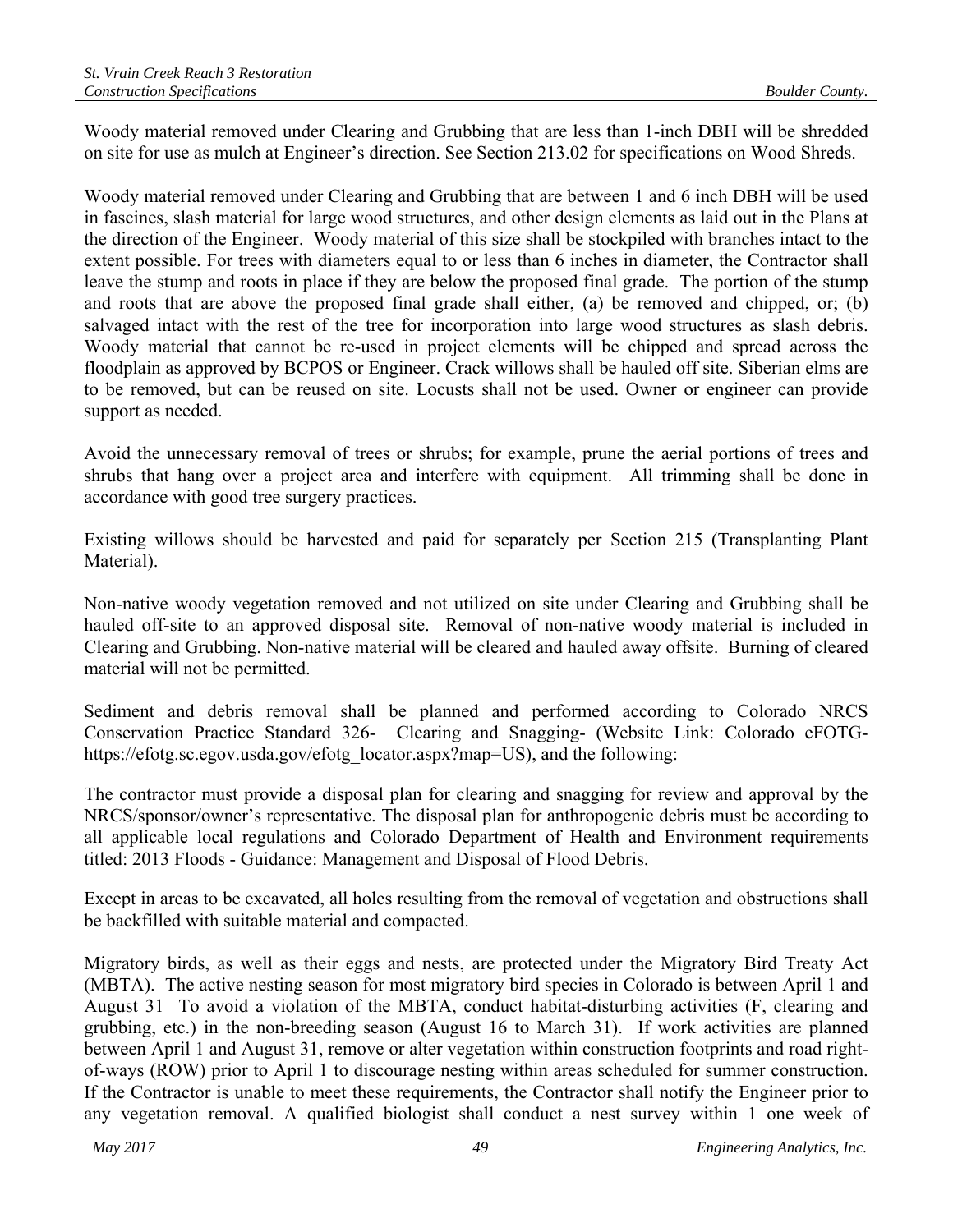construction. If no nests are present, construction may commence with the Engineers or Owners approval. See Revision of Section 240 for additional information.

If already on-site, some large downed woody material shall remain, particularly if embedded in stream deposits. Standing dead trees (snags) shall remain standing. Approval from the engineer is required to remove snags not indicated in the demo plan.

Areas of existing vegetation that are to be protected shall be delineated in the field so that heavy machinery is prevented from entering the areas and disturbance is avoided.

Clearing and snagging should only remove as much large wood as needed to reestablish the pre-flood capacity of the channel and floodplain. Leave large wood in the riparian zone where it does not create a risk to life or property, and where possible consider using logs to construct channel and bank stabilization measures.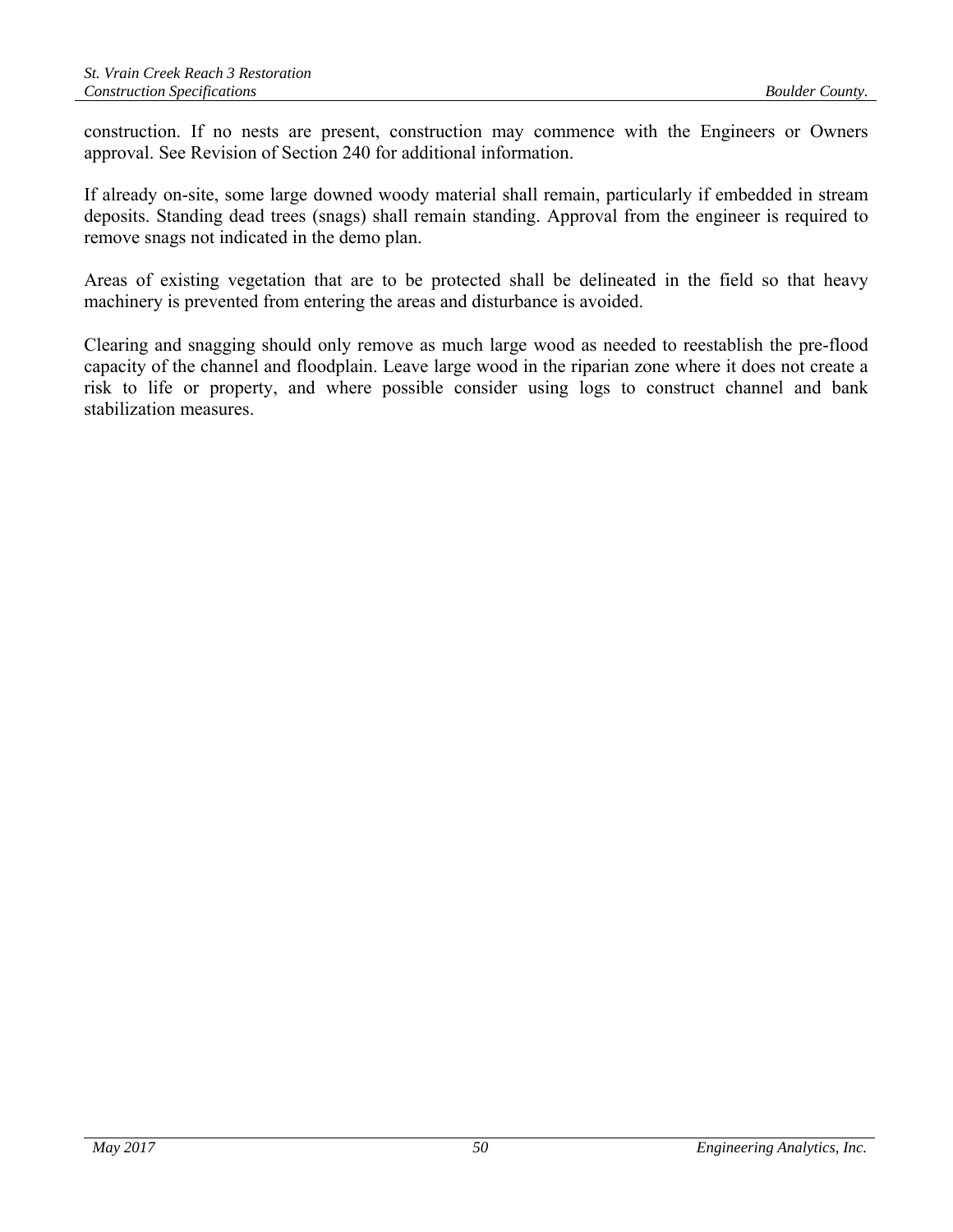## **REVISION OF SECTION 202 - REMOVAL OF STRUCTURES AND DEBRIS**

Section 202 of the Standard Specifications is hereby revised for this project to include the following:

Subsection 202.01 shall include the following:

This work includes removal of abandoned utilities appurtenances in the project area and flood generated trash and debris that requires removal as directed by the engineer.

#### CONSTRUCTION REQUIREMENTS

Subsection 202.02 shall include the following:

The contractor shall submit to the Engineer methods that will be utilized to remove debris along the project corridor. Methods proposed by the contractor will need approval by the Engineer, especially for areas that impact the active stream environment.

The Contractor shall remove and dispose of all visible abandoned utility appurtenances and flood generated debris that are located within the work area and abandoned as a result of this project. These items shall not be disposed of within the project limits.

The Contractor shall make all arrangements to obtain written permission from property owners for disposal locations outside the limits and view of the project. Copies of this written agreement shall be furnished to the Engineer before the disposal area is used.

Any object that is not designated to be removed and is damaged shall be repaired or replaced as directed by the Engineer, at the Contractor's expense. BCPOS will be required to approve replacement of any items removed in error.

- 1. Within 10 calendar days after the Notice to Proceed is issued, the Contractor shall submit to the County for review and approval, a Materials Handling Plan.
- 2. The Materials Handling Plan must be approved in writing by the County prior to the Contractor's commencement of work within the defined areas.
- 3. The Materials Handling Plan shall, at a minimum include: Detailed written procedures to be used to load and transport the debris to an approved landfill or recycling facilities.
- 4. The County will establish the limits of areas where debris is to be removed, or areas, objects or features that are designated to remain undisturbed.
- 5. In general, the work areas shall include the road section, stream channels, ditches, temporary approaches to bridges, detours and other areas as shown in the contract documents or directed by the County.
- 6. Debris removal beyond the areas of construction shall be done only where specified or directed by the County.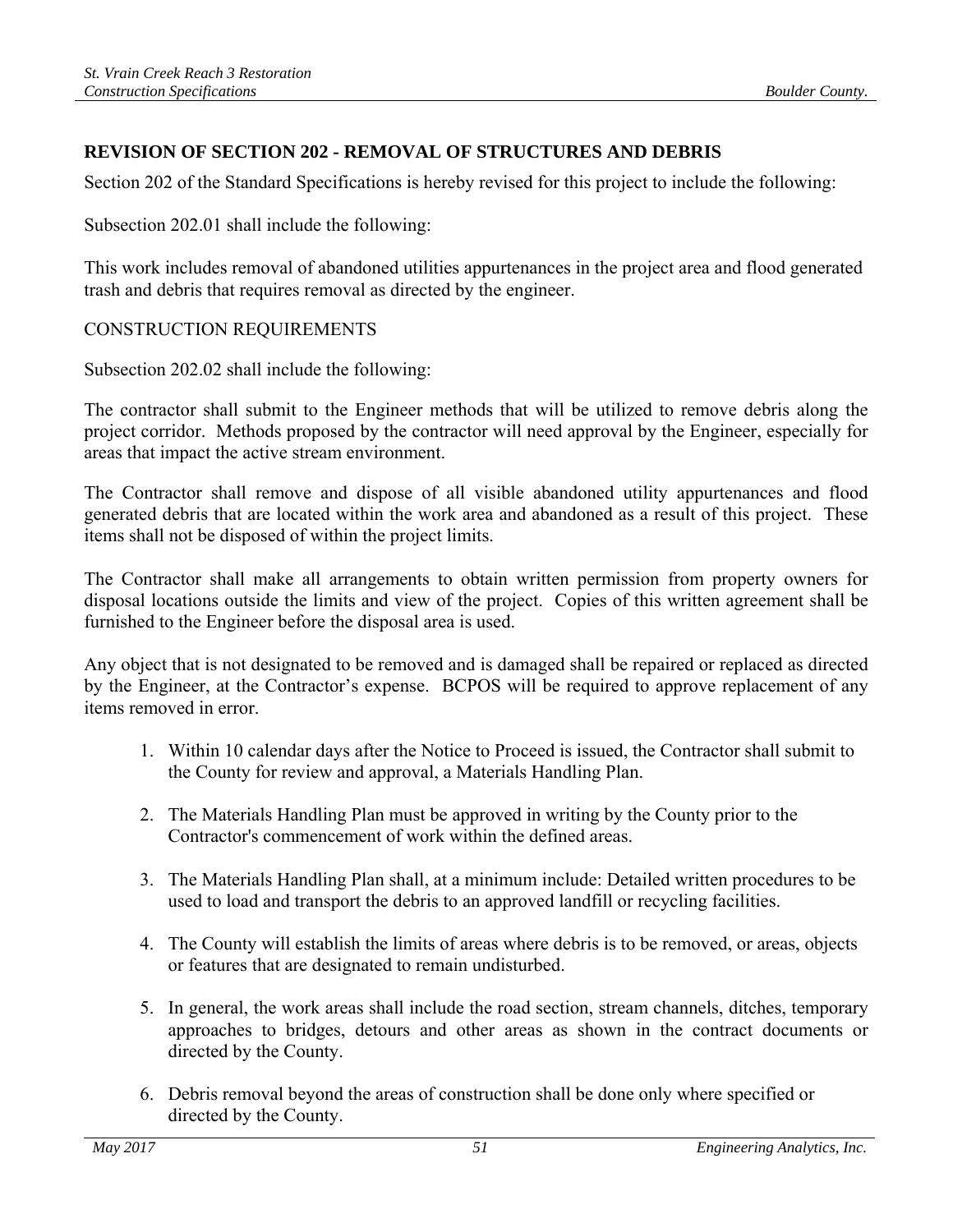- 7. As detailed on the plans, it is expected that all materials encountered at the site will be classified as uncontaminated debris. If any material is encountered that can be classified as contaminated debris, it shall be reported to the County and at the County's direction stockpiled, tested and disposed of in accordance with all applicable regulations.
- 8. Removal and disposal of uncontaminated debris shall be taken to facilities accepting such designated wastes.

The Contractor is responsible for choosing appropriate disposal facilities and specifying those facilities to the County.

202.02.1 Removal of Trees.

Trees removed on this project will fall into one of the following categories:

- All trees measured to have a Diameter at Breast Height (DBH) greater than 12 inches at 4.5 feet above ground surface will be salvaged with rootwad intact for potential re-use as key members in the various large wood structures proposed for this project. Desired rootwad width is 3 to 4 times the DBH of the tree. Salvaged trees will have a minimum length of 25 feet (if possible) and will be limbed to a limb length of no more than 24 inches, unless otherwise directed by engineer. Exceptions to salvage rootwad trees are those trees that are not in locations accessible with an excavator, or trees that have root systems growing out of rock.
- Trees less than 12-inch DBH are not designated for reuse as key logs in Large Wood Structures, but they will be re-used for fascines or slash material in the large wood structures. Any trees not used as such and trees less than 1" DBH will be shredded on site for use as mulch (see Section 213.02, Wood Shreds).

Tree removal with rootwads intact shall follow a detail provide by the Engineer at pre-construction meeting. Process includes excavating trench around rootwad of tree and use of excavator to topple tree over, and may necessitate climbing tree to cut to length prior to toppling..

Native woody material will be re-used to the extent possible on-site. Contractor shall take care to protect the intact rootwads and limbs, if present, from damage during handling, stockpiling, and eventual installation in large wood structures. Trees, branches, and rootwads that are not re-used in project elements shall be chipped and spread onsite at the direction of the Engineer in the field.

Only invasive trees that do not sprout new growth from dead material (e.g., Elm) will be considered for re-use onsite, as approved by BCPOS. Crack willows (Salix fragilis) shall not be re-used on site. All other non-native woody material shall become the property of the contractor, and hauled off-site to an approved disposal site at the Contractor's expense. The Contractor shall make all arrangements to obtain written permission from property owners for disposal locations outside the limits and view of the project. Copies of this written agreement shall be furnished to the Engineer before the disposal area is used.

Full removal of tree roots will be required for all trees that are in conflict with structure excavation limits.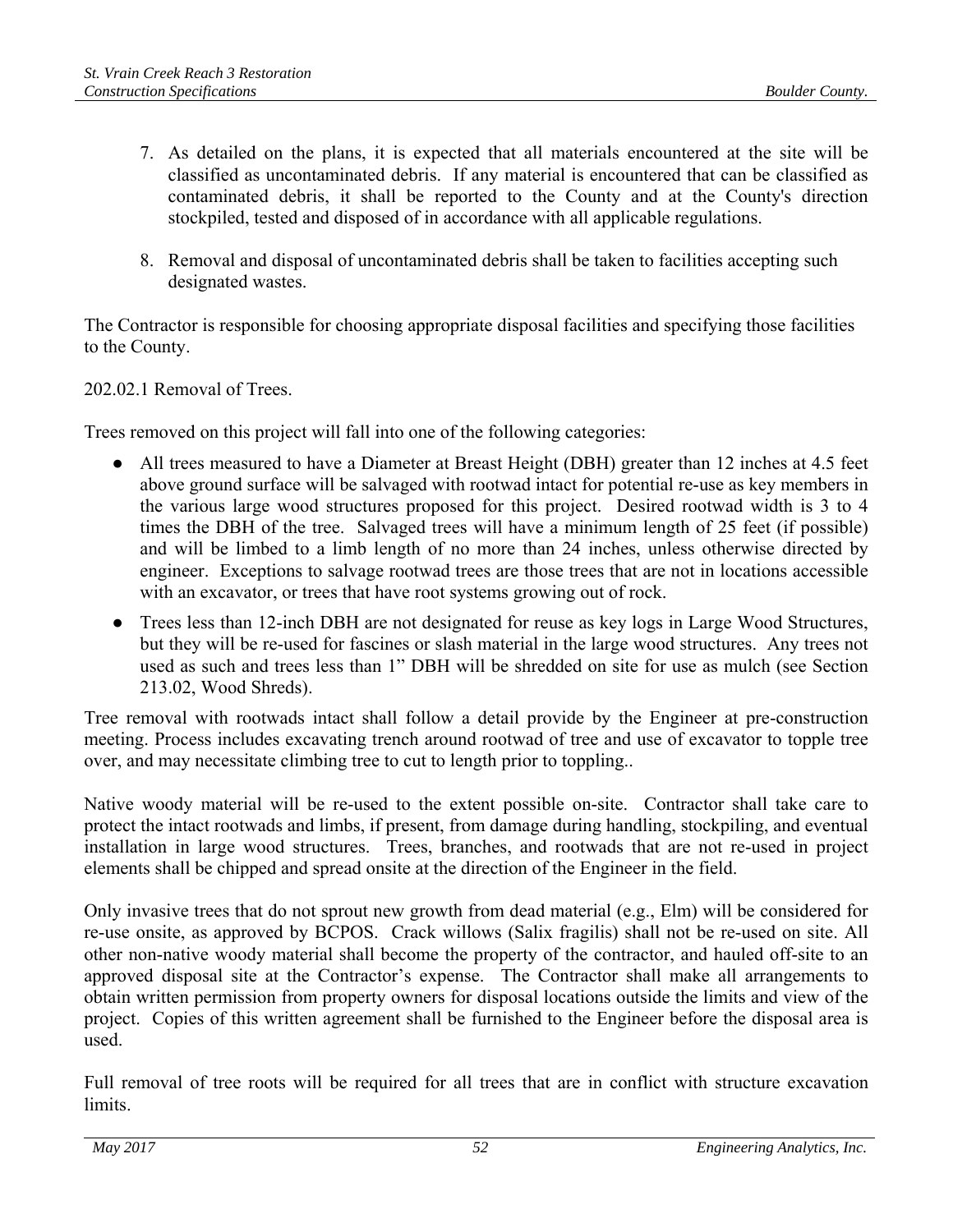All trees cut and removed, leaving roots intact in the ground, shall have remaining stumps cut as flush to the ground as possible, with no more than 4" protruding above finished grades. All non-native tree species, as designated by the Project Manager or Ecologist, shall have the cut stumps treated with an appropriate herbicide (refer to Section 217) within five minutes of cutting to prevent re-sprouting.

The Contractor shall identify and mark each tree to be removed. The Engineer shall be notified for inspection and approval of these marked trees. No tree greater than 6 inch DBH shall be removed without prior approval by the Engineer. Trees removed without prior approval of the Engineer shall be replaced at the Contractor's expense.

Materials being stored for future use shall be stockpiled in areas designated on plans or approved by the Engineer. Areas shall be protected with fence and erosion control measures.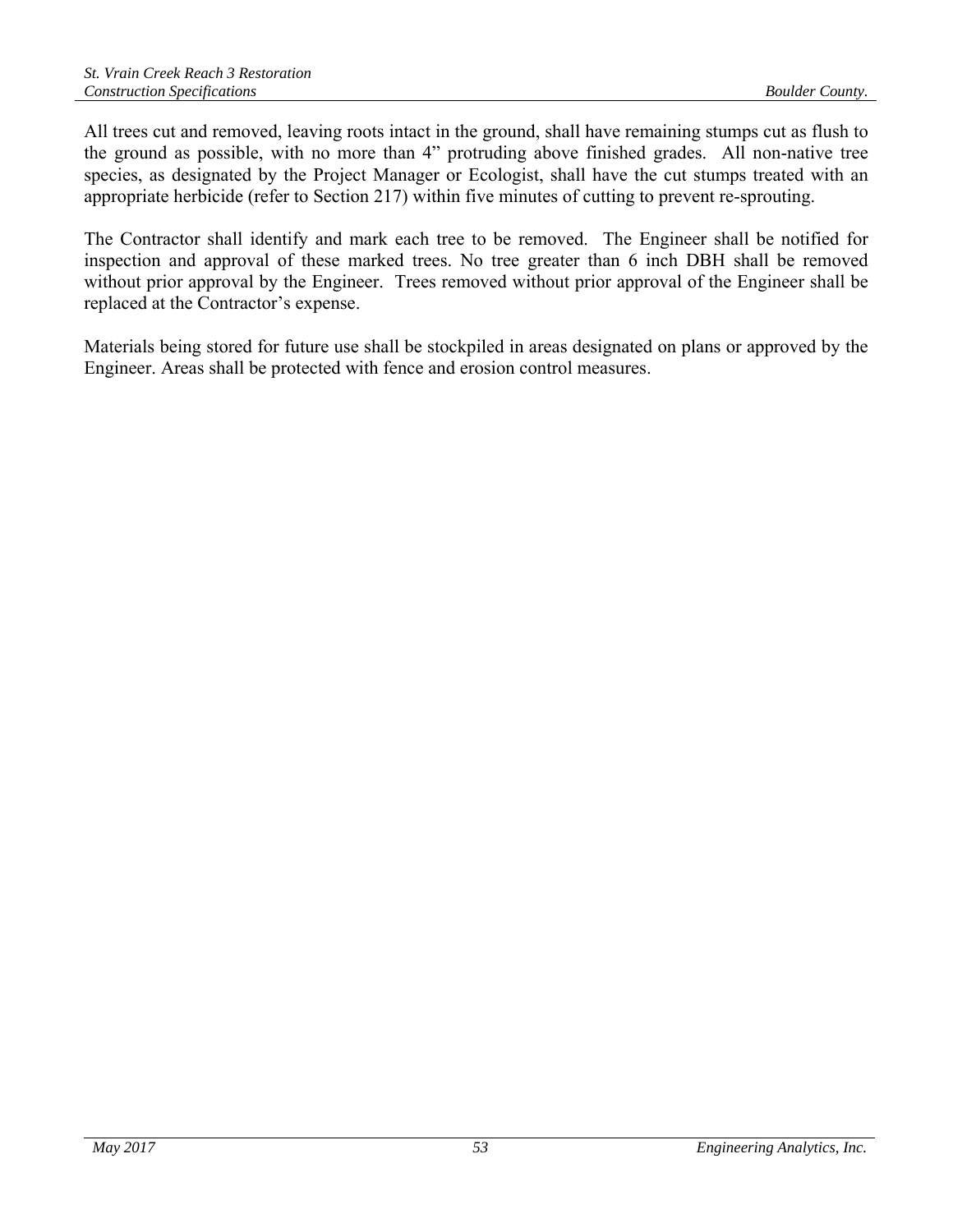# **REVISION OF SECTION 203 - EXCAVATION AND EMBANKMENT**

Section 203 of the Standard Specifications is hereby revised for this project to include the following:

#### DESCRIPTION

Subsection 203.02 shall include the following:

This work consists of excavation and fills within the St. Vrain Creek channel and floodplain and hauling excess material off site. This work includes the selective stripping, stockpiling and replacement of existing native river bottom material (sand, gravel, cobbles) as described herein.

This work also consists of the final excavation and fills (shaping) of the reconstructed or rehabilitated St Vrain Creek bottom as shown on the plans, after other mass grading has been completed. This includes fine grading to create riffles, pools, bank contouring, and creating a low flow channel with the typical dimensions and planforms indicated on the Plans. The Engineer may provide additional direction in the field on the location and dimensions of these channel features. The Engineer may direct the creation of micro-topography at their discretion to create small-scale stream channel and landscape features not shown on the plan set.

This work also includes the sorting, screening, and stockpiling of in-situ larger, alluvial rounded rock and boulder material located within the grading limits. This salvaged material will be used in later stages of construction to form river features and design elements.

Contractor shall provide a Rock Screening Plan as part of this work to describe the proposed methods to achieve/meet required rock mix gradations for instream rock structures and bank stabilization structures as depicted in design plans. The Rock Screening Plan shall include available equipment, proposed screening and stockpile areas, methods of creating and verifying accurate gradations for each specified rock mix, expected schedule for screening activities, a detailed list of assumptions for developing the price quote in the bid (including expected volume of material to be screened), and a brief summary of the Contractor's past experience with similar screening work. The Rock Screening Plan shall be submitted to Engineer and approved prior to implementation.

## CONSTRUCTION REQUIREMENTS

Subsection 203.05 shall include the following:

Existing river conditions prior to ground disturbing activities shall be carefully documented with photographs or other approved method. The Contractor shall immediately notify the Engineer if the existing conditions appear to significantly vary from the surveyed topography shown on the Plans.

Channel grading is performed in multiple steps, beginning with mass grading. The proposed channel and floodplain shall be formed according to the typical sections and grading contours as shown on the plans. During this stage, all boulders greater than 30-inches in diameter that are suitable for use with design features shall be removed and stockpiled as close to the work area as possible. The Contractor shall also salvage and screen all rock excavated from within designated coarse sediment deposits in the floodplain and within the vicinity of pre-flood channels. In addition, a 45-foot wide and 18-inch thick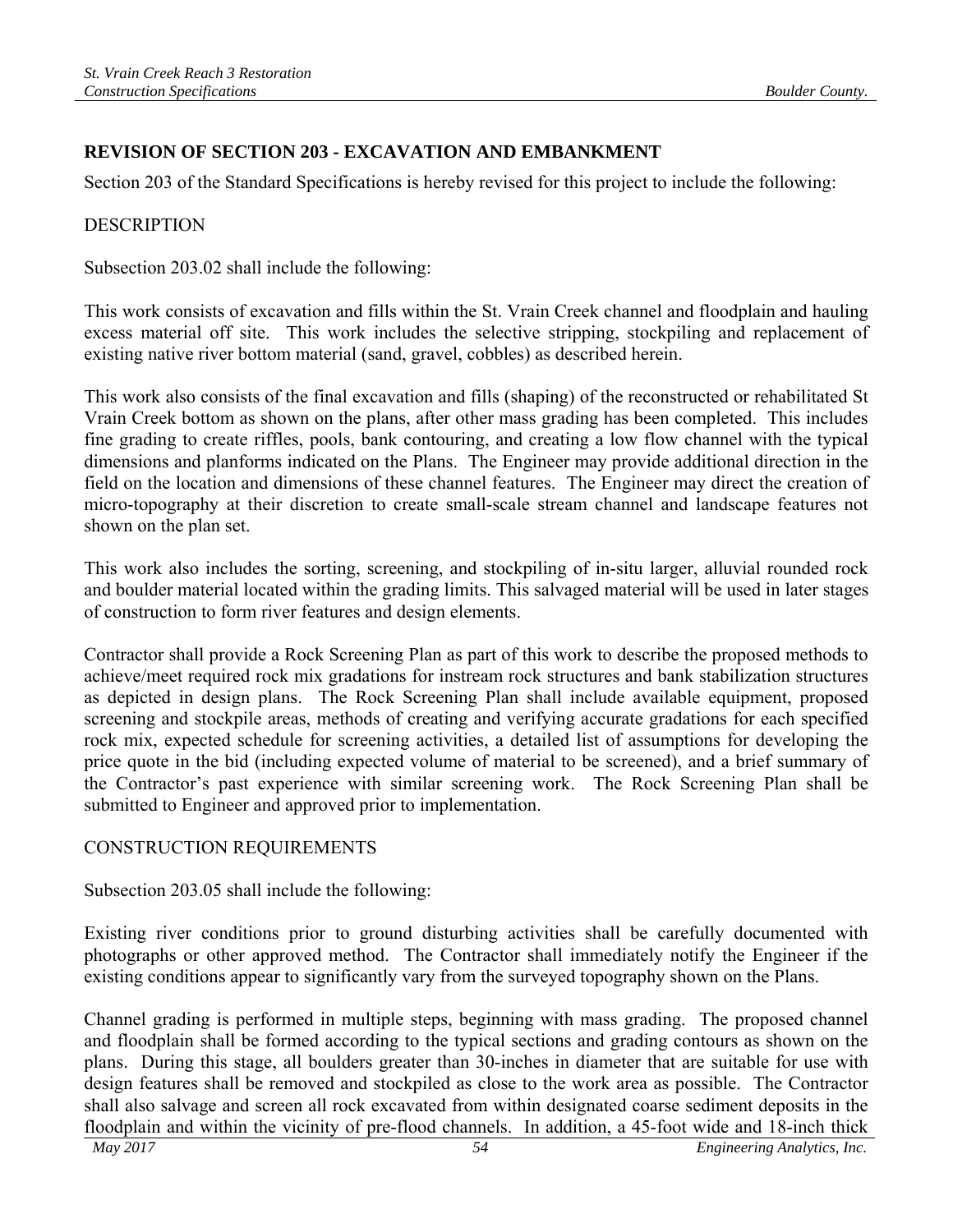layer of the existing river bottom material along the existing channel alignment is to be scraped and stockpiled/salvaged for eventual replacement as the surface layer of the design channel.

After the mass grading surface is prepared, fine grading will then occur in the bottom of the final multistage channel. The channel bottom will be reshaped by excavating a 12-inch (average) deep thalweg and pools, as shown on the plans. This excavated material will then be placed and graded into slightly elevated areas adjacent to the thalweg in the form of point bars and riffles as shown on the plans. Bed material cut during fine channel grading shall be used as fill for areas in the channel requiring alluvial fill. The placed material will then be track packed. This process is repeated until design depths and shaping are achieved. This work is often concurrent with the construction of riffle structures and placement of habitat boulders (separate pay items). Most of this work is performed by utilizing an excavator equipped with a thumb and assisted by either a second excavator, loader, tracked skid steer or small dozer. Graded channel elements shall be inspected and approved by the Engineer.

Where practicable, fine grading in run segments shall consist of shifting river substrate across the channel to enhance the existing low-flow channel shape without extensive disturbance to the bed.

The specific location of certain riffle crests and pool tail-outs may be adjusted under the supervision of the Engineer to better match existing conditions and minimize bed disturbance if field conditions differ from the existing conditions shown in the Plans.

If additional rock material is necessary for a given size class, the Contractor will need to sort, screen, and stockpile coarse rock during excavation to limit the quantity of imported material. It is the Contractor's responsibility to identify potential salvage areas in the field to collect substrate material for screening, but the Engineer will provide additional guidance. Target areas for screening will likely include relic (pre-flood) channels, and coarse rock uncovered during floodplain excavations. If additional material is still necessary to meet the project demand, the Contractor shall import material from an off-site source (separate pay item) as a last resort, if approved by the Engineer.

Screening shall be used to split the salvaged rock material into at least three size classes: 6-inch, 12 inch, and 24+ inch. This sorted and screened rock material shall be combined with the native streambed mix to form a well-graded mix. Refer to Section 506 (Rock Structures) for more detailed information about the required gradation of each rock mix. Rock shall continue to be sorted and screened until the demand is met for the coarse substrate mix, floodplain sill mix, and boulder mix, unless otherwise directed by the Engineer. For reference, pebble Count data collected during the design phase of the project, along with maps, can be found in the "30% Planning and Design Report, St. Vrain Creek Restoration Highway 36 to Crane Hollow Road Boulder County, Colorado", submitted to Boulder County by Engineering Analytics in March 2017. It is important to note that these pebble counts were typically collected at existing riffles, and may represent a coarser substrate gradation than may be found elsewhere in the channel and floodplain. No bulk substrate samples have been collected.

## **Soils Compaction Testing:**

1. The County may require the Contractor to perform QA/QC testing of geotechnical materials and work product in areas with substantial fill to determine the conformance of the Work with the requirements of the Contract Documents.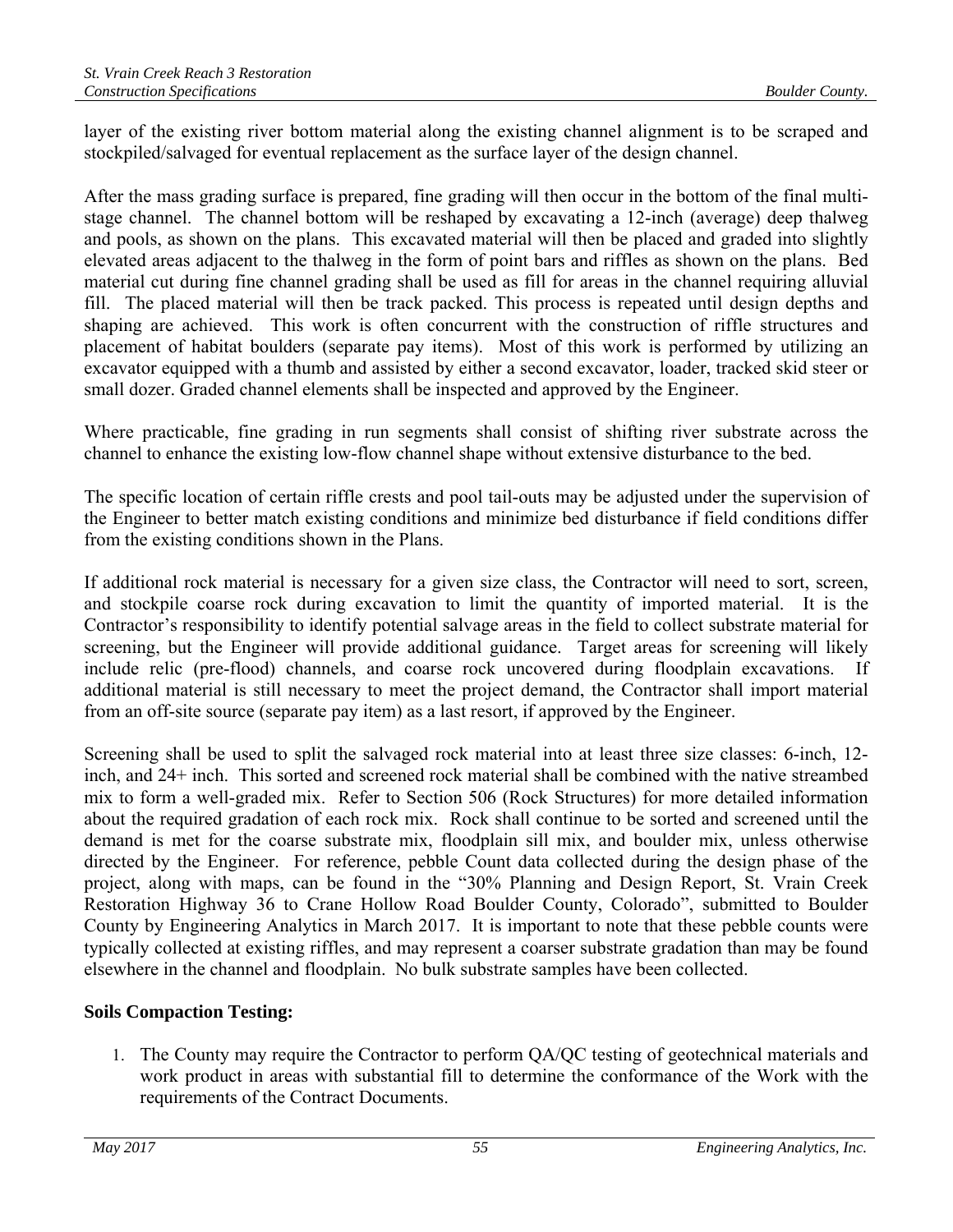- 2. The Contractor will retain a qualified consultant to perform any necessary Contractor's QA/QC testing to assist the Contractor in determining the state of materials incorporated into the Work.
- 3. The County's QA/QC program is for the sole use of the County to determine the quality of the Work and is in no way intended to replace the Contractor's QA/QC.
- 4. The frequency of the County's QA/QC compaction testing will be in conformance with the accepted industry standard of care and at the Engineer's discretion.
- 5. Areas of noncompliance, as determined by the County's QA/QC testing, shall be removed and re-compacted to conform to requirements of the Contract Documents upon receipt of test results. Costs for reworking and retesting backfill material to meet the requirements of the Contract Documents are at the Contractor's expense.
- 6. Fill materials shall be thoroughly mixed to achieve uniform moisture content, placed in uniform lifts not exceeding 8 inches in loose thickness, and properly compacted, unless otherwise approved by the Engineer. Soils that classify as GP, GW, GM, GC, SP, SW, SM, or SC in accordance with the USCS classification system (granular materials) should be compacted to 95 percent of the maximum standard Proctor density at moisture contents from 2 percent below to 2 percent above the optimum moisture content as determined by ASTM D698. Soils that classify as ML, MH, CL, or CH should be compacted to 95 percent of the maximum standard Proctor density at moisture contents from 2 percent below to 2 percent above the optimum moisture content as determined by ASTM D698. It may be necessary to rework the fill materials more than once by adjusting moisture and replacing the materials, in order to achieve the recommended compaction and moisture criteria.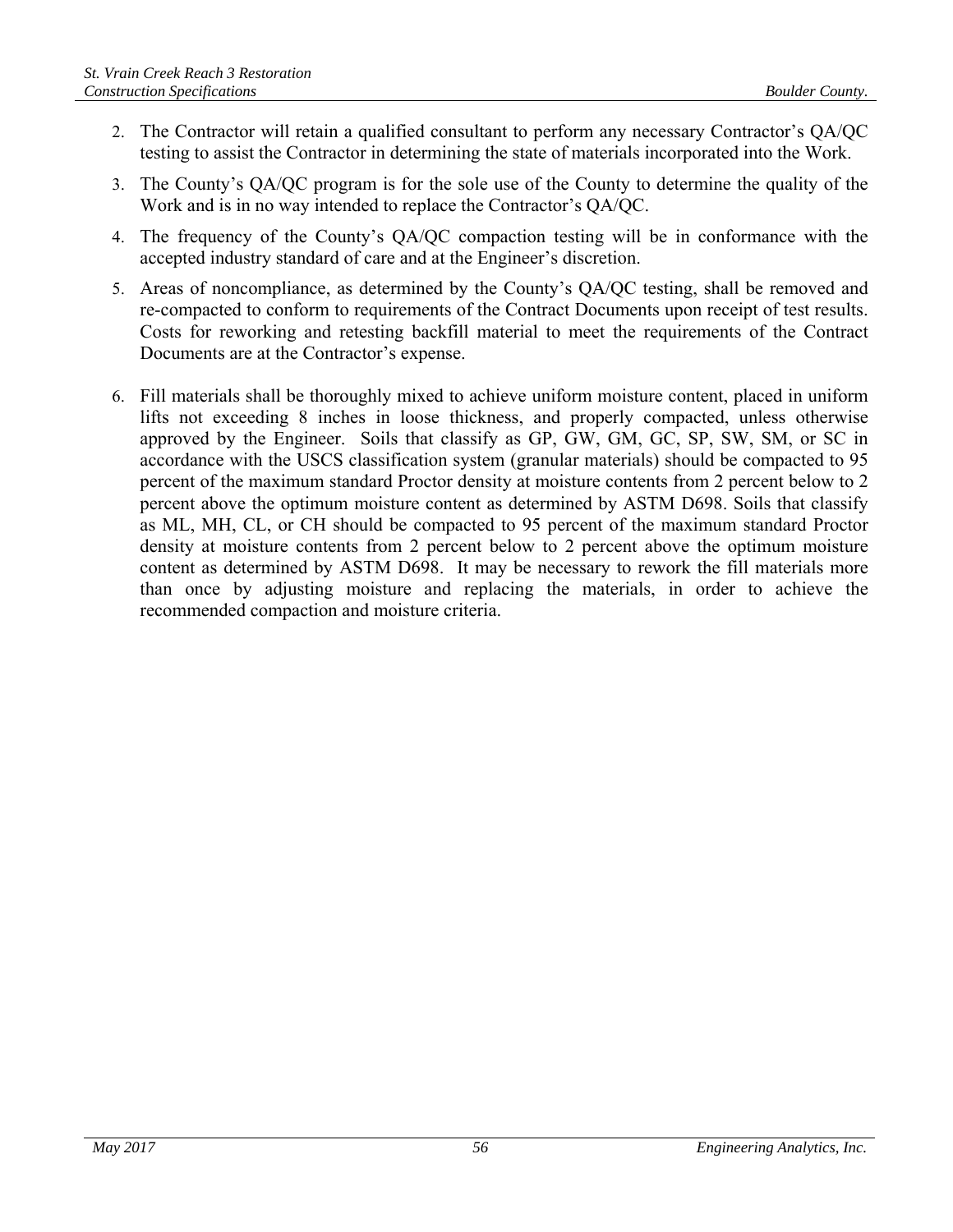## **REVISION OF SECTION 207 - TOPSOIL**

Section 207 of the Standard Specification is hereby revised as follows:

Subsection 207.01, shall include the following:

All topsoil shall be either secured from the site or imported and shall be approved by Boulder County at the source prior to import. It shall also include the placing of topsoil upon constructed cut and fill slopes after grading operations are completed and prior to seeding.

Subsection 207.02 shall include the following:

Imported topsoil shall be a minimum thickness of 4" of topsoil placed to final grade or as directed by the Engineer or Vegetation Specialist. Imported topsoil shall consist of roughly equal parts sand, clay & loam (i.e., a sandy clay loam) and capable of supporting plant life. Imported topsoil shall be free of subsoil, refuse, stumps, woody roots, rocks, brush, noxious weed seed and reproductive plant parts from current state and Owner weed lists (as feasible), heavy clay, hard clods, toxic substances, or other material which would be detrimental to its use on the project.

Imported topsoil shall not be toxic to plant life and exhibit the following qualities:

- pH between 6.0 and 8.0
- Salts shall be less than 2.0 mmhos/cm or EC and sodium less than 10 esp or meq/100g soil
- CEC no less than 15.0

An agronomic soil nutrient analysis of existing and imported soil shall be provided by the Contractor a minimum of four weeks before its use on the project site for the Vegetation Specialist's approval. Topsoil analysis shall be current and have been conducted within 60 days from the submittal date. The analysis shall indicate any deficiencies or excesses, and recommended amendments and rates, including macro- and micro-nutrients for native seeding. The Contractor shall provide as many samples and analyses from as many sources as necessary until a suitable topsoil is found or can be amended to be suitable. The Vegetation Specialist reserves the right to waive specific requirements set forth herein.

Topsoil and/or seeding surfaces shall be amended as per Section 212 – Seeding, Fertilizer and Soil Conditioner to obtain the above qualities, including the addition of other soil conditioners.

Subsection 207.03, paragraph two, shall include the following:

*Relieving Compaction:* Areas to receive topsoil that have been compacted by heavy equipment shall be ripped or chiseled **prior to redistribution of topsoil.** Construction areas and other compacted areas will be chiseled to a minimum depth of 10 inches, with no more than a 10 inch interval between chiseled furrows. Two passes with a chiseler may be necessary, with the second pass chiseling between the first furrows, or perpendicular to original furrows.

Subsection 207.03, paragraph four, shall include the following:

*Redistribution of Topsoil and Application of Soil Conditioning:* The topsoil should be redistributed uniformly over the disturbed areas, minimizing compaction by equipment. **Topsoil redistribution**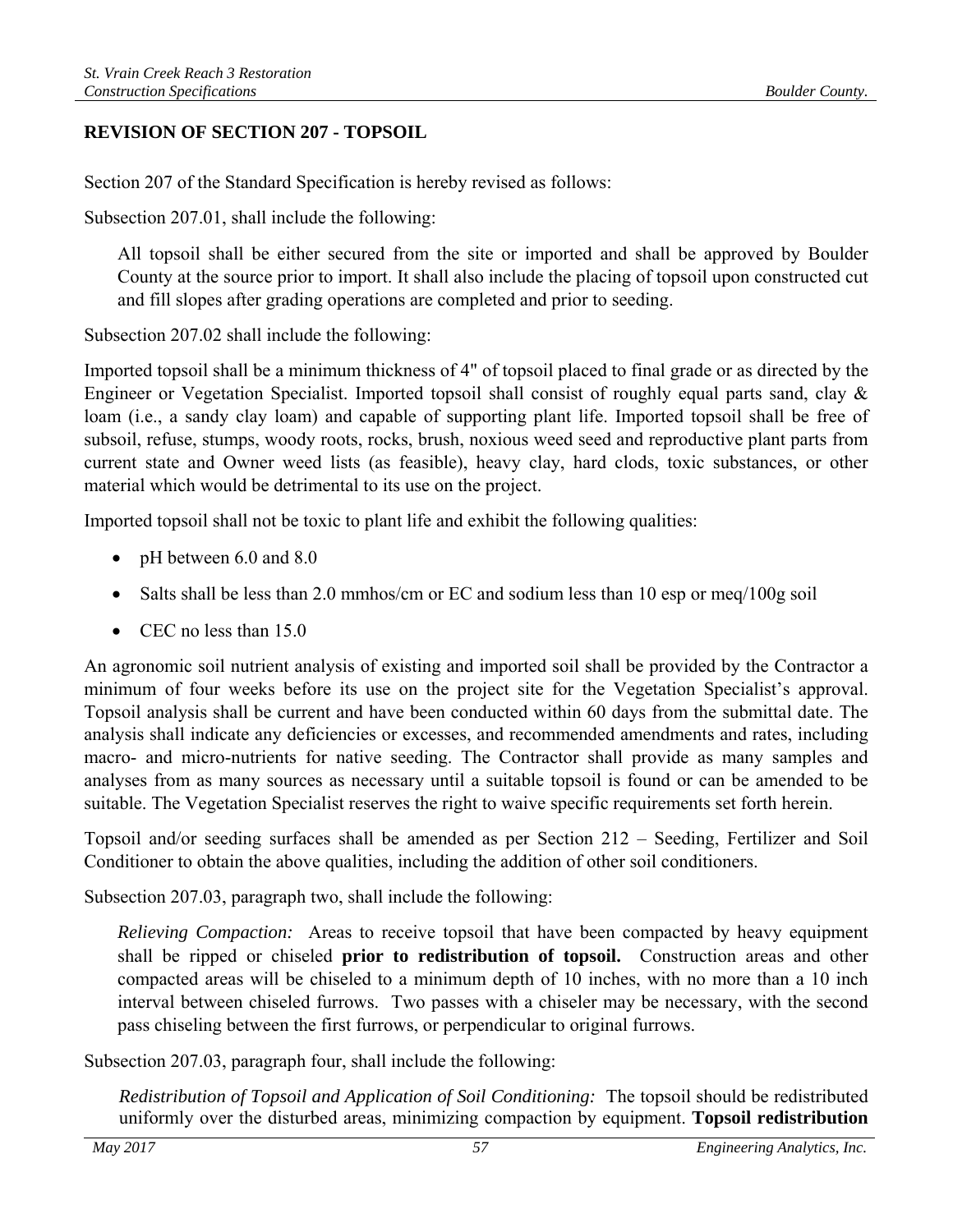**shall not occur under wet soil conditions**. Topsoil shall be ripped again after it is placed as specified above in the paragraph "Relieving Compaction" if compaction has occurred during topsoil redistribution. See Specification 212 for Seeding, Fertilizer, Soil Conditioning, and Sodding application. Soil conditioning shall be incorporated evenly throughout the topsoil.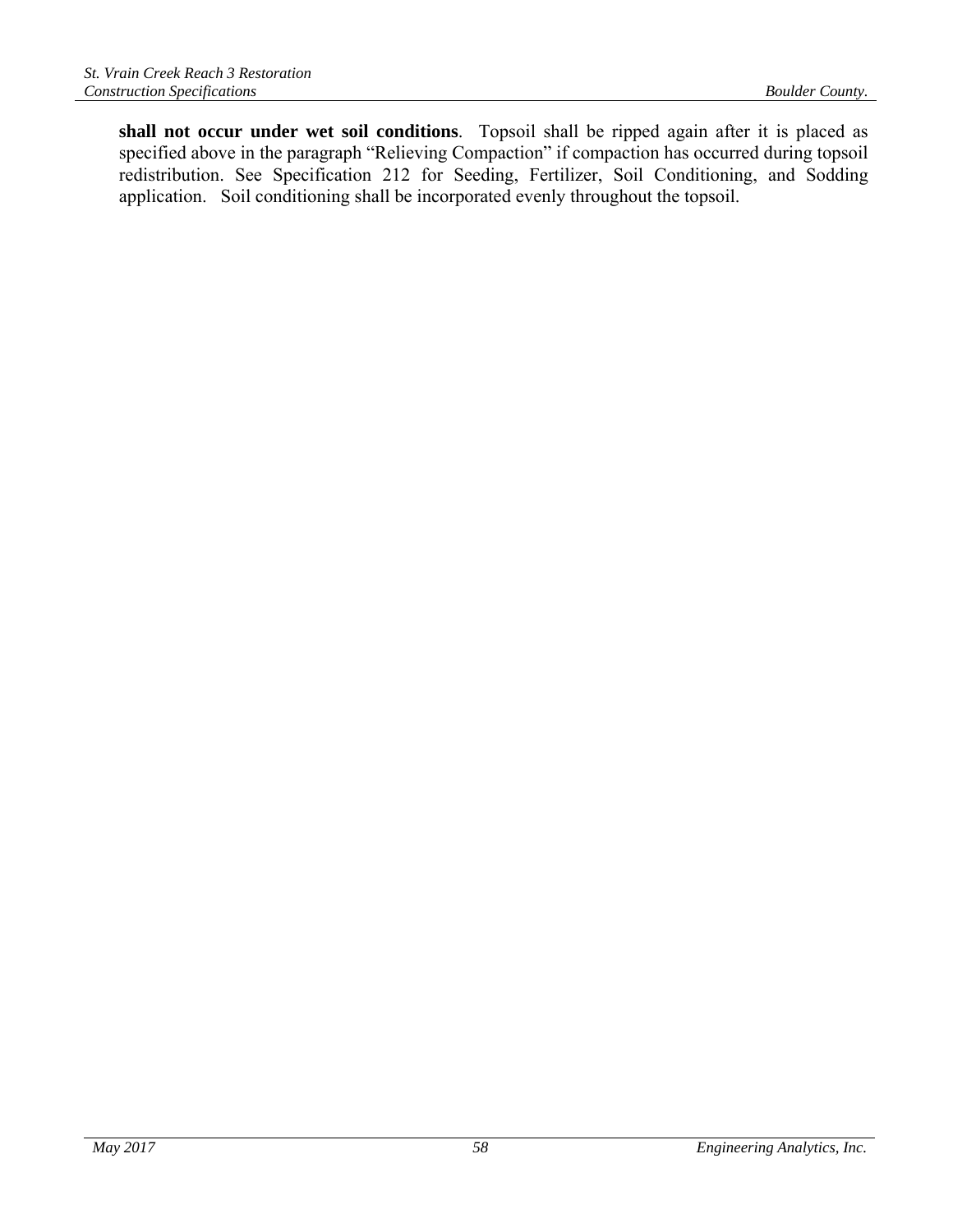# **REVISION OF SECTION 208 - EROSION CONTROL**

#### STORMWATER MANAGEMENT

Section 208 shall include:

"Erosion control" is interchangeable with "Stormwater Management Plan".

Stormwater Management plans are provided as guidelines for the contractor. A permit from the CDPHE must be acquired prior to starting the project. Temporary stream crossings might be required as part of this project depending on contractor means and methods. Temporary stream crossings should follow Boulder County Standards and will be included in the cost of the work being completed.

Erosion control will also include dust control on haul routes through watering and sweeping.

Available erosion control reference documents include UDFCD Volume 3 Stormwater Quality and CDOT M&S Standards.

Appropriate erosion control measures shall be installed downslope and parallel to contours for all disturbed areas including staging areas. The location of erosion control shall be shown on site plans submitted for building permit approval.

Stockpiled fill piles not disturbed over 30 days shall be properly covered and/or stabilized with temporary vegetation.

#### **Subsection 208.02** is hereby revised to include the following:

*(n)* Straw wattle. Shall be the following types unless otherwise shown on the plans: 100% biodegradable netting with a core of noxious weed free rice, wheat or barley straw. Photodegrable netting shall not be allowed.

## **Subsection 208.05** shall include the following:

*(5)* (n) *Straw wattles*. Straw wattles shall be installed according to manufacturer recommendations and be anchored securely to the ground with wood stakes. *Wood Stakes* stake shall be constructed out of untreated wood at a minimum nominal dimension of 1.5 inches by 1.5 inches by 18 inches long. If used on slopes, straw wattles shall be installed in a 2-3 inch deep trench. Straw wattles may be used in place of silt fencing.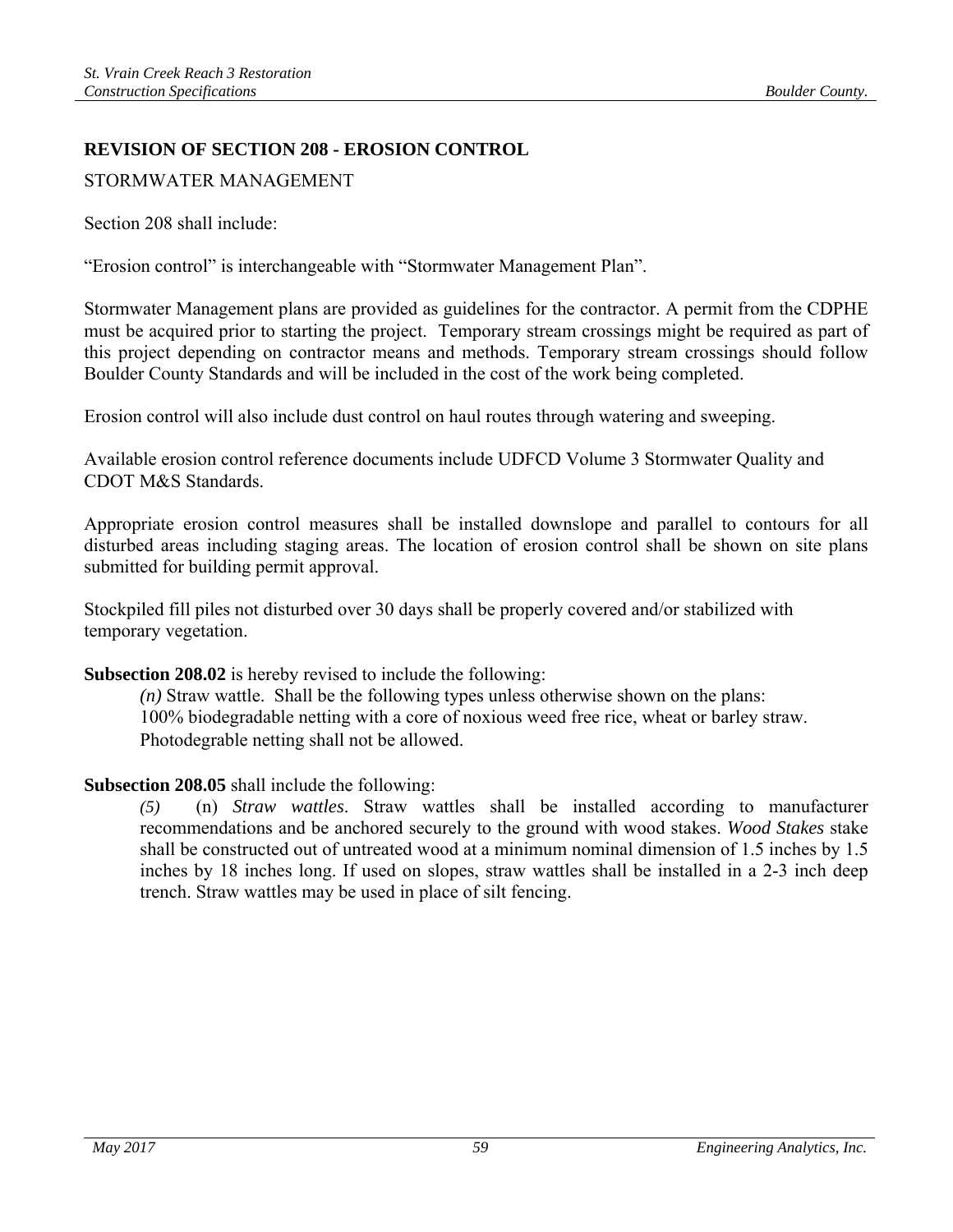## **REVISION OF SECTION 209 – WATERING AND DUST PALLIATIVES**

Section 209 of the Standard Specifications are hereby revised for this project as follows:

Delete Subsection 209.06, Landscaping and replace with the following:

209.06 Landscaping. The Contractor shall furnish water for seeding, mulching, planting, transplanting, and any other landscape work required for the project. The contractor will be responsible for watering through the one-year warranty period.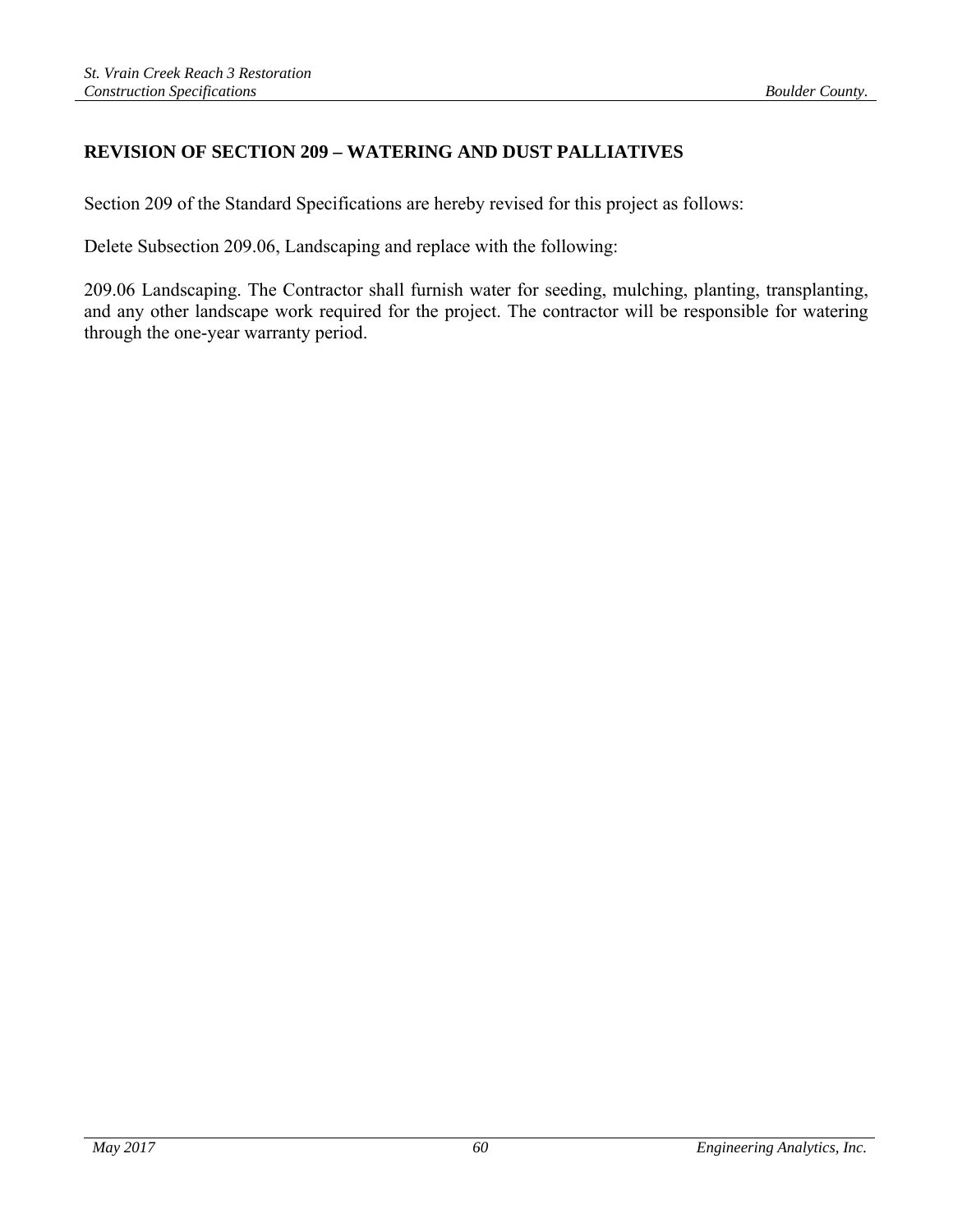## **REVISION OF SECTION 212 - SEEDING, FERTILIZER, SOIL CONDITIONER, AND SODDING**

Section 212 of the Standard Specification is hereby revised as follows:

#### DESCRIPTION

Delete subsection 212.01 and replace with the following:

This work consists of soil preparation, application of fertilizer, soil conditioners, or both, and furnishing and placing seed. The work shall be in accordance with the Contract and accepted horticultural practices.

## MATERIALS

Subsection 212.02 (a) shall include the following:

Maximum crop and weed content shall follow the Colorado Seed Certification Standards for certified seed:

| Prohibited noxious weeds | <b>None</b>       |
|--------------------------|-------------------|
| Restricted noxious weeds | Less than $0.1\%$ |
| Total other crop seed    | Less than 1.0%    |

Seed shall be free of prohibited noxious weeds including, but not limited to: Canada thistle, diffuse knapweed, spotted knapweed, Russian knapweed, field bindweed, hoary cress, jointed goat grass, leafy spurge, musk thistle and yellow toadflax. The Contractor shall furnish to the engineer a signed statement certifying from supplier that the seed is from a lot that has been tested by a recognized laboratory for seed testing within thirteen months prior to the date of seeding. In addition, seed shall be free from cheatgrass (*Bromus japonicus* and *Bromus tectorum*). The Contractor shall furnish all copies of seed tests for purity (inert matter, other crop, and weed seed) and germination for all seed lots for approval by the Engineer/Vegetation Specialist. An All States Noxious Weed test will be required. Germination tests must be within twelve months prior to the date of seeding. Approved facilities for seed testing include official state seed laboratories in Arizona, California, Colorado, Idaho, Montana, Nevada, Oregon, South Dakota, North Dakota, Nebraska Crop Improvement, Utah, Washington, and Wyoming. Approved private Seed laboratories include the following: AV Seed Testing, Agri-Quality Testing, Inc., Agri-Seed Testing Services, Mid-West Seed Testing Services, Ransom Seed Laboratory, and J&T Green. The Contractor shall not use a seed lab with which they have close business connections, such as a financial interest, controlling interest, or associated interests. The Engineer/Vegetation Specialist reserves the right to refuse any seed lot with excessive weed seeds and non-native contaminant seed for all native seed mixes, and to require the use of a different seed lot. The Contractor shall be responsible for replacing any refused seed at no additional cost to the project.

If specified type or variety of seed is not available, substitutions must be submitted and approved by the Vegetation Specialist.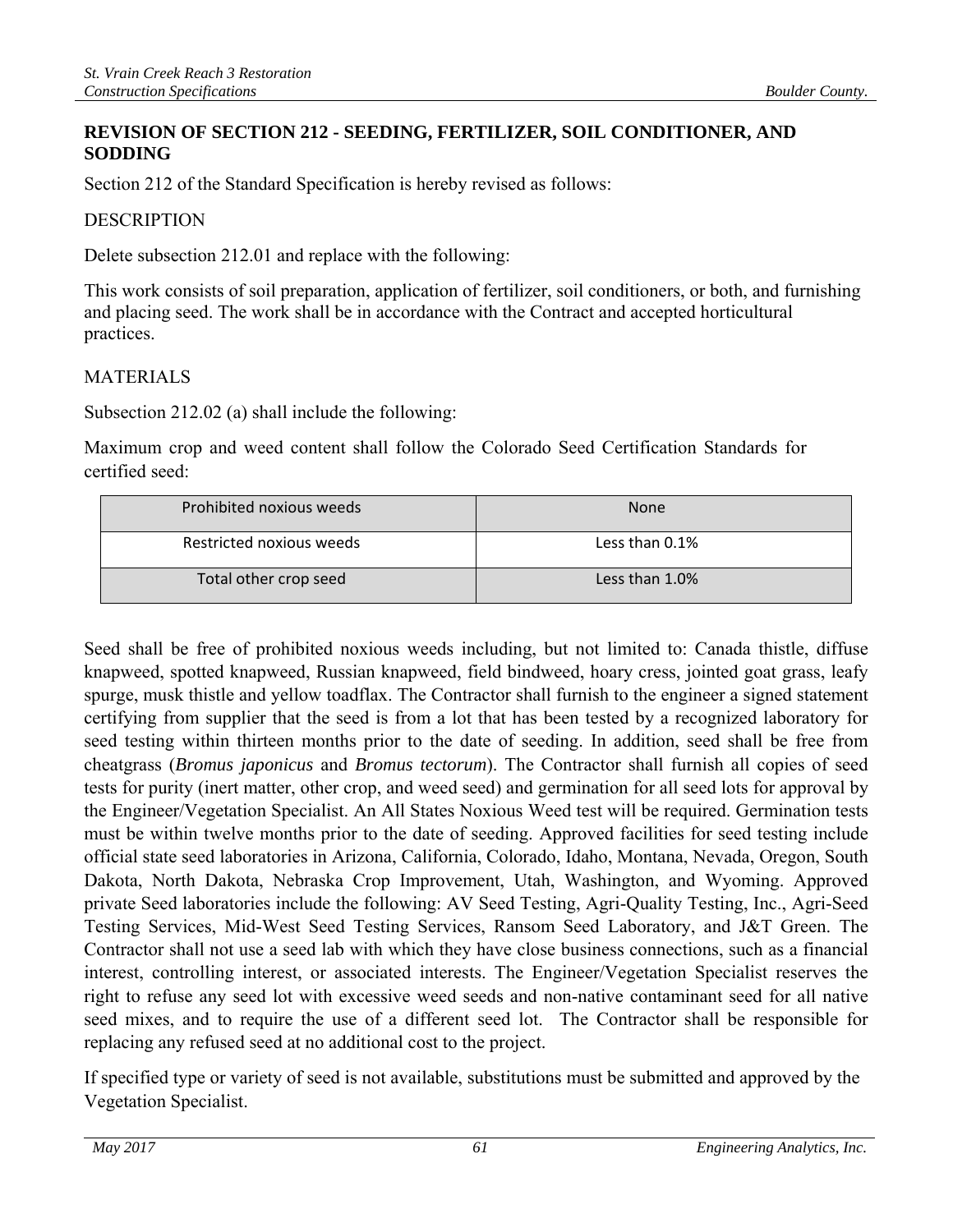Subsection 212.02 (b) 1 shall include the following:

Fertilizer shall be Biosol Forte or approved equal and consist of a granular slow release all natural organic fertilizer with no chemical content, consisting of a fungal and bacterial biomass. The nutrient source shall be derived from fermented plant material along with nutrients such as cottonseed meal, soybean meal and trace elements all under constant sterile conditions with a minimum Nutrient (N-P-K) content of 7-2-1.

Nutrients shall be derived from fermented plant material and not contain any urea, animal waste, animal by-products or sewage material. Nutrient content of fertilizer shall be as follows:

Organic Matter > 75%, Carbon/Nitrogen ratio 5:1, Nitrogen (total) >7%. Nitrogen (water soluble)  $\leq 0.5\%$ , Phosphorus (P205) 2-4%, Potassium (K20) 1%, pH level of 6.5 -7.5. Nutrients shall be derived from fermented plant material and not contain any urea, animal waste, animal by-products or sewage material.

**Subsection 212.02 (b)** 2, paragraph four, last sentence shall be replaced with the following:

Compost: Compost must be purchased from a facility fully permitted by the Colorado Department of Public Health and Environment or appropriate state agency and bare the US Composting Council STA certification. Compost must be Class 1 weed-free and organic. Material must meet the following specification: a carbon to nitrogen ratio between 10:1 and 20:1, pH between 6.0 and 8.0, soluble salts not greater than 10 mmhos/cm, moisture content between 30 and 60%, a stability of 8 of below, a minimum of 40% organic matter. Compost may consist of one or more of the following, or include other appropriate composts:

- 1. Well-aged dairy cattle manure
- 2. Composted yard wastes
- 3. Food waste

The Contractor shall provide a participation certificate and test data showing the lab analysis on a Compost Technical Data sheet that verifies that the compost meets the requirements. Laboratory analysis must be done within six months prior to use. Biosolids (from sewage treatment facilities) are not considered a viable ingredient in compost.

**Subsection 212.02 (b)** 2, shall include the following:

*Biochar:* Biochar shall be a USDA Certified Biobased Product. Biochar shall be made in a slow pyrolysis process and exceed 70% carbon content in the delivered product. The size of an individual piece of char shall range between 0.25 inches to 1.25 inches.

Delete subsection 212.02 (c)*.*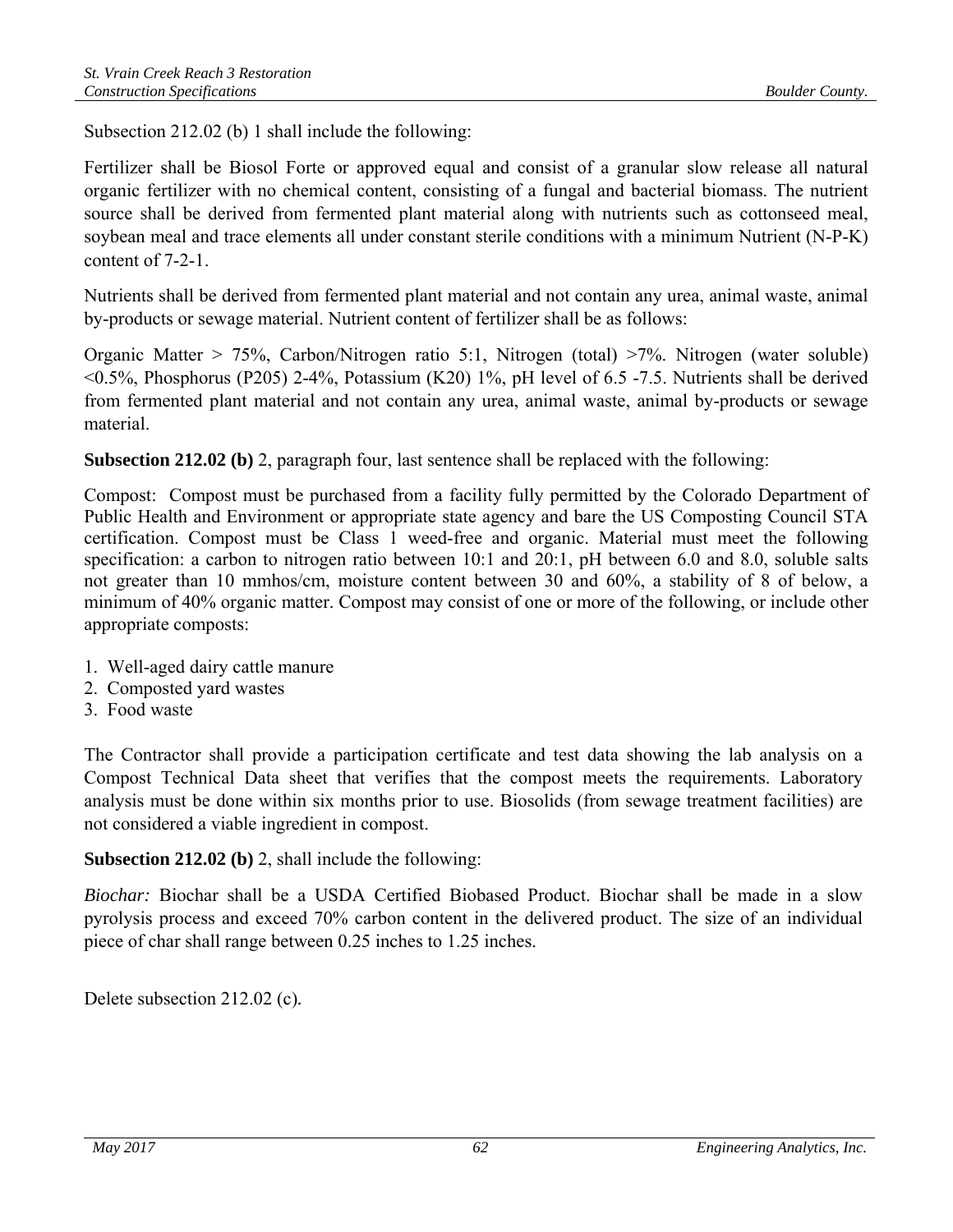## CONSTRUCTION REQUIREMENTS

Subsection 212.03, paragraph one, table shall be replaced with the following:

| Zone        | <b>Fall Seeding</b>   |
|-------------|-----------------------|
| Below 6000' | September 1 to April  |
|             | 15 or the end of the  |
|             | project, whichever is |
|             | first.                |

Delete subsection 212.06 (a) and replace with the following:

(a) *Soil Preparation.* Disturbed areas shall be loosened to a minimum depth of twelve (12) inches, with no more than a 10 inch interval between chiseled furrows. All slopes shall be left in a roughened condition. Uneven grading of the soil surface is acceptable and encouraged to prevent further compaction from excess heavy machinery operation. All slopes shall be free of concrete and asphalt. Slopes flatter than 2:1, shall be tilled into an even and loose seed bed 4 inches deep. Harrowing, disking, or other operation may be required to breakdown large soil clods greater than 4 inches in diameter and provide an acceptable seed bed. No soil preparation for seeding shall occur when soil is frozen or in an extreme wet or dry condition.

Slopes shall be free of soil clods, sticks, stones, and debris in excess of four (4) inches in any dimension, and be brought to the desired grade and line. Uneven grading of the soil surface is acceptable and encouraged to prevent further compaction from excess heavy machinery operation. All slopes shall be free of concrete and asphalt. No soil preparation for seeding shall occur when soil is frozen or in an extreme wet or dry condition.

Delete subsection 212.06 (b) and replace with the following:

- (b) *Soil Conditioning.* Prior to seeding, soil conditioner shall be applied evenly to the soil surface designated as Zone 3 areas as designated on the plans. The following amendments shall be applied at the following rates to all seeding (upland) areas, combined seeding areas, and floodplain benches to be planted with willows:
	- 1. Fertilizer Biosol Forte or approved equal applied at 800 lbs/acre
	- 2. Compost Applied at three  $(3)$  cubic yards  $(CY)$  per 1,000 square feet
	- 3. Humic acid (Humates) 250 pounds per acre.
	- 4. Granular Endo Mychorrizal Inoculum 20 pounds per acre.

The following amendments shall be applied at the following rates to the Biochar Test Plot area designated on the plan including Zones 1-3

Biochar shall be applied to areas to be planted with perennial (tubelings) and areas to be seeded with 'combined seeding' on river right (looking downstream) as shown on plans at a rate of 5% by volume (4 cubic yards per acre).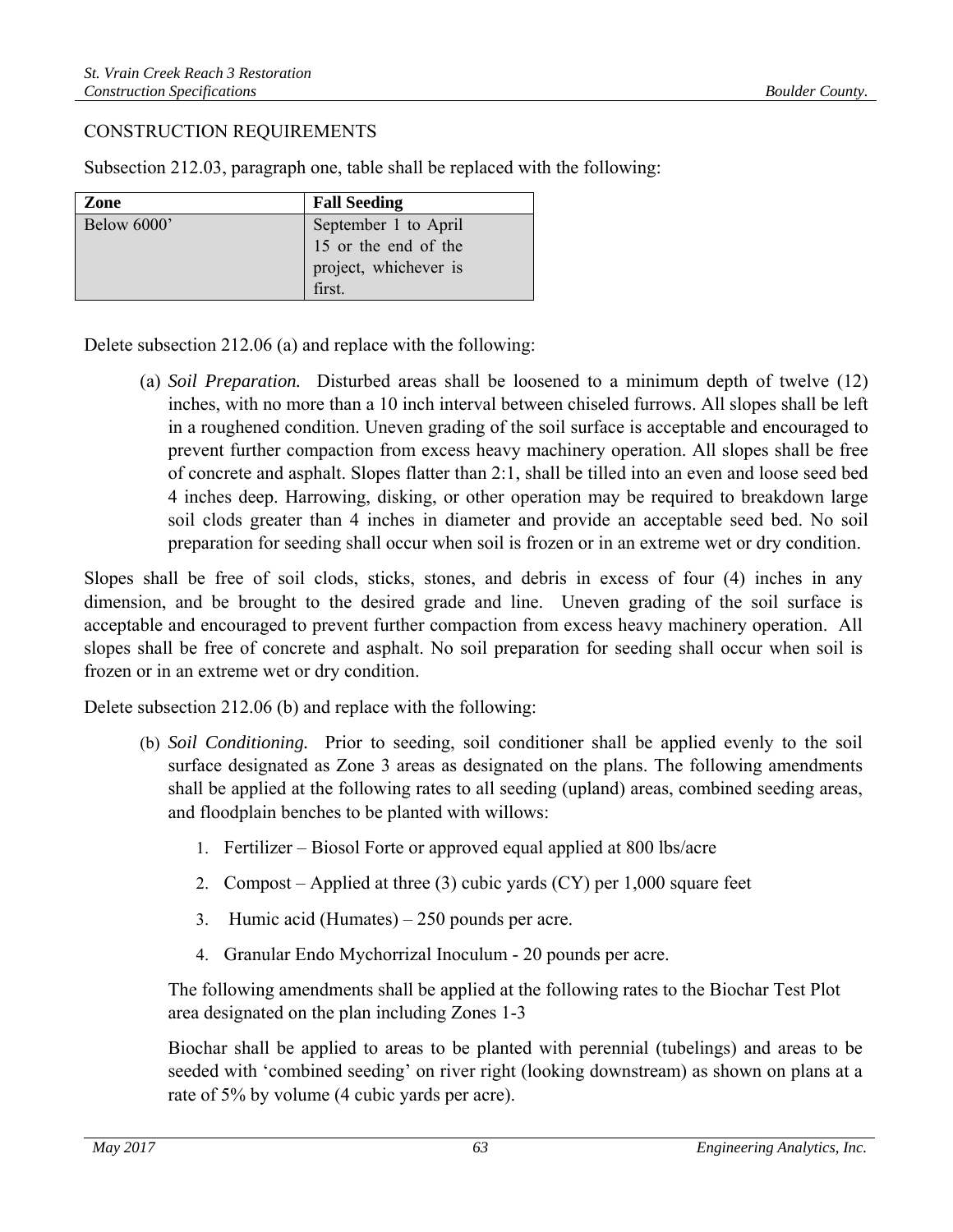All soil amendments shall be applied uniformly over the soil surface and incorporated into the top eight (8) inches of soil. No measurable quantity of organic amendment shall be present on the surface after incorporation.

Delete subsection 212.06 (c) and replace with the following:

(b) *Seeding.* Seeding shall be accomplished within 24 hours of tilling or scarifying to make special seed bed preparation unnecessary. The seeding application rate shall be as designated in the Contract. All slopes flatter than 2:1 shall be seeded with grass or no-till drills followed by packer wheels. Drag chains are not allowed. Drills shall have depth bands set to maintain a planting depth between  $\frac{1}{2}$  and  $\frac{3}{4}$  inch and shall be set to space the rows not more than seven (7) inches apart. Packer wheels that firm the soil over the drill row are required. Seed that is extremely small shall be sowed from a separate hopper adjusted to the proper rate of application. The Contractor shall notify the Engineer and Vegetation Specialist 24 hours in advance and request inspection of seeding areas prior to installation.

Seed drills must be clean of seed from previous seeding jobs before any seeding begins.

If strips greater than seven (7) inches between the rows have been left unplanted or other areas skipped, the Engineer or Vegetation Specialist will require additional seeding at the Contractor's expense.

When requested by the Contractor and approved by the Engineer or Vegetation Specialist, seeding may be accomplished by broadcasting at twice the rate specified in the Contract at no additional cost to the project.

> All seed sown by broadcast-type seeders shall be "raked in" or covered with soil to a depth of at least ¼ inch. Broadcasting seed will be permitted only on small areas not accessible to machine methods or areas too rocky to use a seed drill. Broadcast seeding shall proceed on freshly disturbed (raked or harrowed) soil surface and broadcast seed shall be immediately raked or harrowed into the surface. Raking shall be accomplished using metal-tined garden or landscape rakes; no plastic leaf rakes shall be allowed. If harrowing is used, an English harrow or its equivalent shall be required.

# **Hydraulic seeding will not be accepted.**

Seeded areas damaged due to circumstances beyond the Contractor's control shall be repaired and reseeded as ordered. Payment for this corrective work, when ordered, shall be at the contract prices.

Multiple seeding operations shall be performed as portions of job are completed to take advantage of growing conditions and to comply with Section 208 and subsection 212.03.

1. Seeding (Upper Riparian) – Prior to seeding, the soil conditioner shall be applied at 3 CY per 1000 SF and incorporated into the top eight (8) inches of soil.

Seed shall be applied at the percent of mix (% of mix) and application rate (PLS/Acre) that is designated on the plans under Seeding (Upper Riparian). Seed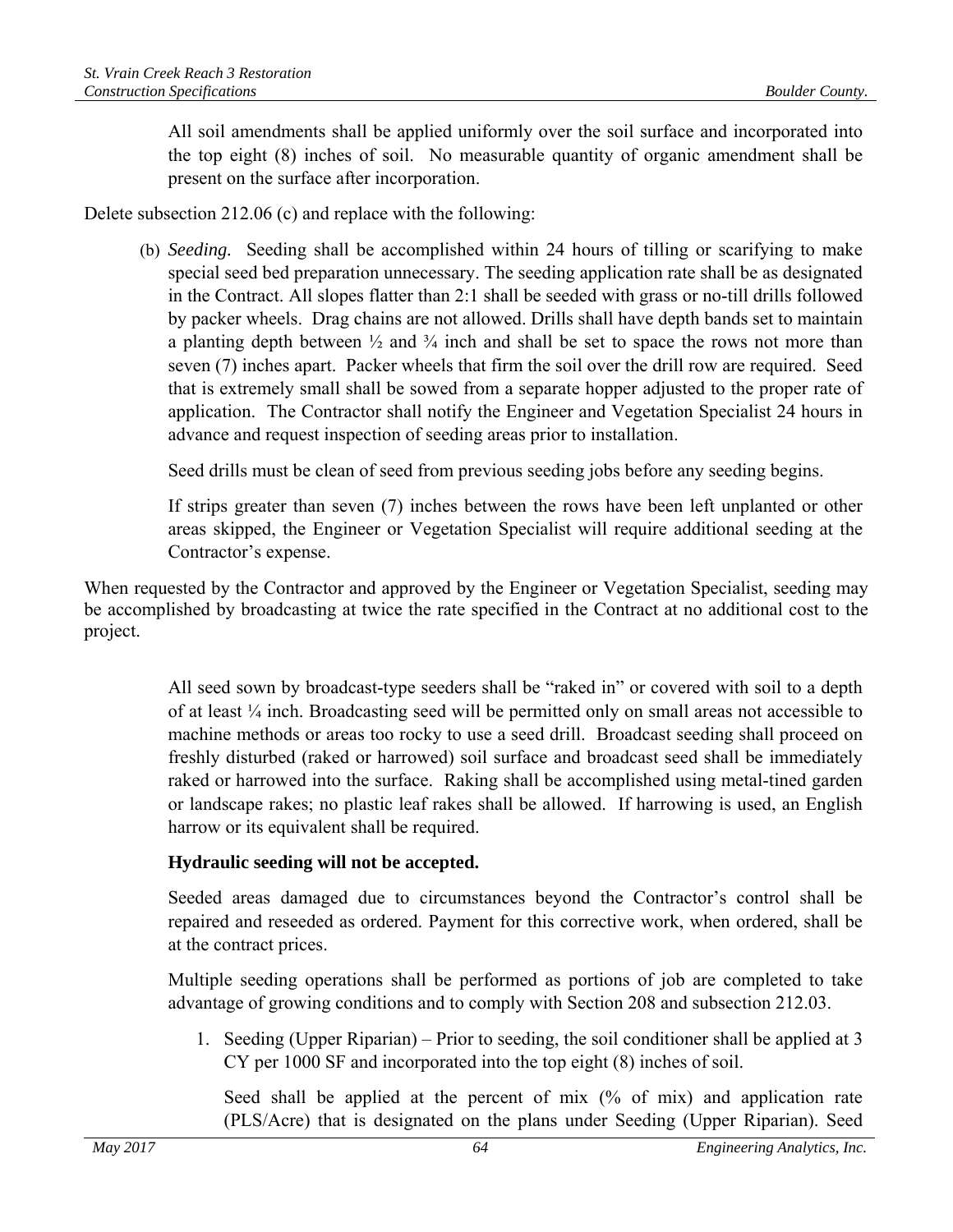shall be applied to Planting Zone 3 and Seeding Only areas shown on plans.

2. Seeding (Lower Riparian) - Seed shall be applied at the percent of mix (% of mix) and application rate (PLS/Acre) that is designated on the plans under Seeding (Riparian). Seed shall be applied to Planting Zones 1 and 2 areas shown on plans.

All seeding shall occur between September 1st and December  $31<sup>st</sup>$  as long as the ground is not frozen or too wet. Engineer or Vegetation Specialist shall approve the onsite conditions are suitable for seeding prior to seeding.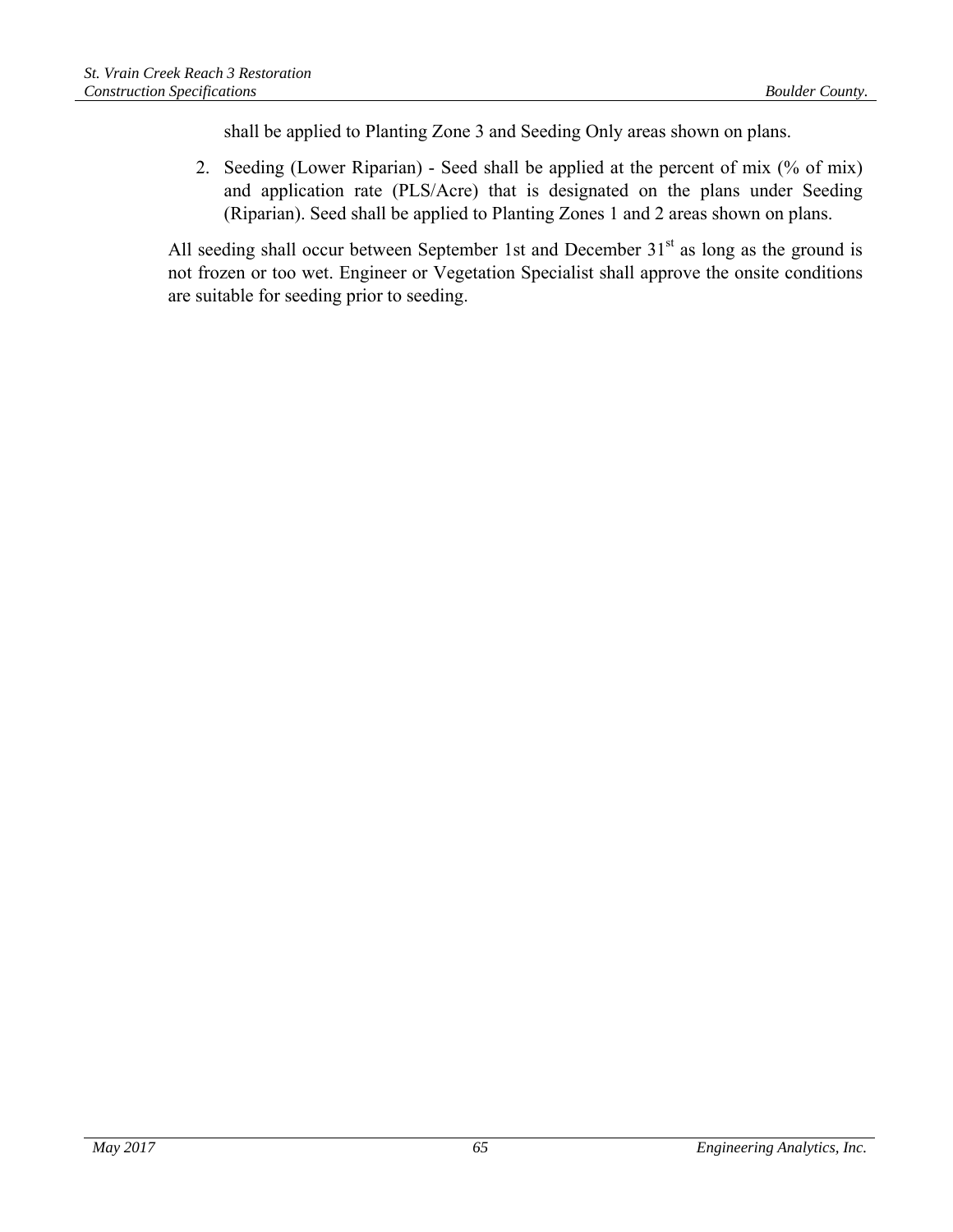# **REVISION OF SECTION 213 – MULCHING**

Section 213 of the Standard Specifications is hereby revised for this project as follows:

### **DESCRIPTION**

Subsection 213.01 shall include the following:

This work includes furnishing and applying WoodStraw Engineered Erosion Control Mulch (ECM) Model LS64-100 (Forest Concepts, LLC™) or Wood Shreds after seeding for reclamation of disturbed areas as approved and inspected by the Engineer and Vegetation Specialist.

### **MATERIALS**

Subsection 213.02, shall include the following:

Delete the last paragraph in subsection 213.02 and replace with the following:

Materials for mulching shall consist of WoodStraw ECM Model LS64-100 (Forest Concepts, LLC™) a manufactured wood-strand erosion control mulch, comprised of a blend of loose thin wood pieces, each with a high length-to-width ratio such that the pieces form a protective matrix when distributed on the soil. Model LS64-100 is composed of long and short wood strands that have the following nominal properties:

"L" Length: 6.3 inch "S" Length: 2.5 inch Width: 3/16 inch Thickness:  $1/10 - 1/8$  inch Ratio of L:S 50:50 by area (mass)

The components of the WoodStraw ECM blend shall be as specified in the Manufacturer's technical data for the model number specified (http://www.forestconcepts.com/docs/LS64- 100.Technical.Specification.2016.09.20.pdf). The materials are baled in green or air-dried condition and inherently free of noxious weed seeds and other chemicals/additives detrimental to plant life.

Wood-strand mulch is packaged in bales tied with poly bale twine and placed on pallets with 20-24 regular bales per pallet and 3 large bales per pallet.

- Regular bales are  $14$ " x  $18$ " x  $18$ "-22".
- Large bales are  $30''$  x  $40''$  x  $42''$ -54".

The small bales are readily available from the Manufacturer's licensed representative (listed below) and are used for hand and straw blower application. The large bales are special order product and recommended for aerial application.

Contact information for the Manufacturer's licensed representative for CO, WY, ND, SD, KS & Eastern MT: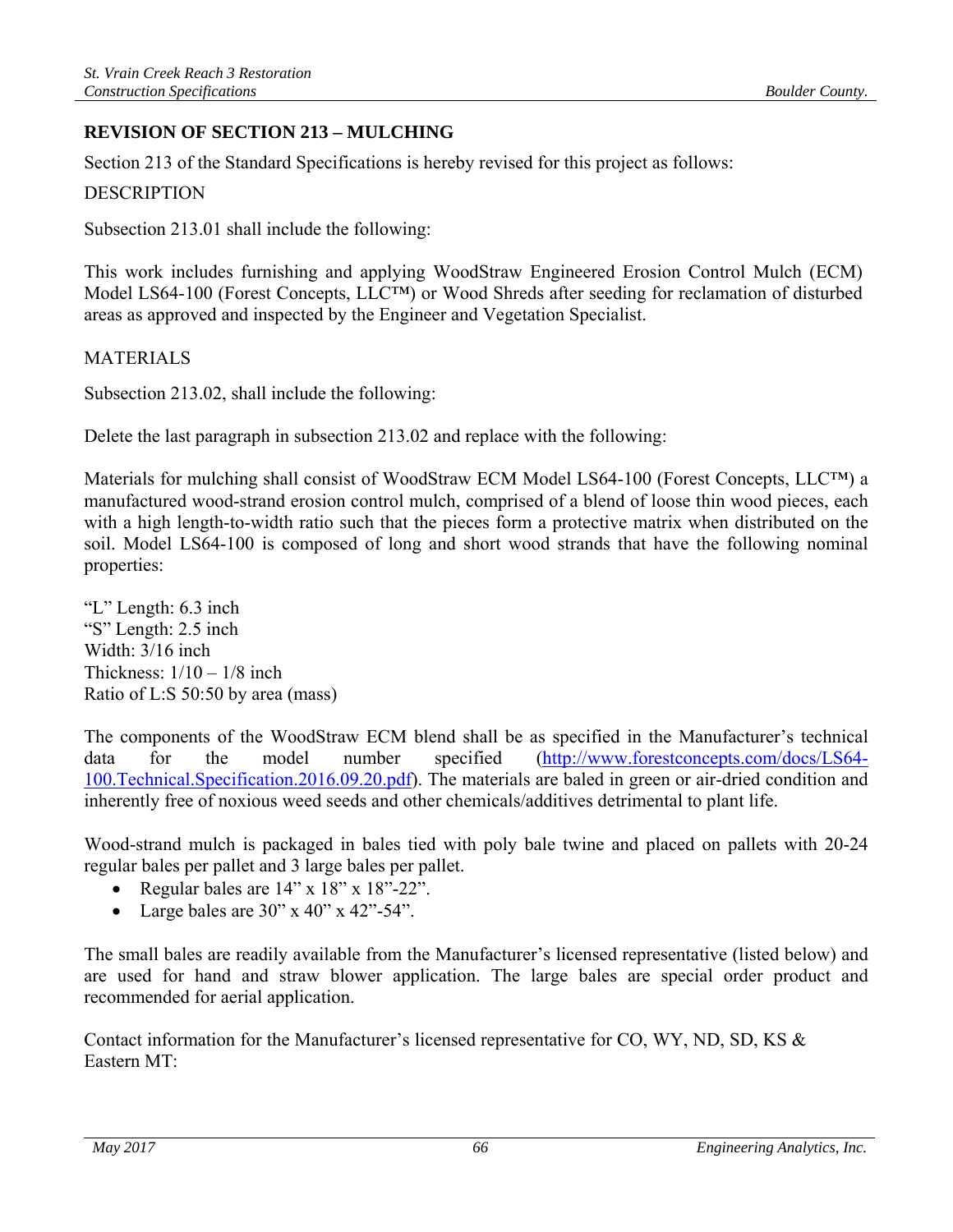#### MOUNTAIN PINE MANUFACTURING - Steamboat Springs, CO 970-367-6111 or <u>gus@mpinem.com</u> http://www.mpinem.com

Wood Shreds may be used as a substitute for WoodStraw.

- 1) Wood shreds are limited to pine, spruce or fir trees. Wood shreds from urban tree removal that may have material from undesirable tree species such as Russian olive trees (*Elaeagnus angustifolia*) will not be accepted. Other trees may be used for wood shreds at the approval of the Vegetation Specialist.
- 2) The wood shredding process should include screening that will ensure the size range of the wood mulch. The size of the mulch shall be in two dominant sizes to allow interlocking of mulch material and provide the most resistance to water runoff, soil erosion and wind removal of mulch. The size shall consist of a relatively even mix or composition of smaller length strands (between about 2-3 inches) and larger length strands (about 8 inches). Finer materials (less than about 1 inch) will be present, but should be much lower percentage compared to the two dominant size classes described above. The mulch will be appropriately mixed before application to assure effective interlocking of mulch materials on hillslopes. The thickness of the mulch is generally from 1/8-1/4 inch for smaller length shreds to 1 inch for larger length shreds.
- 3) The wood shreds shall be free from dirt and rocks.
- 4) *The County will inspect and approve the wood shreds, where possible, prior to purchase. If the County is unable to inspect the wood shreds on site, a sample of the wood shreds will be required. The County will provide approval of the wood shreds, in writing, to the Contractor.*
- 5) A sample truck weight for every  $20<sup>th</sup>$  truckload may be required.

#### CONSTRUCTION REQUIREMENTS

Subsection 213.03 shall include the following:

No work shall occur when soil is extremely wet.

(g) *WoodStraw ECM/Wood Shreds*. After seeding has been completed or when required for erosion control (pursuant to the Plans and as directed by the Vegetation Specialist), WoodStraw ECM/Wood Shreds shall be applied via hand application or straw blower with an approximate coverage rate of 70% soil cover. The coverage rate is estimated by the manufacturer as follows:

| Soil Cover     | <b>Regular Bales</b> |                | Large Bales      |                |
|----------------|----------------------|----------------|------------------|----------------|
|                | Sq. Ft. per Bale     | Bales per Acre | Sq. Ft. per Bale | Bales per Acre |
| 70% Soil Cover | 158                  | 276            | .819             |                |

A Coverage Rate Calculator is also provided by the Manufacturer at: http://www.woodstraw.com/index.php?wspage=10003

Application of WoodStraw ECM/Wood Shreds mulch must be evenly distributed over the designated mulch areas on the plan sheets.

(1) *Straw Blower Application*. **WoodStraw/Wood Shreds shall not be applied with the type of**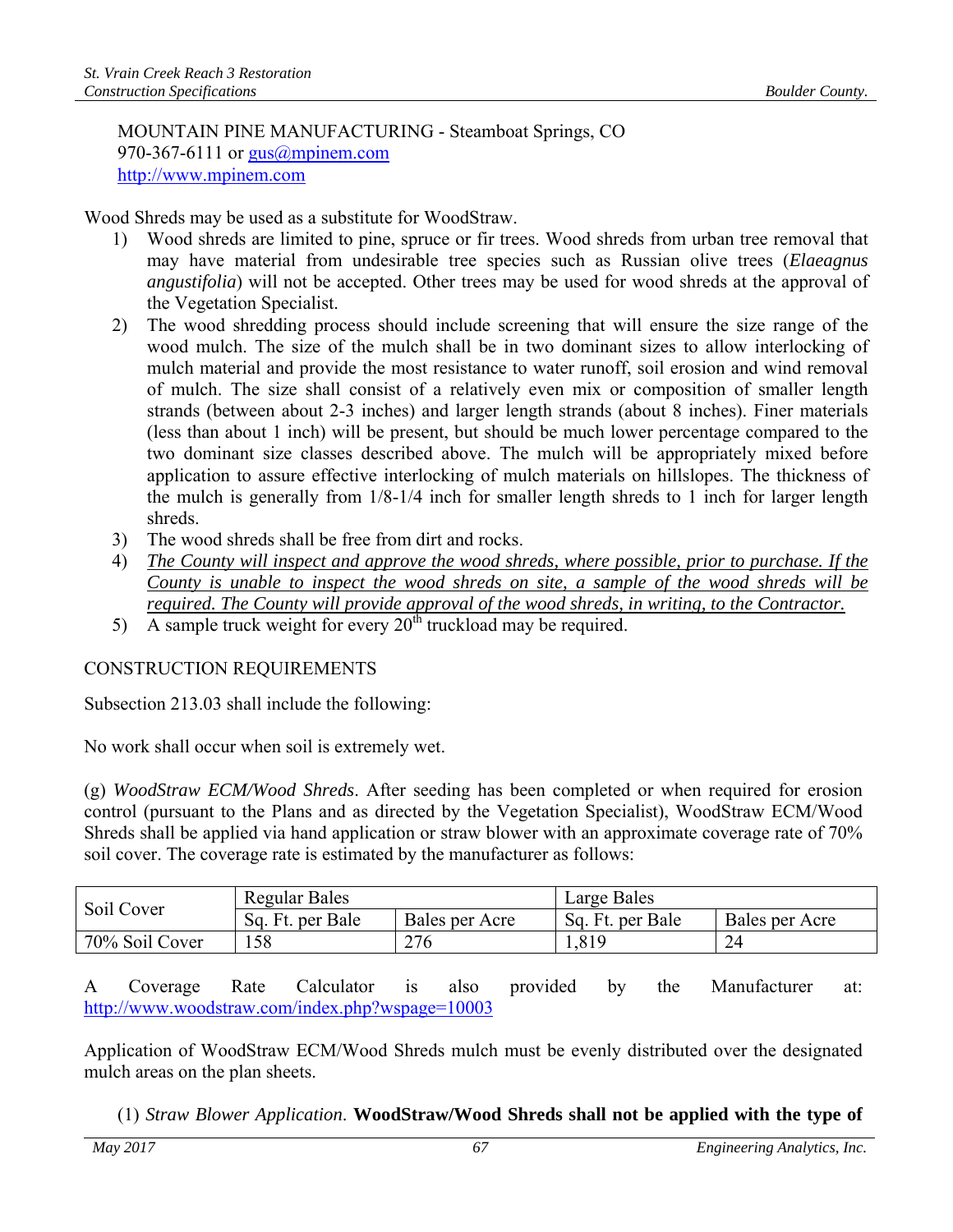**straw blowers that chop up/break materials apart**, as they will break down the WoodStraw/Wood Shreds and destroy the manufactured dimensions and properties for the product (thus the product will no longer meet the Manufacturer's specifications and will not meet the specification for the Project). As such, the Finn, Reinco, or similar type straw blower is required for proper application.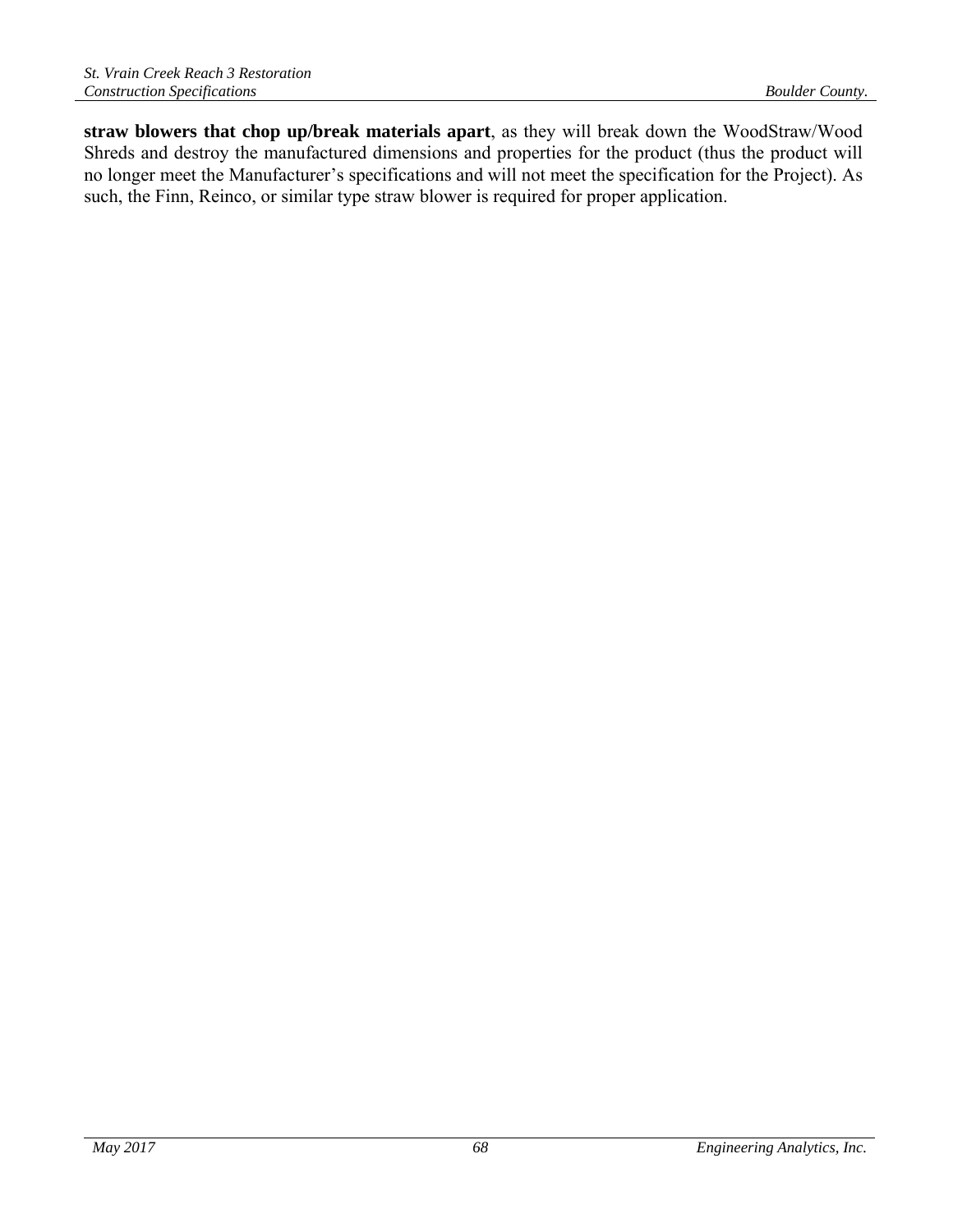## **REVISION OF SECTION 214 - PLANTING**

Section 214 of the Standard Specifications is hereby revised for this project as follows:

#### DESCRIPTION

Delete Subsection 214.01, and replace with the following:

This work consists of furnishing and planting potted trees and shrubs, wetland perennial tublings, willow cuttings and willow clump transplants (from sources designated by the Vegetation Specialist) as shown on the plans.

#### **MATERIALS**

Subsection 214.02 shall include the following:

Boulder County has a supply of native wetland plants, shrubs and trees. Contractor shall use this source of plants, if available. Contractor should notify Boulder County at least two months in advance of the requested quantities, species and delivery date. If Boulder County is unable to supply the plants, contractor is responsible for obtaining plant materials.

Plant material, with the exception of willow cuttings and willow clump transplants, shall be procured from a licensed, qualified and competitive nursery facility specializing in the production of native plant materials, or from the willow cutting and willow clump collection areas as designated below. All plant material shall be "ecotypic" which is defined for this specification as native to the northern Colorado Front Range and Boulder and/or Larimer County.

Plants shall be of the species, variety, and quantities designated on the Plant Schedules. All plants shall be in healthy condition with normal well developed branch and root systems, free from disease, harmful insects and insect eggs, sun-scald injury, disfigurement or abrasion; and shall conform to the requirements of the current "American Standard for Nursery Stock." The Contractor shall obtain certificates of inspection of plant materials that are required by Federal, State, or local laws, and submit the certificates to the Boulder County Plant Ecologist and Vegetation Specialist.

Plant material shall be kept shaded, watered, and maintained in good health during transport. All plant materials shall be covered during transport to avoid desiccation and damage to the branches, trunk, root systems, or root ball. Branches shall be protected by tying-in.

Upon delivery, the Contractor shall count and confirm the plant delivery is accurate compared to the plant quantities in the contract. Plant material shall be staged by species in separate and identifiable groups during unloading, and then the Boulder County Plant Ecologist and/or Vegetation Specialist shall inspect all plant material to ensure it is in good condition and health prior to accepting delivery of plant materials.

Plant materials shall be stored and protected in a designated temporary on-site nursery area. If over the course of the project the Vegetation Specialist discovers the Contractor has failed to properly store, install and maintain any previously accepted plant material, said material will be removed and replaced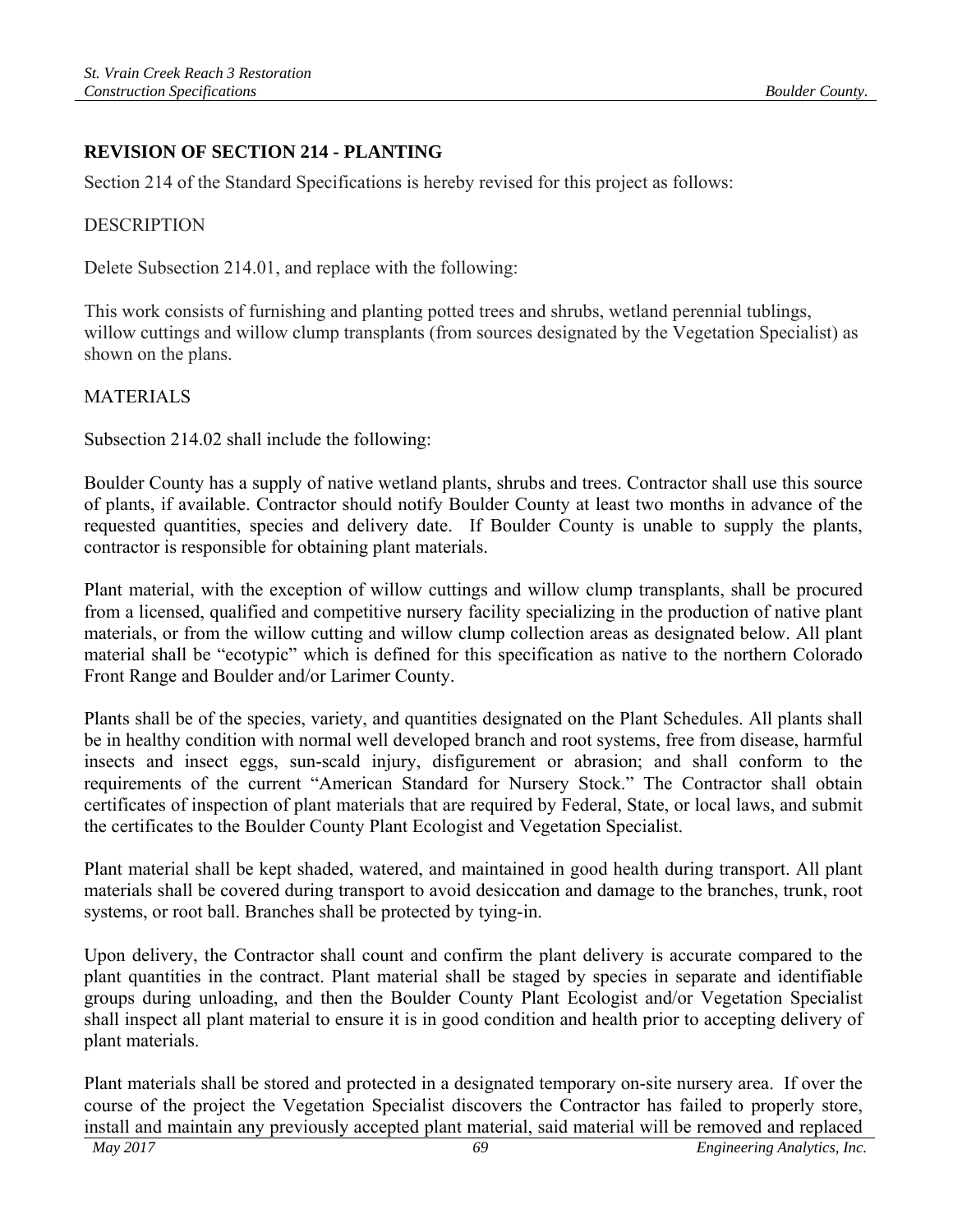with acceptable material at the expense of the Contractor.

Plants shall be of the species, variety, and quantities designated on the Plant Schedules. All plants shall be in healthy condition with normal well developed branch and root systems, free from disease, harmful insects and insect eggs, sun-scald injury, disfigurement or abrasion; and shall conform to the requirements of the current "American Standard for Nursery Stock." The Contractor shall obtain certificates of inspection of plant materials that are required by Federal, State, or local laws, and submit the certificates to the Boulder County Plant Ecologist and Vegetation Specialist.

Plant material shall be kept shaded, watered, and maintained in good health during transport. All plant materials shall be covered during transport to avoid desiccation and damage to the branches, trunk, root systems, or root ball. Branches shall be protected by tying-in.

Upon delivery, the Contractor shall count and confirm the plant delivery is accurate compared to the plant quantities in the contract. Plant material shall be staged by species in separate and identifiable groups during unloading, and then the Boulder County Plant Ecologist and/or Vegetation Specialist shall inspect all plant material to ensure it is in good condition and health prior to accepting delivery of plant materials.

Plant materials shall be stored and protected in a designated temporary on-site nursery area. If over the course of the project the Vegetation Specialist discovers the Contractor has failed to properly store, install and maintain any previously accepted plant material, said material will be removed and replaced with acceptable material at the expense of the Contractor.

Substitutions will not be permitted without written request and approval from the County. Before any substitution of plants will be considered, the Contractor shall furnish to BCPOS and the Vegetation Specialist written statements from three sources verifying that the plants designated on the plans are not available. All substitutions must represent native species that are "ecotypic" as defined above and appropriate for the elevation where the plant material will be planted.

The Boulder County Plant Ecologist and/or Vegetation Specialist may reject any nursery stock not meeting the Contract at any of the following times and locations:

- (1) At the named supplier's location. The Boulder County Plant Ecologist and/or Vegetation Specialist will notify the Contractor when nursery stock will be inspected at the supplier's location, if applicable.
- (2) On the project site at the time of delivery, prior to planting.
- (3) On the project site following delivery and prior to planting (while stored in the temporary on-site nursery area).
- (4) At the time of installation. Final acceptance of all plant material will be made at the time of installation on the project site.

Subsection 214.02 shall include the following: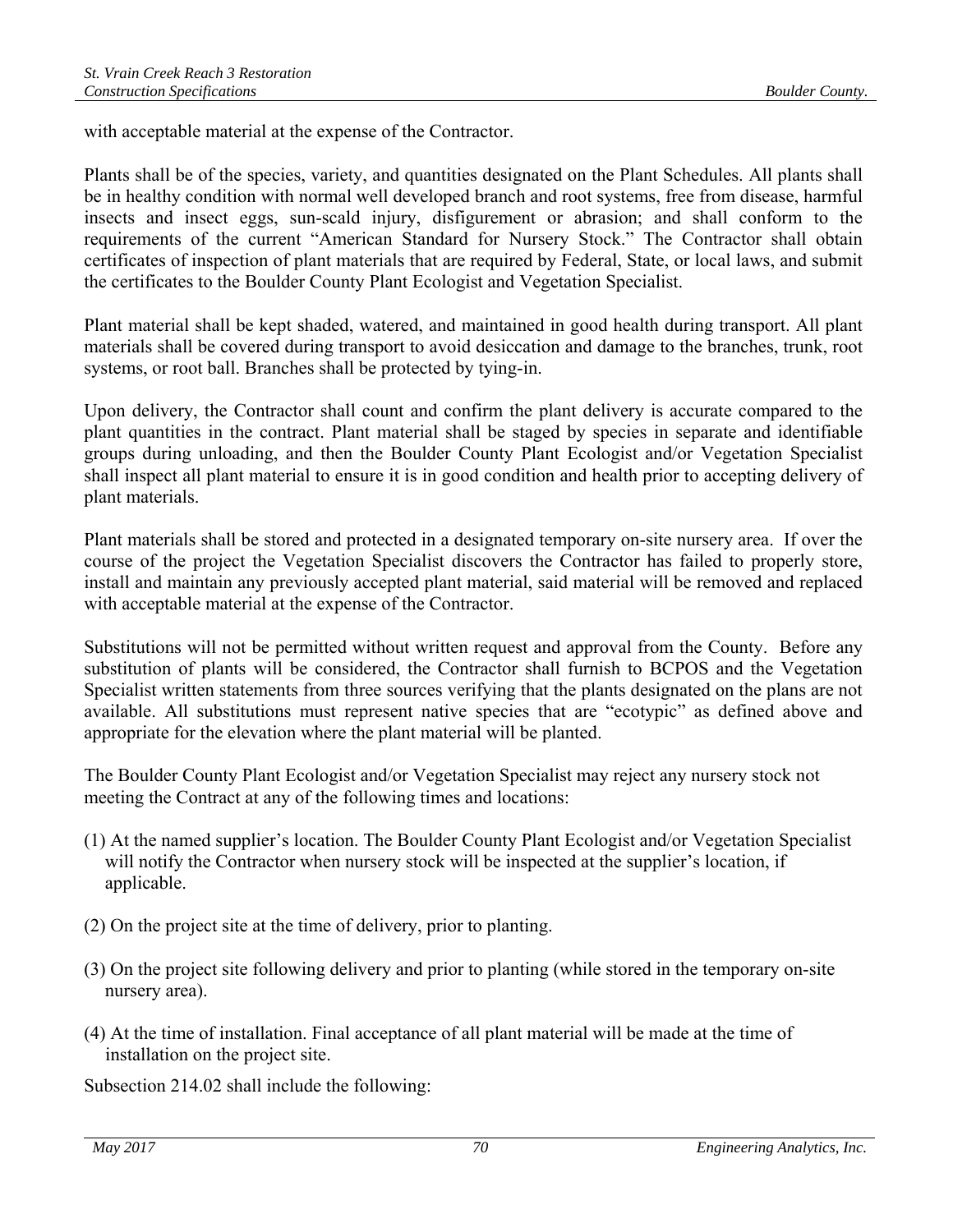- Time-Release Water shall be Aquasorb as manufactured by SNF SAS., ZAC de Milieux, 42163 Andrezieux Cedex - France, or approved equal. Product unit shall consist of a polyacrylamide-based, cross-linked polymers ranging from 1 to 4 millimeters in size.
- Aquasorb product shall be placed in water to hydrate per manufacturer's recommendations prior to installing. Aquasorb will be evenly distributed around the entire root ball of the plant, at 2 oz. wet product per plant, then back filled with amended soil.

Delete subsection 214.02 (a), and replace with the following:

(a) Willow cuttings. Willow cuttings shall be collected in areas within 1,000 vertical feet of elevation, and of similar hydrology to those existing at the planting site as directed by a qualified ecologist.

No more than 20 percent of middle age plant material shall be taken from willow collection sites unless plant will be removed or transplanted during excavation and grading. Written consent from the property owner must be received in areas where harvesting will occur, and will specify if it is beneficial to take more than 20 percent of the plant material.

Willows shall be cut by hand. Transport of willow cuttings on the collection site may be by hand or machinery. No machinery will be used on any property without consent of the owner. Written consent of the owner including explanation of machinery type and limits of machinery travel shall be provided to the Engineer before machinery is used for willow transport.

All Willow Cuttings will be harvested while dormant, stripped of all branches. Willow cuttings taken from designated plants shall be at least 0.5 inch in diameter or larger at the narrow end. Willow cuttings shall be 48 inches long with the bottom end cut off at a 45-degree angle and the top end with a straight cut. The top end of each cutting shall be dipped in latex paint to minimize desiccation. The cuttings will be placed into water within one hour of cutting and soaked at a water depth of one (1) foot for 5-7 days prior to planting. Cuttings shall be maintained in a shaded, moist, and cool condition from the time of harvest through the time of installation, including during transportation and upon delivery to the site. The cuttings will be kept wet until placed into the ground and will not be allowed out of water for more than 30 minutes during planting.

The collection team will be aware of all property lines and maintain cutting practices on lands that have provided consent only. Collections made on public lands must be permitted and carried out in accordance with local, state, and federal law. Willow cuttings grown in an approved nursery will be allowed.

Willow collection sites shall be left in good condition following the collection process. All slash will be removed and disposed of as part of the work.

The Contractor shall provide the Engineer and Vegetation Specialist two weeks' notice prior to beginning willow collection.

Delete subsection 214.02 (b), and replace with the following:

(b) Perennial Wetland Tublings (Tublings): Tublings shall be supplied in 10 cubic inch (CI)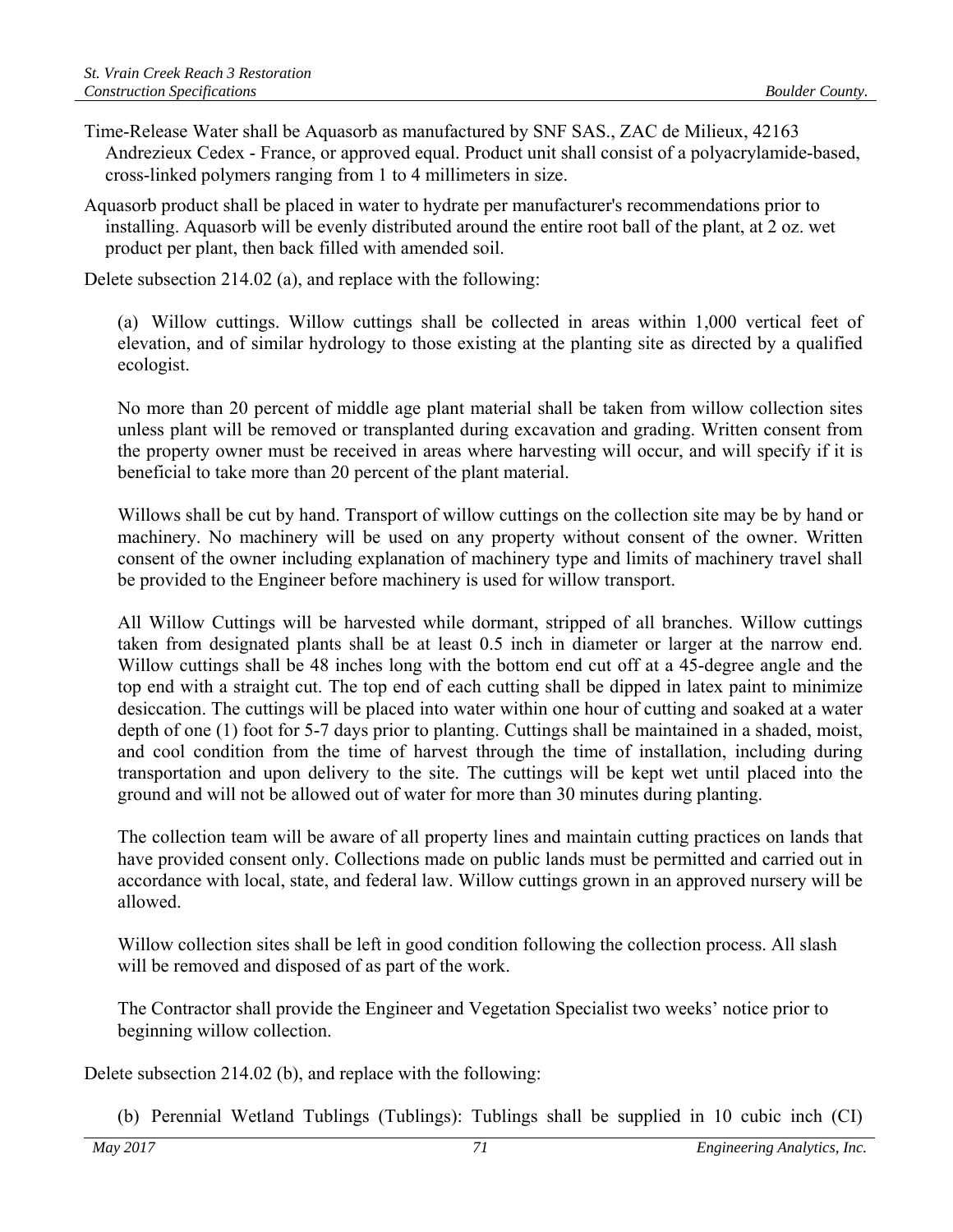containers as designated in the contract. All plants shall be "ecotypic" as defined above. Tublings shall have been growing at least one growing season in the nursery. Tublings shall not be shipped while in a dormant condition. Tublings shall be a minimum of 6 inches in height when applicable to species and a root mass filling 75% of a 10-cubic inch container. At no time shall the plants be trimmed or cropped.

Subsection 214.02 (c) delete the 2nd sentence.

Delete subsection 214.02 (d), and replace with the following:

(c) Soil Conditioning and Fertilizer. Soil conditioner shall adhere to Section 212 of the Project Specifications.

(d) Mature Willow Transplants: Mature Willows (Willow Clumps) shall be harvested while dormant (if feasible, depending on project schedule) from locations identified by the Boulder County Plant Ecologist and/or Vegetation Specialist and immediately planted in locations designated by the Vegetation Specialist and pursuant to Section 215. Exact locations and elevations for individual Mature Willows shall be field located by Vegetation Specialist.

(e) Potted trees and shrubs. Potted trees and shrubs shall be in 14"-tall one-gallon or 40 cubic inch (CI) containers used in standard nursery practice. Each species shall be identified by means of grower's label affixed to the plant. Label shall be waterproof labels and use weather resistant ink. The grower's label shall include the source, correct scientific and common name.

(f) Wildlife depredation. Beaver Protection Fence shall be installed around all cottonwoods, alders and birch. See plans for detail of Beaver Protection Fence. Vole Protection Fence shall be installed around all cottonwoods, alders, birch, chokecherry, plum and dogwood. See plans for detail of Vole Protection Fence. Trees that receive both (cottonwoods, alders and birch), the Vole Protection Fence shall be installed prior to Beaver Protection Fence.

Beaver Protection Fence shall be surrounded by a hoop of metal mesh or hardware cloth 2" x 2" staked or anchored at ground level, 4 feet high and 1 foot in diameter, for protection from beavers.

Vole Protection Fence shall be caged with hardware cloth to prevent small mammal herbivory. Hardware cloth shall be  $1/8$ " to  $\frac{1}{4}$ " size openings. Each fence shall be cut to one foot (1') high and be long enough to completely circle the base of the plant with space allowing for three years growth. Caging shall be secured to the ground with landscape staples and level with the ground such that small mammals cannot get underneath. Hardware cloth shall be secured above ground with zip ties or cable ties.

(g) Backfill. Backfill soil shall be composed of 50 percent native soil and 50% topsoil as specified in Section 207. If native soil is greater than 50 percent rock then topsoil shall be used.

CONSTRUCTION REQUIREMENTS

Subsection 214.03 (a) shall include the following: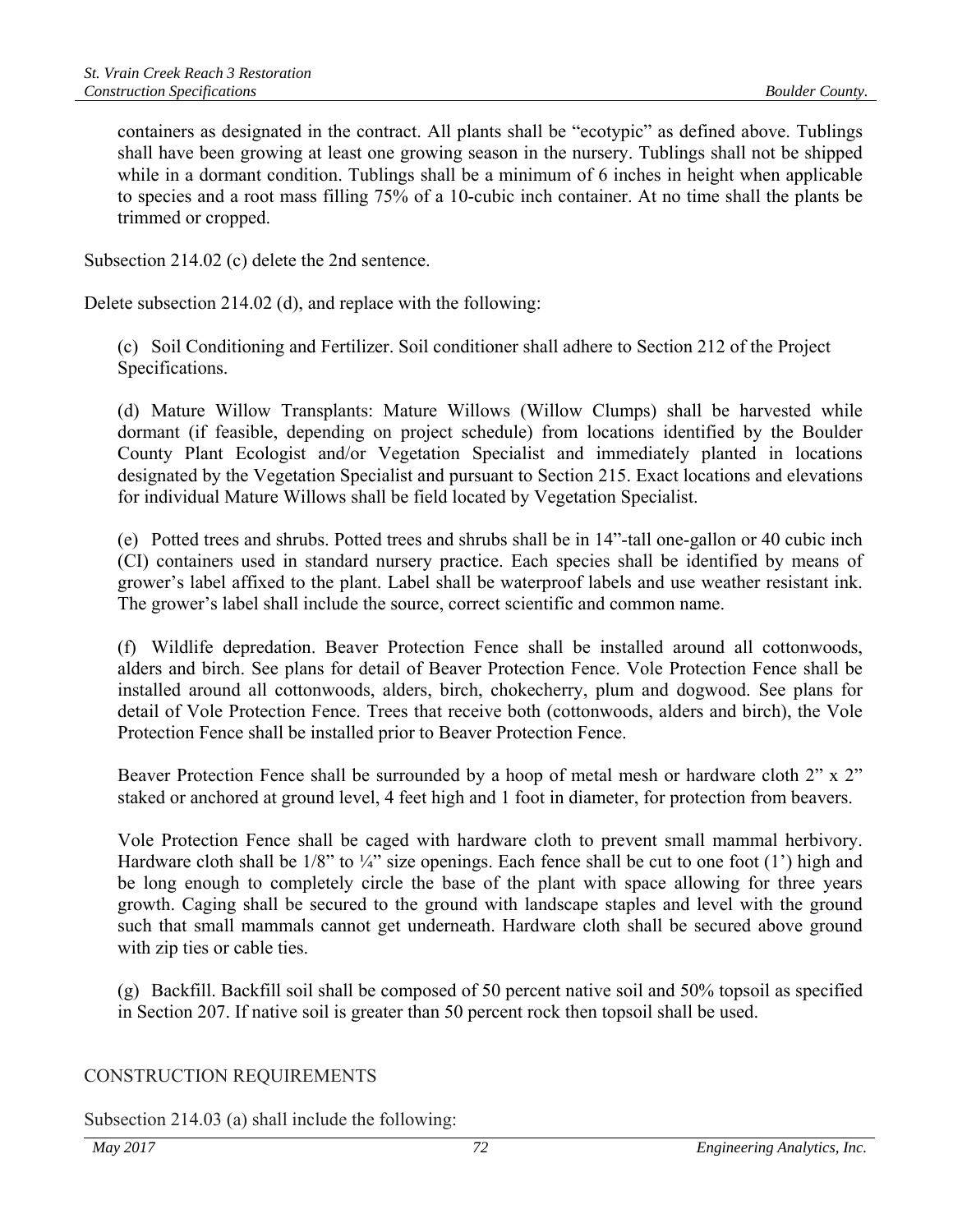(a) Planting Seasons. Plants shall be planted in accordance with the Contract. Areas to be planted shall be brought to the lines and grades designated or approved. The location of plants shown in the Contract is approximate to the degree that unsuitable planting locations shall be avoided. Locations and layouts shall be approved by the Vegetation Specialist before preparatory work for planting is started.

All staking, pin flags or ground paint marking for planting layout shall be done by the Contractor and shall be approved by the Vegetation Specialist before planting holes are prepared.

Subsection 214.03 (c) shall include the following:

Planting pits shall be dug to a minimum of two (2) times the width of the ball or container being planted.

Perennial Wetland Tublings shall be installed in locations shown on plans. Tublings shall be planted following the placement of Erosion Control Fabric (as applicable). All Tublings shall be field located by Contractor and approved by the Vegetation Specialist prior to planting.

Subsection 214.03 (d) shall include the following:

 (d) Backfilling. Backfill shall be thoroughly mixed with native soil and worked and watered-in to eliminate air pockets. Watering shall be done immediately after the plant is placed. Backfilling of the planting pit shall be resumed after this water is absorbed. Roots and crown shall be covered with soil at this time. After the soil has settled, plants must be in the proper position and at the proper depth. Saucers shall be prepared around each plant to the dimensions shown on the planting details using material excavated from the pit. Saucers shall be covered with a 4 inch thick layer of fresh moist wood mulch conforming to Section 213. After completion of all planting and before acceptance of the work, the Contractor shall water plants installed under this Contract, as needed to maintain a moist root zone optimum for plant growth. Plants damaged by the Contractor's operations shall be replaced at the Contractor's expense.

Subsection 214.03 (d) shall include the following:

Contractor shall install time-release watering to all Trees and Shrubs.

Subsection 214.03 (e) shall include the following:

(e) Pruning. All deciduous trees and shrubs shall be pruned (if necessary) in accordance with standard horticultural practice, preserving the natural character of the plant. Guidelines for pruning are indicated in the planting details. Pruning cuts shall be made with sharp clean tools. Clippings from pruning may be evenly distributed on site or shall become the property of the Contractor and be removed from the site.

Delete subsection 214.03 (f), and replace with the following:

(f) Staking. All deciduous trees 2 inch caliper and greater shall be staked with three stakes. Stakes shall conform to subsection 214.02(c). Stakes shall be driven 2 feet into the ground with one stake on the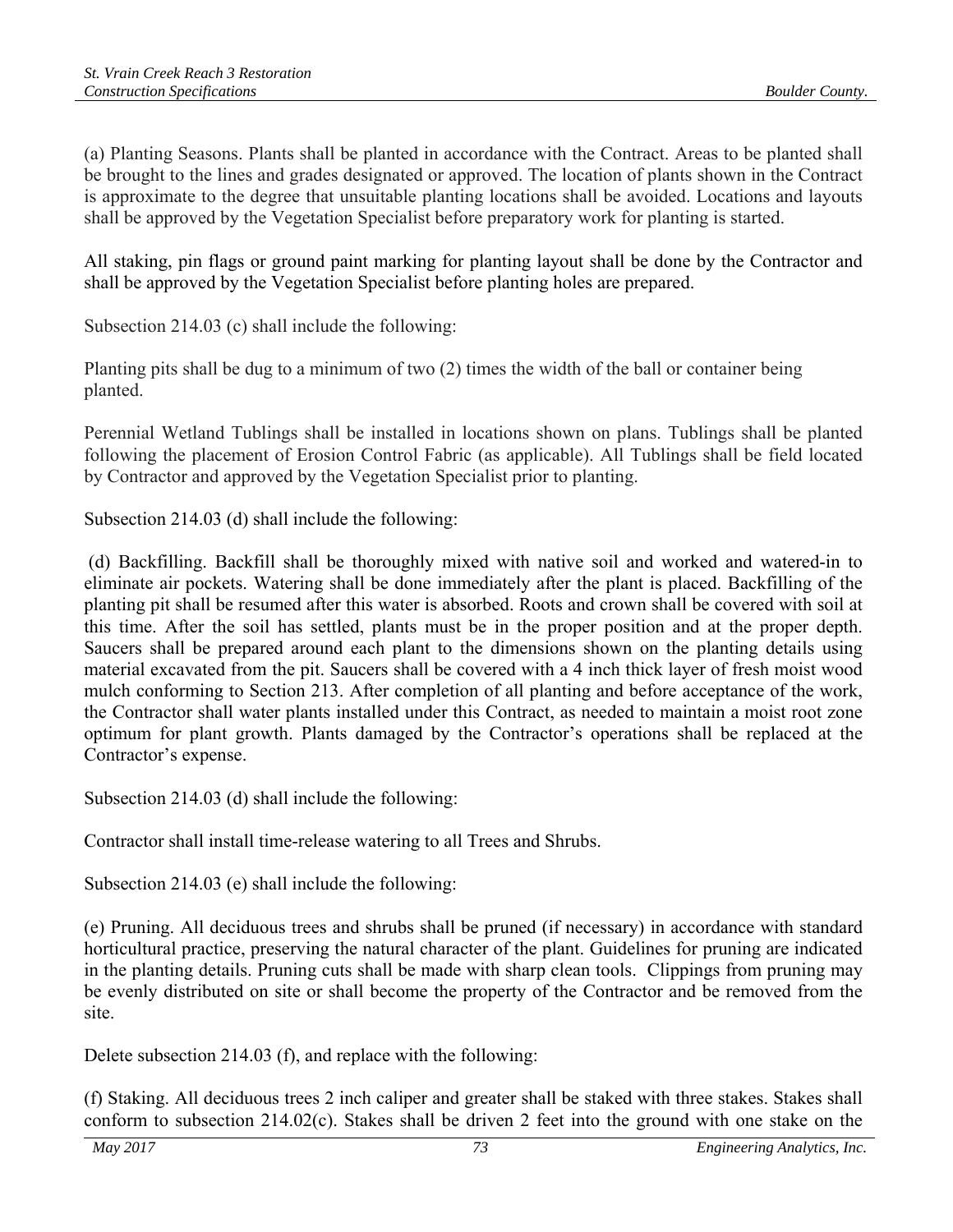side of the prevailing wind (generally the northwest side) and the other stakes shall be spaced equally around the tree approximately 120° apart as shown on the planting details. Stakes shall be driven at least 1 foot outside of each edge of the planting pit. Trees shall be guyed with 3 to 4 inch wide strips of nylon webbing with metal grommets. Trees specified to be guyed with wire shall be secured with No. 12 gage annealed galvanized steel wire free of bends and kinks.

Delete subsection 214.03 (g) and replace with the following:

Willow Cuttings. Cuttings shall be installed while dormant in early spring or before bud break, or in late fall after leaf drop. Cuttings shall not be planted when the ground is frozen. Willow cuttings may be cold stored, but no longer than 6 months. Immediately prior to planting, the cuttings shall be submerged at least 2/3 of their length in containers of water for a period of 5-7 days. Water shall be free from any harmful oil, chemical, sprays, or other materials. The containers shall be kept in the shade. Only the number of willow cuttings that can be planted in one day will be removed from storage and delivered to the planting site. Failure to properly stored and hydrate willow cuttings or if cuttings linger on site more than 2 days before planting will be replaced by the contractor at no cost to the client if said cuttings fail to thrive.

Willow Cuttings shall be planted in areas shown on plans and pursuant to the Willow Cutting detail. Final locations and elevations for Willow Cuttings shall be approved by Vegetation Specialist prior to installation.

Using a rock bar, mechanical stinger, or other tool, holes at least 42 inches deep shall be made in the streambank or other areas. The cuttings shall be planted by inserting angled end first into the ground a minimum of 42 inches extending 6-8 inches into the water table or capillary fringe. If in riprap, the hole shall be backfilled with soil to within 3 inches of the riprap surface. The top 3 inches of the void shall be filled with gravel/sand from the streambank or streambed and compacted slightly. All cuttings will be trimmed after installation to ensure that no more than 6 inches and no fewer than 3 to 4 live buds are left above ground. Care will be taken to avoid damage to buds during handling. Bark must not be separated from the cambium layer.

The placement of these cuttings shall be in areas shown on the plans that remain damp, seasonally inundated, or where subsurface alluvial interflow is within 36 of the surface, or as directed. Willow cuttings shall be planted at a density and/or spacing specified on the plant schedules on streambank or other designated areas. The planting zone that is most successful for willow cutting establishment is typically only several yards wide and approximately, plus or minus, 2 feet from the ordinary high water line.

Water shall be applied to the willow cutting planted areas until the soil mass is saturated. Willow cuttings shall be watered thoroughly as per 214.04 (b) 1.

Perennial Wetland Tublings, Willow Clump Transplants, and Potted trees and shrubs. Perennial Wetland Tublings, Willow Clump Transplants, and Potted trees and shrubs shall be installed in locations shown on plans, shall be field located by Contractor, and approved by BCPOS and Vegetation Specialist prior to planting.

(i) Irrigation. Plants shall be watered within 15 minutes of initial planting and watered thereafter until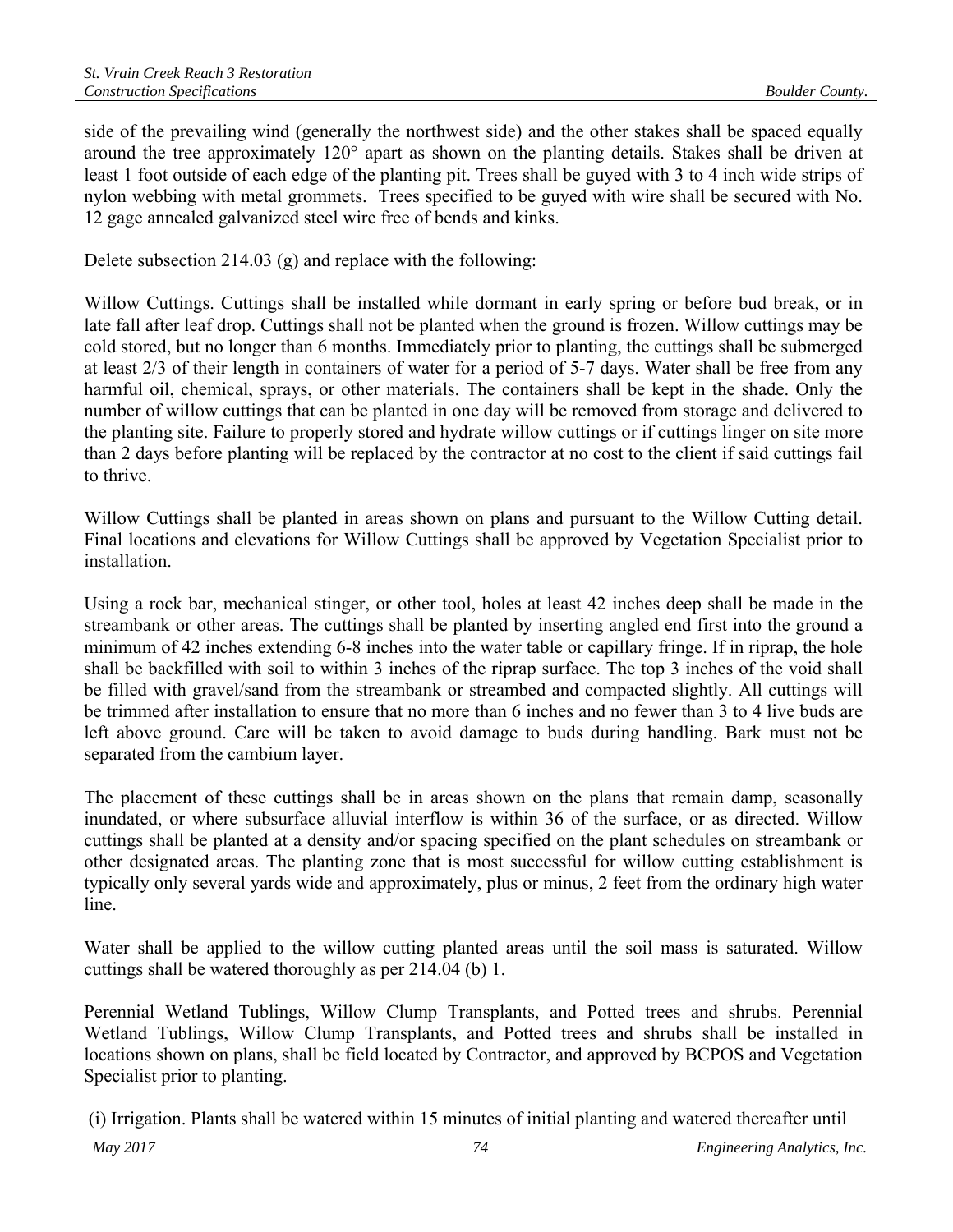final acceptance according to the watering rates specified in Section 214.04 (b) 1.

(j) Saucers. Soil excavated from the plant pit will be handled deliberately to form a 4-6" high (min.) plant saucer and will not be carelessly wasted or cover existing vegetation or seeded areas. When interplanting in existing, mature grassland or wetland, excavated soil will be placed on a tarp or similar to avoid indiscriminate spoils from burying adjacent, existing vegetation. Excess soil excavated from the plant pit that is not used to form the saucer shall be removed from the site and disposed of by the Contractor at sites/locations approved by the Vegetation Specialist.

LANDSCAPE ESTABLISHMENT

Section 214.04 shall include the following:

From the time of installation, during construction, and throughout the Landscape Establishment period the Contractor shall maintain all plant material and seeded areas in a healthy and vigorous growing condition, and ensure the successful establishment of vegetation. This includes performing establishment, replacement work, watering, and landscape maintenance work as described below.

Section 214.04 (a) shall include the following:

After all planting on the project is complete, a plant inspection shall be held including the Contractor, Vegetation Specialist, and BCPOS to determine acceptability of plant material. During the inspection, an inventory of rejected material will be made, and corrective and necessary cleanup measures will be determined.

Subsection 214.04 (b) shall include the following:

The detailed maintenance plan is subject to review and approval by the Vegetation Specialist. The Vegetation Specialist will not issue the Notice of Substantial Completion until the Vegetation Specialist has received and approved the maintenance plan.

The Contractor shall keep a project diary documenting all landscape and irrigation maintenance activities including work locations and time spent. The Contractor shall provide copies of the diary to the Vegetation Specialist upon request.

All planting saucers shall be inspected and the following maintenance activities completed as necessary:

- Removal (by pulling or string trimmer, depending on conditions) of any plants that are not of the species planted.
- Re-building of saucers and repair of blow-outs, if needed, to a minimum height of 4 inches.
- Application of additional wood mulch up to the 4 inches that may have blown away or been displaced.

Observation of the health of trees and reporting to the Vegetation Specialist if any evidence of damage is noticed.

*May 2017 75 Engineering Analytics, Inc.*  Subsections 214.04 (b) 1. and 214.04 (b) 2. Shall be deleted and replaced with the following: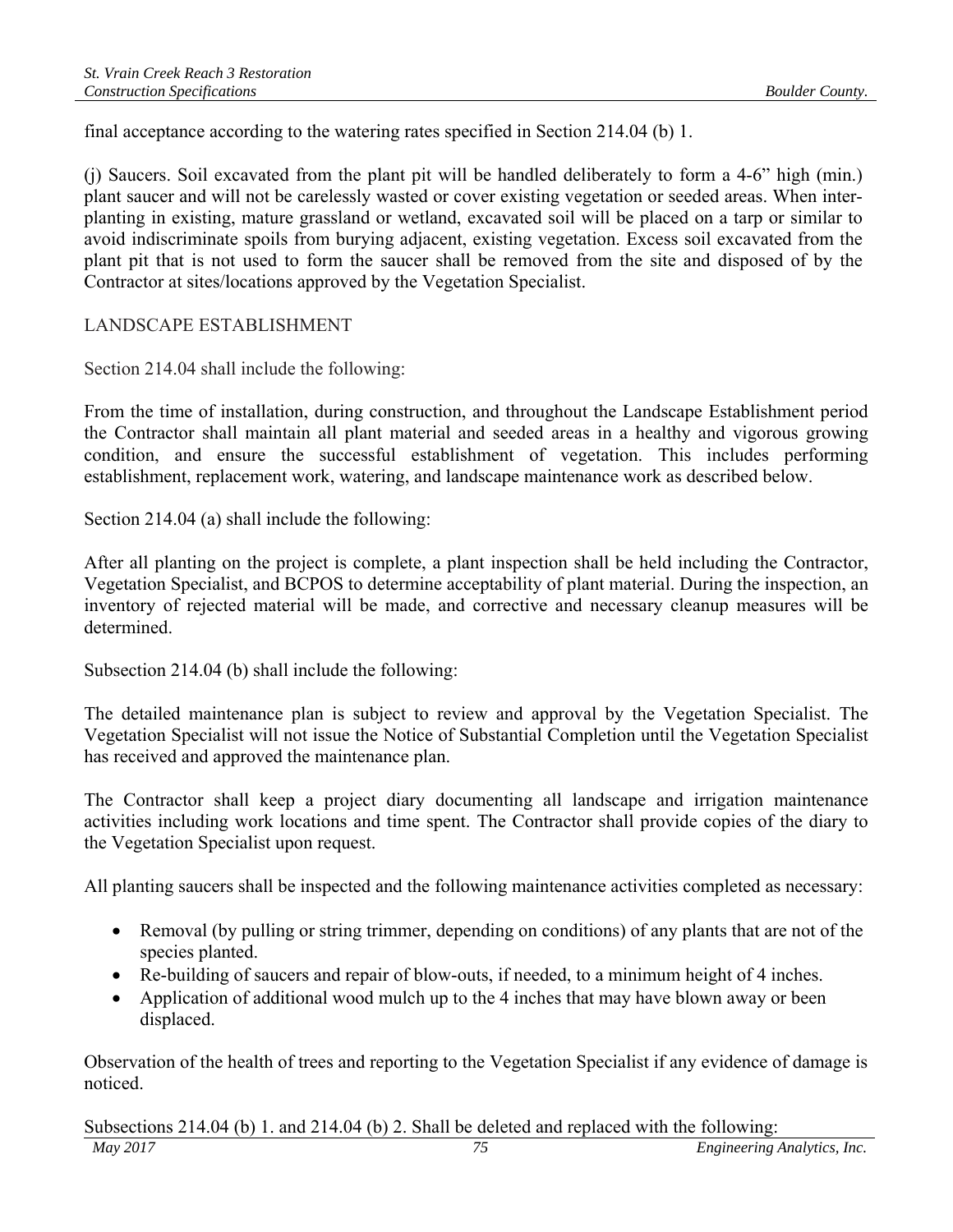### 1. Watering

Every effort has been made in the development of the planting plans to specify species and locate plants in zones that will be naturally sustained by surface and alluvial subsurface flow. However, run-off and precipitation, either in the form of rain or snow, cannot be guaranteed. Therefore, this section is provided to provide on-going watering maintenance of installed plants until time of final acceptance.

All woody plant material specified, including trees, shrubs, and cuttings, shall be watered by the contractor by hand, hose, bucket, portable or fixed pump, water tank or truck, temporary or permanent irrigation system (overhead spray and/or drip), or other effective method or watering device as determined by the Contractor.

BCPOS will make available an on-site water source or water rights (if necessary) that can be used to irrigate and maintain plant material and seeding areas. Thereafter, the Contractor shall be responsible for delivery of the water to individual plant locations.

At the time of initial watering at the time of installation and until final acceptance, the Contractor shall continue to water all plant materials according to the following general parameters:

### **Trees & shrubs**

Year 1 - Watering will need to occur on the following schedule during the first growing season:

- November February: once every three weeks
- March May: once every two weeks
- June August: once every week
- September October: once every two weeks

The Contractor shall diligently monitor the plants, soil moisture levels, and the amount of natural precipitation they are receiving. If trees  $\&$  shrubs need to be watered more or less frequently than outlined above, the Contractor shall make adjustments to the schedule accordingly to ensure that the plants are watered appropriately.

### **Willow Cuttings & Tublings**

Willow cuttings and/or tublings (if soil is not naturally  $\&$  persistently saturated) shall be watered to completely saturate the soil at least once a week in accordance with the year 1 watering schedule for trees & shrubs.

### **Seeding Areas**

Seeded areas shall be allowed to establish naturally without irrigation if a temporary or permanent overhead irrigation and water source is not available, cost effective, or feasible. If feasible, water shall be applied using a method determined by the Contractor at a frequency and time of day (early morning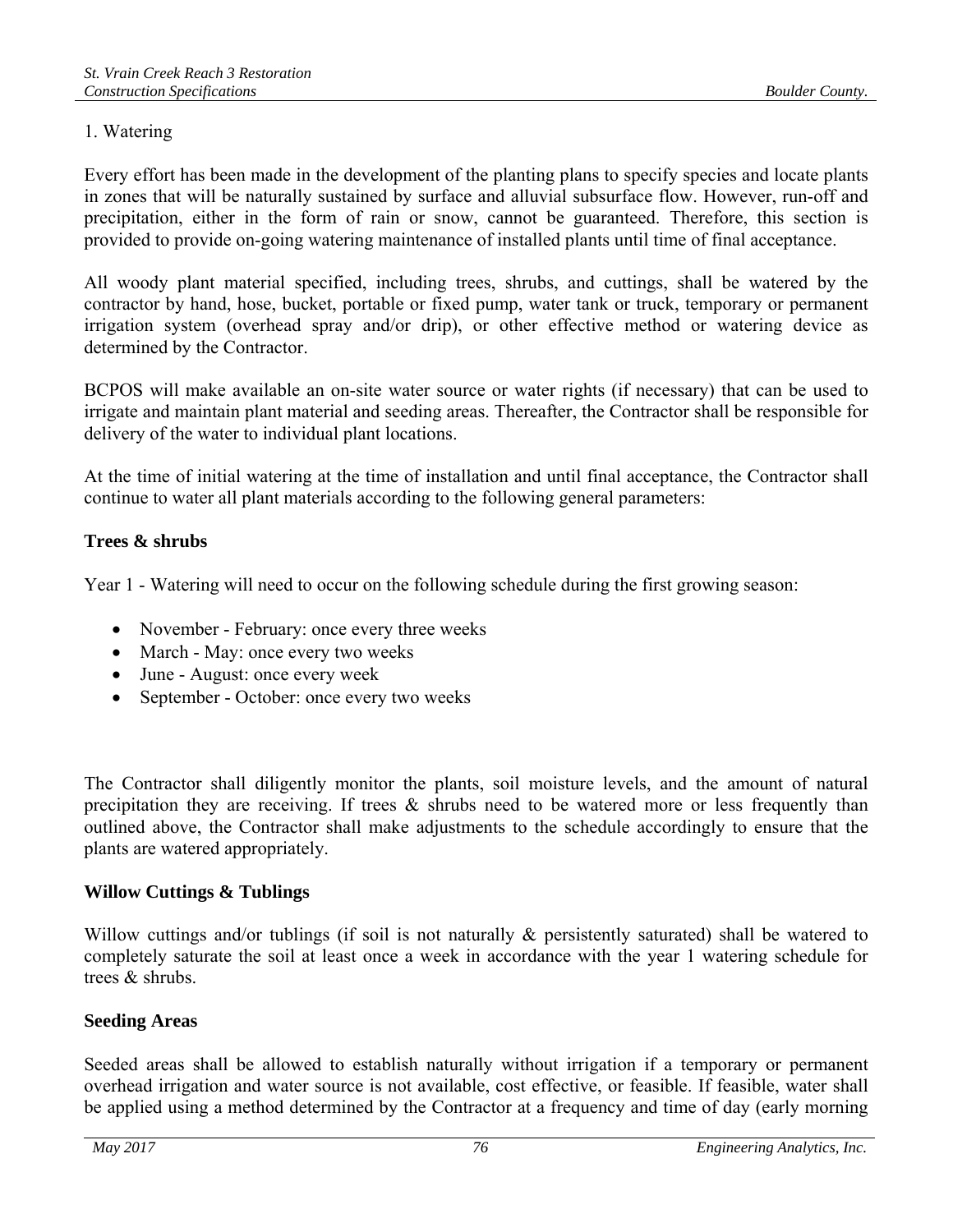or late evening) to ensure that seedlings thrive. The duration of each irrigation session shall not produce gullies, rills or otherwise erode the soil.

Gully, rill and erosional areas caused by poorly managed irrigation will be repaired as necessary as per Section 212 until seeding areas have established and erosion problems cease. Erosion control blanket and/or fabric may need to be installed, reinstalled or repaired at the Contractor's expense.

#### **Quantity of Water:**

1. At each watering, woody plants shall receive the following minimum amounts of water based on container size or an amount sufficient to saturate the soil within the planting saucer to a depth of 12 inches:

- A. 40 CI and Quart-sized containers shall receive 1 gallon
- B. One-gallon sized containers shall receive 2.5 gallons,
- C. Five-gallon sized containers shall receive 5 gallons
- D. Seven-gallon-sized containers shall receive 7.5 gallons
- E. Ten-gallon sized containers shall receive 10 gallons
- F. 2" caliper-sized trees shall receive 20 gallons
- G. Twenty-five gallon sized containers shall receive 25 gallons

Water shall be distributed evenly within the saucer and not breach or damage the saucer. Water shall be distributed evenly over seeded areas. Watering shall be accomplished without damage to existing or recently planted vegetation.

The contract performance bond, shall guarantee replacement work during the plant establishment period.

If all other work is completed on a project, no contract time will be charged during the plant establishment period.

Subsections 214.04 (b) 1. and 214.04 (b) 2. Shall be deleted and replaced with the following: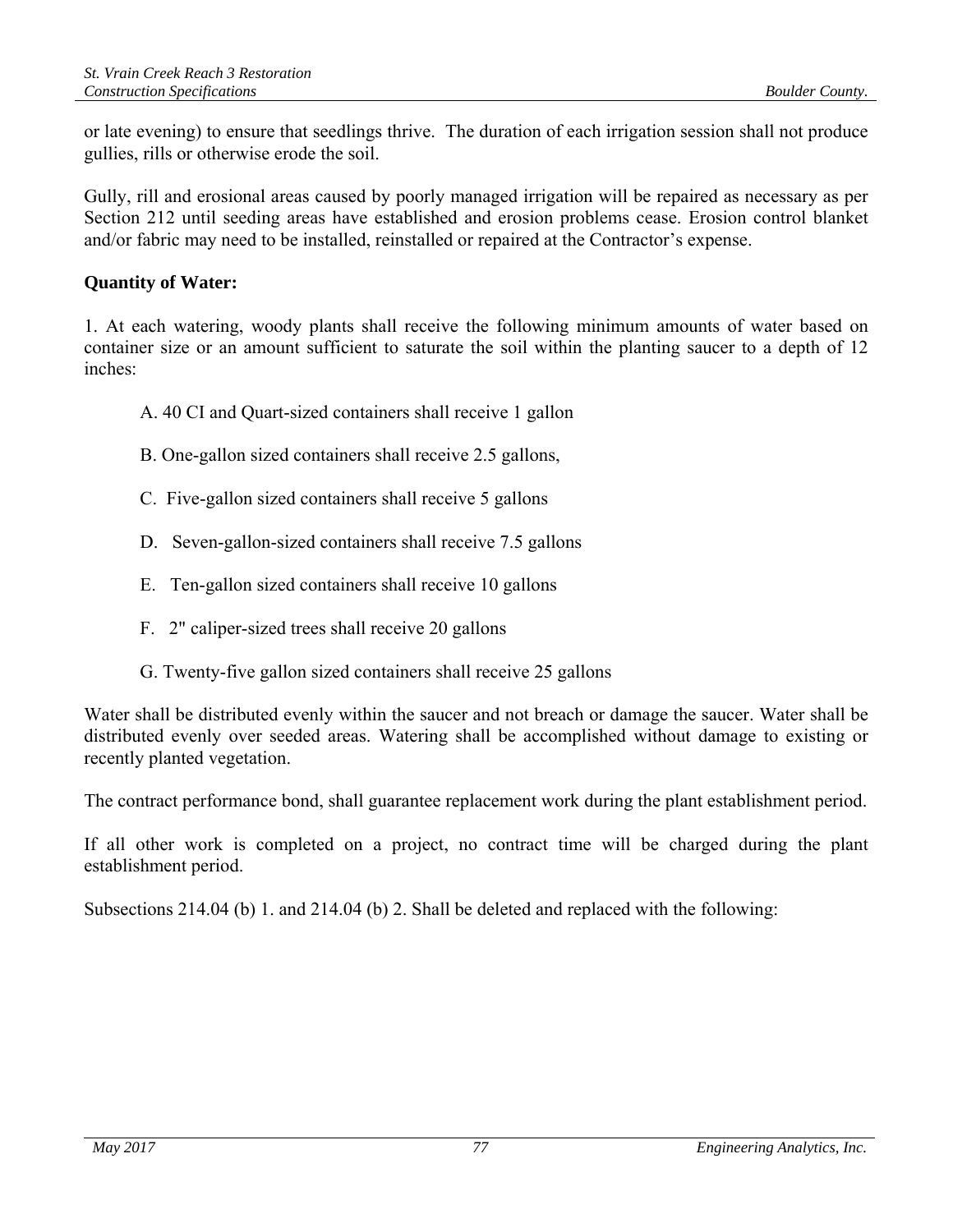# **REVISION OF SECTION 215 - TRANSPLANTING**

Section 2l5 of the Standard Specifications is hereby revised for this project to include the following:

### DESCRIPTION

This work consists of transplanting Mature Willows in accordance with this specification and as directed by the Engineer.

### **MATERIALS**

Mature willow plants shall be selected by Contractor and approved by Vegetation Specialist from plants presently growing in areas within the limits of disturbance.

#### CONSTRUCTION REQUIREMENTS

Willow Cuttings shall be taken from approved mature willow plants while dormant before buds appear. Contractor shall harvest Willow Cuttings from mature willow plants in accordance with the requirements in section 214.03 Willow Cuttings. All cuttings available for harvesting shall be collected, limits in section 214.03 do not apply.

Provisions of CDOT Specification 240, Protection of Migratory Birds, shall be observed in the cutting and planting sites.

The Contractor shall provide the Engineer and Vegetation Specialist two weeks' notice prior to beginning Transplanting Mature Willows.

Mature Willows shall be harvested while dormant and immediately planted in locations shown on plans. Exact locations and elevations for individual Mature Willows shall be field located by Vegetation Specialist

Maintain 1' of cutting above ground. Mature Willows shall have a rootball between 3-5 feet deep and between 2-3 feet wide. Contractor can divide approved mature willow plants that will be used for Mature Willows if necessary.

Mature Willows shall consist of one willow plant harvested onsite and planted at 6 foot on-center. See Mature Willow detail in the Revegetation Plans. The Mature Willows shall be planted a minimum of 3 feet into the creek bank with the rootball extending a minimum of 6 inches into the water table or capillary fringe.

A minimum of 6 inches shall extend above the finished grade with no fewer than 3 to 4 live buds per cutting left above ground. Care will be taken to avoid snapping cuttings or damaging the rootball.

Contractor shall backfill Mature Willow planting with a slurry of native bank or streambed material. Mature Willow shall be watered in so as the ground is thoroughly saturated immediately following planting.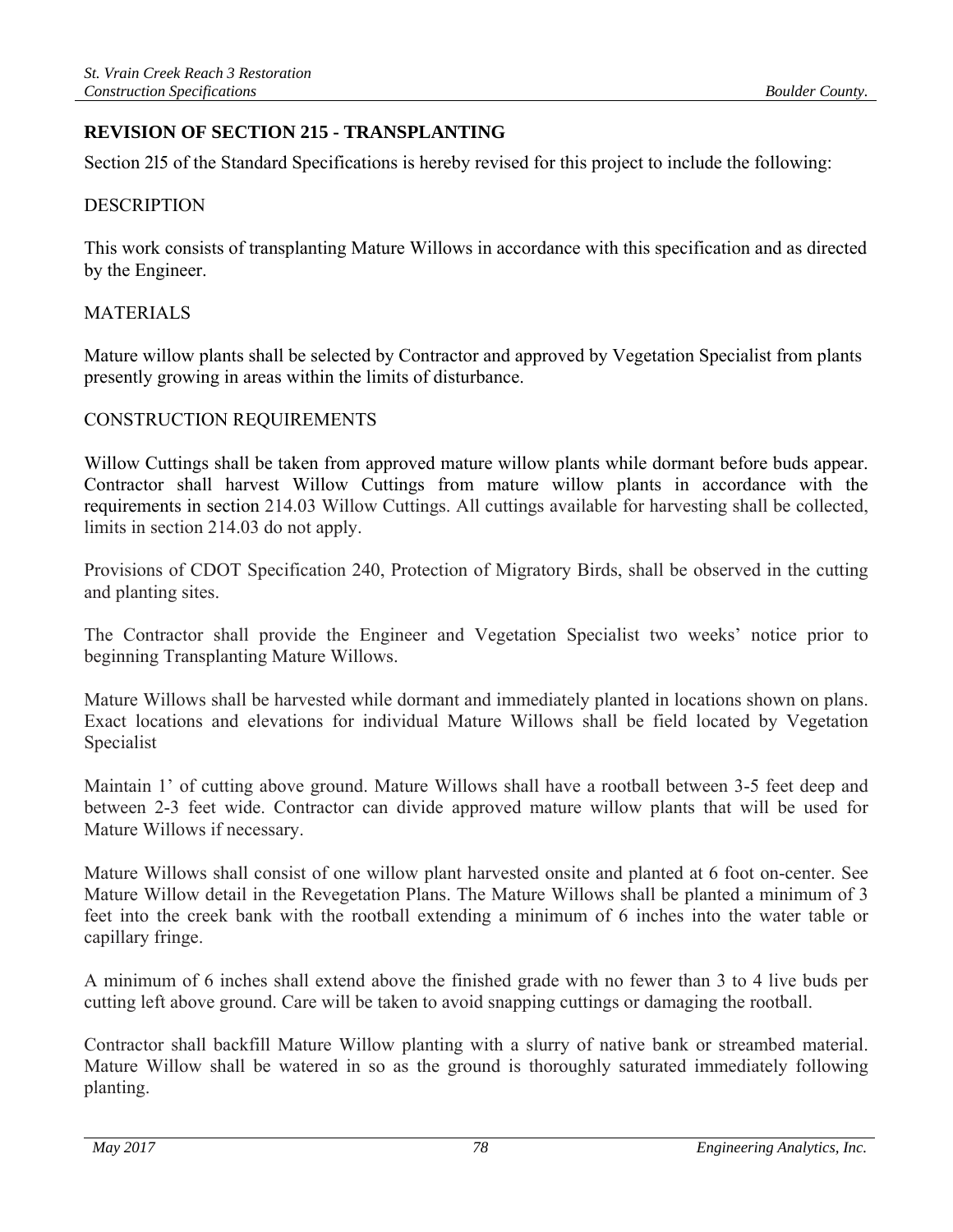# **REVISION OF SECTION 216 - SOIL RETENTION COVERING**

Section 216 of the Standard Specifications is hereby revised for this project to include the following:

### DESCRIPTION

Soil Retention Blanket (Special) consists of stabilizing vegetation and utilized as erosion control.

### MATERIALS

Soil Retention Blanket (Special) shall be Nedia C400B or approved equal. The blanket shall be 100% coconut fiber matrix stitch bonded between two biodegradable nettings with a total thickness of 0.31 inches and a tensile strength of 240 x 164 lb./ft.

#### CONSTRUCTION REQUIREMENTS

Soil Retention Blanket (Special) shall be installed in locations seeded with Seeding (Riparian) or areas where Perennial (Tubelings) are to be planted. See plans for locations.

Prior to the installation of the Soil Retention Blanket (Special) areas shall have soil conditioner and riparian seeding applied as described in the plans and Section 212 of the specifications. Perennial (Tubelings) shall be planted after the installation of the Soil Retention Blanket (Special).

Soil Retention Blanket (Special) shall be installed and secured according to the manufacturer's recommendations.

Contractor shall contact Vegetation Specialist and Engineer prior to Soil Retention Blanket (Special) order. Approval of locations and quantities shall be given by BCPOS prior to order.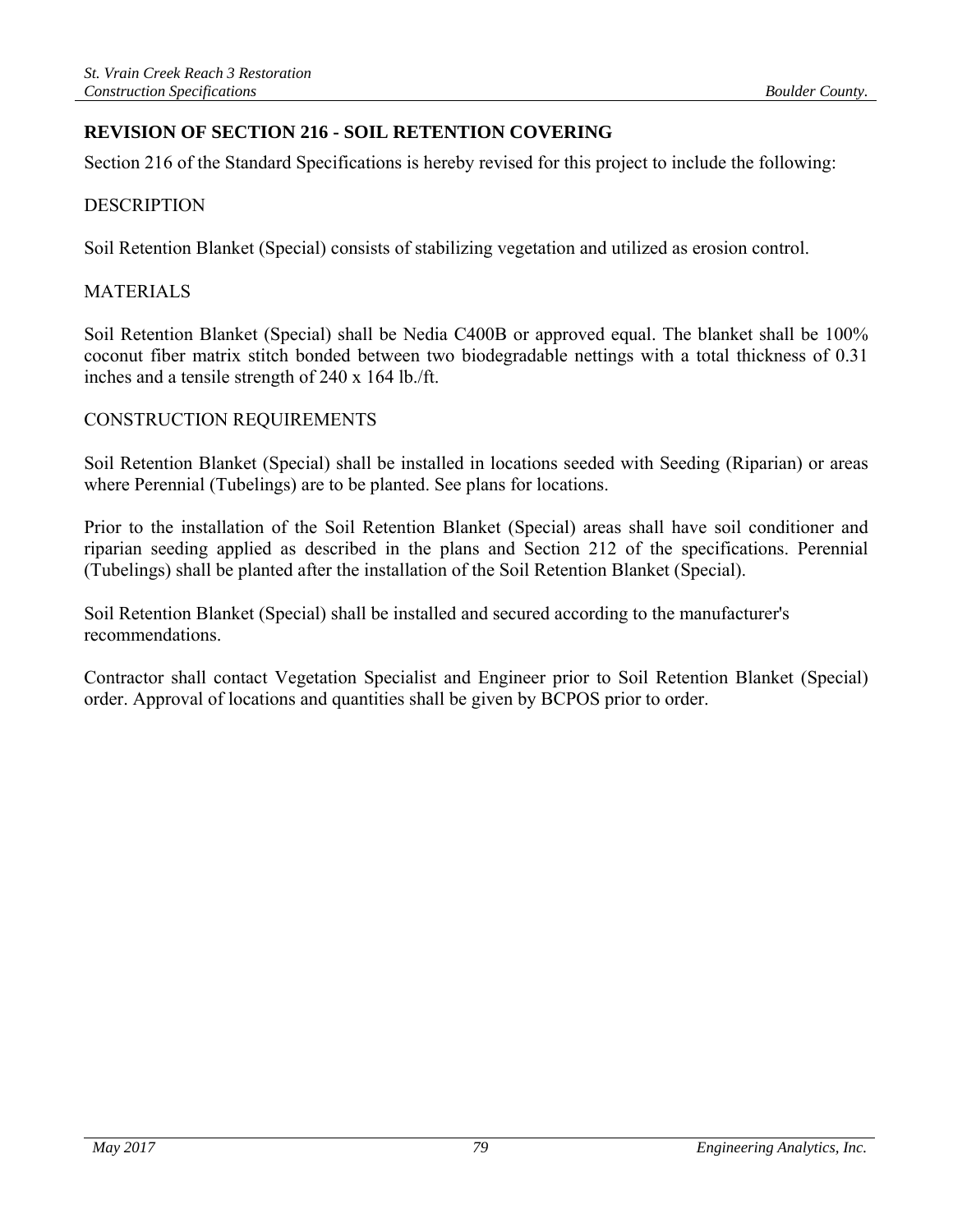# **REVISION OF SECTION 506 - RIPRAP**

Section 506 of the Standard Specifications is hereby revised for this project to include the following:

| Pay Item                                                                                                                                                                |                                                   | Percent of                                                                     |                                                             |                                                         |  |
|-------------------------------------------------------------------------------------------------------------------------------------------------------------------------|---------------------------------------------------|--------------------------------------------------------------------------------|-------------------------------------------------------------|---------------------------------------------------------|--|
|                                                                                                                                                                         | <b>Stone Size</b><br>d50 <sup>1</sup><br>(Inches) | <b>Material</b><br><b>Smaller Than</b><br><b>Typical</b><br>Stone <sup>2</sup> | <b>Typical Stone</b><br>Dimensions <sup>3</sup><br>(Inches) | <b>Typical Stone</b><br>Weight <sup>4</sup><br>(Pounds) |  |
| Type VL<br>Riprap                                                                                                                                                       | 6                                                 | 70-100<br>50-70<br>$35 - 50$<br>$2 - 10$                                       | 12<br>9<br>6<br>$\overline{2}$                              | 85<br>35<br>10<br>0.4                                   |  |
| Type L<br>Riprap                                                                                                                                                        | 9                                                 | 70-100<br>50-70<br>$35 - 50$<br>$2 - 10$                                       | 15<br>12<br>9<br>3                                          | 160<br>85<br>35<br>1.3                                  |  |
| Type M<br>Riprap                                                                                                                                                        | 12                                                | 70-100<br>50-70<br>$35 - 50$<br>$2 - 10$                                       | 21<br>18<br>12<br>$\overline{4}$                            | 440<br>275<br>85<br>$\overline{3}$                      |  |
| Type H<br>Riprap                                                                                                                                                        | 18                                                | 100<br>50-70<br>$35 - 50$<br>$2 - 10$                                          | 30<br>24<br>18<br>6                                         | 1280<br>650<br>275<br>10                                |  |
| Type VH<br>Riprap                                                                                                                                                       | 24                                                | 100<br>50-70<br>$35 - 50$<br>$2 - 10$                                          | 42<br>33<br>24<br>9                                         | 3500<br>1700<br>650<br>35                               |  |
| $d50$ = nominal stone size<br><sup>2</sup> based on typical rock mass<br><sup>3</sup> equivalent spherical diameter<br><sup>4</sup> based on a specific gravity = $2.5$ |                                                   |                                                                                |                                                             |                                                         |  |

| <b>Table 506-2</b> |
|--------------------|
|                    |

Nominal stone size and total thickness of the riprap shall be as shown on the plans.

### DESCRIPTION

Soil Retention Blanket (Special) consists of stabilizing vegetation and utilized as erosion control.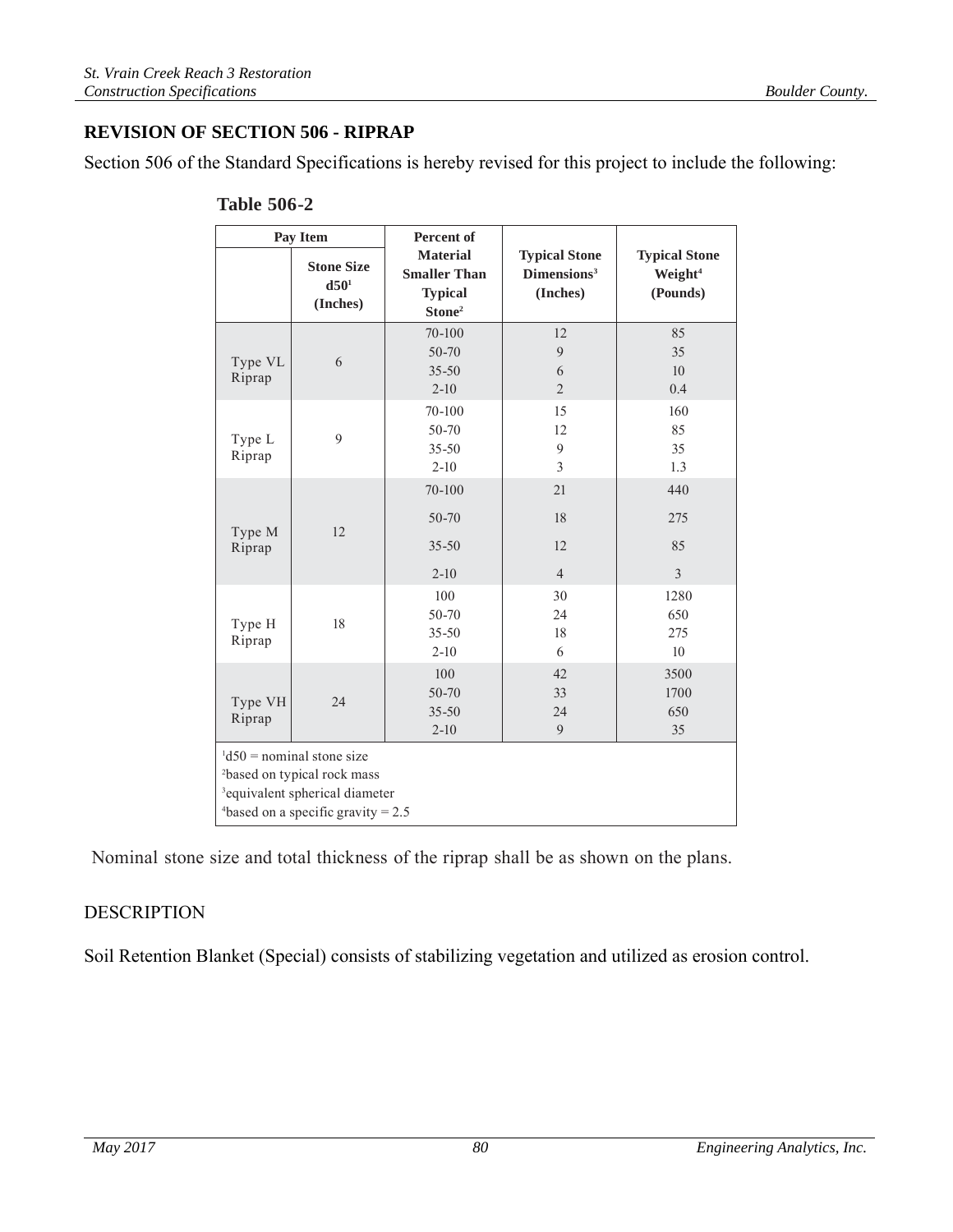### **REVISION OF SECTION 625 - CONSTRUCTION SURVEYING**

Section of the Standard Specifications is hereby revised for and shall include the following: Subsection 625.01, first paragraph shall be modified to include:

This work consists of the construction surveying, calculating, and staking necessary for the construction of all elements of the project. Following the completion of the project, as-built surveys will be required. This work shall be done under the supervision of a Professional Land Surveyor (PLS) or Professional Engineer (PE) who is experienced and competent in road and bridge construction surveying and licensed in the State of Colorado.

#### CONSTRUCTION REQUIREMENTS

Subsection 625.03 shall include the following:

A pre-construction survey shall be conducted to mark the limits of grading and location of proposed instream features as indicated in the construction plan set.

A post-construction survey shall be conducted to survey the final stations, elevations, and dimensions of constructed in-channel features and bench grading, at a minimum. Post-construction surveying and asbuilt requirements are in Appendix A3 of the EWP Project Engineering Guidance for the 2013 Colorado Flood Recovery Phase 2 on the Colorado EWP website:

https://coloradoewp.com/document/emergency-watershed-protection-ewp-program-2013-colorado-floodrecovery- phase-2-project

Please anticipate the following as a minimum for the post construction as-built survey:

- 1. Thalweg survey capturing overall stream profile and grade breaks for instream structures.
- 2. Detailed in-stream structure survey following rock crests or edges and/or select survey at structures showing conformance to plans or changes from plans.
- 3. Cross section survey at minimum of 200 feet (or as specified by the Engineer to match hydraulic modeling used for Floodplain Development Permit) spanning the entire regulatory floodplain. Cross sections shall capture all grade breaks along a section including thalweg, toe of slope on each bank, flood benches, and other significant geographic features.
- 4. All as-built survey to be provided in AutoCAD format and also include a PDF version certified by a Professional Land Surveyor.

The Contractor shall be responsible for coordinating with local Utility owners (i.e. Colorado811) and conducting a private utility survey to locate utilities on-site.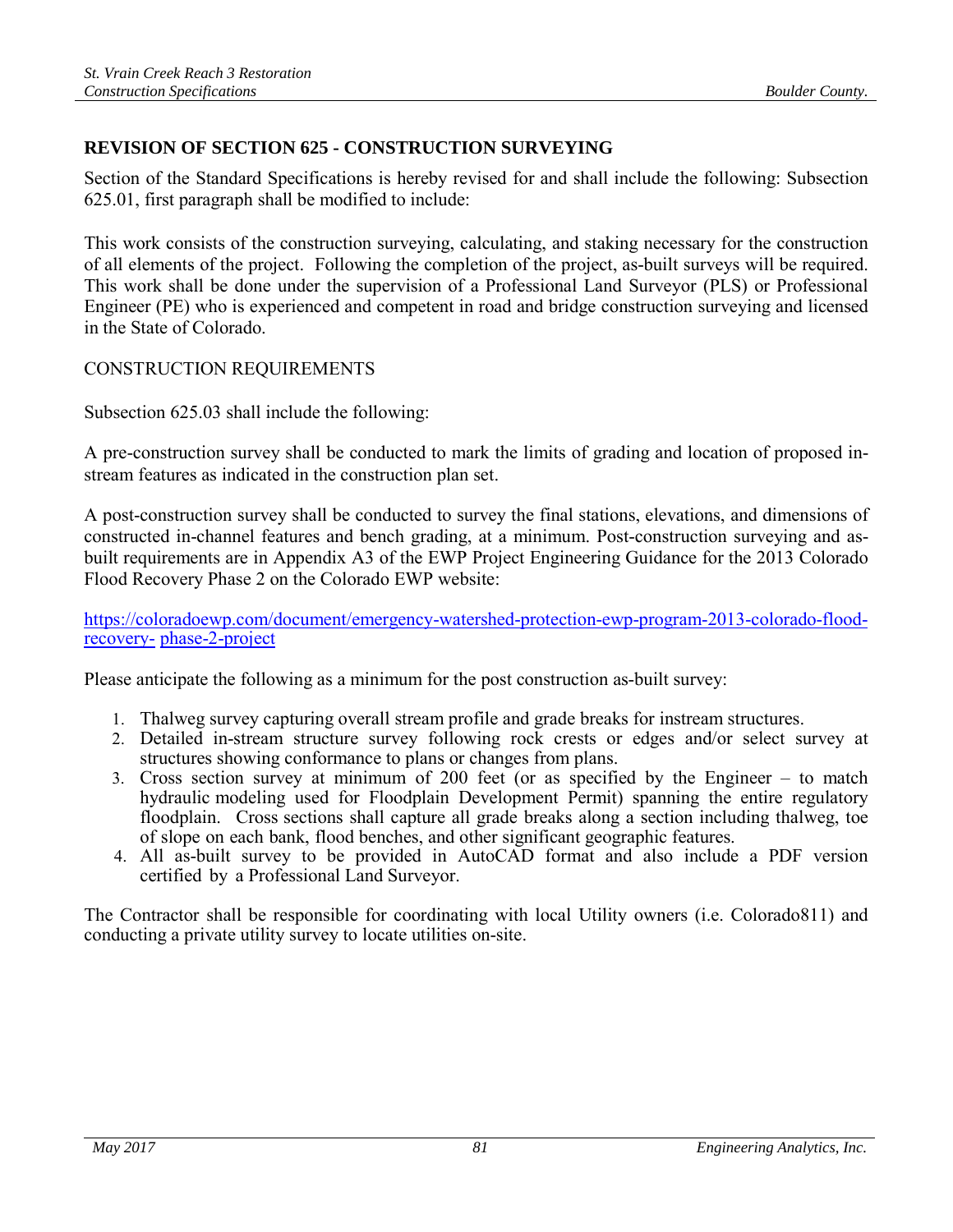# **REVISION OF SECTION 626 - MOBILIZATION**

Section of the Standard Specifications is hereby revised for and shall include the following:

Subsection 626.01 shall be modified to include:

Mobilization shall cover all work including labor, material and any incidental work and equipment necessary for mobilization of personnel, equipment and supplies at the project site. This item shall also include the establishment of the Contractor's offices, buildings, and other necessary facilities. This item may also include providing of required bonds, insurance and preparation of the project schedule. The removal of the Contractor's equipment, supplies, excess materials, and cleanup of the site is also included in this item. No mobilization can take place until all permits have been acquired along with applicable planning documents required of the permits.

Steam cleaning of all equipment is mandatory, before it is transported to the site, to remove both noxious plant seeds and aquatic nuisance species. Prior to the initial arrival onto the project site, all equipment shall be thoroughly steam cleaned, including the undercarriages and tires. Equipment must be clean of all mud, vegetative matter, and other debris to prevent importation of non-native and noxious weed seeds and aquatic nuisance species from other project sites.

All hydraulic fluid used in machines on this project shall be biodegradable. Biodegradable hydraulic fluids shall be utilized for all equipment operating in surface waters. The Contractor shall submit a list of equipment operating with certified non-toxic, biodegradable hydraulic fluids to the engineer prior to use. All fueling, oiling, or maintenance of equipment shall be performed in designated upland locations, with adequate BMPs to contain potential spills.

A spill kit must be on-site during all work with heavy machinery. A spill kit, including absorbent socks and booms, shall be kept onsite during all work with machinery (emergency pollutant isolation and clean-up materials, with procedures). All crew members shall be trained on how to use the spill kit equipment and where the materials are kept onsite. The Engineer shall approve the Contractor's plan for leaking equipment extraction from the creek (spill plan information to be included in SWMP). During mobilization to the construction site, minimize disturbance to the primary stream channel, side channels, and streambanks.